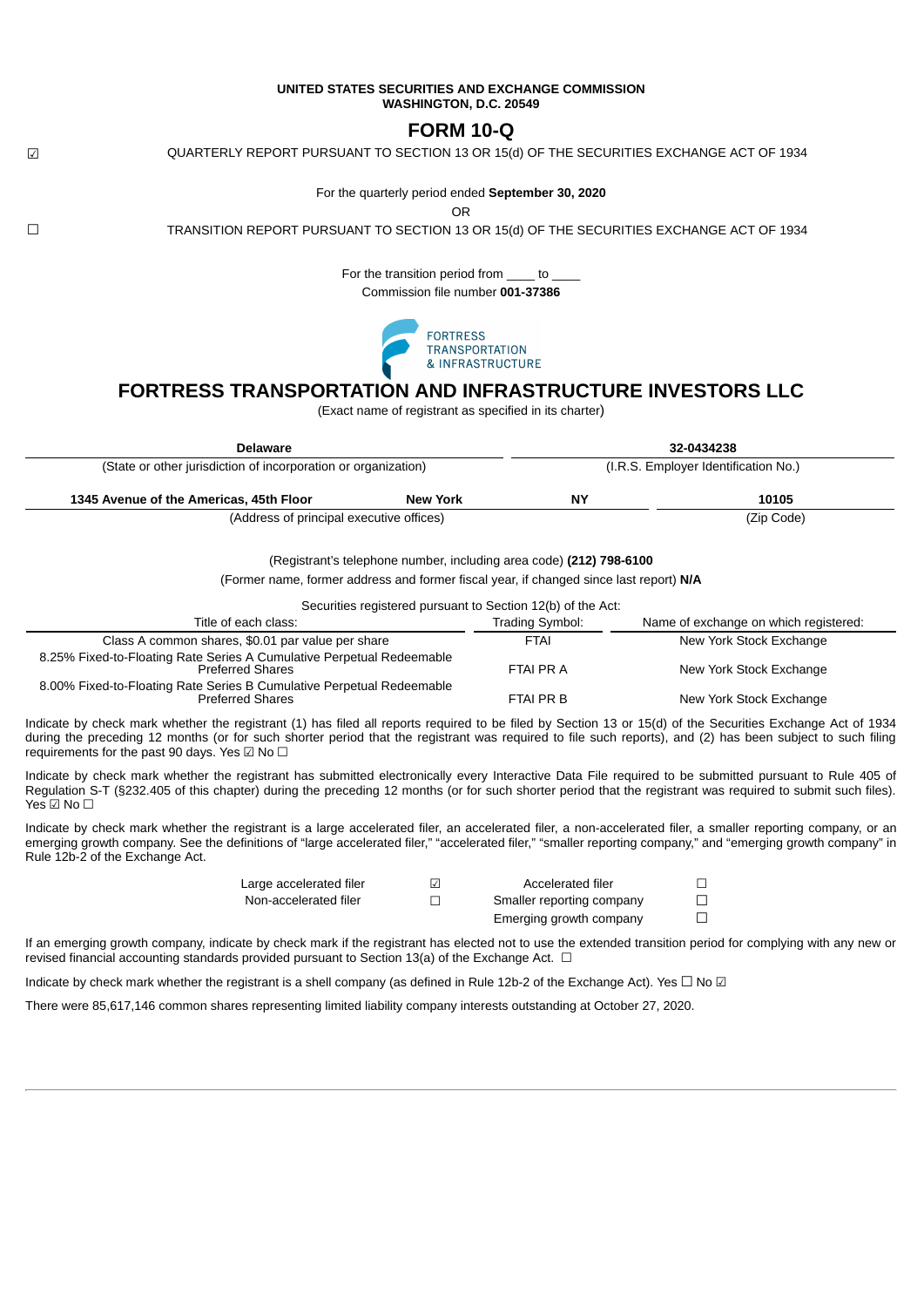### **FORWARD-LOOKING STATEMENTS**

This report contains "forward-looking statements" within the meaning of the Private Securities Litigation Reform Act of 1995. Forward-looking statements are not statements of historical fact but instead are based on our present beliefs and assumptions and on information currently available to us. You can identify these forward-looking statements by the use of forward-looking words such as "outlook," "believes," "expects," "potential," "continues," "may," "will," "should," "could," "seeks," "approximately," "predicts," "intends," "plans," "estimates," "anticipates," "target," "projects," "contemplates" or the negative version of those words or other comparable words. Any forward-looking statements contained in this report are based upon our historical performance and on our current plans, estimates and expectations in light of information currently available to us. The inclusion of this forward-looking information should not be regarded as a representation by us, that the future plans, estimates or expectations contemplated by us will be achieved. Such forward-looking statements are subject to various risks and uncertainties and assumptions relating to our operations, financial results, financial condition, business, prospects, growth strategy and liquidity. Accordingly, there are or will be important factors that could cause our actual results to differ materially from those indicated in these statements. We believe that these factors include, but are not limited to:

- changes in economic conditions generally and specifically in our industry sectors, and other risks relating to the global economy, including, but not limited to, ongoing COVID-19 pandemic and other public health crises, and any related responses or actions by businesses and governments;
- reductions in cash flows received from our assets, as well as contractual limitations on the use of our aviation assets to secure debt for borrowed money;
- our ability to take advantage of acquisition opportunities at favorable prices;
- a lack of liquidity surrounding our assets, which could impede our ability to vary our portfolio in an appropriate manner;
- the relative spreads between the yield on the assets we acquire and the cost of financing;
- adverse changes in the financing markets we access affecting our ability to finance our acquisitions:
- customer defaults on their obligations;
- our ability to renew existing contracts and enter into new contracts with existing or potential customers;
- the availability and cost of capital for future acquisitions;
- concentration of a particular type of asset or in a particular sector;
- competition within the aviation, energy and intermodal transport sectors;
- the competitive market for acquisition opportunities;
- risks related to operating through joint ventures, partnerships, consortium arrangements or other collaborations with third parties;
- obsolescence of our assets or our ability to sell, re-lease or re-charter our assets;
- exposure to uninsurable losses and force majeure events;
- infrastructure operations and maintenance may require substantial capital expenditures;
- the legislative/regulatory environment and exposure to increased economic regulation;
- exposure to the oil and gas industry's volatile oil and gas prices;
- difficulties in obtaining effective legal redress in jurisdictions in which we operate with less developed legal systems;
- our ability to maintain our exemption from registration under the Investment Company Act of 1940 and the fact that maintaining such exemption imposes limits on our operations;
- our ability to successfully utilize leverage in connection with our investments;
- foreign currency risk and risk management activities;
- effectiveness of our internal control over financial reporting:
- exposure to environmental risks, including natural disasters, increasing environmental legislation and the broader impacts of climate change;
- changes in interest rates and/or credit spreads, as well as the success of any hedging strategy we may undertake in relation to such changes;
- actions taken by national, state, or provincial governments, including nationalization, or the imposition of new taxes, could materially impact the financial performance or value of our assets;
- our dependence on our Manager and its professionals and actual, potential or perceived conflicts of interest in our relationship with our Manager;
- effects of the merger of Fortress Investment Group LLC with affiliates of SoftBank Group Corp.;
- volatility in the market price of our shares;
- the inability to pay dividends to our shareholders in the future; and
- other risks described in the "Risk Factors" section of this report.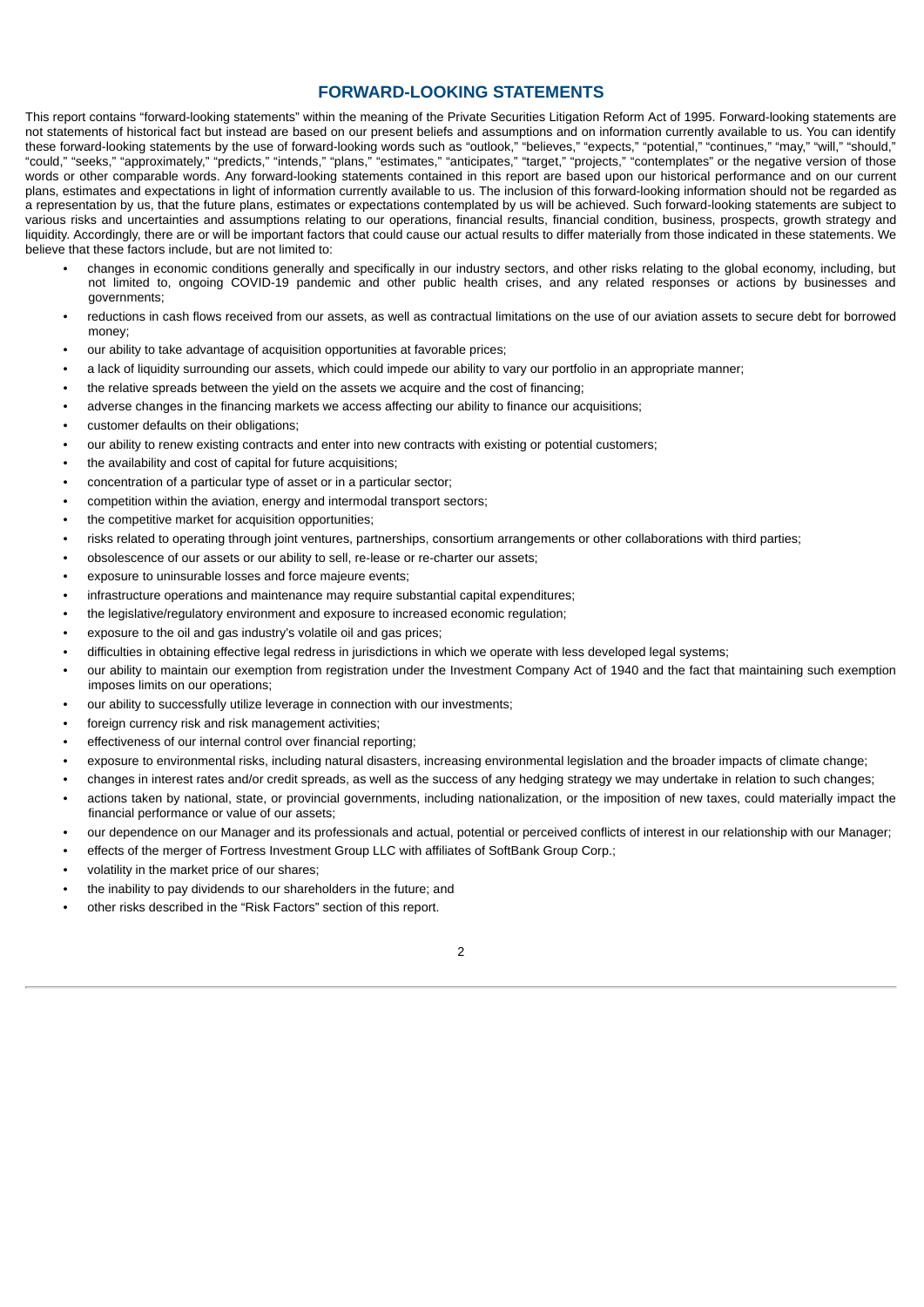These factors should not be construed as exhaustive and should be read in conjunction with the other cautionary statements that are included in this report. The forward-looking statements made in this report relate only to events as of the date on which the statements are made. We do not undertake any obligation to publicly update or review any forward-looking statement except as required by law, whether as a result of new information, future developments or otherwise.

If one or more of these or other risks or uncertainties materialize, or if our underlying assumptions prove to be incorrect, our actual results may vary materially from what we may have expressed or implied by these forward-looking statements. We caution that you should not place undue reliance on any of our forward-looking statements. Furthermore, new risks and uncertainties arise from time to time, and it is impossible for us to predict those events or how they may affect us.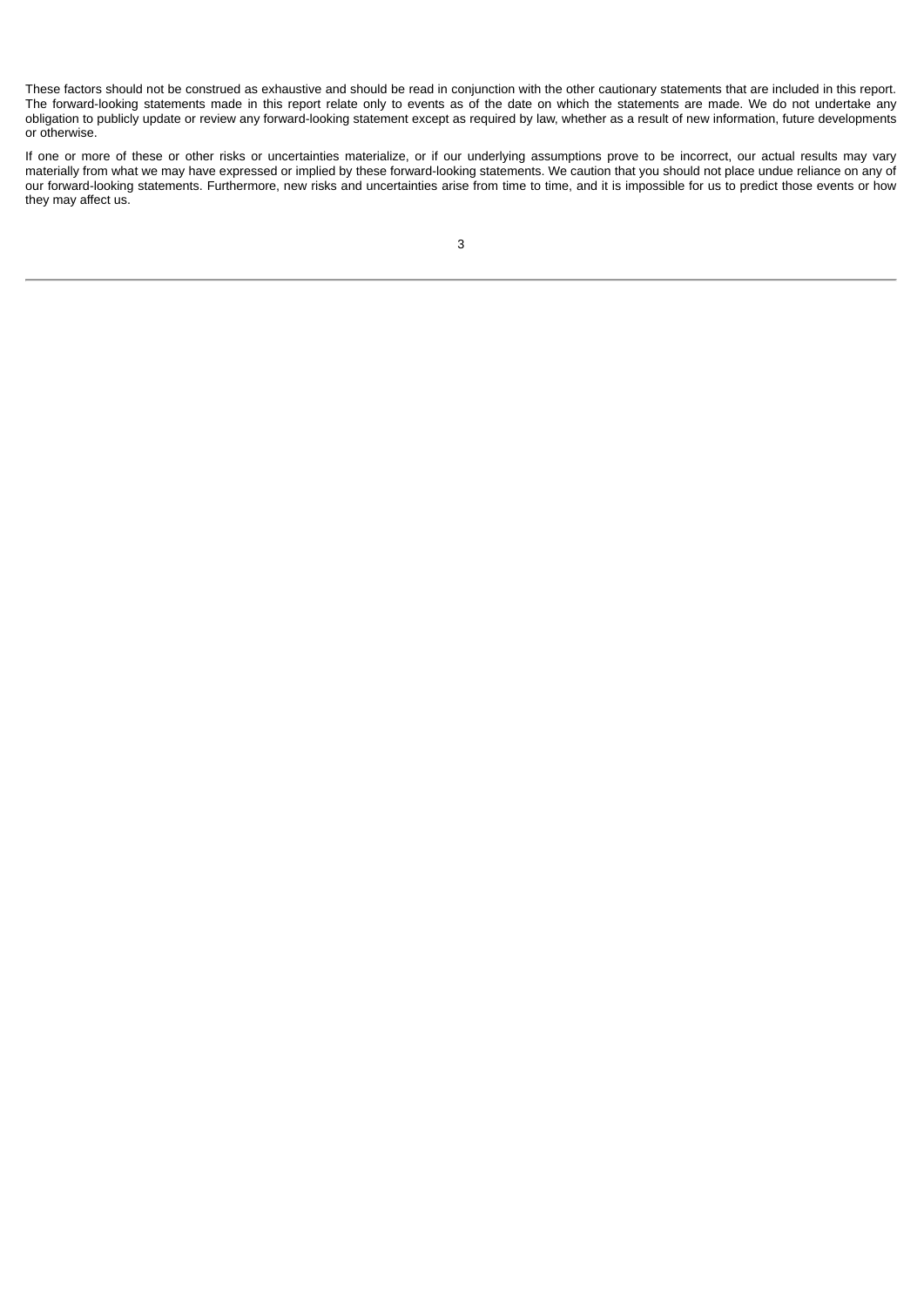# **FORTRESS TRANSPORTATION AND INFRASTRUCTURE INVESTORS LLC**

# **INDEX TO FORM 10-Q**

|          | <b>PART I - FINANCIAL INFORMATION</b>                                                                       |                 |
|----------|-------------------------------------------------------------------------------------------------------------|-----------------|
| Item 1.  | Unaudited Consolidated Financial Statements of Fortress Transportation and Infrastructure Investors LLC:    | 5               |
|          | Consolidated Balance Sheets as of September 30, 2020 and December 31, 2019                                  | 5               |
|          | Consolidated Statements of Operations for the three and nine months ended September 30, 2020 and 2019       | $6\phantom{1}6$ |
|          | Consolidated Statements of Comprehensive (Loss) Income for the three and nine months ended                  |                 |
|          | September 30, 2020 and 2019                                                                                 | $\overline{7}$  |
|          | Consolidated Statement of Changes in Equity for the three and nine months ended September 30, 2020 and 2019 | 8               |
|          | Consolidated Statements of Cash Flows for the nine months ended September 30, 2020 and 2019                 | $\overline{9}$  |
|          | <b>Notes to Consolidated Financial Statements</b>                                                           | 11              |
|          | Note 1: Organization                                                                                        | 11              |
|          | Note 2: Summary of Significant Accounting Policies                                                          | 11              |
|          | <b>Note 3: Discontinued Operations</b>                                                                      | 15              |
|          | Note 4: Leasing Equipment, net                                                                              | 16              |
|          | Note 5: Finance Leases, net                                                                                 | 16              |
|          | Note 6: Property, Plant and Equipment, net                                                                  | 17              |
|          | Note 7: Investments                                                                                         | 17              |
|          | Note 8: Intangible Assets and Liabilities, net                                                              | 19              |
|          | Note 9: Debt, net                                                                                           | 20              |
|          | Note 10: Fair Value Measurements                                                                            | 22              |
|          | Note 11: Derivative Financial Instruments                                                                   | 24              |
|          | Note 12: Revenues                                                                                           | 24              |
|          | Note 13: Leases                                                                                             | 27              |
|          | Note 14: Equity-Based Compensation                                                                          | 28              |
|          | Note 15: Income Taxes                                                                                       | 29              |
|          | Note 16: Management Agreement and Affiliate Transactions                                                    | 29              |
|          | Note 17: Segment Information                                                                                | 32              |
|          | Note 18: Earnings per Share and Equity                                                                      | 44              |
|          | Note 19: Commitments and Contingencies                                                                      | 44              |
|          | Note 20: Subsequent Events                                                                                  | 45              |
| Item 2.  | Management's Discussion and Analysis of Financial Condition and Results of Operations                       | 46              |
| Item 3.  | Quantitative and Qualitative Disclosures About Market Risk                                                  | 66              |
| Item 4.  | <b>Controls and Procedures</b>                                                                              | 66              |
|          | <b>PART II - OTHER INFORMATION</b>                                                                          |                 |
| Item 1.  | <b>Legal Proceedings</b>                                                                                    | 66              |
| Item 1A. | <b>Risk Factors</b>                                                                                         | 67              |
| Item 2.  | Unregistered Sales of Equity Securities and Use of Proceeds                                                 | 88              |
| Item 3.  | <b>Defaults Upon Senior Securities</b>                                                                      | 88              |
| Item 4.  | <b>Mine Safety Disclosures</b>                                                                              | 88              |
| Item 5.  | <b>Other Information</b>                                                                                    | 88              |
| Item 6.  | <b>Exhibits</b>                                                                                             | 89              |
|          |                                                                                                             |                 |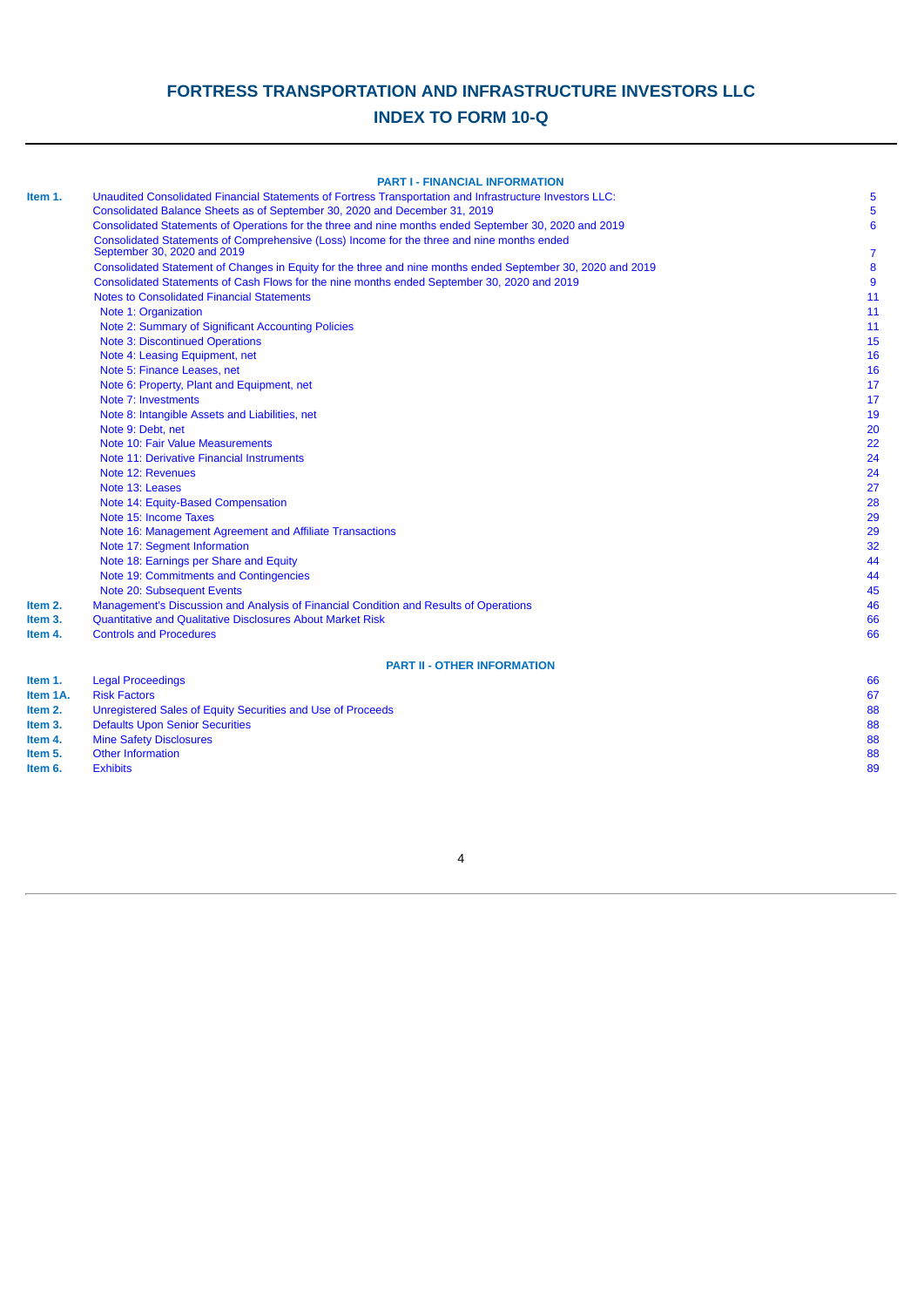### **PART I—FINANCIAL INFORMATION**

### <span id="page-4-0"></span>**Item 1. Financial Statements**

### **FORTRESS TRANSPORTATION AND INFRASTRUCTURE INVESTORS LLC**

### **CONSOLIDATED BALANCE SHEETS**

*(Dollars in thousands, except share and per share data)*

|                                                                                                                                                                                                         | <b>Notes</b>   | (Unaudited)<br>September 30, 2020 |                | December 31, 2019 |  |  |
|---------------------------------------------------------------------------------------------------------------------------------------------------------------------------------------------------------|----------------|-----------------------------------|----------------|-------------------|--|--|
| <b>Assets</b>                                                                                                                                                                                           |                |                                   |                |                   |  |  |
| Cash and cash equivalents                                                                                                                                                                               | 2              | \$<br>119,799                     | \$             | 226,512           |  |  |
| <b>Restricted cash</b>                                                                                                                                                                                  | $\overline{2}$ | 43,607                            |                | 16,005            |  |  |
| Accounts receivable, net                                                                                                                                                                                |                | 78,054                            |                | 49,470            |  |  |
| Leasing equipment, net                                                                                                                                                                                  | $\overline{4}$ | 1,703,498                         |                | 1,707,059         |  |  |
| Operating lease right-of-use assets, net                                                                                                                                                                | 13             | 62,588                            |                | 37,466            |  |  |
| Finance leases, net                                                                                                                                                                                     | 5              | 13,189                            |                | 8,315             |  |  |
| Property, plant, and equipment, net                                                                                                                                                                     | 6              | 917,872                           |                | 732,109           |  |  |
| Investments                                                                                                                                                                                             | $\overline{7}$ | 158,215                           |                | 180,550           |  |  |
| Intangible assets, net                                                                                                                                                                                  | 8              | 21,142                            |                | 27,692            |  |  |
| Goodwill                                                                                                                                                                                                |                | 122,735                           |                | 122.639           |  |  |
| Other assets                                                                                                                                                                                            | 2              | 134,631                           |                | 129,105           |  |  |
| <b>Total assets</b>                                                                                                                                                                                     |                | \$<br>3,375,330                   | $\mathfrak{S}$ | 3,236,922         |  |  |
|                                                                                                                                                                                                         |                |                                   |                |                   |  |  |
| <b>Liabilities</b>                                                                                                                                                                                      |                |                                   |                |                   |  |  |
| Accounts payable and accrued liabilities                                                                                                                                                                |                | \$<br>88,050                      | \$             | 144,855           |  |  |
| Debt, net                                                                                                                                                                                               | 9              | 1,801,573                         |                | 1,420,928         |  |  |
| Maintenance deposits                                                                                                                                                                                    |                | 154,661                           |                | 208,944           |  |  |
| Security deposits                                                                                                                                                                                       |                | 35,836                            |                | 45,252            |  |  |
| Operating lease liabilities                                                                                                                                                                             | 13             | 62,209                            |                | 36,968            |  |  |
| <b>Other liabilities</b>                                                                                                                                                                                |                | 32,154                            |                | 41,118            |  |  |
| <b>Total liabilities</b>                                                                                                                                                                                |                | \$<br>2,174,483                   | \$             | 1,898,065         |  |  |
| Commitments and contingencies                                                                                                                                                                           | 19             |                                   |                |                   |  |  |
|                                                                                                                                                                                                         |                |                                   |                |                   |  |  |
| <b>Equity</b>                                                                                                                                                                                           |                |                                   |                |                   |  |  |
| Common shares (\$0.01 par value per share; 2,000,000,000 shares authorized; 85,617,146 and<br>84,917,448 shares issued and outstanding as of September 30, 2020 and December 31, 2019,<br>respectively) |                | \$<br>856                         | - \$           | 849               |  |  |
| Preferred shares (\$0.01 par value per share; 200,000,000 shares authorized; 9,120,000 and<br>8,050,000 shares issued and outstanding as of September 30, 2020 and December 31, 2019,<br>respectively)  |                | 91                                |                | 81                |  |  |
| Additional paid in capital                                                                                                                                                                              |                | 1,130,121                         |                | 1,110,122         |  |  |
| Retained earnings                                                                                                                                                                                       |                | 60,760                            |                | 190,453           |  |  |
| Accumulated other comprehensive (loss) income                                                                                                                                                           |                | (16, 450)                         |                | 372               |  |  |
| Shareholders' equity                                                                                                                                                                                    |                | 1,175,378                         |                | 1,301,877         |  |  |
| Non-controlling interest in equity of consolidated subsidiaries                                                                                                                                         |                | 25,469                            |                | 36,980            |  |  |
| Total equity                                                                                                                                                                                            |                | 1,200,847                         |                | 1,338,857         |  |  |
| Total liabilities and equity                                                                                                                                                                            |                | \$<br>3,375,330                   | $\frac{1}{2}$  | 3,236,922         |  |  |
|                                                                                                                                                                                                         |                |                                   |                |                   |  |  |

<span id="page-4-1"></span>See accompanying notes to consolidated financial statements.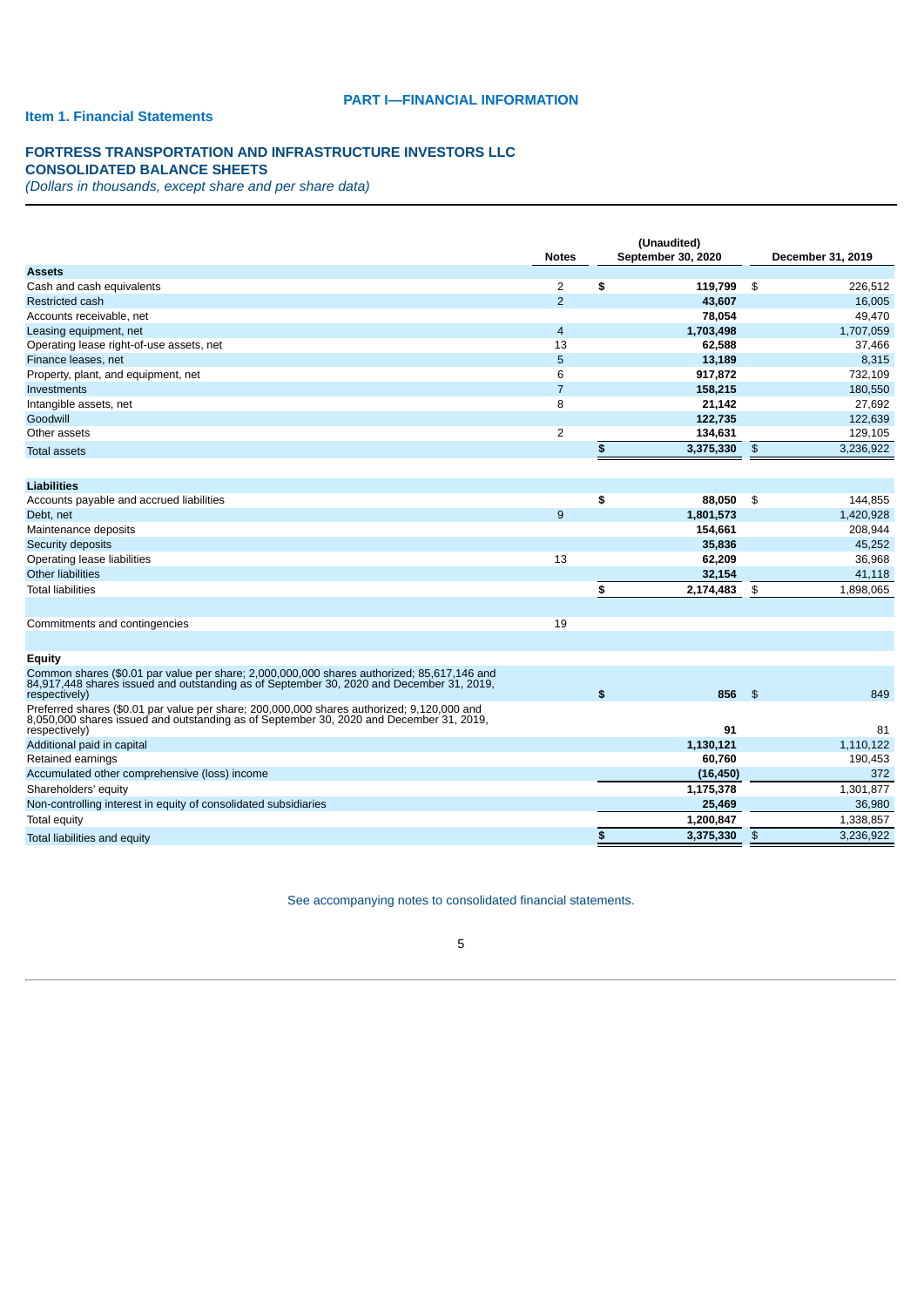## **FORTRESS TRANSPORTATION AND INFRASTRUCTURE INVESTORS LLC**

**CONSOLIDATED STATEMENTS OF OPERATIONS** *(unaudited)*

*(Dollars in thousands, except share and per share data)*

|                                                                                                    |                | Three Months Ended September 30, |                |            |      | Nine Months Ended September 30, |      |            |  |  |  |
|----------------------------------------------------------------------------------------------------|----------------|----------------------------------|----------------|------------|------|---------------------------------|------|------------|--|--|--|
|                                                                                                    | <b>Notes</b>   | 2020                             |                | 2019       | 2020 |                                 |      | 2019       |  |  |  |
| <b>Revenues</b>                                                                                    |                |                                  |                |            |      |                                 |      |            |  |  |  |
| Equipment leasing revenues                                                                         |                | \$<br>69,799                     | \$             | 87,259     | \$   | 236,082                         | - \$ | 238.911    |  |  |  |
| Infrastructure revenues                                                                            |                | 13,910                           |                | 65,441     |      | 54,776                          |      | 178,531    |  |  |  |
| Total revenues                                                                                     | 12             | 83,709                           |                | 152,700    |      | 290,858                         |      | 417,442    |  |  |  |
| <b>Expenses</b>                                                                                    |                |                                  |                |            |      |                                 |      |            |  |  |  |
| Operating expenses                                                                                 |                | 23,128                           |                | 82,719     |      | 81,144                          |      | 222,812    |  |  |  |
| General and administrative                                                                         |                | 4,241                            |                | 5,535      |      | 13,292                          |      | 13,270     |  |  |  |
| Acquisition and transaction expenses                                                               |                | 2,442                            |                | 5,343      |      | 9,297                           |      | 9,125      |  |  |  |
| Management fees and incentive allocation to affiliate                                              | 16             | 4,591                            |                | 7,378      |      | 14,113                          |      | 16,926     |  |  |  |
| Depreciation and amortization                                                                      | 4, 6, 8        | 42,626                           |                | 43,265     |      | 126,543                         |      | 124,180    |  |  |  |
| Asset impairment                                                                                   |                | 3,915                            |                |            |      | 14,391                          |      |            |  |  |  |
| Interest expense                                                                                   |                | 26,904                           |                | 25,190     |      | 71,559                          |      | 71,318     |  |  |  |
| <b>Total expenses</b>                                                                              |                | 107,847                          |                | 169,430    |      | 330,339                         |      | 457,631    |  |  |  |
| Other (expense) income                                                                             |                |                                  |                |            |      |                                 |      |            |  |  |  |
| Equity in losses of unconsolidated entities                                                        | $\overline{7}$ | (2,501)                          |                | (974)      |      | (5, 445)                        |      | (1,527)    |  |  |  |
| (Loss) gain on sale of assets, net                                                                 |                | (1, 114)                         |                | 37,060     |      | (2, 165)                        |      | 61,400     |  |  |  |
| Loss on extinguishment of debt                                                                     | 9              |                                  |                |            |      | (4, 724)                        |      |            |  |  |  |
| Interest income                                                                                    |                | 58                               |                | 121        |      | 121                             |      | 452        |  |  |  |
| Other income                                                                                       |                |                                  |                | 1,131      |      | 32                              |      | 3,465      |  |  |  |
| Total other (expense) income                                                                       |                | (3, 557)                         |                | 37,338     |      | (12, 181)                       |      | 63,790     |  |  |  |
| (Loss) income from continuing operations before<br>income taxes                                    |                | (27, 695)                        |                | 20,608     |      | (51,662)                        |      | 23,601     |  |  |  |
| (Benefit from) provision for income taxes                                                          | 15             | (2, 486)                         |                | 872        |      | (6, 334)                        |      | (1, 189)   |  |  |  |
| Net (loss) income from continuing operations                                                       |                | (25, 209)                        |                | 19,736     |      | (45, 328)                       |      | 24,790     |  |  |  |
| Net income from discontinued operations, net of income                                             |                |                                  |                |            |      |                                 |      |            |  |  |  |
| taxes                                                                                              |                |                                  |                | 940        |      | 1,331                           |      | 1,883      |  |  |  |
| Net (loss) income                                                                                  |                | (25, 209)                        |                | 20,676     |      | (43, 997)                       |      | 26,673     |  |  |  |
| Less: Net (loss) income attributable to non-controlling<br>interests in consolidated subsidiaries: |                |                                  |                |            |      |                                 |      |            |  |  |  |
| Continuing operations                                                                              |                | (3,876)                          |                | (5, 111)   |      | (12, 724)                       |      | (13,051)   |  |  |  |
| Discontinued operations                                                                            |                |                                  |                | 116        |      |                                 |      | 101        |  |  |  |
| Dividends on preferred shares                                                                      |                | 4,625                            |                |            |      | 13,243                          |      |            |  |  |  |
| Net (loss) income attributable to shareholders                                                     |                | \$<br>(25, 958)                  | \$             | 25,671     | \$   | (44,516) \$                     |      | 39.623     |  |  |  |
|                                                                                                    |                |                                  |                |            |      |                                 |      |            |  |  |  |
| (Loss) earnings per share:                                                                         | 18             |                                  |                |            |      |                                 |      |            |  |  |  |
| Basic                                                                                              |                |                                  |                |            |      |                                 |      |            |  |  |  |
| Continuing operations                                                                              |                | \$<br>(0.30)                     | \$             | 0.29       | \$   | $(0.53)$ \$                     |      | 0.44       |  |  |  |
| Discontinued operations                                                                            |                | \$                               | $\mathfrak{S}$ | 0.01       | \$   | $0.02$ \$                       |      | 0.02       |  |  |  |
| <b>Diluted</b>                                                                                     |                |                                  |                |            |      |                                 |      |            |  |  |  |
| Continuing operations                                                                              |                | \$<br>(0.30)                     | $\mathfrak{F}$ | 0.29       | \$   | $(0.53)$ \$                     |      | 0.44       |  |  |  |
| Discontinued operations                                                                            |                | \$                               | $\frac{2}{3}$  | $0.01$ \$  |      | $0.02$ \$                       |      | 0.02       |  |  |  |
| Weighted average shares outstanding:                                                               |                |                                  |                |            |      |                                 |      |            |  |  |  |
| Basic                                                                                              |                | 86.022.302                       |                | 85.996.067 |      | 86.013.485                      |      | 85.990.131 |  |  |  |
| <b>Diluted</b>                                                                                     |                | 86,022,302                       |                | 86,005,604 |      | 86,013,485                      |      | 86,013,539 |  |  |  |

<span id="page-5-0"></span>See accompanying notes to consolidated financial statements.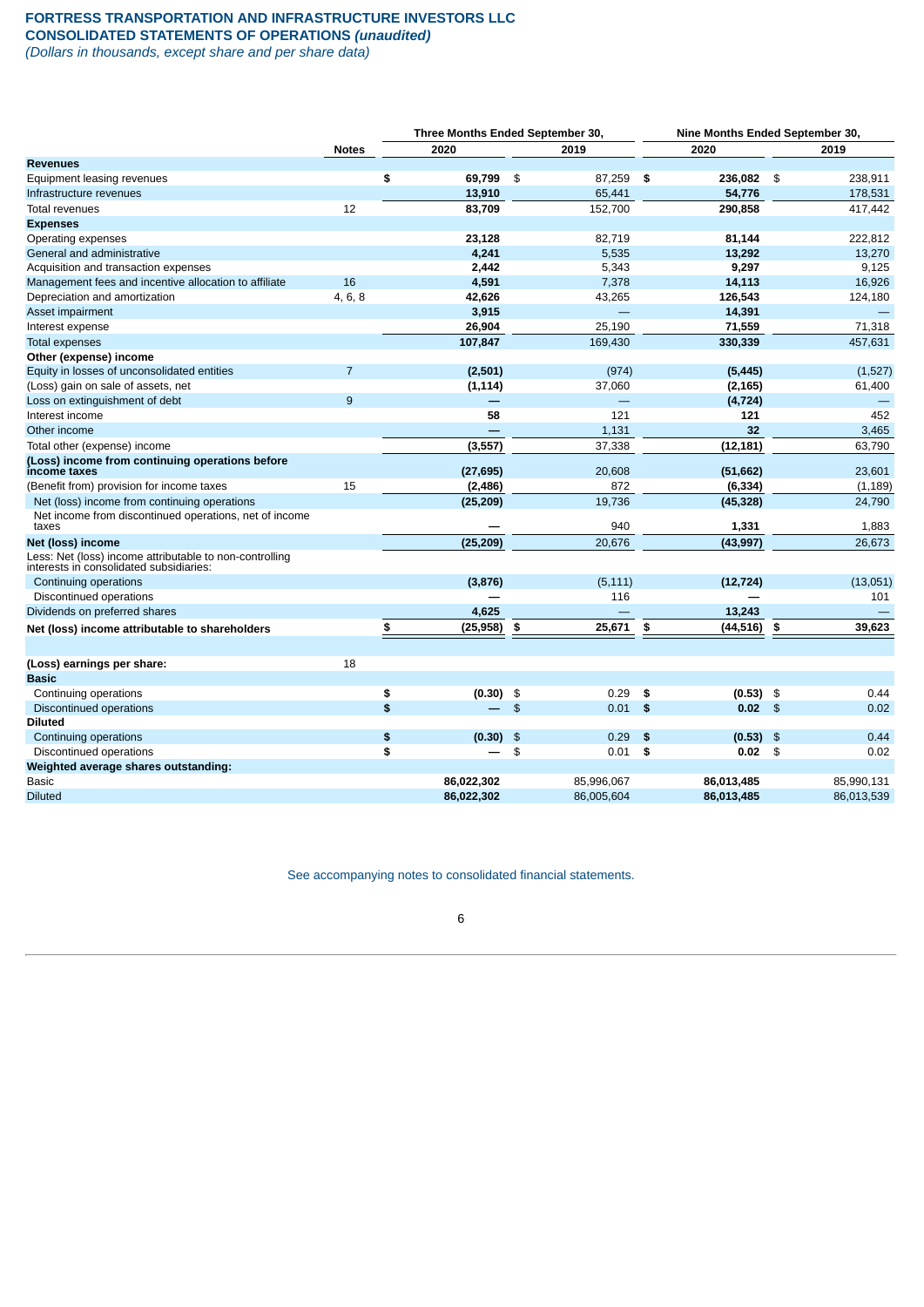### **FORTRESS TRANSPORTATION AND INFRASTRUCTURE INVESTORS LLC CONSOLIDATED STATEMENTS OF COMPREHENSIVE (LOSS) INCOME** *(unaudited) (Dollars in thousands)*

\_\_\_\_\_\_\_\_\_\_\_\_\_\_\_\_\_\_\_\_\_\_\_\_\_\_\_\_\_\_\_\_\_\_\_\_\_\_\_\_\_\_\_\_\_\_\_\_\_\_\_\_\_\_\_\_

|                                                                                    | Three Months Ended September 30, |          | Nine Months Ended September 30, |               |    |          |  |  |
|------------------------------------------------------------------------------------|----------------------------------|----------|---------------------------------|---------------|----|----------|--|--|
|                                                                                    | 2020                             | 2019     |                                 | 2020          |    | 2019     |  |  |
| Net (loss) income                                                                  | $(25, 209)$ \$                   | 20,676   |                                 | $(43,997)$ \$ |    | 26.673   |  |  |
| Other comprehensive (loss) income:                                                 |                                  |          |                                 |               |    |          |  |  |
| Other comprehensive (loss) income related to equity method<br>investees. net $(1)$ | (13, 468)                        | (8,584)  |                                 | (16, 822)     |    | 25,474   |  |  |
| <b>Comprehensive (loss) income</b>                                                 | (38, 677)                        | 12.092   |                                 | (60, 819)     |    | 52,147   |  |  |
| Comprehensive (loss) income attributable to non-controlling interest:              |                                  |          |                                 |               |    |          |  |  |
| Continuing operations                                                              | (3,876)                          | (5, 111) |                                 | (12, 724)     |    | (13,051) |  |  |
| Discontinued operations                                                            |                                  | 116      |                                 |               |    | 101      |  |  |
| Comprehensive (loss) income attributable to shareholders                           | $(34,801)$ \$                    | 17,087   |                                 | (48,095)      | \$ | 65,097   |  |  |

 $^{(1)}$  Net of deferred tax (benefit) expense of \$(3,580) and \$(2,282) for the three months ended September 30, 2020 and 2019, respectively, and \$(4,474) and \$3,904 for the nine months ended September 30, 2020 and 2019, respectively.

See accompanying notes to consolidated financial statements.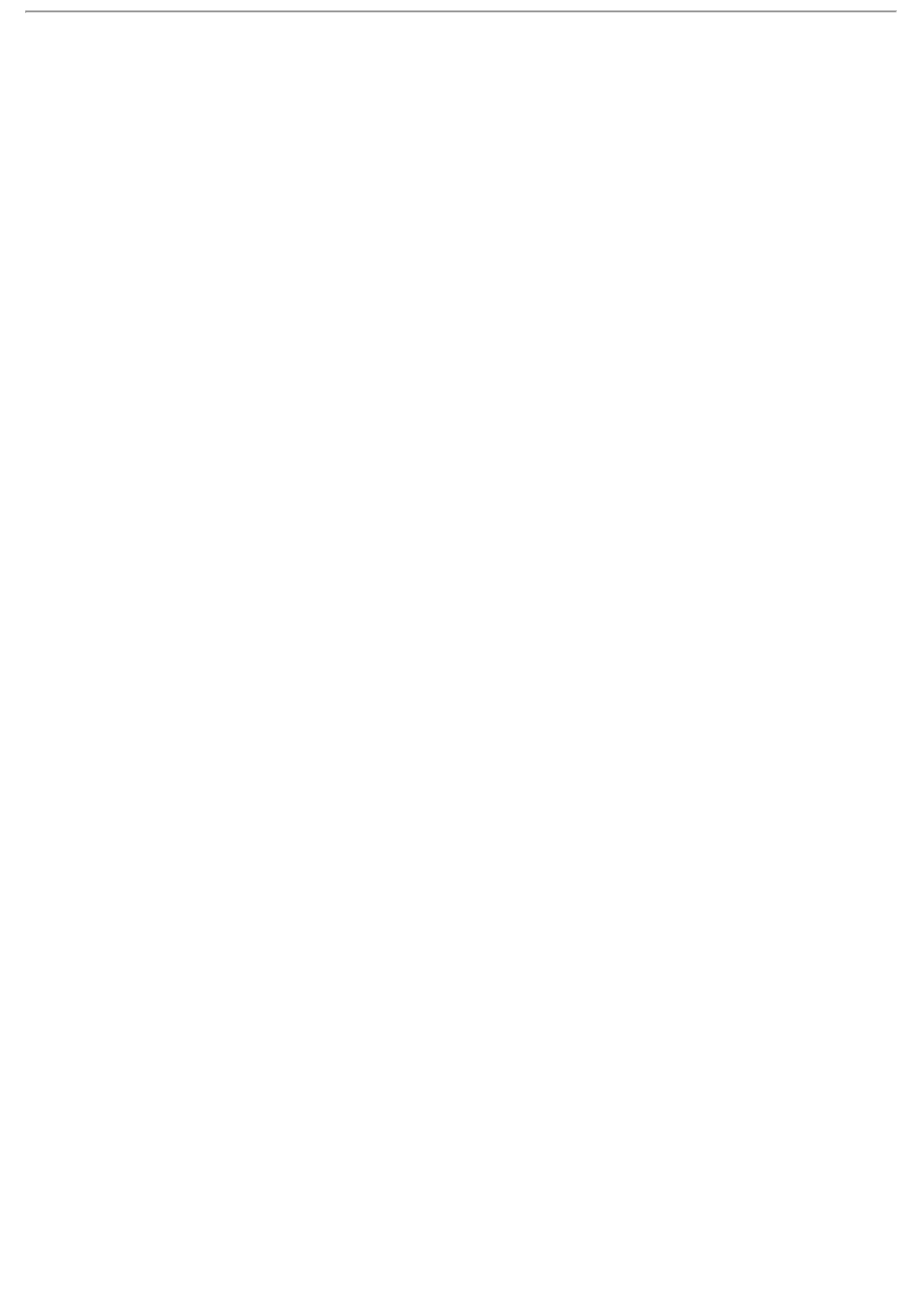|                                         |    | Three and Nine Months Ended September 30, 2020 |    |                            |    |                                      |                          |           |                                                                   |    |                                                                                 |                     |           |
|-----------------------------------------|----|------------------------------------------------|----|----------------------------|----|--------------------------------------|--------------------------|-----------|-------------------------------------------------------------------|----|---------------------------------------------------------------------------------|---------------------|-----------|
|                                         |    | Common<br><b>Shares</b>                        |    | Preferred<br><b>Shares</b> |    | <b>Additional Paid</b><br>In Capital | <b>Retained Earnings</b> |           | <b>Accumulated Other</b><br><b>Comprehensive Income</b><br>(Loss) |    | Non-Controlling<br>Interest in Equity of<br>Consolidated<br><b>Subsidiaries</b> | <b>Total Equity</b> |           |
| Equity - December 31, 2019              | \$ | 849                                            | \$ | 81                         | \$ | 1,110,122                            | \$                       | 190,453   | 372<br>\$                                                         | \$ | 36,980                                                                          | $\mathfrak{s}$      | 1,338,857 |
| Net loss                                |    |                                                |    |                            |    |                                      |                          | (9,940)   |                                                                   |    | (8, 848)                                                                        |                     | (18, 788) |
| Other comprehensive loss                |    |                                                |    |                            |    |                                      |                          |           | (3, 354)                                                          |    |                                                                                 |                     | (3, 354)  |
| Total comprehensive loss                |    |                                                |    |                            |    |                                      |                          | (9,940)   | (3, 354)                                                          |    | (8, 848)                                                                        |                     | (22, 142) |
| Settlement of equity-based compensation |    |                                                |    |                            |    |                                      |                          |           |                                                                   |    | (42)                                                                            |                     | (42)      |
| Issuance of common shares               |    |                                                |    |                            |    | 304                                  |                          |           |                                                                   |    |                                                                                 |                     | 311       |
| Conversion of participating securities  |    |                                                |    |                            |    | (7)                                  |                          |           |                                                                   |    |                                                                                 |                     | (7)       |
| Dividends declared - common shares      |    |                                                |    |                            |    |                                      |                          | (56, 782) |                                                                   |    |                                                                                 |                     | (56, 782) |
| Issuance costs of preferred shares      |    |                                                |    |                            |    | (788)                                |                          |           |                                                                   |    |                                                                                 |                     | (788)     |
| Dividends declared - preferred shares   |    |                                                |    |                            |    |                                      |                          | (8,618)   |                                                                   |    |                                                                                 |                     | (8,618)   |
| Equity-based compensation               |    |                                                |    |                            |    |                                      |                          |           |                                                                   |    | 702                                                                             |                     | 702       |
| Equity - June 30, 2020                  | s  | 856                                            | Ŝ. | 81                         | Ŝ. | 1,109,631                            | \$                       | 115,113   | (2,982)<br>\$                                                     | \$ | 28,792                                                                          | \$.                 | 1,251,491 |
| Net loss                                |    |                                                |    |                            |    |                                      |                          | (21, 333) |                                                                   |    | (3,876)                                                                         |                     | (25, 209) |
| Other comprehensive loss                |    |                                                |    |                            |    |                                      |                          |           | (13, 468)                                                         |    |                                                                                 |                     | (13, 468) |
| Total comprehensive loss                |    |                                                |    |                            |    |                                      |                          | (21, 333) | (13, 468)                                                         |    | (3, 876)                                                                        |                     | (38, 677) |
| Settlement of equity-based compensation |    |                                                |    |                            |    |                                      |                          |           |                                                                   |    | (68)                                                                            |                     | (68)      |
| Dividends declared - common shares      |    |                                                |    |                            |    |                                      |                          | (28, 395) |                                                                   |    |                                                                                 |                     | (28, 395) |
| Issuance of preferred shares            |    |                                                |    | 10                         |    | 20,490                               |                          |           |                                                                   |    |                                                                                 |                     | 20,500    |
| Dividends declared - preferred shares   |    |                                                |    |                            |    |                                      |                          | (4,625)   |                                                                   |    |                                                                                 |                     | (4,625)   |
| Equity-based compensation               |    |                                                |    |                            |    |                                      |                          |           |                                                                   |    | 621                                                                             |                     | 621       |
| Equity - September 30, 2020             | \$ | 856                                            | \$ | 91                         | \$ | 1,130,121                            | \$                       | 60,760    | (16, 450)<br>\$                                                   | \$ | 25,469                                                                          | \$                  | 1,200,847 |

### **Three and Nine Months Ended September 30, 2020**

|                                        | Three and Nine Months Ended September 30, 2019 |                                                       |    |    |                                      |           |    |                                               |                                                                   |                          |    |                                                                                        |    |                     |
|----------------------------------------|------------------------------------------------|-------------------------------------------------------|----|----|--------------------------------------|-----------|----|-----------------------------------------------|-------------------------------------------------------------------|--------------------------|----|----------------------------------------------------------------------------------------|----|---------------------|
|                                        |                                                | Preferred<br>Common<br><b>Shares</b><br><b>Shares</b> |    |    | <b>Additional Paid</b><br>In Capital |           |    | (Accumulated<br>Deficit) Retained<br>Earnings | <b>Accumulated Other</b><br><b>Comprehensive Income</b><br>(Loss) |                          |    | <b>Non-Controlling</b><br>Interest in Equity of<br>Consolidated<br><b>Subsidiaries</b> |    | <b>Total Equity</b> |
| Equity - December 31, 2018             |                                                | 840                                                   | \$ |    |                                      | 1,029,376 | \$ | (32, 817)                                     | $\frac{2}{3}$                                                     | $\overline{\phantom{0}}$ |    | 56,383                                                                                 | \$ | 1,053,782           |
| Net income (loss)                      |                                                |                                                       |    |    |                                      |           |    | 13,952                                        |                                                                   |                          |    | (7, 955)                                                                               |    | 5,997               |
| Other comprehensive income             |                                                |                                                       |    |    |                                      |           |    |                                               |                                                                   | 34,058                   |    |                                                                                        |    | 34,058              |
| Total comprehensive income (loss)      |                                                |                                                       |    |    |                                      |           |    | 13,952                                        |                                                                   | 34,058                   |    | (7, 955)                                                                               |    | 40,055              |
| <b>Issuance of common shares</b>       |                                                | 8                                                     |    |    |                                      | 234       |    |                                               |                                                                   |                          |    |                                                                                        |    | 242                 |
| Conversion of participating securities |                                                |                                                       |    |    |                                      | (7)       |    |                                               |                                                                   |                          |    |                                                                                        |    | (7)                 |
| Dividends declared - common shares     |                                                |                                                       |    |    |                                      | (56, 767) |    |                                               |                                                                   |                          |    |                                                                                        |    | (56, 767)           |
| Equity-based compensation              |                                                |                                                       |    |    |                                      |           |    |                                               |                                                                   |                          |    | 928                                                                                    |    | 928                 |
| Equity - June 30, 2019                 |                                                | 848                                                   | \$ |    | \$                                   | 972,836   | \$ | (18, 865)                                     | \$                                                                | 34,058                   | \$ | 49,356                                                                                 | \$ | 1,038,233           |
| Net income (loss)                      |                                                |                                                       |    |    |                                      |           |    | 25,671                                        |                                                                   |                          |    | (4,995)                                                                                |    | 20,676              |
| Other comprehensive loss               |                                                |                                                       |    |    |                                      |           |    |                                               |                                                                   | (8,584)                  |    |                                                                                        |    | (8,584)             |
| Total comprehensive income (loss)      |                                                |                                                       |    |    |                                      |           |    | 25,671                                        |                                                                   | (8,584)                  |    | (4,995)                                                                                |    | 12,092              |
| <b>Issuance of common shares</b>       |                                                | $\mathbf{1}$                                          |    |    |                                      | 150       |    |                                               |                                                                   |                          |    |                                                                                        |    | 151                 |
| Conversion of participating securities |                                                |                                                       |    |    |                                      | (1)       |    |                                               |                                                                   |                          |    |                                                                                        |    | (1)                 |
| Dividends declared - common shares     |                                                |                                                       |    |    |                                      | (28, 387) |    |                                               |                                                                   |                          |    |                                                                                        |    | (28, 387)           |
| Issuance of preferred shares           |                                                |                                                       |    | 35 |                                      | 82,853    |    |                                               |                                                                   |                          |    |                                                                                        |    | 82,888              |
| Equity-based compensation              |                                                |                                                       |    |    |                                      |           |    |                                               |                                                                   |                          |    | 676                                                                                    |    | 676                 |
| Equity - September 30, 2019            |                                                | 849                                                   | \$ | 35 | \$                                   | 1,027,451 | \$ | 6,806                                         | \$                                                                | 25,474                   | \$ | 45,037                                                                                 | \$ | 1,105,652           |

<span id="page-8-0"></span>See accompanying notes to consolidated financial statements.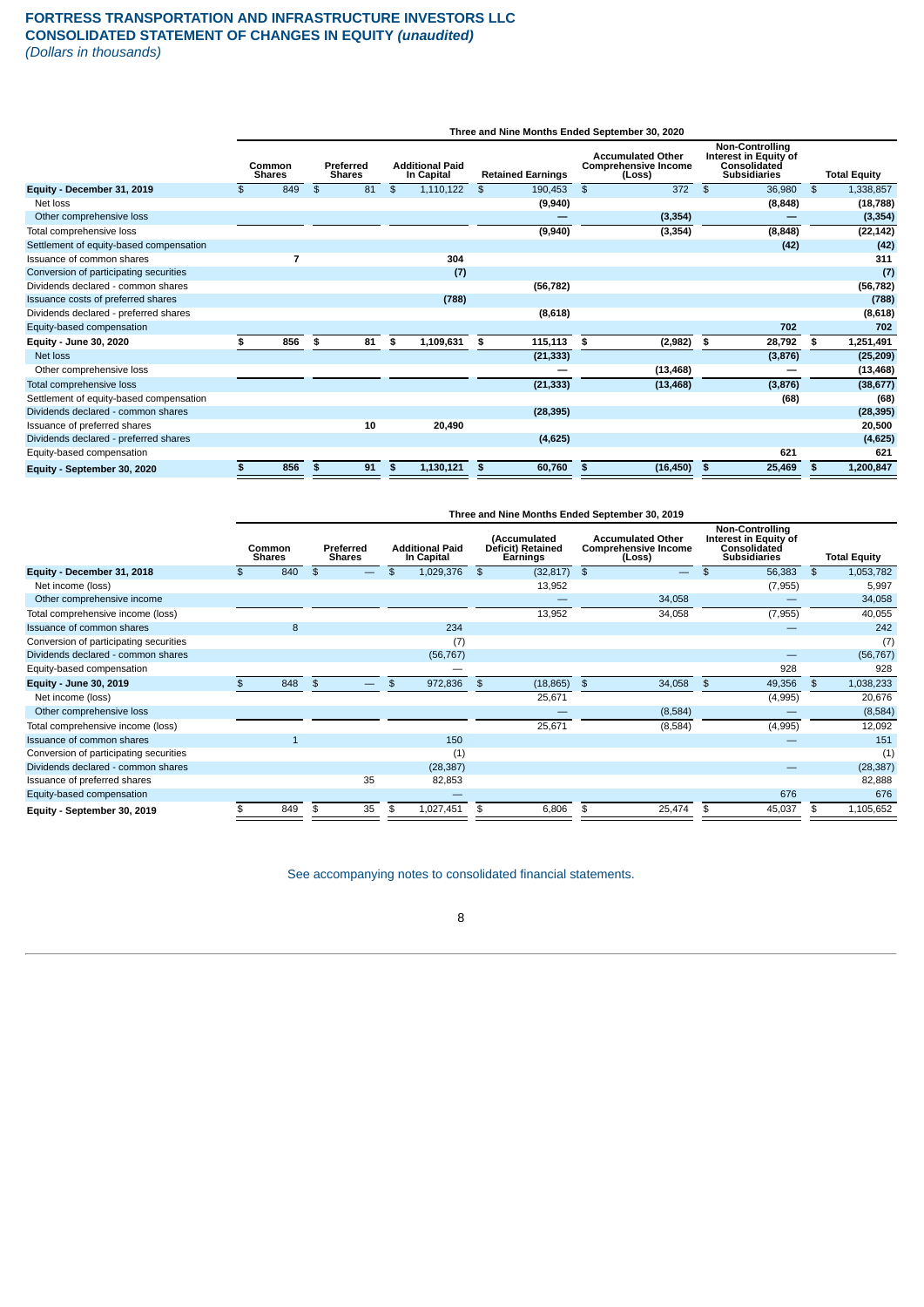# **FORTRESS TRANSPORTATION AND INFRASTRUCTURE INVESTORS LLC CONSOLIDATED STATEMENTS OF CASH FLOWS** *(unaudited)*

*(Dollars in thousands)*

|                                                                                          | Nine Months Ended September 30, |                 |      |                                 |  |
|------------------------------------------------------------------------------------------|---------------------------------|-----------------|------|---------------------------------|--|
|                                                                                          |                                 | 2020            | 2019 |                                 |  |
| Cash flows from operating activities:                                                    |                                 |                 |      |                                 |  |
| Net (loss) income                                                                        | \$                              | $(43,997)$ \$   |      | 26,673                          |  |
| Adjustments to reconcile net (loss) income to net cash provided by operating activities: |                                 |                 |      |                                 |  |
| Equity in losses of unconsolidated entities                                              |                                 | 5,445           |      | 1,527                           |  |
| Gain on sale of subsidiaries                                                             |                                 | (1, 331)        |      |                                 |  |
| Loss (gain) on sale of assets, net                                                       |                                 | 2,165           |      | (61, 416)                       |  |
| Security deposits and maintenance claims included in earnings                            |                                 | (12, 275)       |      | (3,863)                         |  |
| Loss on extinguishment of debt                                                           |                                 | 4,724           |      |                                 |  |
| Equity-based compensation                                                                |                                 | 1,323           |      | 1,604                           |  |
| Depreciation and amortization                                                            |                                 | 126,543         |      | 125,877                         |  |
| Asset impairment                                                                         |                                 | 14,391          |      | $\hspace{0.1mm}-\hspace{0.1mm}$ |  |
| Change in current and deferred income taxes                                              |                                 | (7, 374)        |      | (1,906)                         |  |
| Change in fair value of non-hedge derivative                                             |                                 | 181             |      | 4,130                           |  |
| Amortization of lease intangibles and incentives                                         |                                 | 23,394          |      | 24,008                          |  |
| Amortization of deferred financing costs                                                 |                                 | 6,156           |      | 5,995                           |  |
| Bad debt expense                                                                         |                                 | 1,997           |      | 3,139                           |  |
| Other                                                                                    |                                 | 1,152           |      | 748                             |  |
| Change in:                                                                               |                                 |                 |      |                                 |  |
| Accounts receivable                                                                      |                                 | (43, 014)       |      | (16,002)                        |  |
| Other assets                                                                             |                                 | 1,253           |      | (15, 128)                       |  |
| Accounts payable and accrued liabilities                                                 |                                 | (32, 415)       |      | 2,101                           |  |
| Management fees payable to affiliate                                                     |                                 | (20, 965)       |      | 8,961                           |  |
| <b>Other liabilities</b>                                                                 |                                 | 1,040           |      | (13, 735)                       |  |
| Net cash provided by operating activities                                                |                                 | 28,393          |      | 92,713                          |  |
| Cash flows from investing activities:                                                    |                                 |                 |      |                                 |  |
| Investment in unconsolidated entities                                                    |                                 | (4, 407)        |      | (13,500)                        |  |
| Principal collections on finance leases                                                  |                                 | 7,001           |      | 13,094                          |  |
| Acquisition of leasing equipment                                                         |                                 | (252, 859)      |      | (287, 508)                      |  |
| Acquisition of property, plant and equipment                                             |                                 | (209, 662)      |      | (243, 707)                      |  |
| Acquisition of lease intangibles                                                         |                                 | 1,997           |      | (101)                           |  |
| Purchase deposits for acquisitions                                                       |                                 | (5, 320)        |      | (45, 852)                       |  |
| Proceeds from sale of leasing equipment                                                  |                                 | 53,707          |      | 166,290                         |  |
| Proceeds from sale of property, plant and equipment                                      |                                 |                 |      | 7                               |  |
| Return of capital distributions from unconsolidated entities                             |                                 |                 |      | 1,424                           |  |
| Return of deposit on sale of engine                                                      |                                 | 2,350           |      |                                 |  |
| Net cash used in investing activities                                                    | \$                              | $(407, 193)$ \$ |      | (409.853)                       |  |

See accompanying notes to consolidated financial statements.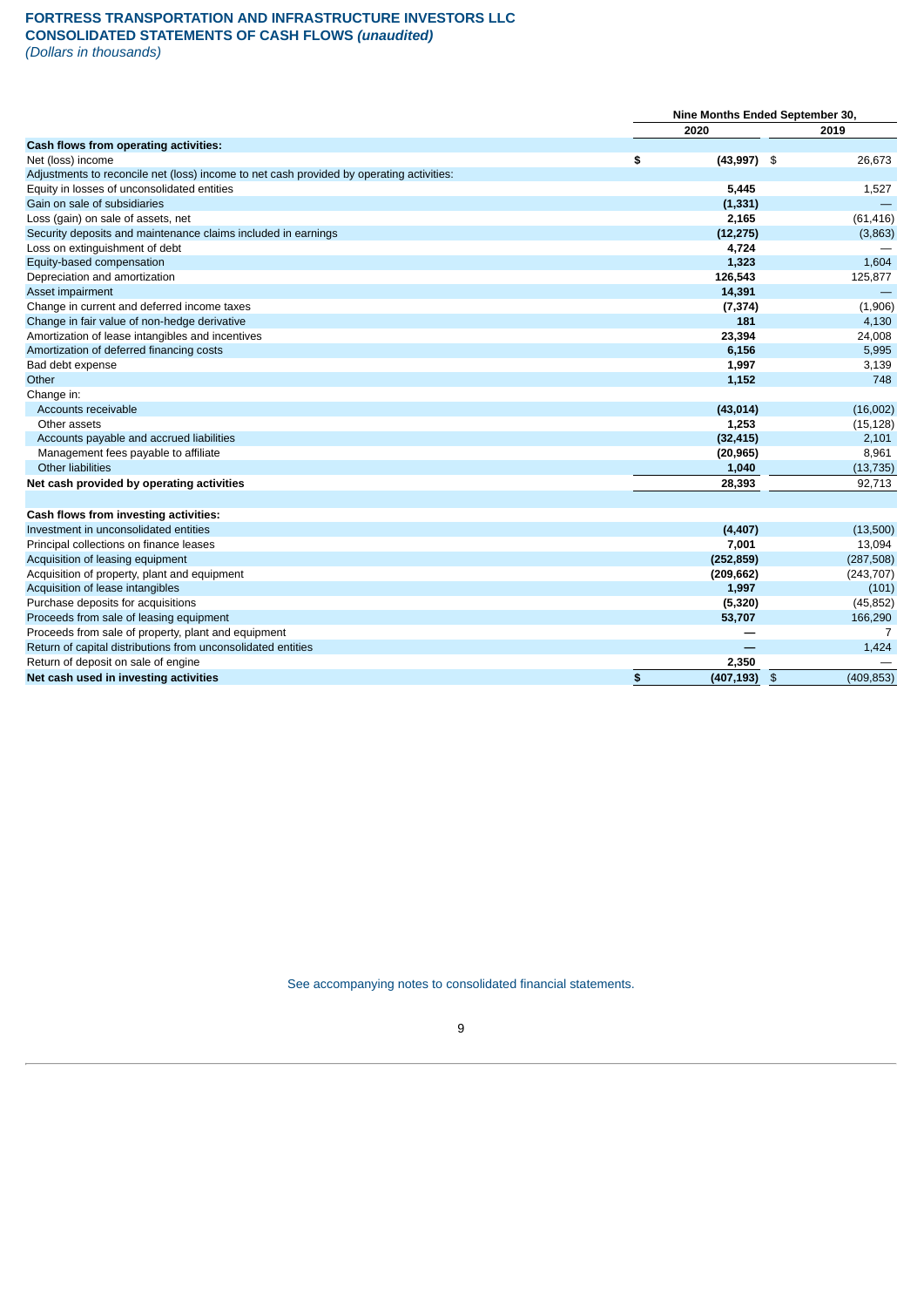### **FORTRESS TRANSPORTATION AND INFRASTRUCTURE INVESTORS LLC CONSOLIDATED STATEMENTS OF CASH FLOWS** *(unaudited) (Dollars in thousands)*

|                                                                                              | Nine Months Ended September 30, |            |               |            |  |
|----------------------------------------------------------------------------------------------|---------------------------------|------------|---------------|------------|--|
|                                                                                              |                                 | 2020       |               | 2019       |  |
| Cash flows from financing activities:                                                        |                                 |            |               |            |  |
| Proceeds from debt                                                                           | \$                              | 883.981    | \$            | 568.704    |  |
| Repayment of debt                                                                            |                                 | (495, 991) |               | (218, 934) |  |
| Payment of deferred financing costs                                                          |                                 | (20, 416)  |               | (31, 585)  |  |
| Receipt of security deposits                                                                 |                                 | 1,564      |               | 5,802      |  |
| Return of security deposits                                                                  |                                 | (3, 815)   |               | (368)      |  |
| Receipt of maintenance deposits                                                              |                                 | 25,102     |               | 49,356     |  |
| Release of maintenance deposits                                                              |                                 | (12, 429)  |               | (23, 822)  |  |
| Proceeds from issuance of preferred shares, net of underwriter's discount and issuance costs |                                 | 20,223     |               | 82,888     |  |
| Purchase of non-controlling interest                                                         |                                 | (110)      |               |            |  |
| Cash dividends - common shares                                                               |                                 | (85, 177)  |               | (85, 154)  |  |
| Cash dividends - preferred shares                                                            |                                 | (13, 243)  |               |            |  |
| Net cash provided by financing activities                                                    | \$                              | 299,689    | $\frac{2}{3}$ | 346,887    |  |
|                                                                                              |                                 |            |               |            |  |
| Net (decrease) increase in cash and cash equivalents and restricted cash                     |                                 | (79, 111)  |               | 29,747     |  |
| Cash and cash equivalents and restricted cash, beginning of period                           |                                 | 242,517    |               | 120,837    |  |
| Cash and cash equivalents and restricted cash, end of period                                 | \$                              | 163,406    | \$            | 150,584    |  |
|                                                                                              |                                 |            |               |            |  |
| Supplemental disclosure of non-cash investing and financing activities:                      |                                 |            |               |            |  |
| Acquisition of leasing equipment                                                             | \$                              | 59,056     | \$            | 3,386      |  |
| Acquisition of property, plant and equipment                                                 |                                 | (9,406)    |               | (22, 736)  |  |
| Settled and assumed security deposits                                                        |                                 | (6, 215)   |               | (1,007)    |  |
| Billed, assumed and settled maintenance deposits                                             |                                 | (34, 253)  |               | 12,471     |  |
| Change in fair value of cash flow hedge                                                      |                                 |            |               | 25,474     |  |
| Non-cash change in equity method investment                                                  |                                 | (16, 822)  |               |            |  |
| Issuance of common shares                                                                    |                                 | 304        |               | 385        |  |

<span id="page-10-0"></span>See accompanying notes to consolidated financial statements.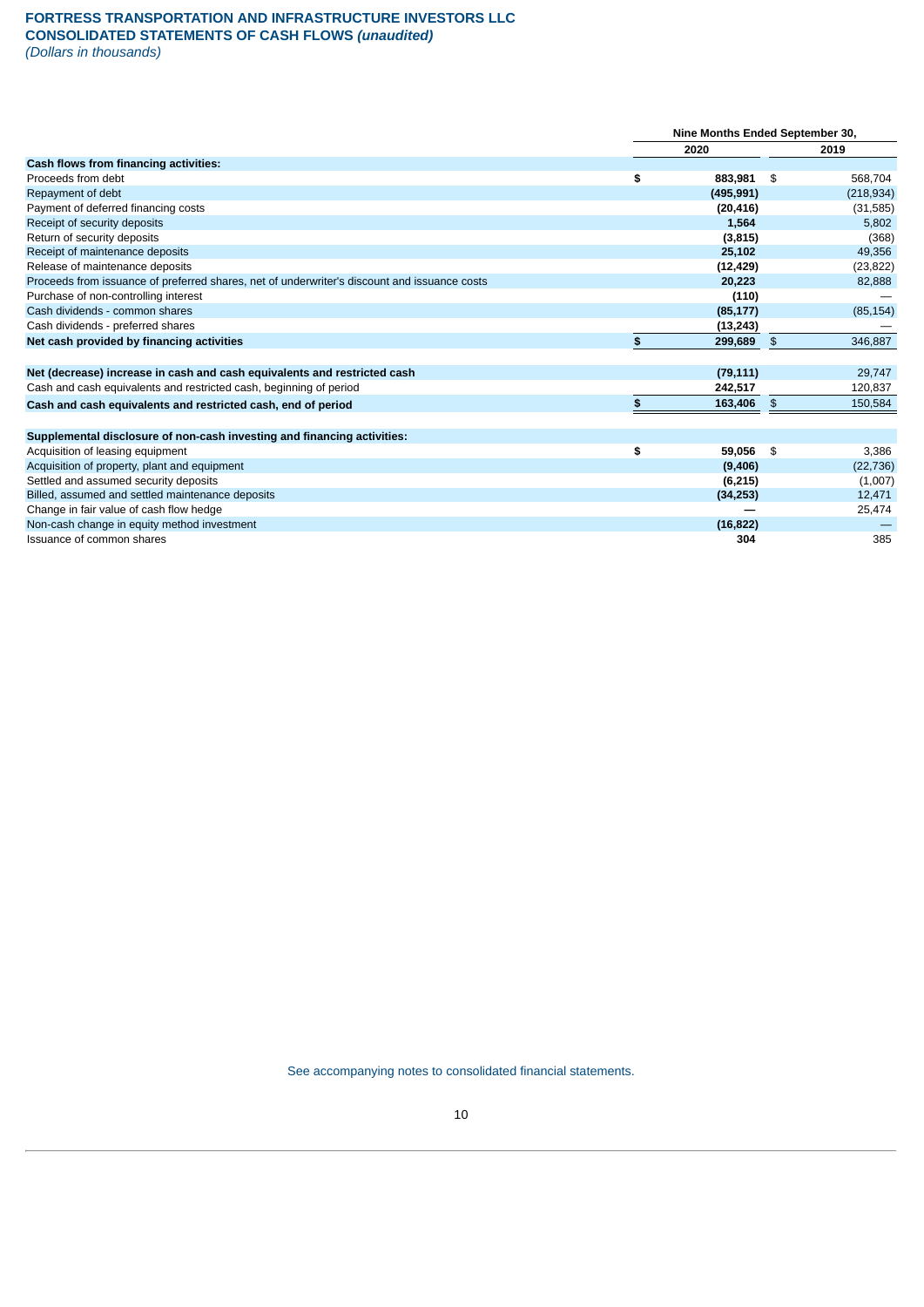### <span id="page-11-0"></span>**1. ORGANIZATION**

Fortress Transportation and Infrastructure Investors LLC ("we", "us", "our" or the "Company") is a Delaware limited liability company which, through its subsidiary, Fortress Worldwide Transportation and Infrastructure General Partnership (the "Partnership"), owns and leases aviation equipment and also owns and operates (i) a multi-modal crude oil and refined products terminal in Beaumont, Texas ("Jefferson Terminal"), (ii) a deep-water port located along the Delaware River with an underground storage cavern and multiple industrial development opportunities ("Repauno") and (iii) an equity method investment in a multi-modal terminal located along the Ohio River with multiple industrial development opportunities, including a power plant under construction ("Long Ridge"). Additionally, we own and lease offshore energy equipment and shipping containers. We have three reportable segments, (i) Aviation Leasing, (ii) Jefferson Terminal and (iii) Ports and Terminals, which operate in two primary businesses, Equipment Leasing and Infrastructure (see Note 17).

### <span id="page-11-1"></span>**2. SUMMARY OF SIGNIFICANT ACCOUNTING POLICIES**

*Basis of Accounting*—The accompanying consolidated financial statements are prepared in accordance with U.S. generally accepted accounting principles ("GAAP") and include the accounts of us and our subsidiaries.

*Principles of Consolidation*—We consolidate all entities in which we have a controlling financial interest and control over significant operating decisions, as well as variable interest entities ("VIEs") in which we are the primary beneficiary. All significant intercompany transactions and balances have been eliminated. All adjustments (consisting of normal recurring accruals) considered necessary for a fair presentation have been included. The ownership interest of other investors in consolidated subsidiaries is recorded as non-controlling interest.

We use the equity method of accounting for investments in entities in which we exercise significant influence but which do not meet the requirements for consolidation. Under the equity method, we record our proportionate share of the underlying net income (loss) of these entities as well as the proportionate interest in adjustments to other comprehensive income (loss).

*Use of Estimates*—The preparation of financial statements in conformity with GAAP requires management to make estimates and assumptions that affect the reported amounts of assets and liabilities, the disclosure of contingent assets and liabilities at the date of the consolidated financial statements and the reported amounts of revenues and expenses during the reporting period. Actual results could differ from those estimates.

*Risks and Uncertainties*—In the normal course of business, we encounter several significant types of economic risk including credit, market, and capital market risks. Credit risk is the risk of the inability or unwillingness of a lessee, customer, or derivative counterparty to make contractually required payments or to fulfill its other contractual obligations. Market risk reflects the risk of a downturn or volatility in the underlying industry segments in which we operate, which could adversely impact the pricing of the services offered by us or a lessee's or customer's ability to make payments, increase the risk of unscheduled lease terminations and depress lease rates and the value of our leasing equipment or operating assets. Capital market risk is the risk that we are unable to obtain capital at reasonable rates to fund the growth of our business or to refinance existing debt facilities. We, through our subsidiaries, also conduct operations outside of the United States; such international operations are subject to the same risks as those associated with our United States operations as well as additional risks, including unexpected changes in regulatory requirements, heightened risk of political and economic instability, potentially adverse tax consequences and the burden of complying with foreign laws. We do not have significant exposure to foreign currency risk as all of our leasing arrangements and the majority of terminal services revenue are denominated in U.S. dollars.

*Variable Interest Entities*—The assessment of whether an entity is a VIE and the determination of whether to consolidate a VIE requires judgment. VIEs are defined as entities in which equity investors do not have the characteristics of a controlling financial interest or do not have sufficient equity at risk for the entity to finance its activities without additional subordinated financial support from other parties. A VIE is required to be consolidated by its primary beneficiary, and only by its primary beneficiary, which is defined as the party who has the power to direct the activities of a VIE that most significantly impact its economic performance and who has the obligation to absorb losses or the right to receive benefits from the VIE that could potentially be significant to the VIE.

#### *Delaware River Partners LLC*

During 2016, through Delaware River Partners LLC ("DRP"), a consolidated subsidiary, we purchased the assets of Repauno, which consisted primarily of land, a storage cavern, and riparian rights for the acquired land, site improvements and rights. Upon acquisition there were no operational processes that could be applied to these assets that would result in outputs without significant green field development. We currently hold an approximately 98% economic interest, and a 100% voting interest in DRP. DRP is solely reliant on us to finance its activities and therefore is a VIE. We concluded that we were the primary beneficiary; and accordingly, DRP has been presented on a consolidated basis in the accompanying financial statements.

*Cash and Cash Equivalents*—We consider all highly liquid short-term investments with a maturity of 90 days or less when purchased to be cash equivalents.

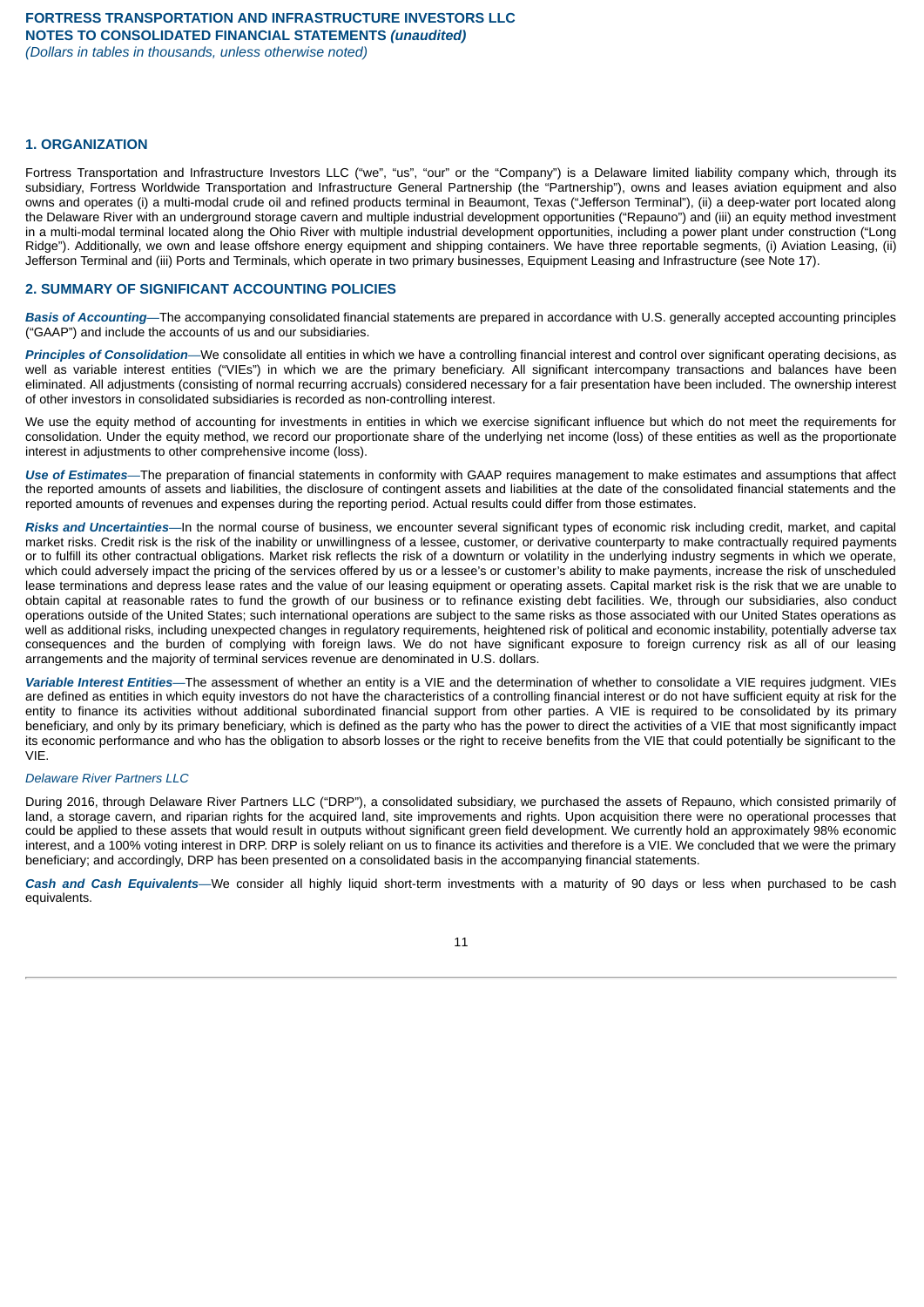*(Dollars in tables in thousands, unless otherwise noted)*

*Restricted Cash*—Restricted cash consists of prepaid interest and principal pursuant to the requirements of certain of our debt agreements (see Note 9) and other qualifying construction projects at Jefferson Terminal.

*Inventory*—Commodities inventory is carried at the lower of cost or net realizable value on our balance sheet. Commodities are removed from inventory based on the average cost at the time of sale. We had commodities inventory of \$1.5 million and \$5.6 million as of September 30, 2020 and December 31, 2019, respectively, which is included in Other assets in the Consolidated Balance Sheets.

*Deferred Financing Costs*—Costs incurred in connection with obtaining long term financing are capitalized and amortized to interest expense over the term of the underlying loans. Unamortized deferred financing costs of \$31.3 million and \$18.1 million as of September 30, 2020 and December 31, 2019, respectively, are recorded as a component of debt in the Consolidated Balance Sheets.

We also have unamortized deferred revolver fees related to our revolving debt of \$2.0 million and \$1.7 million as of September 30, 2020 and December 31, 2019, respectively, which are included in Other assets in the Consolidated Balance Sheets.

Amortization expense was \$2.1 million and \$1.9 million for the three months ended September 30, 2020 and 2019, respectively, and \$6.2 million and \$6.0 million for the nine months ended September 30, 2020 and 2019, respectively, and is included in interest expense in the Consolidated Statements of Operations.

#### *Revenue Recognition*

#### **Equipment Leasing Revenues**

*Operating Leases*—We lease equipment pursuant to net operating leases. Operating leases with fixed rentals and step rentals are recognized on a straightline basis over the term of the lease, assuming no renewals. Revenue is not recognized when collection is not reasonably assured. When collectability is not reasonably assured, the customer is placed on non-accrual status and revenue is recognized when cash payments are received.

Generally, under our aircraft lease and engine agreements, the lessee is required to make periodic maintenance payments calculated based on the lessee's utilization of the leased asset or at the end of the lease. Typically, under our aircraft lease agreements, the lessee is responsible for maintenance, repairs and other operating expenses throughout the term of the lease. These periodic maintenance payments accumulate over the term of the lease to fund major maintenance events, and we are contractually obligated to return maintenance payments to the lessee up to the amount paid by the lessee. In the event the total cost of maintenance events over the term of a lease is less than the cumulative maintenance payments, we are not required to return any unused or excess maintenance payments to the lessee.

Maintenance payments received for which we expect to repay to the lessee are presented as Maintenance Deposits in our Consolidated Balance Sheets. All excess maintenance payments received that we do not expect to repay to the lessee are recorded as Maintenance revenues.

For purchase and lease back transactions, we account for the transaction as a single arrangement. We allocate the consideration paid based on the fair value of the aircraft and lease. The fair value of the lease may include a lease premium or discount.

In April 2020, the FASB Staff issued a question-and-answer document (the "Q&A") regarding accounting for lease concessions related to the effects of the COVID-19 pandemic. The Q&A permits an entity to elect to forgo the evaluation of the enforceable rights and obligations of a lease contract required under ASC 842, *Leases*, as long as the total rent payments after the lease concessions are substantially the same, or less than, the total rent payments in the existing lease. The impact of the COVID-19 related lease concessions granted above did not have a material impact on our results of operations during the three and nine months ended September 30, 2020.

*Finance Leases*—From time to time we enter into finance lease arrangements that include a lessee obligation to purchase the leased equipment at the end of the lease term, a bargain purchase option, or provides for minimum lease payments with a present value that equals or exceeds substantially all of the fair value of the leased equipment at the date of lease inception. Net investment in finance lease represents the minimum lease payments due from lessee, net of unearned income. The lease payments are segregated into principal and interest components similar to a loan. Unearned income is recognized on an effective interest method over the lease term and is recorded as finance lease income. The principal component of the lease payment is reflected as a reduction to the net investment in finance leases. Revenue is not recognized when collection is not reasonably assured. When collectability is not reasonably assured, the customer is placed on non-accrual status and revenue is recognized when cash payments are received.

#### **Infrastructure Revenues**

*Terminal Services Revenues*—Terminal services are provided to customers for the receipt and redelivery of various commodities. These revenues are recognized over time, i.e., as the services are rendered and the customer simultaneously receives and consumes the benefit over time.

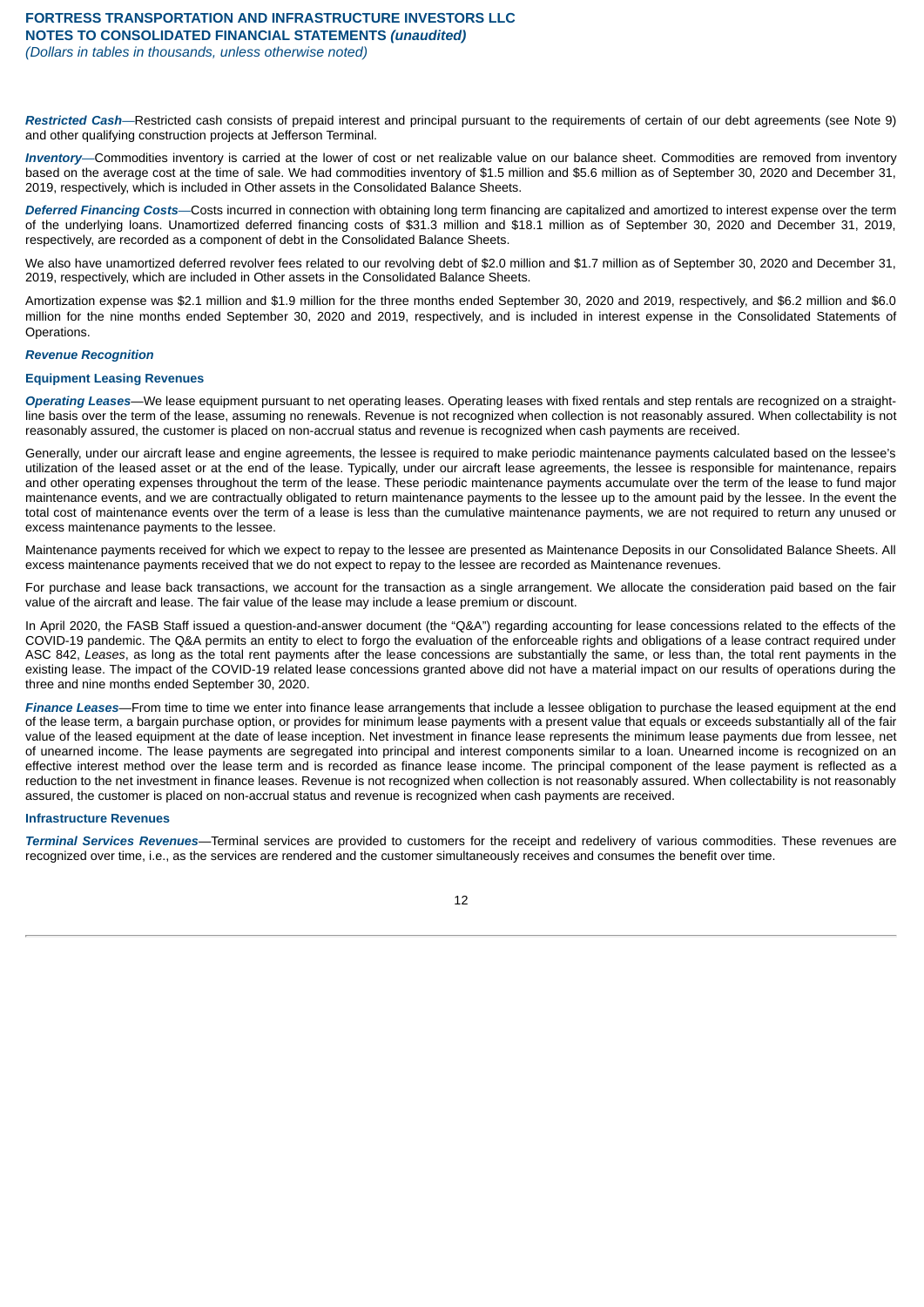*Lease Income*—Lease income consists of rental income from tenants for storage space. Lease income is recognized on a straight-line basis over the terms of the relevant lease agreement.

*Crude Marketing Revenues*—Crude marketing revenues consists of marketing revenue related to Canadian crude oil. The revenues are recognized over time, i.e., as the services are rendered and the customer simultaneously receives and consumes the benefit over time.

*Other Revenue*—Other revenue primarily consists of revenue related to the handling, storage and sale of raw materials. Other revenue consists of two performance obligations: handling and storage of raw materials. The revenues are recognized over time, i.e., as the services are rendered and the customer simultaneously receives and consumes the benefit over time.

Payment terms for Infrastructure Revenues are generally short term in nature.

*Leasing Arrangements*—At contract inception, we evaluate whether an arrangement is or contains a lease for which we are the lessee (that is, arrangements which provide us with the right to control a physical asset for a period of time). Operating lease right-of-use ("ROU") assets and lease liabilities are recognized in Operating lease right-of-use assets, net and Operating lease liabilities in our Consolidated Balance Sheets, respectively. Finance lease ROU assets are recognized in Property, plant and equipment, net and lease liabilities are recognized in Other liabilities in our Consolidated Balance Sheets.

All lease liabilities are measured at the present value of the unpaid lease payments, discounted using our incremental borrowing rate based on the information available at commencement date of the lease. ROU assets, for both operating and finance leases, are initially measured based on the lease liability, adjusted for prepaid rent and lease incentives. ROU assets are subsequently measured at the carrying amount of the lease liability adjusted for prepaid or accrued lease payments and lease incentives. The finance lease ROU assets are subsequently amortized using the straight-line method.

Operating lease expenses are recognized on a straight-line basis over the lease term. With respect to finance leases, amortization of the ROU asset is presented separately from interest expense related to the finance lease liability. Variable lease payments, which are primarily based on usage, are recognized when the associated activity occurs.

We have elected to combine lease and non-lease components for all lease contracts where we are the lessee. Additionally, for arrangements with lease terms of 12 months or less, we do not recognize ROU assets, and lease liabilities and lease payments are recognized on a straight-line basis over the lease term with variable lease payments recognized in the period in which the obligation is incurred.

*Concentration of Credit Risk*—We are subject to concentrations of credit risk with respect to amounts due from customers on our finance leases and operating leases. We attempt to limit our credit risk by performing ongoing credit evaluations. During the three months ended September 30, 2020, one customer in the Aviation Leasing segment accounted for approximately 11% of total revenue. During the three months ended September 30, 2019, one customer in the Jefferson Terminal segment accounted for approximately 17% of total revenue. During the nine months ended September 30, 2020, one customer in the Aviation segment accounted for approximately 11% of total revenue. During the nine months ended September 30, 2019, one customer in the Jefferson Terminal segment accounted for approximately 19% of total revenue.

As of September 30, 2020, there were two customers in the Aviation Leasing segment that represented 32% and 14% of total accounts receivable, net, respectively. As of December 31, 2019, accounts receivable from one customer in the Jefferson Terminal segment represented 16% of total accounts receivable, net.

We maintain cash and restricted cash balances, which generally exceed federally insured limits, and subject us to credit risk, in high credit quality financial institutions. We monitor the financial condition of these institutions and have not experienced any losses associated with these accounts.

*Allowance for Doubtful Accounts*—We determine the allowance for doubtful accounts based on our assessment of the collectability of our receivables on a customer-by-customer basis. The allowance for doubtful accounts was \$2.8 million and \$1.3 million as of September 30, 2020 and December 31, 2019, respectively. Bad debt expense was \$0.2 million and \$0.0 million for the three months ended September 30, 2020 and 2019, respectively, and \$2.0 million and \$3.0 million for the nine months ended September 30, 2020 and 2019, respectively, and is included in operating expenses in the Consolidated Statements of Operations.

*Comprehensive Income (Loss)*—Comprehensive income (loss) is defined as the change in equity of a business enterprise during a period from transactions and other events and circumstances, excluding those resulting from investments by and distributions to owners. Our comprehensive income (loss) represents net income (loss), as presented in the Consolidated Statements of Operations, adjusted for fair value changes related to other comprehensive income related to our equity method investees.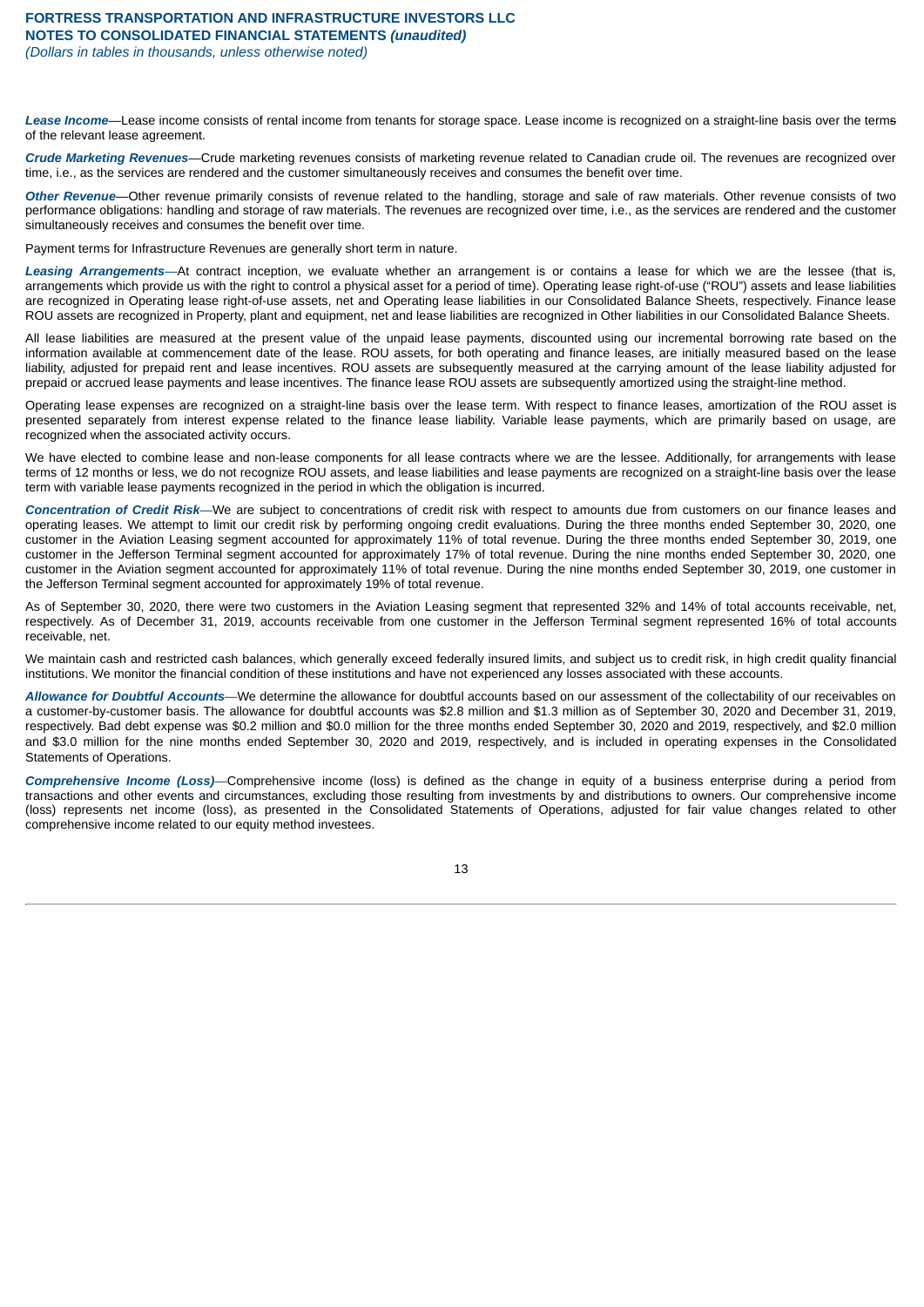#### *Derivative Financial Instruments*

*Electricity Derivatives—*Through our equity method investment in Long Ridge, we enter into derivative contracts as part of a risk management program to mitigate price risk associated with certain electricity price exposures. We primarily use swap derivative contracts, which are agreements to buy or sell a quantity of electricity at a predetermined future date and at a predetermined price.

#### *Cash Flow Hedges*

Certain of these derivative instruments are designated and qualify as cash flow hedges. Our share of the derivative's gain or loss is reported as Other comprehensive income related to equity method investees in our Consolidated Statements of Comprehensive (Loss) Income and recorded in Accumulated other comprehensive (loss) income in our Consolidated Balance Sheets.

### *Derivatives Not Designated As Hedging Instruments*

Certain of these derivative instruments are not designated as hedging instruments for accounting purposes. The change in fair value of these contracts is recognized in Equity in earnings (losses) in unconsolidated entities in the Consolidated Statements of Operations. The cash flow impact of derivative contracts that are not designated as hedging instruments is recognized in Investment in unconsolidated entities in our Consolidated Statements of Cash Flows.

*Commodity Derivatives—*We also enter into short-term and long-term crude forward contracts. Gains and losses related to our crude sales and purchase derivatives are recorded on a gross basis and are included in Crude marketing revenues and Operating expenses, respectively, in our Consolidated Statements of Operations. See Note 11 for additional details. The cash flow impact of these derivatives is recognized in Change in fair value of non-hedge derivatives in our Consolidated Statements of Cash Flows.

To the extent that we have outstanding derivatives, they are not used for speculative purposes. We record all derivative assets and liabilities on a gross basis at fair value and are included in Other assets and Other liabilities, respectively, in our Consolidated Balance Sheets.

*Other Assets—*Other assets is primarily comprised of lease incentives of \$48.5 million and \$45.3 million, prepaid expenses of \$6.0 million and \$4.1 million, notes receivable of \$7.8 million and \$2.4 million and maintenance right assets of \$13.6 million and \$24.5 million as of September 30, 2020 and December 31, 2019, respectively.

*Dividends—*Dividends are recorded if and when declared by the Board of Directors. For both the three and nine months ended September 30, 2020 and 2019, the Board of Directors declared a cash dividend of \$0.33 and \$0.99 per common share.

Additionally, in the quarter ended September 30, 2020, the Board of Directors declared a cash dividend on the Series A Preferred Shares and Series B Preferred Shares of \$0.52 and \$0.50 per share, respectively.

*Recent Accounting Pronouncements*—In June 2016, the FASB issued ASU 2016-13, *Financial Instruments—Credit Losses (Topic 326): Measurement of Credit Losses on Financial Instruments ("ASU 2016-13")*. For assets held at amortized cost basis, ASU 2016-13 eliminates the probable initial recognition threshold in current GAAP and, instead, requires an entity to reflect its current estimate of all expected credit losses. The allowance for credit losses is a valuation account that is deducted from the amortized cost basis of the financial assets to present the net amount expected to be collected. For available for sale debt securities, credit losses should be measured in a manner similar to current GAAP, however this ASU requires that credit losses be presented as an allowance rather than as a write-down. This ASU affects entities holding financial assets and net investment in leases that are not accounted for at fair value through net income. The amendments affect loans, debt securities, trade receivables, net investments in leases, off balance sheet credit exposures, reinsurance receivables, and any other financial assets not excluded from the scope that have the contractual right to receive cash. We adopted this ASU in the first quarter of 2020 and adoption did not have a material impact on our consolidated financial statements.

In January 2017, the FASB issued ASU 2017-04, *Intangibles—Goodwill and Other (Topic 350): Simplifying the Test for Goodwill Impairment ("ASU 2017-* 04"). ASU 2017-04 addresses concerns over the cost and complexity of the two-step goodwill impairment test by removing the second step of the test. An entity will apply a one-step quantitative test and record the amount of goodwill impairment as the excess of a reporting unit's carrying amount over its fair value, not to exceed the total amount of goodwill allocated to the reporting unit. The new guidance does not amend the optional qualitative assessment of goodwill impairment. We adopted this ASU in the first quarter of 2020 and adoption did not have a material impact on our consolidated financial statements.

In August 2018, the FASB issued ASU 2018-13, *Fair Value Measurement (Topic 820): Disclosure Framework - Changes to the Disclosure Requirements for Fair Value Measurement*. This ASU eliminates, adds and modifies certain disclosure requirements for fair value measurements as part of its disclosure framework project. We adopted this ASU in the first quarter of 2020 and adoption did not have a material impact on our consolidated financial statements.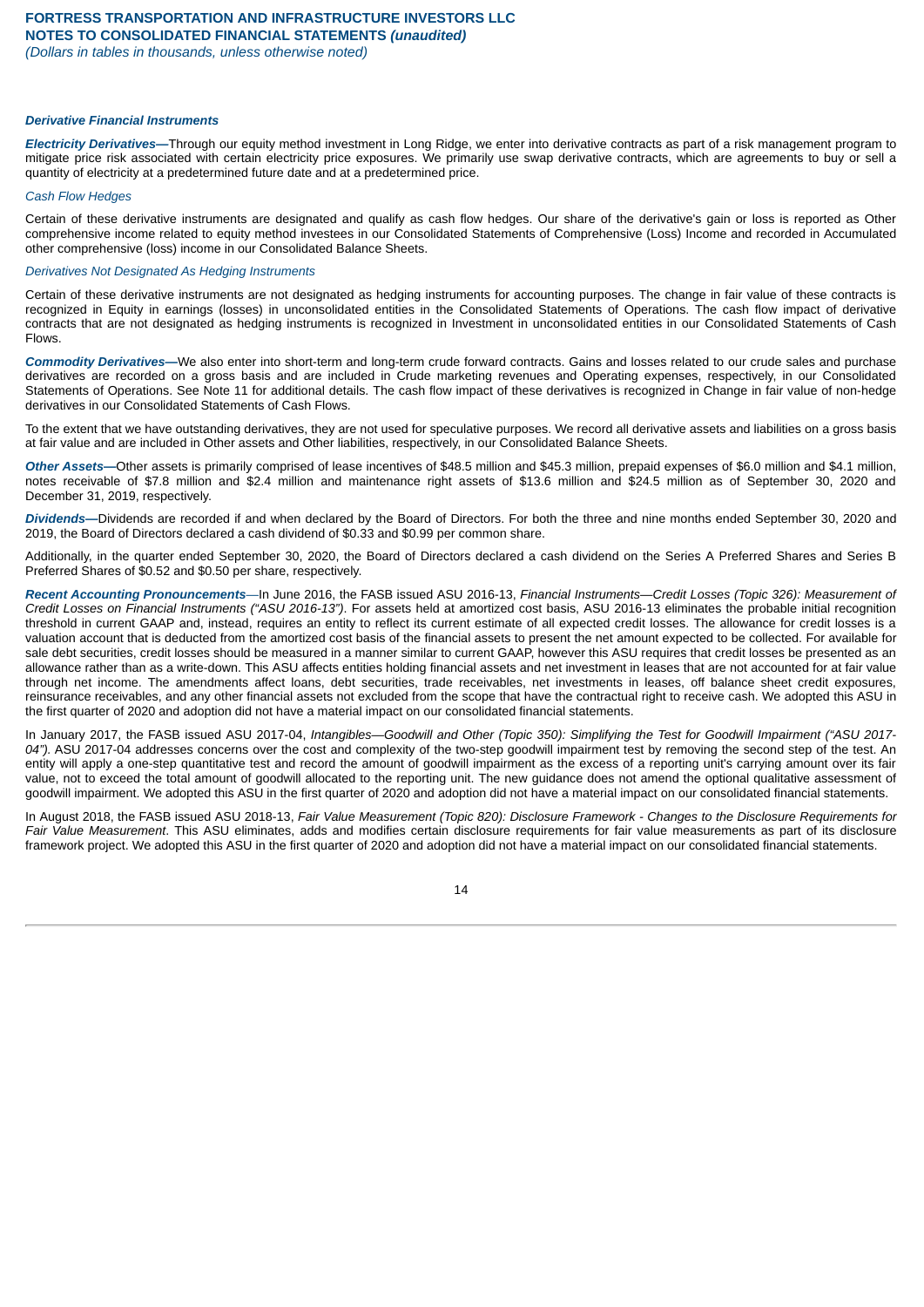In March 2020, the FASB issued ASU 2020-04, *Reference Rate Reform (Topic 848): Facilitation of the Effects of Reference Rate Reform on Financial Reporting*, which temporarily simplifies the accounting for contract modifications, including hedging relationships, due to the transition from LIBOR and other interbank offered rates to alternative reference interest rates. For example, entities can elect not to remeasure the contracts at the modification date or reassess a previous accounting determination if certain conditions are met. Additionally, entities can elect to continue applying hedge accounting for hedging relationships affected by reference rate reform if certain conditions are met. The new standard was effective upon issuance and generally can be applied to applicable contract modifications through December 31, 2022. Adoption did not have a material impact on our consolidated financial statements.

*Unadopted Accounting Pronouncements*—In December 2019, the FASB issued ASU 2019-12, *Simplifying the Accounting for Income Taxes (Topic 740)*. This standard simplifies the accounting for income taxes by eliminating certain exceptions to the guidance in ASC 740 related to the approach for intraperiod tax allocation, the methodology for calculating income taxes in an interim period and the recognition of deferred tax liabilities for outside basis differences. The standard also simplifies aspects of the accounting for franchise taxes and enacted changes in tax laws or rates and clarifies the accounting for transactions that result in a step-up in the tax basis of goodwill. The standard is effective for public companies for fiscal years, and interim periods within those fiscal years, beginning after December 15, 2020 and early adoption is permitted. We are currently assessing the impact this guidance will have on our consolidated financial statements.

### <span id="page-15-0"></span>**3. DISCONTINUED OPERATIONS**

In December 2019, we completed the sale of substantially all of our railroad business ("CMQR"), which was previously reported as our Railroad segment. Under ASC 205-20, this disposition met the criteria to be reported as discontinued operations. Accordingly, the results of operations of CMQR have been reported as discontinued operations for all periods presented.

The following table presents the significant components of net income from discontinued operations:

|                                                                                                   | Three Months Ended September 30, |    |       |               |    | Nine Months Ended September 30, |  |  |
|---------------------------------------------------------------------------------------------------|----------------------------------|----|-------|---------------|----|---------------------------------|--|--|
|                                                                                                   | 2020                             |    | 2019  | 2020          |    | 2019                            |  |  |
| <b>Revenues</b>                                                                                   |                                  |    |       |               |    |                                 |  |  |
| Total revenues                                                                                    |                                  | \$ | 9,521 | - \$          |    | 28,411                          |  |  |
| <b>Expenses</b>                                                                                   |                                  |    |       |               |    |                                 |  |  |
| Operating expense                                                                                 |                                  |    | 7,398 |               |    | 23,280                          |  |  |
| Acquisition and transaction expenses                                                              |                                  |    | 275   |               |    | 275                             |  |  |
| Depreciation and amortization                                                                     |                                  |    | 479   |               |    | 1,697                           |  |  |
| Interest expense                                                                                  |                                  |    | 298   |               |    | 945                             |  |  |
| Total expenses                                                                                    |                                  |    | 8,450 |               |    | 26,197                          |  |  |
| Gain on sale of assets, net                                                                       |                                  |    |       | 1,331         |    | 16                              |  |  |
| Other income                                                                                      |                                  |    |       | 1,331         |    | 16                              |  |  |
| Income before income taxes                                                                        |                                  |    | 1,072 | 1,331         |    | 2,230                           |  |  |
| Provision for income taxes                                                                        |                                  |    | 132   |               |    | 347                             |  |  |
| Net income                                                                                        |                                  |    | 940   | 1,331         |    | 1,883                           |  |  |
| Less: Net income (loss) attributable to non-controlling interests in<br>consolidated subsidiaries |                                  |    | 116   |               |    | 101                             |  |  |
| Net income attributable to shareholders                                                           |                                  |    | 824   | 1,331<br>- an | \$ | 1,782                           |  |  |

The following table presents the significant non-cash items and capital expenditures from discontinued operations:

<span id="page-15-1"></span>

|                                            | Nine Months Ended September 30, |               |  |  |  |
|--------------------------------------------|---------------------------------|---------------|--|--|--|
|                                            | 2020                            | 2019          |  |  |  |
| <b>Operating activities:</b>               |                                 |               |  |  |  |
| Depreciation and amortization              | $\overline{\phantom{m}}$        | 1,697         |  |  |  |
| Bad debt expense                           |                                 | 156           |  |  |  |
| Share-based compensation expense           |                                 | 438           |  |  |  |
| <b>Investing activities:</b>               |                                 |               |  |  |  |
| Purchases of property, plant and equipment | $\overline{\phantom{0}}$        | 4,500<br>- 96 |  |  |  |

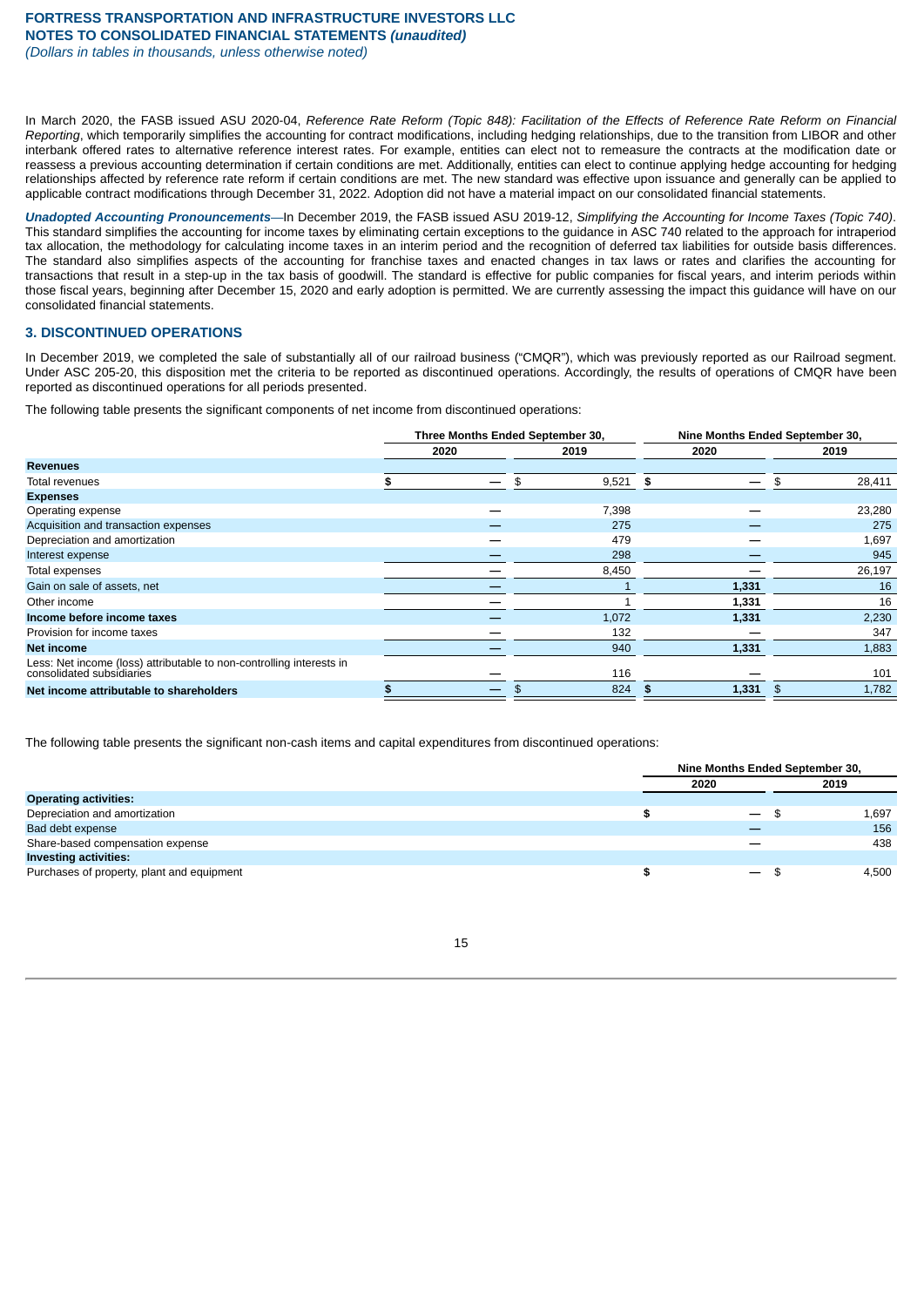### **4. LEASING EQUIPMENT, NET**

Leasing equipment, net is summarized as follows:

|                                | <b>September 30, 2020</b> | December 31, 2019 |
|--------------------------------|---------------------------|-------------------|
| Leasing equipment              | 2.099.803                 | 2.019.773         |
| Less: accumulated depreciation | (396.305)                 | (312,714)         |
| Leasing equipment, net         | 1.703.498                 | 1,707,059         |

During the nine months ended September 30, 2020, we performed impairment analyses over certain of our leasing equipment and determined that the carrying amount of certain assets were not recoverable. To determine fair value, we used both a market approach, using quoted market prices for the same or similar assets, and an income approach, using discounted cash flows and an estimated discount rate. As a result, we adjusted the carrying value of these assets to fair value and recognized transactional impairment charges of \$14.4 million, net of redelivery compensation.

The following table presents information related to our acquisitions and dispositions of aviation leasing equipment during the nine months ended September 30, 2020:

| Acquisitions:             |    |
|---------------------------|----|
| Aircraft                  | 19 |
| Engines                   | 22 |
|                           |    |
| Dispositions:<br>Aircraft |    |
| Engines                   | 20 |
|                           |    |

Depreciation expense for leasing equipment is summarized as follows:

|                                            | Three Months Ended September 30. |        |      |        | Nine Months Ended September 30. |  |         |  |
|--------------------------------------------|----------------------------------|--------|------|--------|---------------------------------|--|---------|--|
|                                            |                                  | 2020   | 2019 |        | 2020                            |  | 2019    |  |
| Depreciation expense for leasing equipment |                                  | 35.104 |      | 36.034 | 104.121                         |  | 103,080 |  |

### <span id="page-16-0"></span>**5. FINANCE LEASES, NET**

Finance leases, net are summarized as follows:

|                            | <b>September 30, 2020</b> | December 31, 2019 |
|----------------------------|---------------------------|-------------------|
| <b>Finance leases</b>      | 16,748                    | 12,388            |
| Unearned revenue           | (3.559)                   | (4.073)           |
| <b>Finance leases, net</b> | 13.189                    | 8,315             |
|                            |                           |                   |

<span id="page-16-1"></span>We entered into a 15 month sales-type lease agreement for three of our engines during the nine months ended September 30, 2020.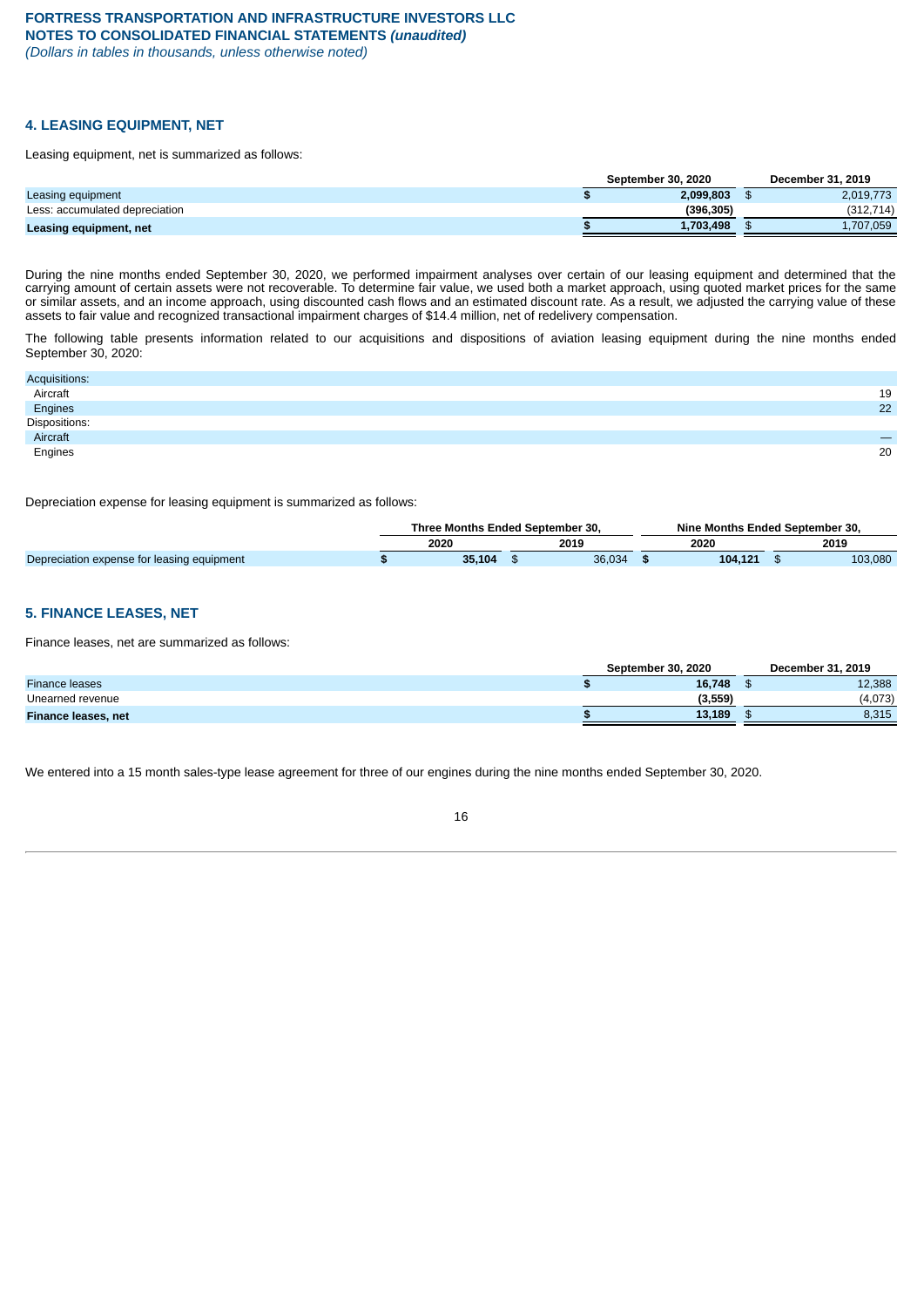### **6. PROPERTY, PLANT AND EQUIPMENT, NET**

Property, plant and equipment, net is summarized as follows:

|                                    |   | September 30, 2020 | December 31, 2019 |
|------------------------------------|---|--------------------|-------------------|
| Land, site improvements and rights | ж | 52.045             | \$<br>51,901      |
| Construction in progress           |   | 393,111            | 211,110           |
| Buildings and improvements         |   | 4.341              | 3,783             |
| Terminal machinery and equipment   |   | 536,664            | 519,603           |
| Track and track related assets     |   | 2,350              | 2,208             |
| Railroad equipment                 |   | 5,671              | 4,823             |
| Computer hardware and software     |   | 5,093              | 4,325             |
| Furniture and fixtures             |   | 2,457              | 2,322             |
| Other                              |   | 5,888              | 1,969             |
|                                    |   | 1,007,620          | 802.044           |
| Less: accumulated depreciation     |   | (89, 748)          | (69, 935)         |
| Property, plant and equipment, net |   | 917,872            | 732,109           |
|                                    |   |                    |                   |

During the nine months ended September 30, 2020, we added property, plant and equipment of \$205.6 million, which primarily consists of terminal machinery and equipment placed in service or under development at Jefferson Terminal and Repauno.

Depreciation expense for property, plant and equipment is summarized as follows:

|                                                         | Three Months Ended September 30. |       |  |       |  |        | Nine Months Ended September 30. |        |  |  |
|---------------------------------------------------------|----------------------------------|-------|--|-------|--|--------|---------------------------------|--------|--|--|
|                                                         | 2020<br>2019                     |       |  |       |  | 2020   |                                 | 2019   |  |  |
| Depreciation expense for property, plant and equipment: |                                  |       |  |       |  |        |                                 |        |  |  |
| Continuing operations                                   |                                  | 6.634 |  | 6.343 |  | 19.757 |                                 | 18,435 |  |  |
| Discontinued operations                                 |                                  |       |  | 479   |  |        |                                 | 1,682  |  |  |
| Total                                                   |                                  | 6.634 |  | 6.822 |  | 19.757 |                                 | 20.117 |  |  |

### <span id="page-17-0"></span>**7. INVESTMENTS**

The following table presents the ownership interests and carrying values of our investments:

|                                  |               |                             | <b>Carrying Value</b>     |                   |
|----------------------------------|---------------|-----------------------------|---------------------------|-------------------|
|                                  | Investment    | <b>Ownership Percentage</b> | <b>September 30, 2020</b> | December 31, 2019 |
| <b>Advanced Engine Repair JV</b> | Equity method | 25%                         | 23,220                    | 24,652            |
| Intermodal Finance I, Ltd.       | Equity method | 51%                         | 51                        | 501               |
| Long Ridge Terminal LLC          | Equity method | 50%                         | 133,688                   | 155.397           |
| <b>FYX Trust Holdco LLC</b>      | Equity        | 14%                         | 1,256                     |                   |
| <b>Investments</b>               |               |                             | 158,215                   | 180,550           |

We did not recognize any other-than-temporary impairments for the three and nine months ended September 30, 2020 or 2019.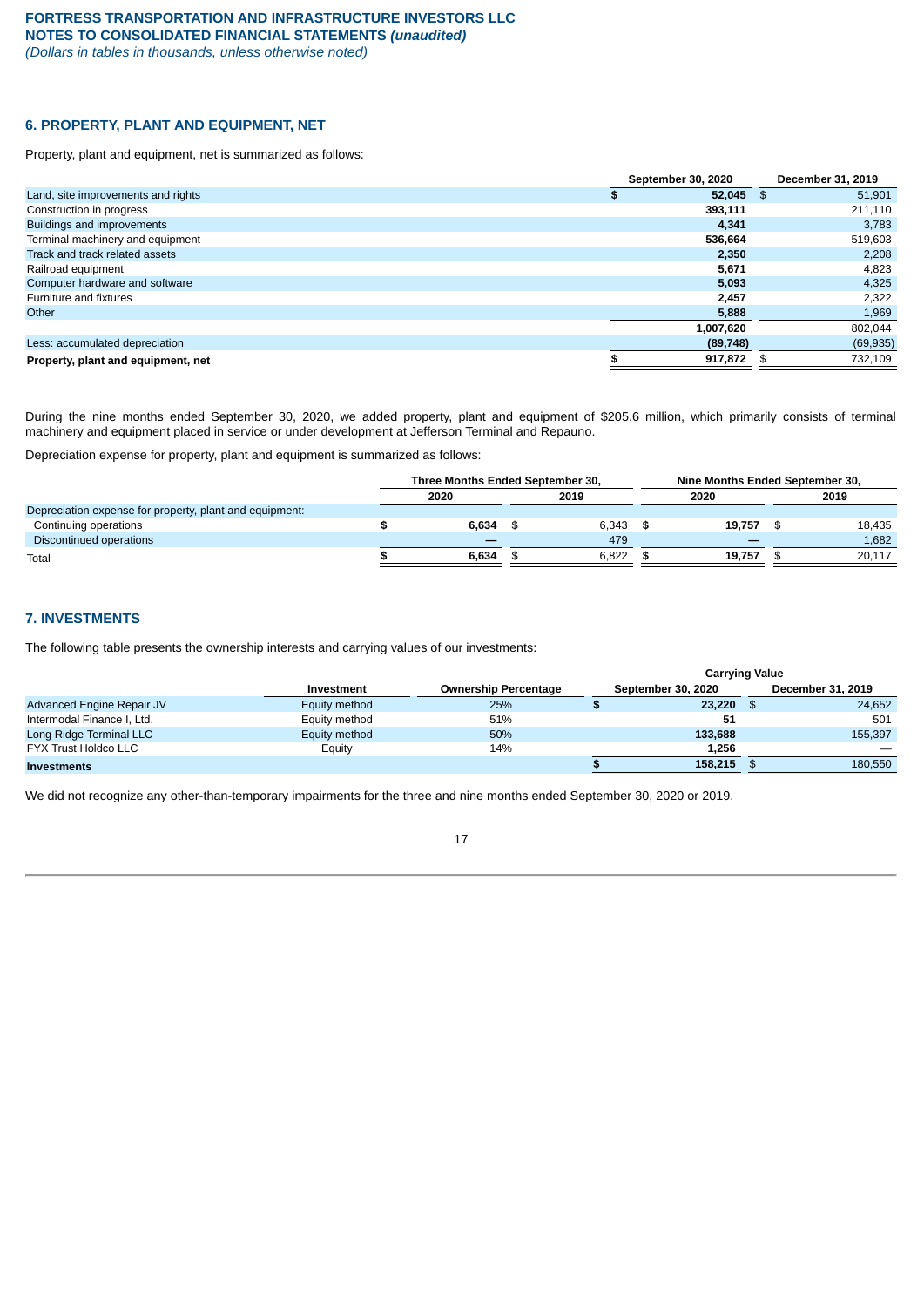The following table presents our proportionate share of equity in income (losses):

|                            |            | Three Months Ended September 30, |              | Nine Months Ended September 30, |  |
|----------------------------|------------|----------------------------------|--------------|---------------------------------|--|
|                            | 2020       | 2019                             | 2020         | 2019                            |  |
| Advanced Engine Repair JV  | $(247)$ \$ | (885)                            | $(1,432)$ \$ | (1, 328)                        |  |
| JGP Energy Partners LLC    |            | (162)                            |              | (290)                           |  |
| Intermodal Finance I, Ltd. | 32         | 73                               | (51)         | 91                              |  |
| Long Ridge Terminal LLC    | (2, 286)   |                                  | (3,962)      |                                 |  |
| <b>Total</b>               | (2,501)    | (974)                            | (5, 445)     | (1,527)                         |  |

#### **Equity Method Investments**

#### *Long Ridge Terminal LLC*

In December 2019, Ohio River Shareholder LLC ("ORP") contributed its equity interests in Long Ridge into Long Ridge Terminal LLC and sold a 49.9% interest (the "Long Ridge Transaction") for \$150 million in cash, plus an earn out. We no longer have a controlling interest in Long Ridge but still maintain significant influence through our retained interest and, therefore, now account for this investment in accordance with the equity method. Following the sale we deconsolidated ORP, which held the assets of Long Ridge.

#### *Advanced Engine Repair JV*

In December 2016, we invested \$15 million for 25% interest in an advanced engine repair joint venture. We focus on developing new costs savings programs for engine repairs. We exercise significant influence over this investment and account for this investment as an equity method investment.

In August 2019, we expanded the scope of our joint venture and invested an additional \$13.5 million and maintained a 25% interest.

#### *JGP Energy Partners LLC*

In 2016, we initiated activities in a 50% non-controlling interest in JGP, a joint venture. JGP was governed by a designated operating committee selected by the members in proportion to their equity interests. JGP was solely reliant on its members to finance its activities and therefore was a VIE. Initially, we concluded that we were not the primary beneficiary of JGP as the members shared equally in the risks and rewards and decision making authority of the entity and, therefore, we did not consolidate JGP and instead accounted for this investment in accordance with the equity method.

In December 2019, we purchased the remaining 50% interest in JGP from the joint venture partner for a purchase price of approximately \$30 million, consolidated JGP and no longer account for this as an equity method investment.

#### *Intermodal Finance I, Ltd.*

In 2012, we acquired a 51% non-controlling interest in Intermodal Finance I, Ltd. ("Intermodal"), a joint venture. Intermodal is governed by a board of directors, and its shareholders have voting rights through their equity interests. As such, Intermodal is not within the scope of ASC 810-20 and should be evaluated for consolidation under the voting interest model. Due to the existence of substantive participating rights of the 49% equity investor, including the joint approval of material operating and capital decisions, such as material contracts and capital expenditures consistent with ASC 810-10-25-11, we do not have unilateral rights over this investment; therefore, we do not consolidate Intermodal but account for this investment in accordance with the equity method. We do not have a variable interest in this investment as none of the criteria of ASC 810-10-15-14 were met.

As of September 30, 2020, Intermodal owns a portfolio of approximately 2,000 shipping containers subject to multiple operating leases.

#### **Equity Investments**

#### *FYX Trust Holdco LLC*

<span id="page-18-0"></span>In July 2020, we invested \$1.3 million for a 14% interest in an operating company that provides roadside assistance services for the intermodal and over-theroad trucking industries. FYX Trust Holdco LLC ("FYX") has developed a mobile and web-based application that connects fleet managers, owner-operators, and drivers with repair vendors to efficiently and reliably quote, dispatch, monitor, and bill roadside repair services.

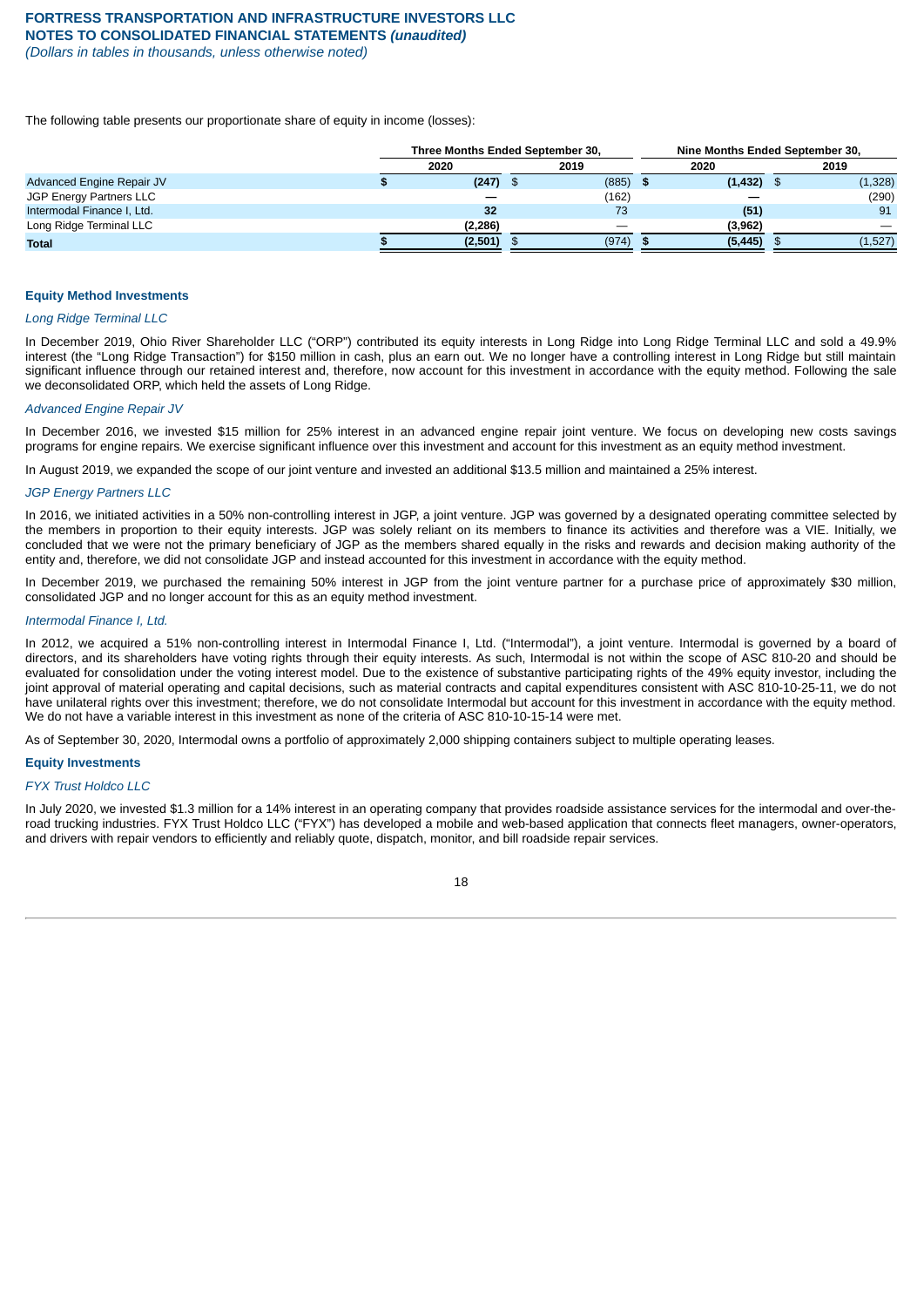### **8. INTANGIBLE ASSETS AND LIABILITIES, NET**

Intangible assets and liabilities, net are summarized as follows:

|                                             | <b>Aviation Leasing</b> |            | Jefferson Terminal             |    | Total     |
|---------------------------------------------|-------------------------|------------|--------------------------------|----|-----------|
| <b>Intangible assets</b>                    |                         |            |                                |    |           |
| Acquired favorable lease intangibles        | \$                      | 35,349     | \$<br>$\overline{\phantom{0}}$ | \$ | 35,349    |
| Less: Accumulated amortization              |                         | (28, 124)  |                                |    | (28, 124) |
| Acquired favorable lease intangibles, net   |                         | 7,225      |                                |    | 7,225     |
| <b>Customer relationships</b>               |                         |            | 35,513                         |    | 35,513    |
| Less: Accumulated amortization              |                         |            | (21, 596)                      |    | (21, 596) |
| Acquired customer relationships, net        |                         |            | 13,917                         |    | 13,917    |
| Total intangible assets, net                |                         | 7,225      | 13,917                         |    | 21,142    |
|                                             |                         |            |                                |    |           |
| Intangible liabilities                      |                         |            |                                |    |           |
| Acquired unfavorable lease intangibles      | \$.                     | $7,151$ \$ | $\overline{\phantom{a}}$       |    | 7,151     |
| Less: Accumulated amortization              |                         | (3,868)    |                                |    | (3,868)   |
| Acquired unfavorable lease intangibles, net |                         | 3,283      |                                |    | 3.283     |

|                                             | December 31, 2019 |                         |                    |                          |    |           |
|---------------------------------------------|-------------------|-------------------------|--------------------|--------------------------|----|-----------|
|                                             |                   | <b>Aviation Leasing</b> | Jefferson Terminal |                          |    | Total     |
| <b>Intangible assets</b>                    |                   |                         |                    |                          |    |           |
| Acquired favorable lease intangibles        | \$                | 49,762 \$               |                    | $\overline{\phantom{0}}$ | \$ | 49,762    |
| Less: Accumulated amortization              |                   | (38, 652)               |                    |                          |    | (38, 652) |
| Acquired favorable lease intangibles, net   |                   | 11,110                  |                    |                          |    | 11,110    |
| <b>Customer relationships</b>               |                   |                         |                    | 35,513                   |    | 35,513    |
| Less: Accumulated amortization              |                   |                         |                    | (18, 931)                |    | (18, 931) |
| Acquired customer relationships, net        |                   |                         |                    | 16,582                   |    | 16,582    |
| Total intangible assets, net                |                   | 11,110                  |                    | 16,582                   | \$ | 27,692    |
|                                             |                   |                         |                    |                          |    |           |
| Intangible liabilities                      |                   |                         |                    |                          |    |           |
| Acquired unfavorable lease intangibles      | \$                | $5,170$ \$              |                    | $\overline{\phantom{0}}$ | \$ | 5,170     |
| Less: Accumulated amortization              |                   | (3,014)                 |                    |                          |    | (3,014)   |
| Acquired unfavorable lease intangibles, net |                   | 2,156                   |                    |                          |    | 2,156     |
|                                             |                   |                         |                    |                          |    |           |

Intangible liabilities relate to unfavorable lease intangibles and are included as a component of other liabilities in the Consolidated Balance Sheets.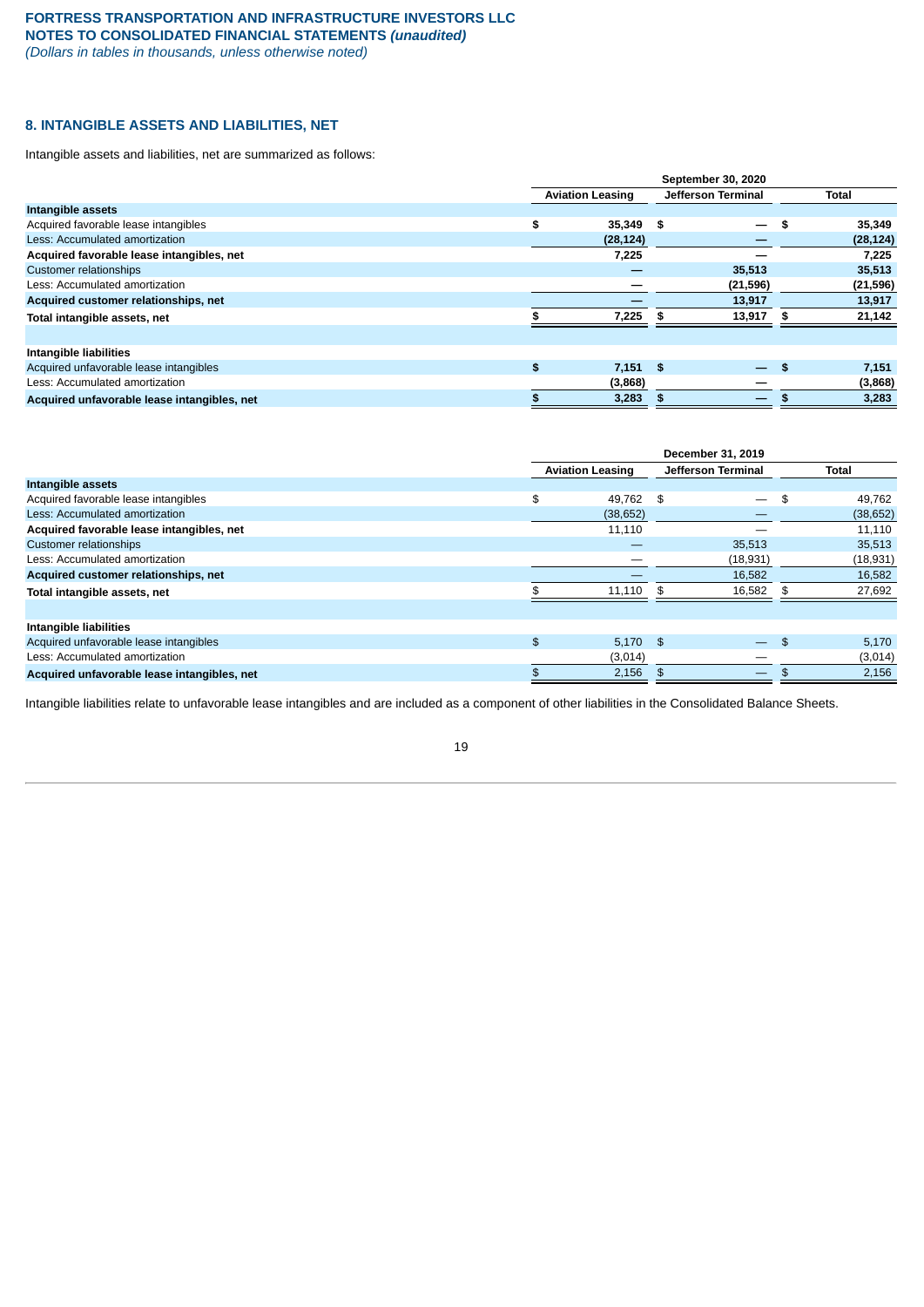# **FORTRESS TRANSPORTATION AND INFRASTRUCTURE INVESTORS LLC NOTES TO CONSOLIDATED FINANCIAL STATEMENTS** *(unaudited)*

*(Dollars in tables in thousands, unless otherwise noted)*

Amortization of intangible assets and liabilities is as follows:

|                                 |                                       |       |       | Nine Months Ended September 30,  |            |  |            |
|---------------------------------|---------------------------------------|-------|-------|----------------------------------|------------|--|------------|
| <b>Statements of Operations</b> |                                       | 2020  | 2019  |                                  | 2020       |  | 2019       |
| Equipment leasing revenues      |                                       | 953   |       |                                  |            |  | 5,736      |
| Depreciation and amortization   |                                       |       |       |                                  |            |  |            |
|                                 |                                       | 888   | 888   |                                  | 2.665      |  | 2,665      |
|                                 |                                       | _     |       |                                  |            |  | 15         |
|                                 |                                       | 1.841 | 1.960 |                                  | 5,681      |  | 8,416      |
|                                 | <b>Classification in Consolidated</b> |       |       | Three Months Ended September 30, | $1.072$ \$ |  | $3,016$ \$ |

As of September 30, 2020, estimated net annual amortization of intangibles is as follows:

<span id="page-20-0"></span>

| Remainder of 2020 | 1,647  |
|-------------------|--------|
| 2021              | 6,295  |
| 2022              | 4,338  |
| 2023              | 3,343  |
| 2024              | 2,236  |
| Thereafter        |        |
| <b>Total</b>      | 17,859 |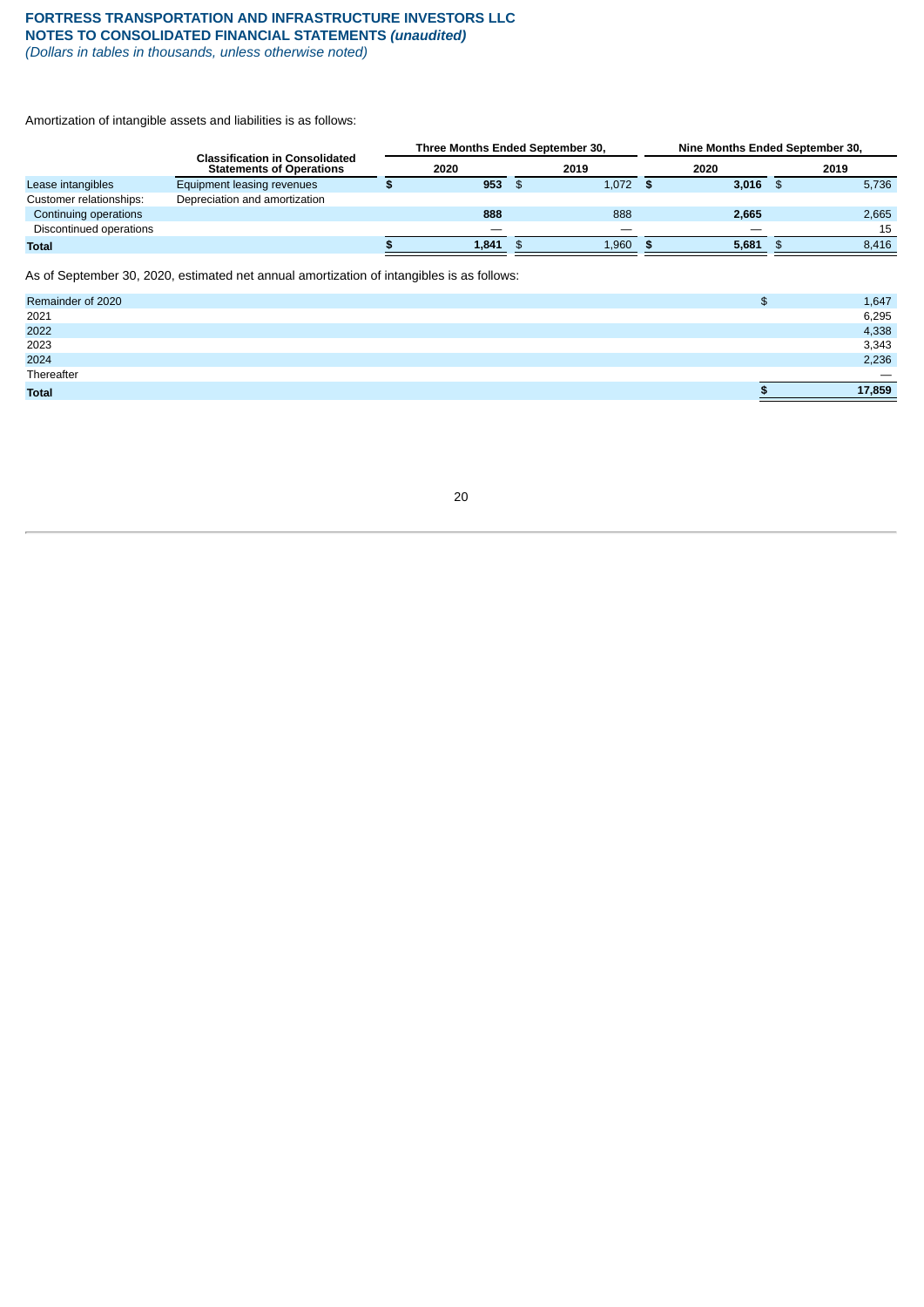### **9. DEBT, NET**

Our debt, net is summarized as follows:

|                                           |                                  | September 30, 2020                                                     |                      |     |                               |  |  |  |
|-------------------------------------------|----------------------------------|------------------------------------------------------------------------|----------------------|-----|-------------------------------|--|--|--|
|                                           | Outstanding<br><b>Borrowings</b> | <b>Stated Interest Rate</b>                                            | <b>Maturity Date</b> |     | <b>Outstanding Borrowings</b> |  |  |  |
| Loans payable                             |                                  |                                                                        |                      |     |                               |  |  |  |
| FTAI Pride Credit Agreement               | \$                               | N/A                                                                    | N/A                  | \$  | 36,009                        |  |  |  |
| <b>Revolving Credit</b><br>Facility $(1)$ |                                  | (i) Base Rate $+ 2.00\%$ ; or<br>(ii) Adjusted Eurodollar Rate + 3.00% | 1/31/2022            |     |                               |  |  |  |
| Jefferson Revolver                        |                                  | N/A                                                                    | N/A                  |     | 50,000                        |  |  |  |
| DRP Revolver <sup>(2)</sup>               | 25,000                           | (i) Base Rate $+ 1.50\%$ ; or<br>(ii) Base Rate $+ 2.50%$ (Eurodollar) | 11/5/2021            |     | 25,000                        |  |  |  |
| Total loans payable                       | 25,000                           |                                                                        |                      |     | 111,009                       |  |  |  |
| <b>Bonds payable</b>                      |                                  |                                                                        |                      |     |                               |  |  |  |
| Series 2012 Bonds (3)                     |                                  | N/A                                                                    | N/A                  |     | 41,059                        |  |  |  |
| Series 2016 Bonds                         |                                  | N/A                                                                    | N/A                  |     | 144,200                       |  |  |  |
| Series 2020 Bonds                         | 263,980                          | See below                                                              | See below            |     |                               |  |  |  |
| Senior Notes due<br>2022 (4)              | 698,413                          | 6.75%                                                                  | 3/15/2022            |     | 697,814                       |  |  |  |
| Senior Notes due<br>$2025^{(5)}$          | 445,507                          | 6.50%                                                                  | 10/1/2025            |     | 444,957                       |  |  |  |
| Senior Notes due 2027                     | 400,000                          | 9.75%                                                                  | 8/1/2027             |     |                               |  |  |  |
| Total bonds payable                       | 1,807,900                        |                                                                        |                      |     | 1,328,030                     |  |  |  |
|                                           |                                  |                                                                        |                      |     |                               |  |  |  |
| <b>Debt</b>                               | 1,832,900                        |                                                                        |                      |     | 1,439,039                     |  |  |  |
| Less: Debt issuance costs                 | (31, 327)                        |                                                                        |                      |     | (18, 111)                     |  |  |  |
| Total debt, net                           | \$<br>1,801,573                  |                                                                        |                      | \$. | 1,420,928                     |  |  |  |
|                                           |                                  |                                                                        |                      |     |                               |  |  |  |
| Total debt due within one<br>year         | \$                               |                                                                        |                      | \$  | 182,019                       |  |  |  |

 $\rm^{(1)}$  Requires a quarterly commitment fee at a rate of 0.50% on the average daily unused portion, as well as customary letter of credit fees and agency fees.

 $^{(2)}$  Requires a quarterly commitment fee at a rate of 0.875% on the average daily unused portion, as well as customary letter of credit fees and agency fees.

 $^{(3)}$  Includes unamortized premium of \$1,509 as of December 31, 2019.

\_\_\_\_\_\_\_\_\_\_\_\_\_\_\_\_\_\_\_\_\_\_\_\_\_\_\_\_\_\_\_\_\_\_\_\_\_\_\_\_\_\_\_\_\_\_\_\_\_\_\_\_\_\_\_\_

 $^{(4)}$  Includes unamortized discount of \$3,790 and \$5,429 at September 30, 2020 and December 31, 2019, respectively, and an unamortized premium of \$2,203 and \$3,243 at September 30, 2020 and December 31, 2019, respectively.

 $<sup>(5)</sup>$  Includes unamortized discount of \$4,493 and \$5,043 at September 30, 2020 and December 31, 2019, respectively.</sup>

*Series 2020 Bonds*—On February 11, 2020, our subsidiary ("Jefferson") issued Series 2020 Bonds in an aggregate principal amount of approximately \$264.0 million ("Jefferson Refinancing"). The Series 2020 Bonds are designated as \$184.9 million of Series 2020A Dock and Wharf Facility Revenue Bonds (the "Tax Exempt Series 2020A Bonds"), and \$79.1 million of Series 2020B Taxable Facility Revenue Bonds (the "Taxable Series 2020B Bonds").

The Tax Exempt Series 2020A Bonds maturing on January 1, 2035 (\$53.5 million aggregate principal amount) bear interest at a fixed rate of 3.625%.

The Tax Exempt Series 2020A Bonds maturing on January 1, 2050 (\$131.4 million aggregate principal amount) bear interest at a fixed rate of 4.00%.

The Taxable Series 2020B Bonds will mature on January 1, 2025 and bear interest at a fixed rate of 6.00%.

Jefferson used a portion of the net proceeds from this offering to refund, redeem and defease the Series 2012 Bonds, Series 2016 Bonds and Jefferson Revolver, and intends to use a portion of the net proceeds to pay for or reimburse the cost of development, construction and acquisition of certain facilities, to fund certain reserve and funded interest accounts related to the Series 2020 Bonds, and to pay for or reimburse certain costs of issuance of the Series 2020 Bonds.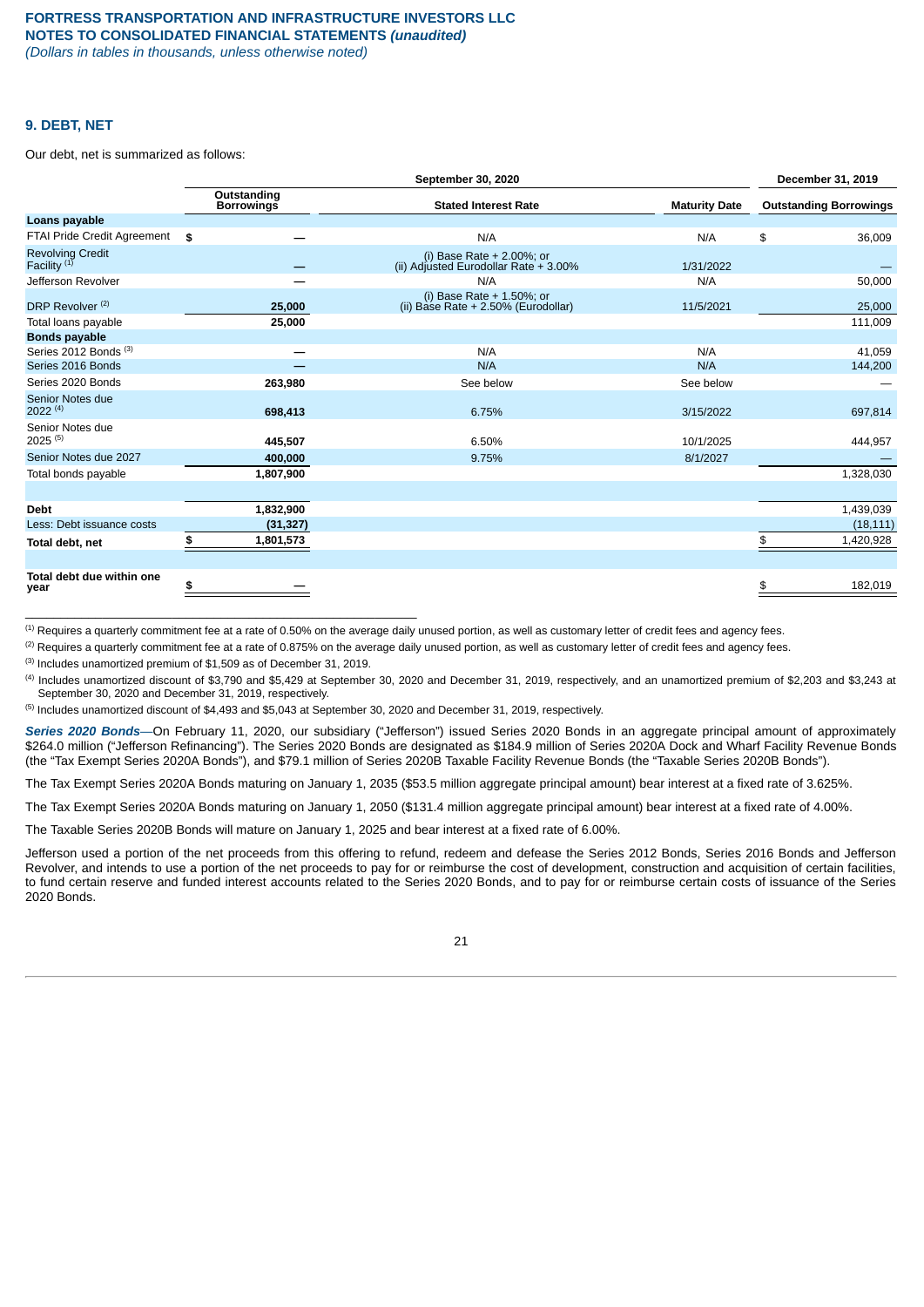Jefferson recognized a loss on extinguishment of debt of \$4.7 million as a result of this transaction.

*FTAI Pride Credit Agreement*—During March 2020, we repaid the FTAI Pride Credit Agreement in full.

*Revolving Credit Facility*—On May 11, 2020, we entered into an amendment to the Revolving Credit Facility which, among other things, (i) permits the incurrence of additional secured indebtedness to finance the potential acquisition of certain aviation assets, subject to certain limitations, (ii) provides that, to the extent borrowings under the Existing Credit Agreement exceed \$150 million, we will pledge certain aviation assets as additional collateral and (iii) incorporates certain other updates, including procedures by which the parties will select a replacement benchmark interest rate in the event that LIBOR is no longer available or appropriate as a reference rate upon which to determine the interest rate under the Existing Credit Agreement.

*Senior Notes due 2027*—On July 28, 2020, we issued \$400 million aggregate principal amount of senior unsecured notes due 2027 (the "2027 Notes"). The 2027 Notes bear interest at a rate of 9.75% per annum, payable semi-annually in arrears on February 1 and August 1 of each year, commencing on February 1, 2021.

We used a portion of the proceeds to repay \$220 million of outstanding borrowings under the Revolving Credit Facility, and intend to use the remaining proceeds for general corporate purposes, and the funding of future acquisitions and investments, including aviation investments.

<span id="page-22-0"></span>We were in compliance with all debt covenants as of September 30, 2020.

#### **10. FAIR VALUE MEASUREMENTS**

Fair value measurements and disclosures require the use of valuation techniques to measure fair value that maximize the use of observable inputs and minimize use of unobservable inputs. These inputs are prioritized as follows:

- Level 1: Observable inputs such as quoted prices in active markets for identical assets or liabilities.
- Level 2: Inputs other than quoted prices included within Level 1 that are observable, either directly or indirectly, such as quoted prices for similar assets or liabilities or market corroborated inputs.
- Level 3: Unobservable inputs for which there is little or no market data and which require us to develop our own assumptions about how market participants price the asset or liability.

The valuation techniques that may be used to measure fair value are as follows:

- Market approach—Uses prices and other relevant information generated by market transactions involving identical or comparable assets or liabilities.
- Income approach—Uses valuation techniques to convert future amounts to a single present amount based on current market expectations about those future amounts.
- Cost approach—Based on the amount that currently would be required to replace the service capacity of an asset (replacement cost).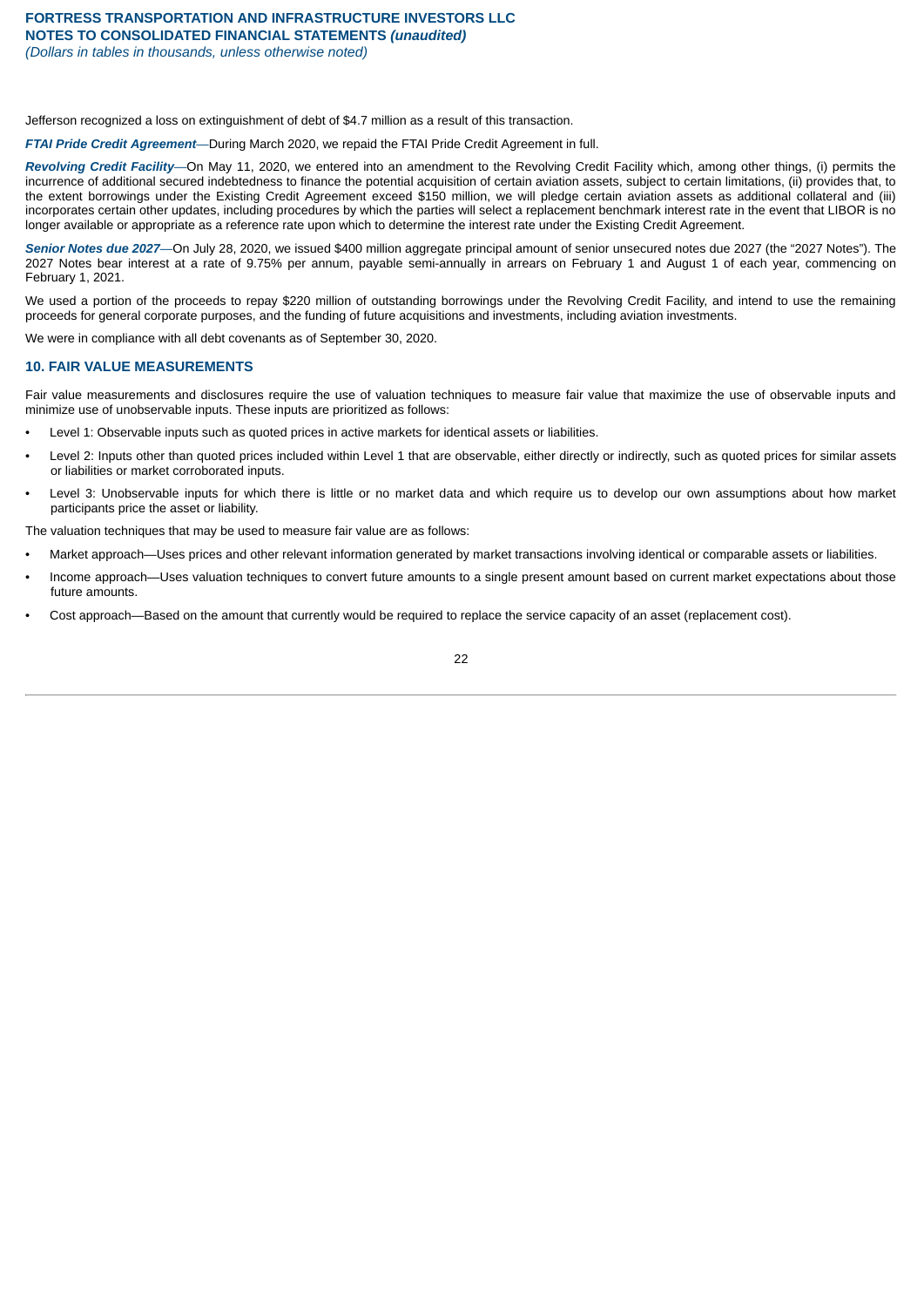#### **FORTRESS TRANSPORTATION AND INFRASTRUCTURE INVESTORS LLC NOTES TO CONSOLIDATED FINANCIAL STATEMENTS** *(unaudited) (Dollars in tables in thousands, unless otherwise noted)*

The following tables set forth our financial assets measured at fair value on a recurring basis as of September 30, 2020 and December 31, 2019, by level within the fair value hierarchy. Assets measured at fair value are classified in their entirety based on the lowest level of input that is significant to their fair value measurement.

|                           | <b>Fair Value as of</b><br>September 30, 2020 | Fair Value Measurements Using Fair Value Hierarchy as of |                                                                               |                          |                            |         |                            |
|---------------------------|-----------------------------------------------|----------------------------------------------------------|-------------------------------------------------------------------------------|--------------------------|----------------------------|---------|----------------------------|
|                           | <b>Total</b>                                  | Level 1                                                  |                                                                               | Level 2                  |                            | Level 3 | <b>Valuation Technique</b> |
| <b>Assets</b>             |                                               |                                                          |                                                                               |                          |                            |         |                            |
| Cash and cash equivalents | \$<br>119,799                                 | \$<br>119,799                                            | \$                                                                            | $\overline{\phantom{0}}$ | \$                         |         | Market                     |
| Restricted cash           | 43,607                                        | 43,607                                                   |                                                                               |                          |                            |         | Market                     |
| <b>Total assets</b>       | 163,406                                       | 163,406                                                  | \$.                                                                           |                          | S                          |         |                            |
|                           | <b>Fair Value as of</b><br>December 31, 2019  |                                                          | Fair Value Measurements Using Fair Value Hierarchy as of<br>December 31, 2019 |                          |                            |         |                            |
|                           | <b>Total</b>                                  | Level 1                                                  | Level 3<br>Level 2                                                            |                          | <b>Valuation Technique</b> |         |                            |
|                           |                                               |                                                          |                                                                               |                          |                            |         |                            |
| <b>Assets</b>             |                                               |                                                          |                                                                               |                          |                            |         |                            |
| Cash and cash equivalents | \$<br>226,512                                 | \$<br>226,512                                            | \$                                                                            | $\overline{\phantom{0}}$ | \$                         |         | Market                     |
| Restricted cash           | 16,005                                        | 16,005                                                   |                                                                               | –                        |                            |         | Market                     |
| Derivative assets         | 181                                           |                                                          |                                                                               |                          |                            | 181     | Income                     |

Our cash and cash equivalents and restricted cash consist largely of demand deposit accounts with maturities of 90 days or less when purchased that are considered to be highly liquid. These instruments are valued using inputs observable in active markets for identical instruments and are therefore classified as Level 1 within the fair value hierarchy.

The fair value of our commodity derivative assets and liabilities classified as Level 3 measurements are estimated by applying the income approach, which is based on discounted projected future cash flows. The valuation of our electricity derivatives within our equity method investment in Long Ridge is based on management's best estimate of certain key assumptions, which include extrapolated power forward curves for periods with unobservable market pricing, credit valuation adjustments utilizing estimated cash flows, estimated price volatility and probability of default, and the discount rate. The valuation of our commodity derivatives is based on management's best estimate of certain key assumptions, which include an estimated differential factor for varying quality of commodity and the discount rate.

Except as discussed below, our financial instruments other than cash and cash equivalents and restricted cash consist principally of accounts receivable, accounts payable and accrued liabilities, loans payable, bonds payable, security deposits, maintenance deposits and management fees payable, whose fair values approximate their carrying values based on an evaluation of pricing data, vendor quotes, and historical trading activity or due to their short maturity profiles.

The fair value of our bonds and notes payable reported as debt, net in the Consolidated Balance Sheets are presented in the table below:

|                                    | <b>September 30, 2020</b> |      | December 31, 2019 |
|------------------------------------|---------------------------|------|-------------------|
| Series 2012 Bonds (1)              | $\qquad \qquad -$         | - 30 | 41,450            |
| Series 2016 Bonds (1)              | $\overline{\phantom{m}}$  |      | 145.143           |
| Series A 2020 Bonds <sup>(2)</sup> | 180,811                   |      |                   |
| Series B 2020 Bonds <sup>(2)</sup> | 77.971                    |      |                   |
| Senior Notes due 2022              | 696.962                   |      | 731,451           |
| Senior Notes due 2025              | 445.365                   |      | 475,884           |
| Senior Notes due 2027              | 428,404                   |      |                   |

 $<sup>(1)</sup>$  These bonds were defeased as part of the Jefferson Refinancing. See Note 9 for additional details.</sup>

 $(2)$  Fair value is based upon market prices for similar municipal securities.

 $\mathcal{L}_\text{max}$  and the contract of the contract of the contract of the contract of the contract of the contract of the contract of the contract of the contract of the contract of the contract of the contract of the contrac

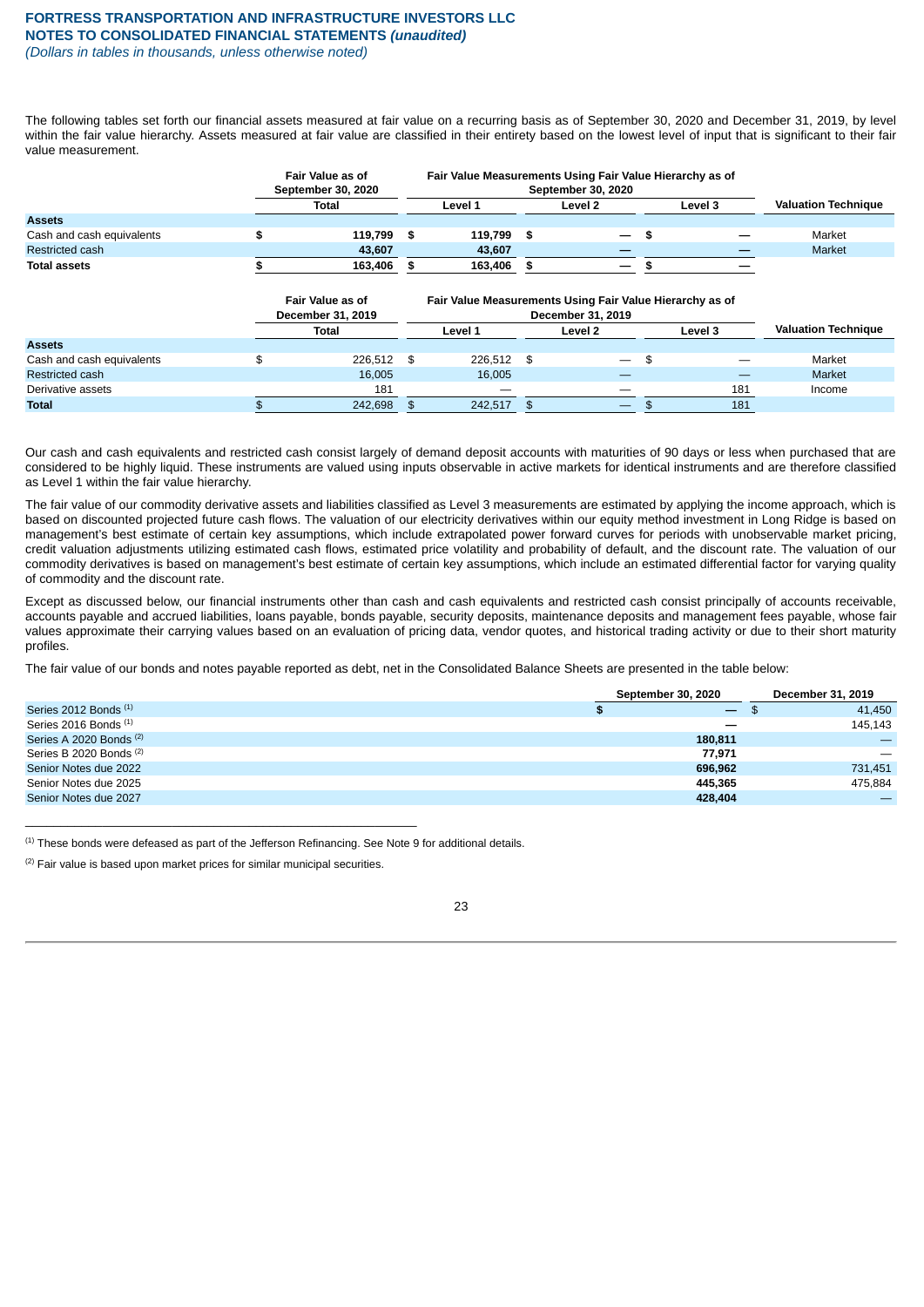Due to the COVID-19 pandemic, the fair values of our notes and bonds fluctuated significantly during 2020 and may continue to fluctuate based on market conditions and other factors.

The fair value of all other items reported as debt, net in the Consolidated Balance Sheet approximate their carrying values due to their bearing market rates of interest and are classified as Level 2 within the fair value hierarchy.

We measure the fair value of certain assets and liabilities on a non-recurring basis when GAAP requires the application of fair value, including events or changes in circumstances that indicate that the carrying amounts of assets may not be recoverable. Assets subject to these measurements include goodwill, intangible assets, property, plant and equipment and leasing equipment. We record such assets at fair value when it is determined the carrying value may not be recoverable. Fair value measurements for assets subject to impairment tests are based on an income approach which uses Level 3 inputs, which include our assumptions as to future cash flows from operation of the underlying businesses and the leasing and eventual sale of assets.

### <span id="page-24-0"></span>**11. DERIVATIVE FINANCIAL INSTRUMENTS**

#### *Commodity Derivatives*

Depending on market conditions, we source crude oil from producers in Canada, arranging logistics to Jefferson Terminal and marketing crude oil to third parties. We exited this strategy in the fourth quarter of 2019. These crude oil forward purchase and sales contracts are not designated in hedging relationships.

The following table presents a summary of the changes in fair value for all Level 3 derivatives:

|                                                            | <b>Three Months Ended</b><br>September 30, 2020 |    | <b>Three Months Ended</b><br>September 30, 2019 |     |                                     | <b>Nine Months Ended</b><br>September 30, 2020 |                          |      | <b>Nine Months Ended</b><br>September 30, 2019 |     |         |  |                                     |                                     |  |
|------------------------------------------------------------|-------------------------------------------------|----|-------------------------------------------------|-----|-------------------------------------|------------------------------------------------|--------------------------|------|------------------------------------------------|-----|---------|--|-------------------------------------|-------------------------------------|--|
|                                                            | <b>Crude Oil Forwards</b>                       |    | Electricity<br>Swaps <sup>(1)</sup>             |     | <b>Crude Oil</b><br><b>Forwards</b> |                                                |                          |      | <b>Crude Oil Forwards</b>                      |     |         |  | Electricity<br>Swaps <sup>(1)</sup> | <b>Crude Oil</b><br><b>Forwards</b> |  |
| <b>Beginning Balance</b>                                   | $\overline{\phantom{m}}$                        | \$ | 42,761                                          | \$. | 4,277                               | S                                              | 181                      | - SS |                                                | \$. | 6,545   |  |                                     |                                     |  |
| Net unrealized gains (losses) recognized in<br>earnings    |                                                 |    | (644)                                           |     | (3,736)                             |                                                | (181)                    |      | 1,873                                          |     | (6,003) |  |                                     |                                     |  |
| (Losses) gains recognized in other comprehensive<br>income |                                                 |    | (10, 866)                                       |     |                                     |                                                | –                        |      | 29.378                                         |     |         |  |                                     |                                     |  |
| Purchases                                                  |                                                 |    |                                                 |     |                                     |                                                |                          |      |                                                |     | 314     |  |                                     |                                     |  |
| <b>Sales</b>                                               |                                                 |    |                                                 |     |                                     |                                                |                          |      |                                                |     | (854)   |  |                                     |                                     |  |
| Settlements                                                |                                                 |    |                                                 |     |                                     |                                                |                          |      |                                                |     | 539     |  |                                     |                                     |  |
| <b>Ending Balance</b>                                      | $\overline{\phantom{0}}$                        |    | 31,251                                          | \$. | 541                                 |                                                | $\overline{\phantom{m}}$ |      | 31,251                                         |     | 541     |  |                                     |                                     |  |

 $^{(1)}$  These derivatives were deconsolidated in December 2019 due to the Long Ridge Transaction. See Note 7 for additional details.

There were no transfers into or out of Level 3 during the periods presented.

 $\mathcal{L}_\text{max}$  and the contract of the contract of the contract of the contract of the contract of the contract of the contract of the contract of the contract of the contract of the contract of the contract of the contrac

### <span id="page-24-1"></span>**12. REVENUES**

We disaggregate our revenue from contracts with customers by products and services provided for each of our segments, as we believe it best depicts the nature, amount, timing and uncertainty of our revenue. Revenues attributed to our Equipment Leasing business unit are within the scope of ASC 842, while revenues attributed to our Infrastructure business unit are within the scope of ASC 606, unless otherwise noted. Under the provisions of ASC 842, we have elected to exclude sales and other similar taxes from lease payments in arrangements where we are a lessor.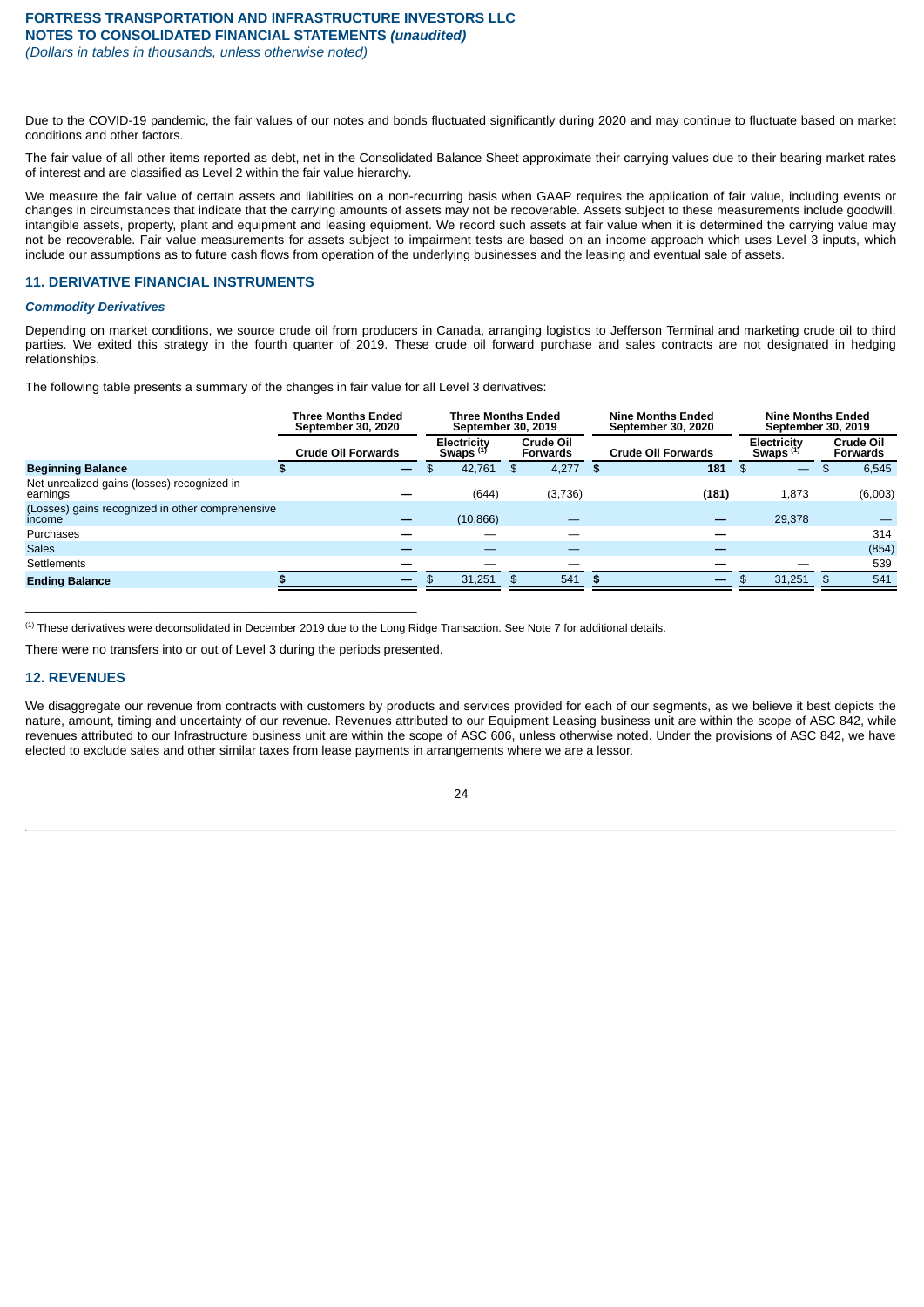# **FORTRESS TRANSPORTATION AND INFRASTRUCTURE INVESTORS LLC**

**NOTES TO CONSOLIDATED FINANCIAL STATEMENTS** *(unaudited) (Dollars in tables in thousands, unless otherwise noted)*

|                                      |                         | Three Months Ended September 30, 2020 |                       |    |                            |                            |  |              |  |  |  |
|--------------------------------------|-------------------------|---------------------------------------|-----------------------|----|----------------------------|----------------------------|--|--------------|--|--|--|
|                                      |                         | <b>Equipment Leasing</b>              | <b>Infrastructure</b> |    |                            |                            |  |              |  |  |  |
|                                      | <b>Aviation Leasing</b> |                                       | Jefferson Terminal    |    | <b>Ports and Terminals</b> | <b>Corporate and Other</b> |  | <b>Total</b> |  |  |  |
| <b>Equipment leasing revenues</b>    |                         |                                       |                       |    |                            |                            |  |              |  |  |  |
| Lease income                         | \$                      | 38,537 \$                             | $-$                   | \$ | $\overline{\phantom{0}}$   | \$<br>$1,903$ \$           |  | 40,440       |  |  |  |
| Maintenance revenue                  |                         | 25,609                                |                       |    |                            |                            |  | 25,609       |  |  |  |
| Finance lease income                 |                         | 591                                   |                       |    |                            |                            |  | 591          |  |  |  |
| Other revenue                        |                         | 1,754                                 |                       |    |                            | 1,405                      |  | 3,159        |  |  |  |
| Total equipment leasing revenues     |                         | 66,491                                |                       |    |                            | 3,308                      |  | 69,799       |  |  |  |
| Infrastructure revenues              |                         |                                       |                       |    |                            |                            |  |              |  |  |  |
| Lease income                         |                         |                                       | 368                   |    |                            |                            |  | 368          |  |  |  |
| Terminal services revenues           |                         |                                       | 11,329                |    |                            |                            |  | 11,329       |  |  |  |
| Crude marketing revenues             |                         |                                       |                       |    |                            |                            |  |              |  |  |  |
| Other revenue                        |                         |                                       |                       |    | 1,242                      | 971                        |  | 2,213        |  |  |  |
| <b>Total infrastructure revenues</b> |                         |                                       | 11,697                |    | 1,242                      | 971                        |  | 13,910       |  |  |  |
| <b>Total revenues</b>                |                         | 66,491                                | 11,697                |    | 1,242                      | 4,279                      |  | 83,709       |  |  |  |

|                                   |                         | Three Months Ended September 30, 2019 |                                  |    |                            |                            |      |         |  |  |  |
|-----------------------------------|-------------------------|---------------------------------------|----------------------------------|----|----------------------------|----------------------------|------|---------|--|--|--|
|                                   |                         | <b>Equipment Leasing</b>              | <b>Infrastructure</b>            |    |                            |                            |      |         |  |  |  |
|                                   | <b>Aviation Leasing</b> |                                       | Jefferson Terminal               |    | <b>Ports and Terminals</b> | <b>Corporate and Other</b> |      | Total   |  |  |  |
| <b>Equipment leasing revenues</b> |                         |                                       |                                  |    |                            |                            |      |         |  |  |  |
| Lease income                      | \$                      | 50,169                                | - \$<br>$\overline{\phantom{0}}$ | \$ | $\overline{\phantom{0}}$   | 666<br>\$                  | - \$ | 50,835  |  |  |  |
| Maintenance revenue               |                         | 35,426                                |                                  |    |                            |                            |      | 35,426  |  |  |  |
| Finance lease income              |                         | 496                                   |                                  |    |                            |                            |      | 496     |  |  |  |
| Other revenue                     |                         | 214                                   |                                  |    |                            | 288                        |      | 502     |  |  |  |
| Total equipment leasing revenues  |                         | 86,305                                |                                  |    |                            | 954                        |      | 87,259  |  |  |  |
| Infrastructure revenues           |                         |                                       |                                  |    |                            |                            |      |         |  |  |  |
| Lease income                      |                         |                                       | 627                              |    | 249                        |                            |      | 876     |  |  |  |
| Terminal services revenues        |                         |                                       | 9,505                            |    | 2,330                      |                            |      | 11,835  |  |  |  |
| Crude marketing revenues          |                         |                                       | 50,405                           |    |                            |                            |      | 50,405  |  |  |  |
| Other revenue                     |                         |                                       |                                  |    | 1,595                      | 730                        |      | 2,325   |  |  |  |
| Total infrastructure revenues     |                         |                                       | 60,537                           |    | 4,174                      | 730                        |      | 65,441  |  |  |  |
| <b>Total revenues</b>             |                         | 86,305                                | 60,537                           |    | 4,174                      | 1,684<br>\$                |      | 152.700 |  |  |  |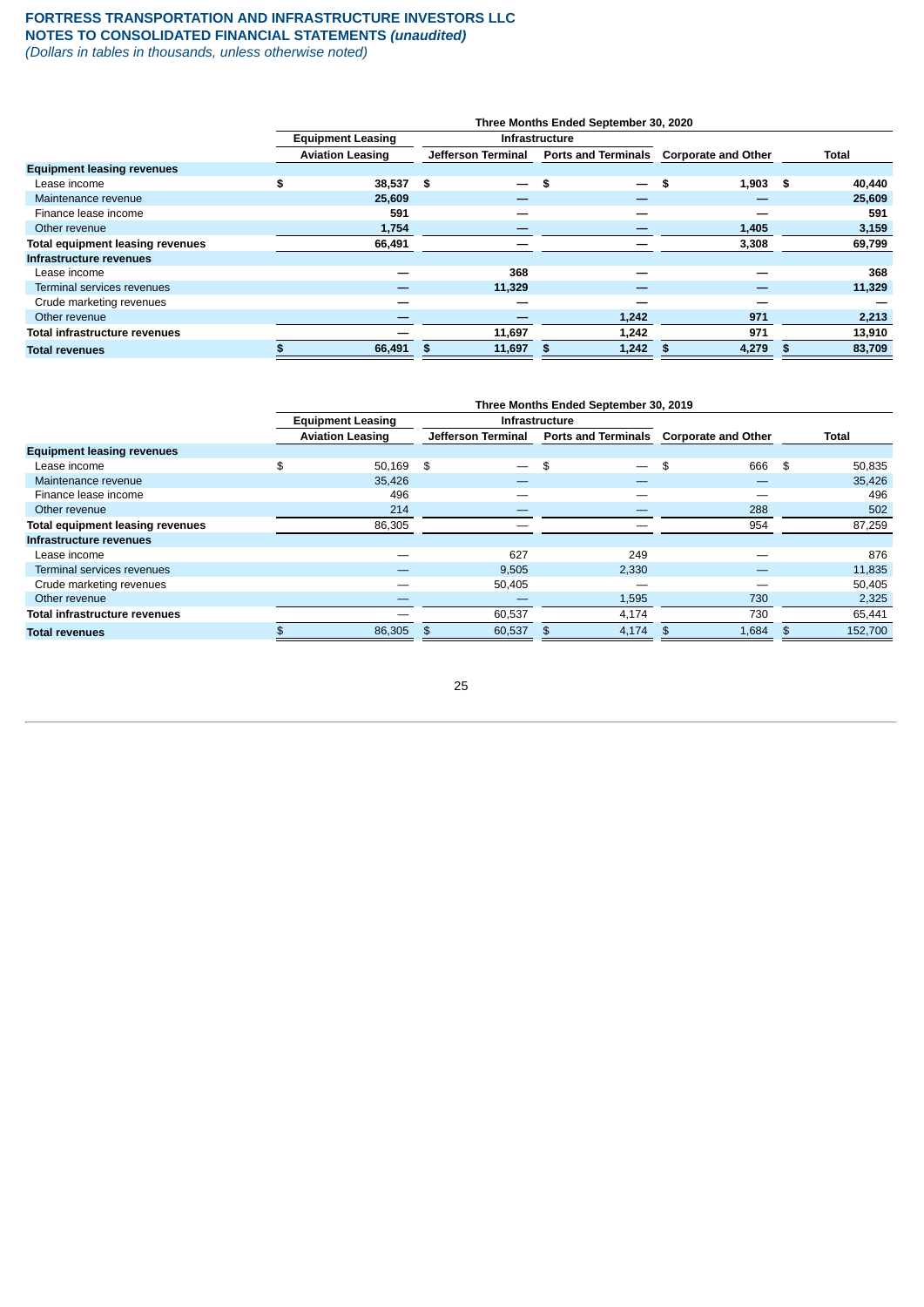# **FORTRESS TRANSPORTATION AND INFRASTRUCTURE INVESTORS LLC NOTES TO CONSOLIDATED FINANCIAL STATEMENTS** *(unaudited)*

*(Dollars in tables in thousands, unless otherwise noted)*

|                                         |                         | Nine Months Ended September 30, 2020 |                          |                                |                            |      |         |  |  |  |  |
|-----------------------------------------|-------------------------|--------------------------------------|--------------------------|--------------------------------|----------------------------|------|---------|--|--|--|--|
|                                         |                         | <b>Equipment Leasing</b>             |                          | <b>Infrastructure</b>          |                            |      |         |  |  |  |  |
|                                         | <b>Aviation Leasing</b> |                                      | Jefferson Terminal       | <b>Ports and Terminals</b>     | <b>Corporate and Other</b> |      | Total   |  |  |  |  |
| <b>Equipment leasing revenues</b>       |                         |                                      |                          |                                |                            |      |         |  |  |  |  |
| Lease income                            | \$                      | 127,983 \$                           | $\overline{\phantom{0}}$ | \$<br>$\overline{\phantom{0}}$ | \$<br>6,904                | - \$ | 134,887 |  |  |  |  |
| Maintenance revenue                     |                         | 84,709                               |                          |                                |                            |      | 84,709  |  |  |  |  |
| Finance lease income                    |                         | 1,433                                |                          |                                |                            |      | 1,433   |  |  |  |  |
| Other revenue                           |                         | 10,617                               |                          |                                | 4,436                      |      | 15,053  |  |  |  |  |
| <b>Total equipment leasing revenues</b> |                         | 224,742                              |                          |                                | 11,340                     |      | 236,082 |  |  |  |  |
| Infrastructure revenues                 |                         |                                      |                          |                                |                            |      |         |  |  |  |  |
| Lease income                            |                         |                                      | 775                      |                                |                            |      | 775     |  |  |  |  |
| Terminal services revenues              |                         |                                      | 40,534                   |                                |                            |      | 40,534  |  |  |  |  |
| Crude marketing revenues                |                         |                                      | 8,210                    |                                |                            |      | 8,210   |  |  |  |  |
| Other revenue                           |                         |                                      |                          | 1,556                          | 3,701                      |      | 5,257   |  |  |  |  |
| Total infrastructure revenues           |                         |                                      | 49,519                   | 1,556                          | 3,701                      |      | 54,776  |  |  |  |  |
| <b>Total revenues</b>                   |                         | 224,742                              | 49,519                   | 1,556                          | 15,041<br>S                | - 56 | 290,858 |  |  |  |  |

|                                         |                         | Nine Months Ended September 30, 2019 |                       |    |                            |                            |    |              |  |  |  |
|-----------------------------------------|-------------------------|--------------------------------------|-----------------------|----|----------------------------|----------------------------|----|--------------|--|--|--|
|                                         |                         | <b>Equipment Leasing</b>             | <b>Infrastructure</b> |    |                            |                            |    |              |  |  |  |
|                                         | <b>Aviation Leasing</b> |                                      | Jefferson Terminal    |    | <b>Ports and Terminals</b> | <b>Corporate and Other</b> |    | <b>Total</b> |  |  |  |
| <b>Equipment leasing revenues</b>       |                         |                                      |                       |    |                            |                            |    |              |  |  |  |
| Lease income                            | \$                      | 146.203                              | - \$                  | \$ | $\overline{\phantom{0}}$   | \$<br>5,756                | \$ | 151,959      |  |  |  |
| Maintenance revenue                     |                         | 82,572                               |                       |    |                            |                            |    | 82,572       |  |  |  |
| Finance lease income                    |                         | 2,203                                |                       |    |                            |                            |    | 2,203        |  |  |  |
| Other revenue                           |                         | 719                                  |                       |    |                            | 1,458                      |    | 2,177        |  |  |  |
| <b>Total equipment leasing revenues</b> |                         | 231,697                              |                       |    |                            | 7,214                      |    | 238,911      |  |  |  |
| Infrastructure revenues                 |                         |                                      |                       |    |                            |                            |    |              |  |  |  |
| Lease income                            |                         |                                      | 1.756                 |    | 869                        |                            |    | 2,625        |  |  |  |
| Terminal services revenues              |                         |                                      | 21,909                |    | 5,176                      |                            |    | 27.085       |  |  |  |
| Crude marketing revenues                |                         |                                      | 140,388               |    |                            |                            |    | 140,388      |  |  |  |
| Other revenue                           |                         |                                      |                       |    | 6,109                      | 2,324                      |    | 8,433        |  |  |  |
| Total infrastructure revenues           |                         |                                      | 164,053               |    | 12,154                     | 2,324                      |    | 178,531      |  |  |  |
| <b>Total revenues</b>                   |                         | 231,697                              | 164,053               |    | 12,154                     | 9,538<br>\$                |    | 417,442      |  |  |  |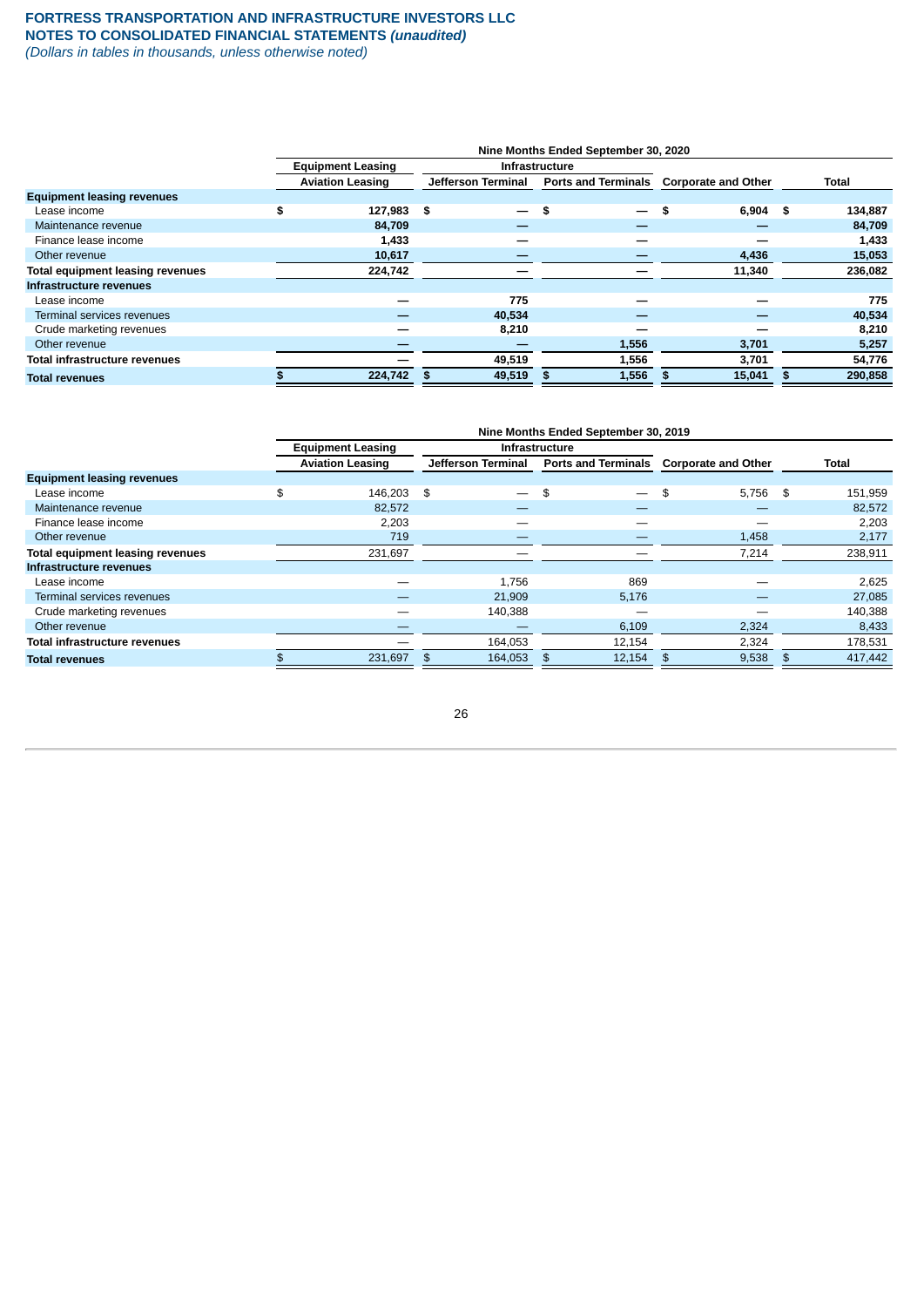Presented below are the contracted minimum future annual revenues to be received under existing operating and finance leases across several market sectors as of September 30, 2020:

|                   | <b>Operating Leases</b> |    | <b>Finance Leases</b> |
|-------------------|-------------------------|----|-----------------------|
| Remainder of 2020 | 44,313                  | 85 | 637                   |
| 2021              | 146,046                 |    | 1,752                 |
| 2022              | 96,718                  |    | 897                   |
| 2023              | 61,932                  |    | 273                   |
| 2024              | 37,687                  |    |                       |
| Thereafter        | 21,718                  |    |                       |
| <b>Total</b>      | 408.414                 |    | 3,559                 |

### <span id="page-27-0"></span>**13. LEASES**

We have commitments as lessees under lease arrangements primarily for real estate, equipment and vehicles. Our leases have remaining lease terms ranging from approximately 1 to 42 years.

The following table presents lease related costs:

|                                            |       | Three Months Ended September 30, | Nine Months Ended September 30, |        |  |  |
|--------------------------------------------|-------|----------------------------------|---------------------------------|--------|--|--|
|                                            | 2020  | 2019                             | 2020                            | 2019   |  |  |
| Operating lease expense                    | 1,230 | $1,618$ \$<br>\$                 | $3,594$ \$                      | 4,817  |  |  |
| Short-term lease expense                   | 84    | 612                              | 534                             | 2,344  |  |  |
| Variable lease expense                     | 111   | 578                              | 1,215                           | 1,475  |  |  |
| Sublease income                            |       | (279)                            |                                 | (833)  |  |  |
| Lease expense from continuing operations   | 1,425 | 2,529                            | 5,343                           | 7,803  |  |  |
|                                            |       |                                  |                                 |        |  |  |
| Finance lease expense                      |       | 76                               |                                 | 234    |  |  |
| Operating lease expense                    |       | 938                              |                                 | 2,788  |  |  |
| Lease expense from discontinued operations |       | 1,014                            |                                 | 3,022  |  |  |
|                                            |       |                                  |                                 |        |  |  |
| <b>Total lease expense</b>                 | 1,425 | $3,543$ \$<br>\$                 | $5,343$ \$                      | 10,825 |  |  |
|                                            |       |                                  |                                 |        |  |  |

The following table presents information related to our operating leases as of and for the nine months ended September 30, 2020:

| Right-of-use assets, net                                                         | 62,588     |
|----------------------------------------------------------------------------------|------------|
| Lease liabilities                                                                | 62,209     |
|                                                                                  |            |
| Weighted average remaining lease term                                            | 40.2 years |
| Weighted average incremental borrowing rate                                      | $6.2\%$    |
|                                                                                  |            |
| Cash paid for amounts included in the measurement of operating lease liabilities |            |
| Continuing operations                                                            | 3.594      |
| Discontinued operations                                                          |            |
|                                                                                  |            |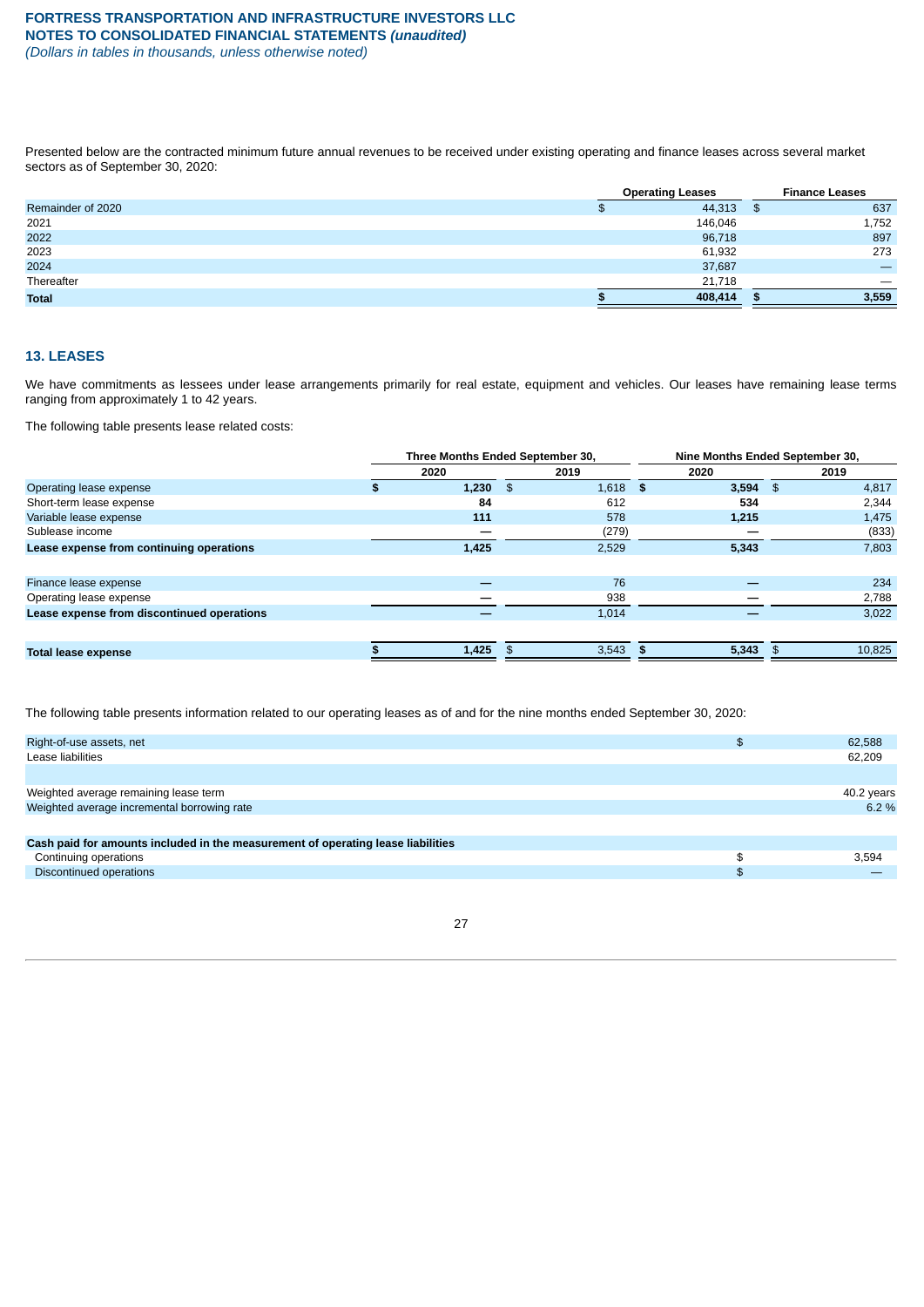The following table presents future minimum lease payments under non-cancellable operating leases as of September 30, 2020:

| <b>Total lease liabilities</b>           | 62,209      |
|------------------------------------------|-------------|
| Less: Imputed interest                   | 107,314     |
| <b>Total undiscounted lease payments</b> | 169,523     |
| Thereafter                               | 149,992     |
| 2024                                     | 4,354       |
| 2023                                     | 4,585       |
| 2022                                     | 4,632       |
| 2021                                     | 4,759       |
| Remainder of 2020                        | \$<br>1,201 |
|                                          |             |

During the nine months ended September 30, 2020, we amended a lease agreement for real estate in connection with the Jefferson Refinancing. The amended lease had a ROU asset value of \$59.8 million and a lease term of approximately 43 years at commencement.

### <span id="page-28-0"></span>**14. EQUITY-BASED COMPENSATION**

In 2015, we established a Nonqualified Stock Option and Incentive Award Plan ("Incentive Plan") which provides for the ability to award equity compensation awards in the form of stock options, stock appreciation rights, restricted stock, and performance awards to eligible employees, consultants, directors, and other individuals who provide services to us, each as determined by the Compensation Committee of the Board of Directors.

As of September 30, 2020, the Incentive Plan provides for the issuance of up to 29.9 million shares. We account for equity-based compensation expense in accordance with ASC 718 *Compensation-Stock Compensation* and is reported within operating expenses and general and administrative in the Consolidated Statements of Operations.

The Consolidated Statements of Operations includes the following expense related to our stock-based compensation arrangements:

|                                       | Three Months Ended September 30, |        |      |      |   | Nine Months Ended September 30, |      |       |      | <b>Remaining Expense To Be</b><br>Recognized, If All Vesting | <b>Weighted Average Remaining</b> |
|---------------------------------------|----------------------------------|--------|------|------|---|---------------------------------|------|-------|------|--------------------------------------------------------------|-----------------------------------|
|                                       | 2020                             |        |      | 2019 |   | 2020                            |      | 2019  |      | <b>Conditions Are Met</b>                                    | Contractual Term (in years)       |
| Restricted Shares \$                  |                                  | 427    | - \$ | 273  | S | 857                             | - 35 | 819   | - 56 | 4,193                                                        | 1.4                               |
| <b>Common Units</b>                   |                                  | 194    |      | 132  |   | 466                             |      | 347   |      | 1,134                                                        | 1.1                               |
| Total - continuing<br>operations      |                                  | 621    | \$.  | 405  |   | 1.323                           |      | 1.166 |      | 5,327                                                        |                                   |
|                                       |                                  |        |      |      |   |                                 |      |       |      |                                                              |                                   |
| Total -<br>discontinued<br>operations |                                  | $-$ \$ |      | 271  | S | $\overline{\phantom{a}}$        |      | 438   |      |                                                              |                                   |

During the nine months ended September 30, 2020, FIG LLC (the "Manager"), an affiliate of Fortress Investment Group LLC, transferred 252,472 of its options to certain of the Manager's employees.

#### **Restricted Shares**

During the nine months ended September 30, 2020, we issued 545,806 restricted shares of our subsidiary that had a grant date fair value of \$4.0 million and vest over three years. These awards are subject to continued employment, and the compensation expense is recognized ratably over the vesting periods. The fair value of these awards was based on the fair value of the operating subsidiary on each grant date, which was estimated using a discounted cash flow analysis that requires the application of discount factors and terminal multiples to projected cash flows. Discount factors and terminal multiples were based on market-based inputs and transactions, as available at the measurement date.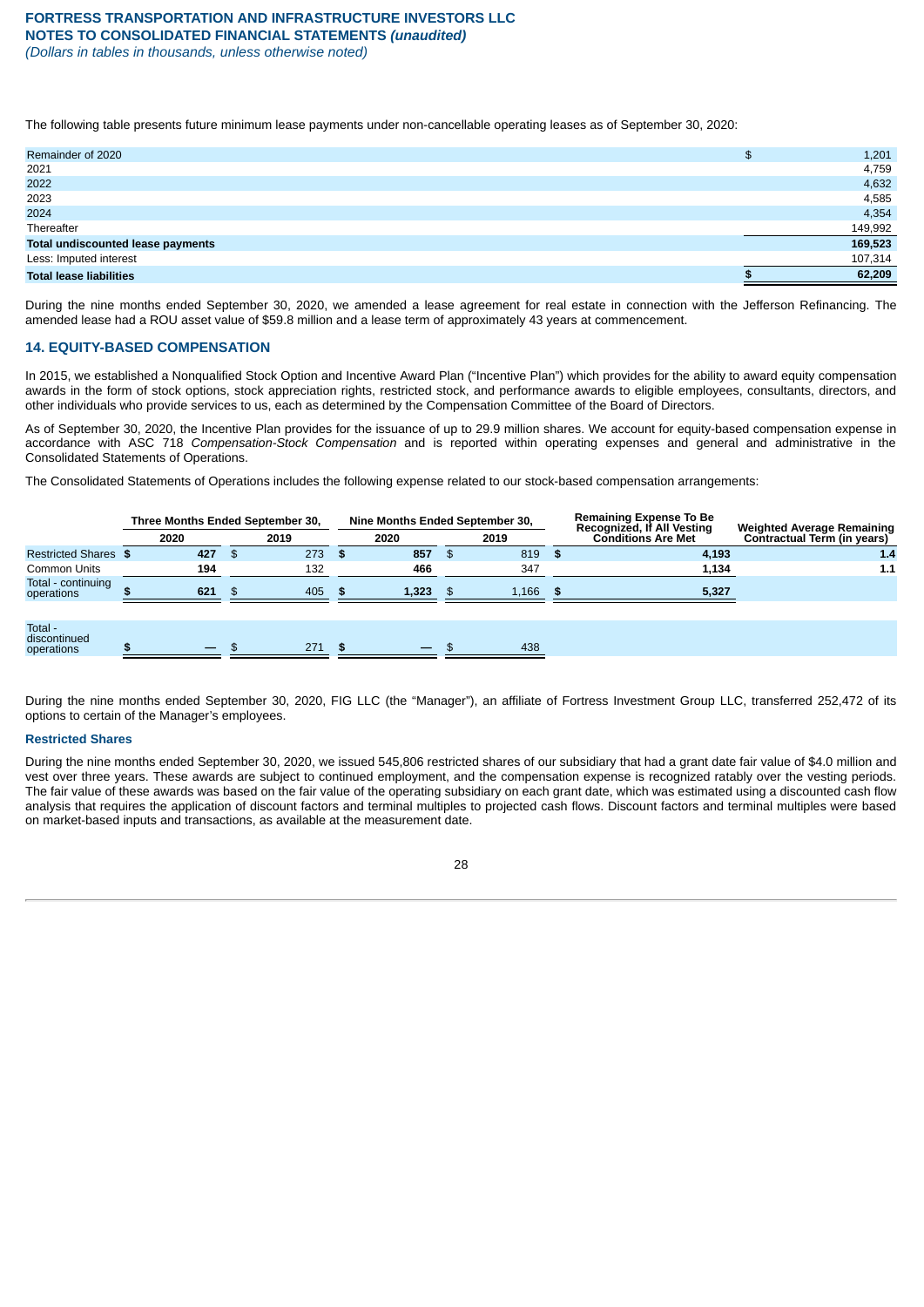#### **Common Units**

During the nine months ended September 30, 2020, we issued 831,140 common units of our subsidiaries that had a grant date fair value of \$0.9 million and vest over three years. These awards are subject to continued employment, and the compensation expense is recognized ratably over the vesting periods. The fair value of these awards was based on the fair value of the operating subsidiary on each grant date, which was estimated using a discounted cash flow analysis that requires the application of discount factors and terminal multiples to projected cash flows. Discount factors and terminal multiples were based on market-based inputs and transactions, as available at the measurement date.

#### <span id="page-29-0"></span>**15. INCOME TAXES**

The current and deferred components of the income tax (benefit) provision included in the Consolidated Statements of Operations are as follows:

|                                            |                 | Three Months Ended September 30, |               | Nine Months Ended September 30, |
|--------------------------------------------|-----------------|----------------------------------|---------------|---------------------------------|
|                                            | 2020            | 2019                             | 2020          | 2019                            |
| Current:                                   |                 |                                  |               |                                 |
| Federal                                    | \$<br>$(35)$ \$ | 16                               | \$<br>33      | 86<br>- \$                      |
| State and local                            | 79              | 87                               | 330           | 195                             |
| Foreign                                    | (27)            | (17)                             | 295           | 143                             |
| Total current provision                    | 17              | 86                               | 658           | 424                             |
| Deferred:                                  |                 |                                  |               |                                 |
| Federal                                    | (656)           | —                                | (1,534)       | (1,760)                         |
| State and local                            |                 | —                                |               | (639)                           |
| Foreign                                    | (1, 847)        | 786                              | (5, 458)      | 786                             |
| Total deferred provision                   | (2,503)         | 786                              | (6,992)       | (1,613)                         |
| (Benefit from) provision for income taxes: |                 |                                  |               |                                 |
| Continuing operations                      | (2,486)         | 872                              | (6, 334)      | (1, 189)                        |
| Discontinued operations                    |                 | 132                              |               | 347                             |
| Total                                      | (2, 486)        | 1,004<br>\$                      | (6, 334)<br>ъ | (842)<br>-\$                    |

We are taxed as a flow-through entity for U.S. income tax purposes and our taxable income or loss generated is the responsibility of our owners. Taxable income or loss generated by our corporate subsidiaries is subject to U.S. federal, state and foreign corporate income tax in locations where they conduct business.

Our effective tax rate differs from the U.S. federal tax rate of 21% primarily due to a significant portion of our income not being subject to U.S. corporate tax rates, or being deemed to be foreign sourced and thus either not taxable or taxable at effectively lower tax rates.

As of and for the nine months ended September 30, 2020, we had not established a liability for uncertain tax positions as no such positions existed. In general, our tax returns and the tax returns of our corporate subsidiaries are subject to U.S. federal, state, local and foreign income tax examinations by tax authorities. Generally, we are not subject to examination by taxing authorities for tax years prior to 2016. We do not believe that it is reasonably possible that the total amount of unrecognized tax benefits will significantly change within 12 months of the reporting date of September 30, 2020.

#### <span id="page-29-1"></span>**16. MANAGEMENT AGREEMENT AND AFFILIATE TRANSACTIONS**

The Manager is paid annual fees in exchange for advising us on various aspects of our business, formulating our investment strategies, arranging for the acquisition and disposition of assets, arranging for financing, monitoring performance, and managing our day-to-day operations, inclusive of all costs incidental thereto. In addition, the Manager may be reimbursed for various expenses incurred by the Manager on our behalf, including the costs of legal, accounting and other administrative activities. Additionally, we have entered into certain incentive allocation arrangements with Master GP, which owns approximately 0.05% of the Partnership and is the general partner of the Partnership.

The Manager is entitled to a management fee, incentive allocations (comprised of income incentive allocation and capital gains incentive allocation, defined below) and reimbursement of certain expenses. The management fee is determined by taking the average value of total equity (excluding non-controlling interests) determined on a consolidated basis in accordance with GAAP at the end of the two most recently completed months multiplied by an annual rate of 1.50% and is payable monthly in arrears in cash.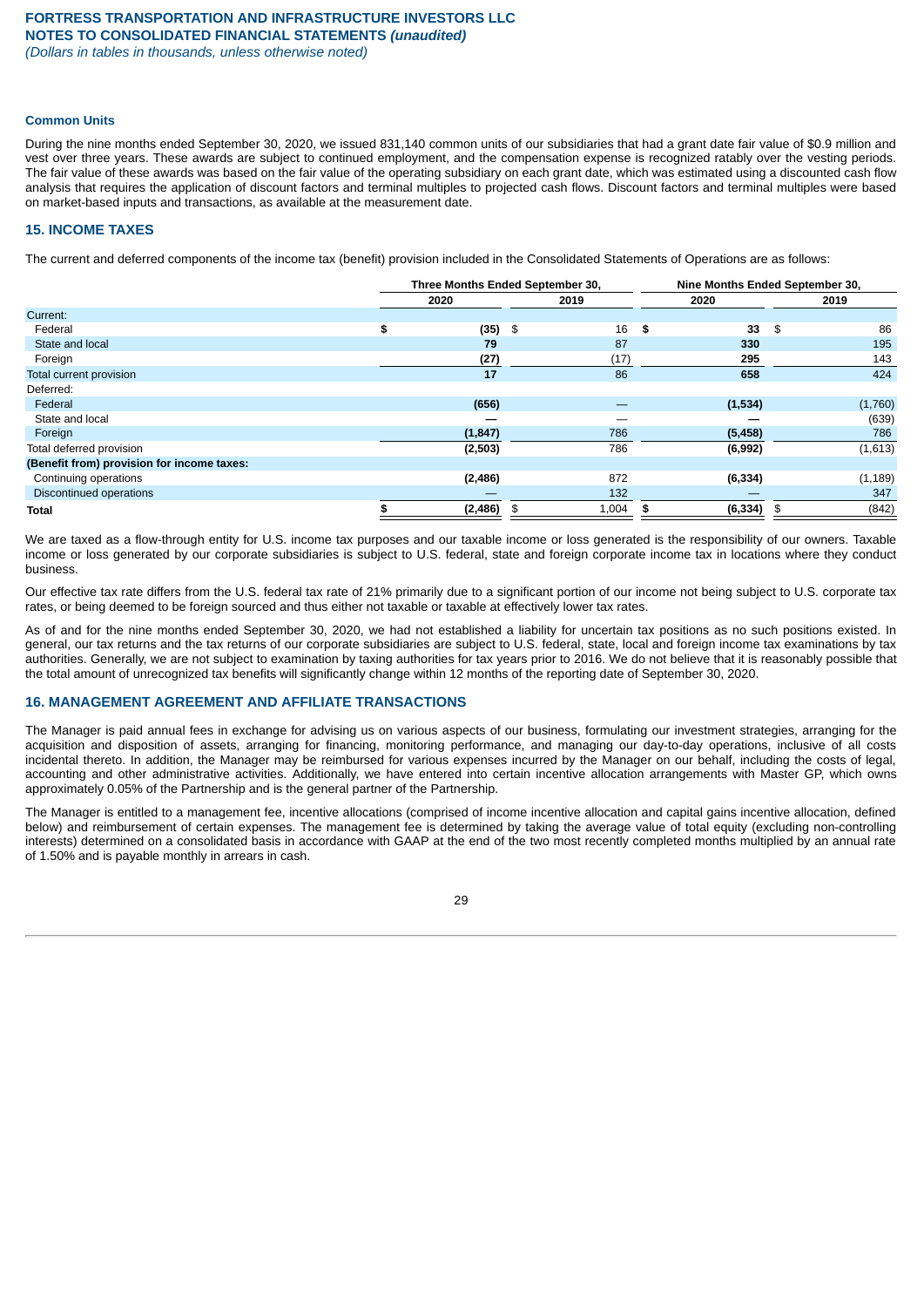The income incentive allocation is calculated and distributable quarterly in arrears based on the pre-incentive allocation net income for the immediately preceding calendar quarter (the "Income Incentive Allocation"). For this purpose, pre-incentive allocation net income means, with respect to a calendar quarter, net income attributable to shareholders during such quarter calculated in accordance with GAAP excluding our pro rata share of (1) realized or unrealized gains and losses, and (2) certain non-cash or one-time items, and (3) any other adjustments as may be approved by our independent directors. Pre-incentive allocation net income does not include any Income Incentive Allocation or Capital Gains Incentive Allocation (described below) paid to the Master GP during the relevant quarter.

A subsidiary of ours allocates and distributes to the Master GP an Income Incentive Allocation with respect to its pre-incentive allocation net income in each calendar quarter as follows: (1) no Income Incentive Allocation in any calendar quarter in which pre-incentive allocation net income, expressed as a rate of return on the average value of our net equity capital (excluding non-controlling interests) at the end of the two most recently completed calendar quarters, does not exceed 2% for such quarter (8% annualized); (2) 100% of pre-incentive allocation net income with respect to that portion of such pre-incentive allocation net income, if any, that is equal to or exceeds 2% but does not exceed 2.2223% for such quarter; and (3) 10% of the amount of pre-incentive allocation net income, if any, that exceeds 2.2223% for such quarter. These calculations will be prorated for any period of less than three months.

Capital Gains Incentive Allocation is calculated and distributable in arrears as of the end of each calendar year and is equal to 10% of our pro rata share of cumulative realized gains from the date of the IPO through the end of the applicable calendar year, net of our pro rata share of cumulative realized or unrealized losses, the cumulative non-cash portion of equity-based compensation expenses and all realized gains upon which prior performance-based Capital Gains Incentive Allocation payments were made to the Master GP.

The following table summarizes the management fees, income incentive allocation and capital gains incentive allocation:

|                                    | Three Months Ended September 30, |       | Nine Months Ended September 30. |      |        |  |  |
|------------------------------------|----------------------------------|-------|---------------------------------|------|--------|--|--|
|                                    | 2020                             | 2019  | 2020                            | 2019 |        |  |  |
| Management fees                    | 4.591                            | 3.642 | 14.113                          |      | 10,817 |  |  |
| Income incentive allocation        | __                               | _     |                                 |      | _      |  |  |
| Capital gains incentive allocation |                                  | 3.736 | _                               |      | 6.109  |  |  |
| <b>Total</b>                       | 4.591                            | 7.378 | 14.113                          |      | 16.926 |  |  |

We pay all of our operating expenses, except those specifically required to be borne by the Manager under the Management Agreement. The expenses required to be paid by us include, but are not limited to, issuance and transaction costs incident to the acquisition, disposition and financing of our assets, legal and auditing fees and expenses, the compensation and expenses of our independent directors, the costs associated with the establishment and maintenance of any credit facilities and other indebtedness of ours (including commitment fees, legal fees, closing costs, etc.), expenses associated with other securities offerings of ours, costs and expenses incurred in contracting with third parties (including affiliates of the Manager), the costs of printing and mailing proxies and reports to our shareholders, costs incurred by the Manager or its affiliates for travel on our behalf, costs associated with any computer software or hardware that is used for us, costs to obtain liability insurance to indemnify our directors and officers and the compensation and expenses of our transfer agent.

We pay or reimburse the Manager and its affiliates for performing certain legal, accounting, due diligence tasks and other services that outside professionals or outside consultants otherwise would perform, provided that such costs and reimbursements are no greater than those which would be paid to outside professionals or consultants. The Manager is responsible for all of its other costs incident to the performance of its duties under the Management Agreement, including compensation of the Manager's employees, rent for facilities and other "overhead" expenses; we do not reimburse the Manager for these expenses.

The following table summarizes our reimbursements to the Manager:

\_\_\_\_\_\_\_\_\_\_\_\_\_\_\_\_\_\_\_\_\_\_\_\_\_\_\_\_\_\_\_\_\_\_\_\_\_\_\_\_\_\_\_\_\_\_\_\_\_\_\_\_\_\_\_\_

|                                                              | Three Months Ended September 30, |  |              |  | Nine Months Ended September 30. |  |              |  |  |
|--------------------------------------------------------------|----------------------------------|--|--------------|--|---------------------------------|--|--------------|--|--|
|                                                              | 2020                             |  | $2019^{(1)}$ |  | 2020                            |  | $2019^{(1)}$ |  |  |
| Classification in the Consolidated Statements of Operations: |                                  |  |              |  |                                 |  |              |  |  |
| General and administrative                                   | 2.347                            |  | 4.397        |  | 6.737                           |  | 9.959        |  |  |
| Acquisition and transaction expenses                         | 515                              |  | 4.040        |  | 1.562                           |  | 7.810        |  |  |
| Total                                                        | 2.862                            |  | 8.437        |  | 8.299                           |  | 17.769       |  |  |

 $\text{\tiny (1)}$  Due to the Aviation Restructuring (as defined in Note 17), during the three and nine months ended September 30, 2019, \$1,742 and \$4,971, respectively, was restated from the Corporate and Other segment to the Aviation Leasing segment, of which \$749 and \$2,043, respectively, was reclassified from General and administrative to Operating expenses and \$993 and \$2,928, respectively, remained in Acquisition and transaction expenses. See Note 17 for additional details.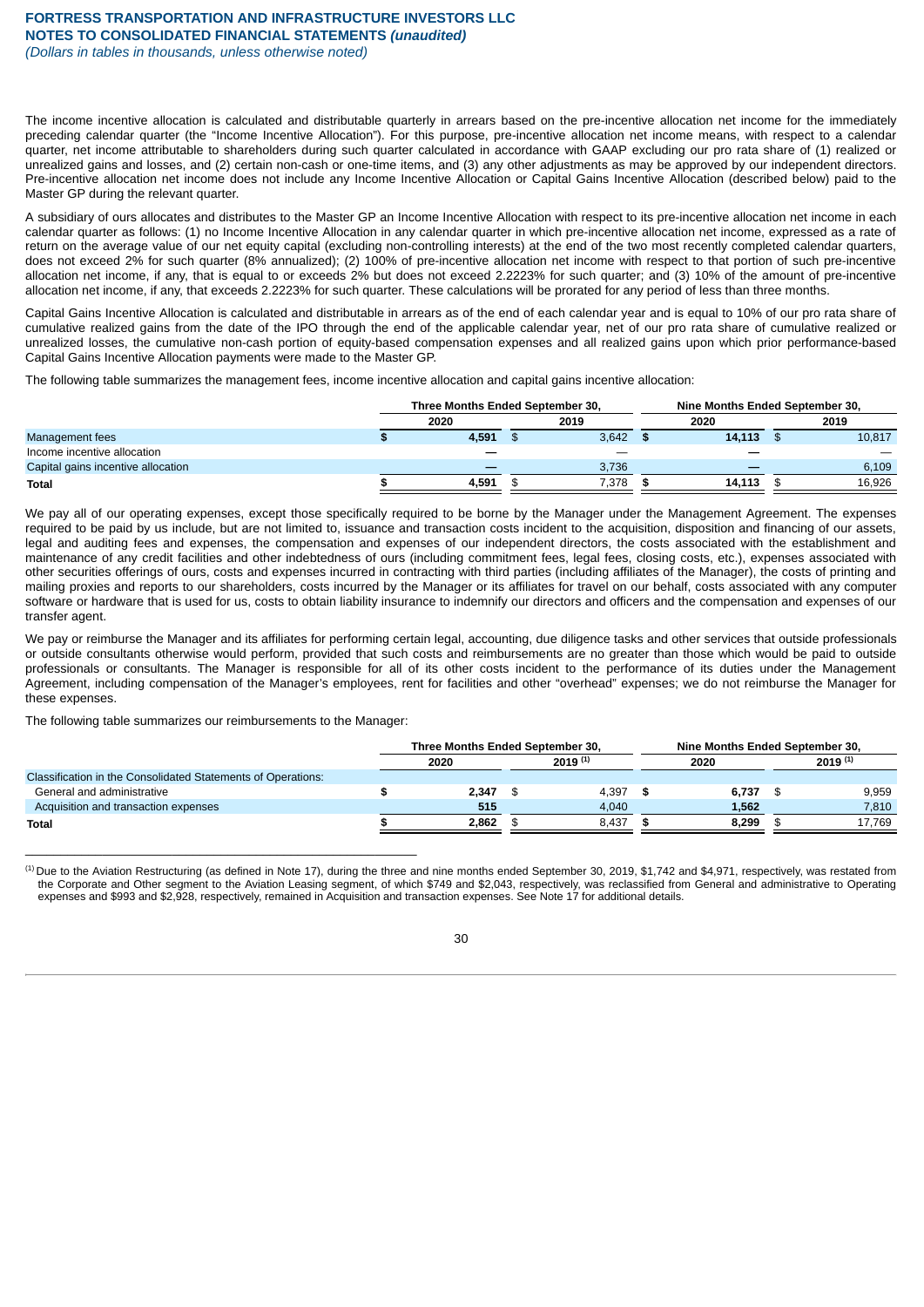If we terminate the Management Agreement, we will generally be required to pay the Manager a termination fee. The termination fee is equal to the amount of the management fee during the 12 months immediately preceding the date of the termination. In addition, an Incentive Allocation Fair Value Amount will be distributable to the Master GP if the Master GP is removed due to the termination of the Management Agreement in certain specified circumstances. The Incentive Allocation Fair Value Amount is an amount equal to the Income Incentive Allocation and the Capital Gains Incentive Allocation that would be paid to the Master GP if our assets were sold for cash at their then current fair market value (as determined by an appraisal, taking into account, among other things, the expected future value of the underlying investments).

Upon the successful completion of an offering of our common shares or other equity securities (including securities issued as consideration in an acquisition), we grant the Manager options to purchase common shares in an amount equal to 10% of the number of common shares being sold in the offering (or if the issuance relates to equity securities other than our common shares, options to purchase a number of common shares equal to 10% of the gross capital raised in the equity issuance divided by the fair market value of a common share as of the date of issuance), with an exercise price equal to the offering price per share paid by the public or other ultimate purchaser or attributed to such securities in connection with an acquisition (or the fair market value of a common share as of the date of the equity issuance if it relates to equity securities other than our common shares). Any ultimate purchaser of common shares for which such options are granted may be an affiliate of Fortress.

The following table summarizes amounts due to the Manager, which are included within accounts payable and accrued liabilities in the Consolidated Balance Sheets:

|                         | <b>September 30, 2020</b> | December 31, 2019 |
|-------------------------|---------------------------|-------------------|
| Accrued management fees | $\pm 480$                 | 4.410             |
| Other payables (1)      | 956                       | 21,992            |

 $<sup>(1)</sup>$  Includes \$21.2 million related to incentive fees, as of December 31, 2019, which we paid in 2020.</sup>

\_\_\_\_\_\_\_\_\_\_\_\_\_\_\_\_\_\_\_\_\_\_\_\_\_\_\_\_\_\_\_\_\_\_\_\_\_\_\_\_\_\_\_\_\_\_\_\_\_\_\_\_\_\_\_\_

As of September 30, 2020 and December 31, 2019, there were no receivables from the Manager.

#### *Other Affiliate Transactions*

As of September 30, 2020 and December 31, 2019 an affiliate of our Manager owns an approximately 20% interest in Jefferson Terminal which has been accounted for as a component of non-controlling interest in consolidated subsidiaries in the consolidated financial statements. The carrying amount of this non-controlling interest at September 30, 2020 and December 31, 2019 was \$21.2 million and \$33.7 million, respectively.

The following table presents the amount of this non-controlling interest share of net loss:

|                                            |      |       | Three Months Ended September 30. |       | Nine Months Ended September 30. |  |        |  |  |  |
|--------------------------------------------|------|-------|----------------------------------|-------|---------------------------------|--|--------|--|--|--|
|                                            | 2020 |       | 2019                             |       | 2020                            |  | 2019   |  |  |  |
| Non-controlling interest share of net loss |      | 3.809 |                                  | 5.030 | 12.490                          |  | 12,885 |  |  |  |

In connection with the Capital Call Agreement related to the Series 2016 Bonds, we, and an affiliate of our Manager, entered into a Fee and Support Agreement. The Fee and Support Agreement provides that the affiliate of the Manager is compensated for its guarantee of a portion of the obligations under the Standby Bond Purchase Agreement. This affiliate of the Manager received fees of \$1.7 million, which are amortized as interest expense to the earlier of the redemption date or February 13, 2020.

In connection with the amendment to the Jefferson Revolver, on December 20, 2018, our subsidiary and an affiliate of our Manager entered into an amended and restated Fee and Support Agreement, and our subsidiary issued a \$0.3 million promissory note to the affiliate of our Manager, as consideration for the fee payable pursuant to the amended and restated Fee and Support Agreement.

In February 2020, the Fee and Support Agreement was terminated in connection with the Jefferson Refinancing.

On June 21, 2018, we, through a wholly owned subsidiary, completed a private offering with several third parties (the "Holders") to tender their approximately 20% stake in Jefferson Terminal. We increased our majority interest in Jefferson Terminal in exchange for Class B Units of another wholly owned subsidiary, which provide the right to convert such Class B Units to a fixed amount of our shares, equivalent to approximately 1.9 million shares, at a Holder's request. We have the option to satisfy any exchange request by delivering either common shares or cash. The Holders are entitled to receive distributions equivalent to the distributions paid to our shareholders. This transaction resulted in a purchase of non-controlling interest shares. See Note 18 for details related to conversions during the period.

In July 2020, we purchased a 14% interest in FYX from an affiliate of our Manager, which retained a non-controlling interest in FYX subsequent to the transaction. Additionally, other investors in FYX are also affiliates of our Manager. See Note 7 for additional information related to FYX.

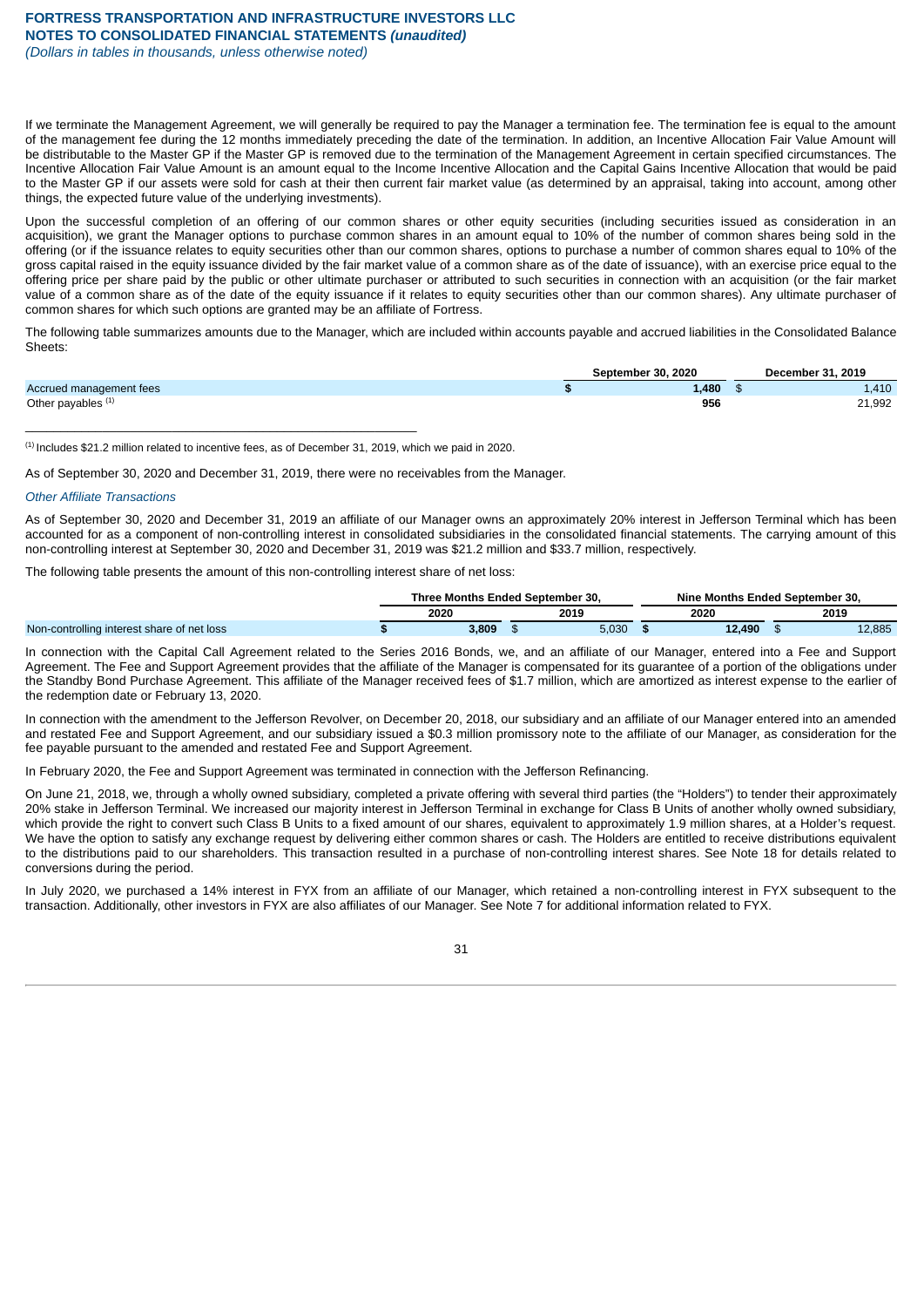During the three months ended September 30, 2020, we granted options to the Manager in connection with preferred shares sold under the ATM Program (as defined in Note 18). See Note 18 for additional information

### <span id="page-32-0"></span>**17. SEGMENT INFORMATION**

Our reportable segments represent strategic business units comprised of investments in different types of transportation and infrastructure assets. We have three reportable segments which operate in the Equipment Leasing and Infrastructure businesses across several market sectors. Our reportable segments are (i) Aviation Leasing, (ii) Jefferson Terminal and (iii) Ports and Terminals. The Aviation Leasing segment consists of aircraft and aircraft engines held for lease and are typically held long-term. The Jefferson Terminal segment consists of a multi-modal crude oil and refined products terminal and other related assets. The Ports and Terminals segment consists of Repauno, which is a 1,630-acre deep-water port located along the Delaware River with an underground storage cavern and multiple industrial development opportunities, and an equity method investment in Long Ridge, which is a 1,660-acre multimodal port located along the Ohio River with rail, dock, and multiple industrial development opportunities, including a power plant under construction.

In December 2019, we completed the sale of substantially all of our railroad business, which was formerly reported as our Railroad segment. Under ASC 205-20, this disposition met the criteria to be reported as discontinued operations and the assets, liabilities and results of operations have been presented as discontinued operations for all periods presented. Additionally, in accordance with ASC 280, we assessed our reportable segments. We determined that our retained investment of the railroad business no longer met the requirement as a reportable segment. Accordingly, we have presented this operating segment, along with Corporate results, within Corporate and Other effective in 2019. All prior periods have been restated for historical comparison across segments.

Corporate and Other primarily consists of debt, unallocated company level general and administrative expenses, and management fees. Additionally, Corporate and Other includes (i) offshore energy related assets, which consist of vessels and equipment that support offshore oil and gas drilling and production which are typically subject to long-term operating leases, (ii) an investment in an unconsolidated entity engaged in the acquisition and leasing of shipping containers and (iii) railroad assets retained after the December 2019 sale, which consist of equipment that support a railcar cleaning business.

### **Aviation Leasing Organizational Restructuring**

We recently completed an organizational restructuring of the Aviation Leasing segment. Previously, Aviation Leasing's employees were employed by the Manager and compensation and related costs associated with these employees were reimbursed to the Manager, per the Management Agreement (see Note 16). These costs were reported within Corporate and Other.

Effective in the first quarter of 2020, Aviation Leasing's employees are employed by one of our subsidiaries. Compensation and related costs incurred by this subsidiary will be reported within the Aviation Leasing segment. Prior periods have been restated for historical comparison.

The following table presents our adjustments for the three months ended September 30, 2019.

|                                      | <b>As Previously Reported</b> |                        | <b>Adiustments</b>  |     |                        | <b>As Reported</b>  |                               |  |
|--------------------------------------|-------------------------------|------------------------|---------------------|-----|------------------------|---------------------|-------------------------------|--|
|                                      | Aviation<br>Leasing           | Corporate and<br>Other | Aviation<br>Leasing |     | Corporate and<br>Other | Aviation<br>Leasing | <b>Corporate and</b><br>Other |  |
| Operating expenses                   | 2.473                         | 4.381                  | 749                 | $-$ |                        | 3,222               | 4,381                         |  |
| General and administrative           |                               | 6.284                  |                     |     | (749)                  | $\hspace{0.05cm}$   | 5,535                         |  |
| Acquisition and transaction expenses | 65                            | 5.278                  | 993                 |     | (993)                  | 1,058               | 4,285                         |  |

The following table presents our adjustments for the nine months ended September 30, 2019.

|                                      | <b>As Previously Reported</b> |                               | <b>Adiustments</b>  |                        | As Reported |                     |  |                        |  |
|--------------------------------------|-------------------------------|-------------------------------|---------------------|------------------------|-------------|---------------------|--|------------------------|--|
|                                      | Aviation<br>Leasing           | <b>Corporate and</b><br>Other | Aviation<br>Leasing | Corporate and<br>Other |             | Aviation<br>Leasing |  | Corporate and<br>Other |  |
| Operating expenses                   | 11.272                        | 11.088                        | 2.043               | $-$                    |             | 13.315              |  | 11.088                 |  |
| General and administrative           |                               | 15.313                        |                     | (2,043)                |             | —                   |  | 13,270                 |  |
| Acquisition and transaction expenses | 78                            | 9.047                         | 2,928               | (2,928)                |             | 3,006               |  | 6,119                  |  |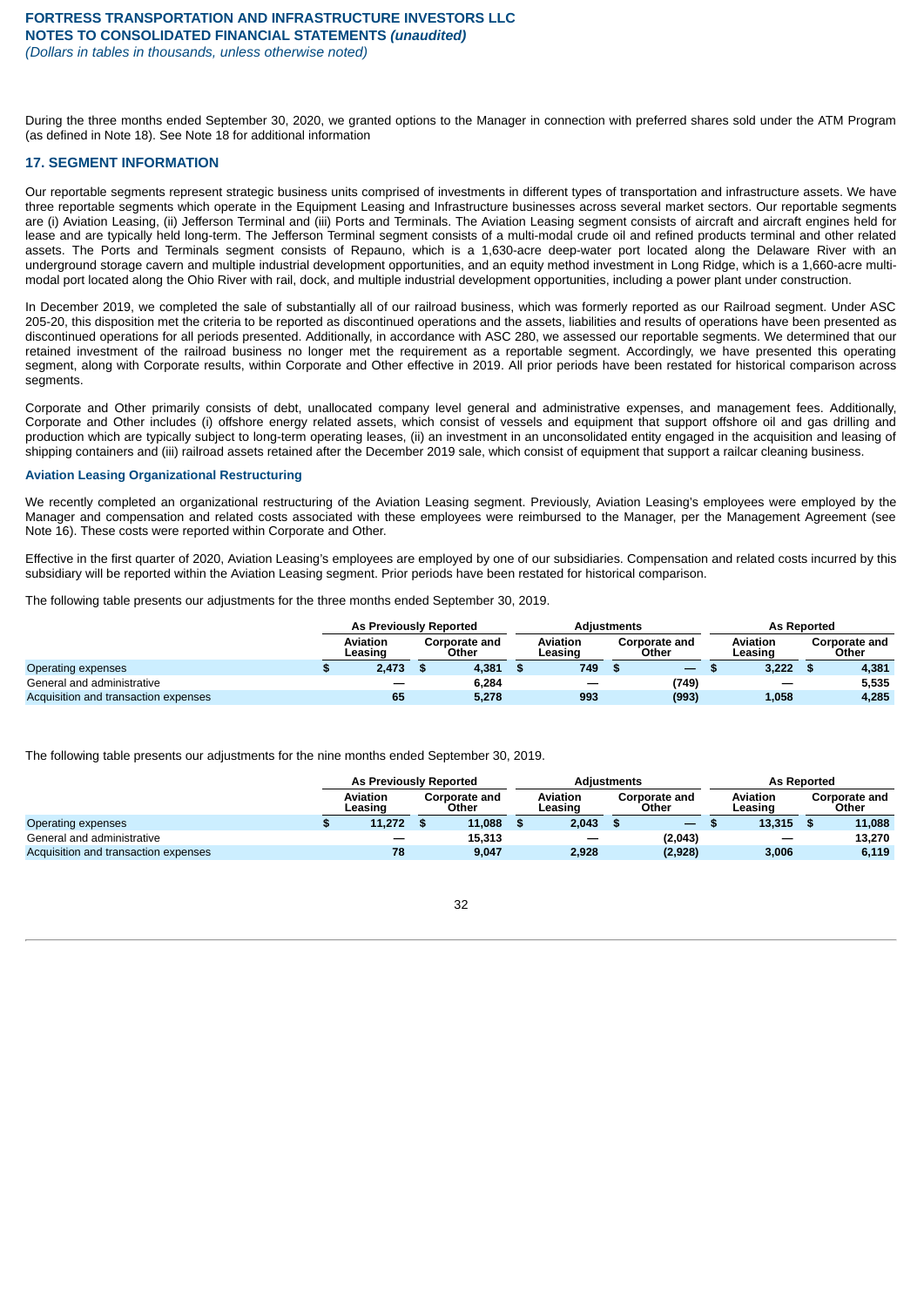The accounting policies of the segments are the same as those described in the summary of significant accounting policies; however, financial information presented by segment includes the impact of intercompany eliminations. We evaluate investment performance for each reportable segment primarily based on net income attributable to shareholders and Adjusted EBITDA.

Adjusted EBITDA is defined as net income (loss) attributable to shareholders from continuing operations, adjusted (a) to exclude the impact of provision for (benefit from) income taxes, equity-based compensation expense, acquisition and transaction expenses, losses on the modification or extinguishment of debt and capital lease obligations, changes in fair value of non-hedge derivative instruments, asset impairment charges, incentive allocations, depreciation and amortization expense, and interest expense, (b) to include the impact of our pro-rata share of Adjusted EBITDA from unconsolidated entities, and (c) to exclude the impact of equity in earnings (losses) of unconsolidated entities and the non-controlling share of Adjusted EBITDA.

We believe that net income (loss) attributable to shareholders, as defined by GAAP, is the most appropriate earnings measurement with which to reconcile Adjusted EBITDA. Adjusted EBITDA should not be considered as an alternative to net income (loss) attributable to shareholders as determined in accordance with GAAP.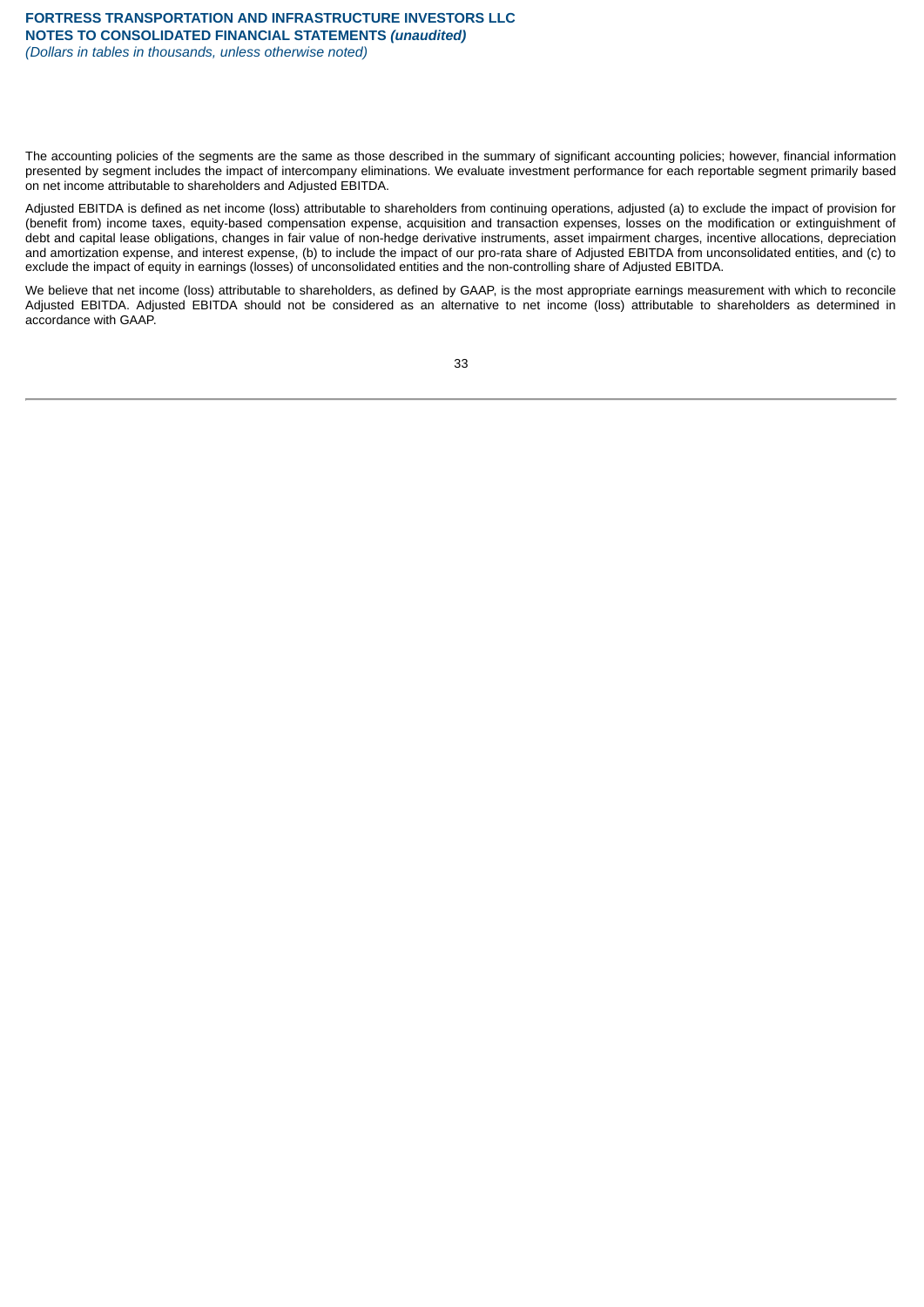*(Dollars in tables in thousands, unless otherwise noted)*

### The following tables set forth certain information for each reportable segment:

### **I. For the Three Months Ended September 30, 2020**

|                                                                                                                        | Three Months Ended September 30, 2020 |                    |                       |                      |                   |  |  |  |  |  |  |  |
|------------------------------------------------------------------------------------------------------------------------|---------------------------------------|--------------------|-----------------------|----------------------|-------------------|--|--|--|--|--|--|--|
|                                                                                                                        | <b>Equipment Leasing</b>              |                    | <b>Infrastructure</b> |                      |                   |  |  |  |  |  |  |  |
|                                                                                                                        |                                       |                    | Ports and             | <b>Corporate and</b> |                   |  |  |  |  |  |  |  |
|                                                                                                                        | <b>Aviation Leasing</b>               | Jefferson Terminal | <b>Terminals</b>      | Other                | <b>Total</b>      |  |  |  |  |  |  |  |
| <b>Revenues</b>                                                                                                        |                                       |                    |                       |                      |                   |  |  |  |  |  |  |  |
| Equipment leasing revenues                                                                                             | \$<br>66,491                          | \$<br>—            | \$<br>—               | \$<br>3,308          | - \$<br>69,799    |  |  |  |  |  |  |  |
| Infrastructure revenues                                                                                                |                                       | 11,697             | 1,242                 | 971                  | 13,910            |  |  |  |  |  |  |  |
| Total revenues                                                                                                         | 66,491                                | 11,697             | 1,242                 | 4,279                | 83,709            |  |  |  |  |  |  |  |
|                                                                                                                        |                                       |                    |                       |                      |                   |  |  |  |  |  |  |  |
| <b>Expenses</b>                                                                                                        |                                       |                    |                       |                      |                   |  |  |  |  |  |  |  |
| Operating expenses                                                                                                     | 4,515                                 | 9,661              | 2,704                 | 6,248                | 23,128            |  |  |  |  |  |  |  |
| General and administrative                                                                                             |                                       |                    |                       | 4,241                | 4,241             |  |  |  |  |  |  |  |
| Acquisition and transaction expenses                                                                                   | 2,060                                 |                    | 20                    | 362                  | 2,442             |  |  |  |  |  |  |  |
| Management fees and incentive allocation to<br>affiliate                                                               |                                       |                    |                       | 4,591                | 4,591             |  |  |  |  |  |  |  |
| Depreciation and amortization                                                                                          | 33,014                                | 7,250              | 368                   | 1,994                | 42,626            |  |  |  |  |  |  |  |
| Asset impairment                                                                                                       | 3,915                                 |                    |                       |                      | 3,915             |  |  |  |  |  |  |  |
| Interest expense                                                                                                       |                                       | 1,487              | 298                   | 25,119               | 26,904            |  |  |  |  |  |  |  |
| <b>Total expenses</b>                                                                                                  | 43,504                                | 18,398             | 3,390                 | 42,555               | 107,847           |  |  |  |  |  |  |  |
|                                                                                                                        |                                       |                    |                       |                      |                   |  |  |  |  |  |  |  |
| Other (expense) income                                                                                                 |                                       |                    |                       |                      |                   |  |  |  |  |  |  |  |
| Equity in (losses) income of unconsolidated entities                                                                   | (247)                                 |                    | (2, 285)              | 31                   | (2,501)           |  |  |  |  |  |  |  |
| Loss on sale of assets, net                                                                                            | (1, 114)                              |                    |                       |                      | (1, 114)          |  |  |  |  |  |  |  |
| Interest income                                                                                                        | 41                                    |                    |                       | 17                   | 58                |  |  |  |  |  |  |  |
| Total other (expense) income                                                                                           | (1, 320)                              |                    | (2, 285)              | 48                   | (3, 557)          |  |  |  |  |  |  |  |
| Income (loss) from continuing operations<br>before income taxes                                                        | 21,667                                | (6,701)            | (4, 433)              | (38, 228)            | (27, 695)         |  |  |  |  |  |  |  |
| (Benefit from) provision for income taxes                                                                              | (1, 873)                              | 3                  | (656)                 | 40                   | (2, 486)          |  |  |  |  |  |  |  |
| Net income (loss) from continuing operations                                                                           | 23,540                                | (6,704)            | (3, 777)              | (38, 268)            | (25, 209)         |  |  |  |  |  |  |  |
| Less: Net loss from continuing operations<br>attributable to non-controlling interests in<br>consolidated subsidiaries |                                       | (3,809)            | (67)                  |                      | (3,876)           |  |  |  |  |  |  |  |
| Dividends on preferred shares                                                                                          |                                       |                    |                       | 4,625                | 4,625             |  |  |  |  |  |  |  |
| Net income (loss) from continuing operations                                                                           |                                       |                    |                       |                      |                   |  |  |  |  |  |  |  |
| attributable to shareholders                                                                                           | \$<br>23,540                          | (2, 895)<br>\$     | (3,710)<br>\$         | (42, 893)<br>-\$     | (25, 958)<br>- \$ |  |  |  |  |  |  |  |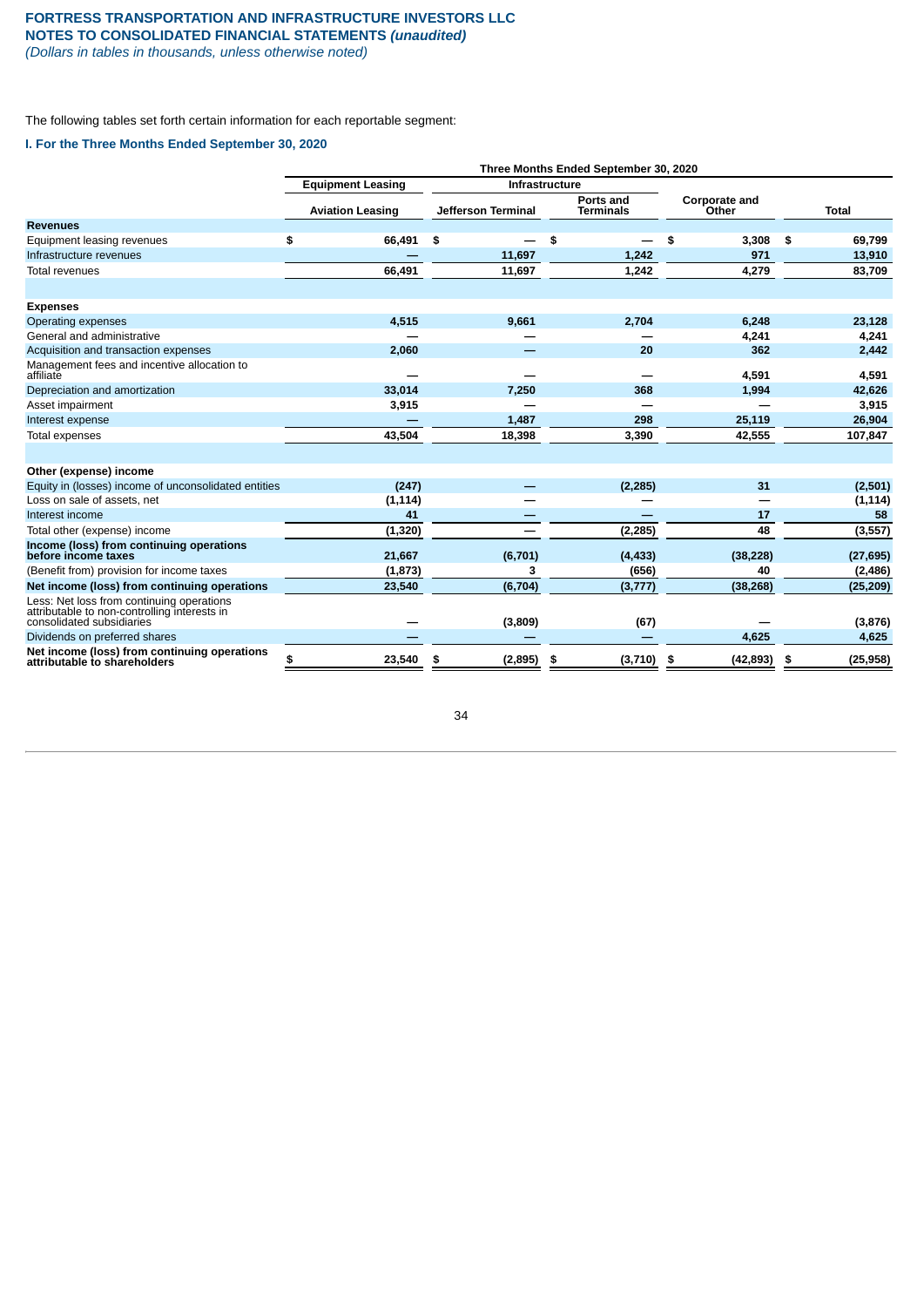The following table sets forth a reconciliation of Adjusted EBITDA to net loss attributable to shareholders from continuing operations:

|                                                                                             |   |                          |    |                       |      | Three Months Ended September 30, 2020 |      |                        |              |
|---------------------------------------------------------------------------------------------|---|--------------------------|----|-----------------------|------|---------------------------------------|------|------------------------|--------------|
|                                                                                             |   | <b>Equipment Leasing</b> |    | <b>Infrastructure</b> |      |                                       |      |                        |              |
|                                                                                             |   | <b>Aviation Leasing</b>  |    | Jefferson Terminal    |      | Ports and<br>Terminals                |      | Corporate and<br>Other | <b>Total</b> |
| <b>Adjusted EBITDA</b>                                                                      | S | 70,562                   | S. | 4,348                 | - \$ | (837)                                 | - \$ | $(15, 437)$ \$         | 58,636       |
| Add: Non-controlling share of Adjusted EBITDA                                               |   |                          |    |                       |      |                                       |      |                        | 1,955        |
| Add: Equity in losses of unconsolidated entities                                            |   |                          |    |                       |      |                                       |      |                        | (2,501)      |
| Less: Pro-rata share of Adjusted EBITDA from<br>unconsolidated entities                     |   |                          |    |                       |      |                                       |      |                        | (120)        |
| Less: Interest expense                                                                      |   |                          |    |                       |      |                                       |      |                        | (26, 904)    |
| Less: Depreciation and amortization expense                                                 |   |                          |    |                       |      |                                       |      |                        | (52, 532)    |
| Less: Incentive allocations                                                                 |   |                          |    |                       |      |                                       |      |                        |              |
| Less: Asset impairment charges                                                              |   |                          |    |                       |      |                                       |      |                        | (3, 915)     |
| Less: Changes in fair value of non-hedge derivative<br>instruments                          |   |                          |    |                       |      |                                       |      |                        |              |
| Less: Losses on the modification or extinguishment<br>of debt and capital lease obligations |   |                          |    |                       |      |                                       |      |                        |              |
| Less: Acquisition and transaction expenses                                                  |   |                          |    |                       |      |                                       |      |                        | (2, 442)     |
| Less: Equity-based compensation expense                                                     |   |                          |    |                       |      |                                       |      |                        | (621)        |
| Less: Benefit from income taxes                                                             |   |                          |    |                       |      |                                       |      |                        | 2,486        |
| Net loss attributable to shareholders from<br>continuing operations                         |   |                          |    |                       |      |                                       |      |                        | (25, 958)    |

Summary information with respect to our geographic sources of revenue, based on location of customer, is as follows:

|                      |                          |                                      | Three Months Ended September 30, 2020 |                           |              |  |  |  |  |  |  |
|----------------------|--------------------------|--------------------------------------|---------------------------------------|---------------------------|--------------|--|--|--|--|--|--|
|                      | <b>Equipment Leasing</b> | <b>Infrastructure</b>                |                                       |                           |              |  |  |  |  |  |  |
|                      | <b>Aviation Leasing</b>  | Jefferson Terminal                   | Ports and<br>Terminals                | Corporate and<br>Other    | <b>Total</b> |  |  |  |  |  |  |
| <b>Revenues</b>      |                          |                                      |                                       |                           |              |  |  |  |  |  |  |
| Africa               | ÷<br>1,781               | \$<br>$\qquad \qquad \longleftarrow$ | $\qquad \qquad \longleftarrow$        | - \$<br>$\hspace{0.05cm}$ | 1,781<br>\$  |  |  |  |  |  |  |
| Asia                 | 28,522                   | $\overline{\phantom{a}}$             |                                       | 3,308                     | 31,830       |  |  |  |  |  |  |
| Europe               | 29.011                   |                                      |                                       |                           | 29,011       |  |  |  |  |  |  |
| <b>North America</b> | 6,911                    | 11,697                               | 1,242                                 | 971                       | 20,821       |  |  |  |  |  |  |
| South America        | 266                      | –                                    |                                       |                           | 266          |  |  |  |  |  |  |
| <b>Total</b>         | 66,491                   | 11,697<br>S                          | 1,242                                 | 4,279                     | 83,709       |  |  |  |  |  |  |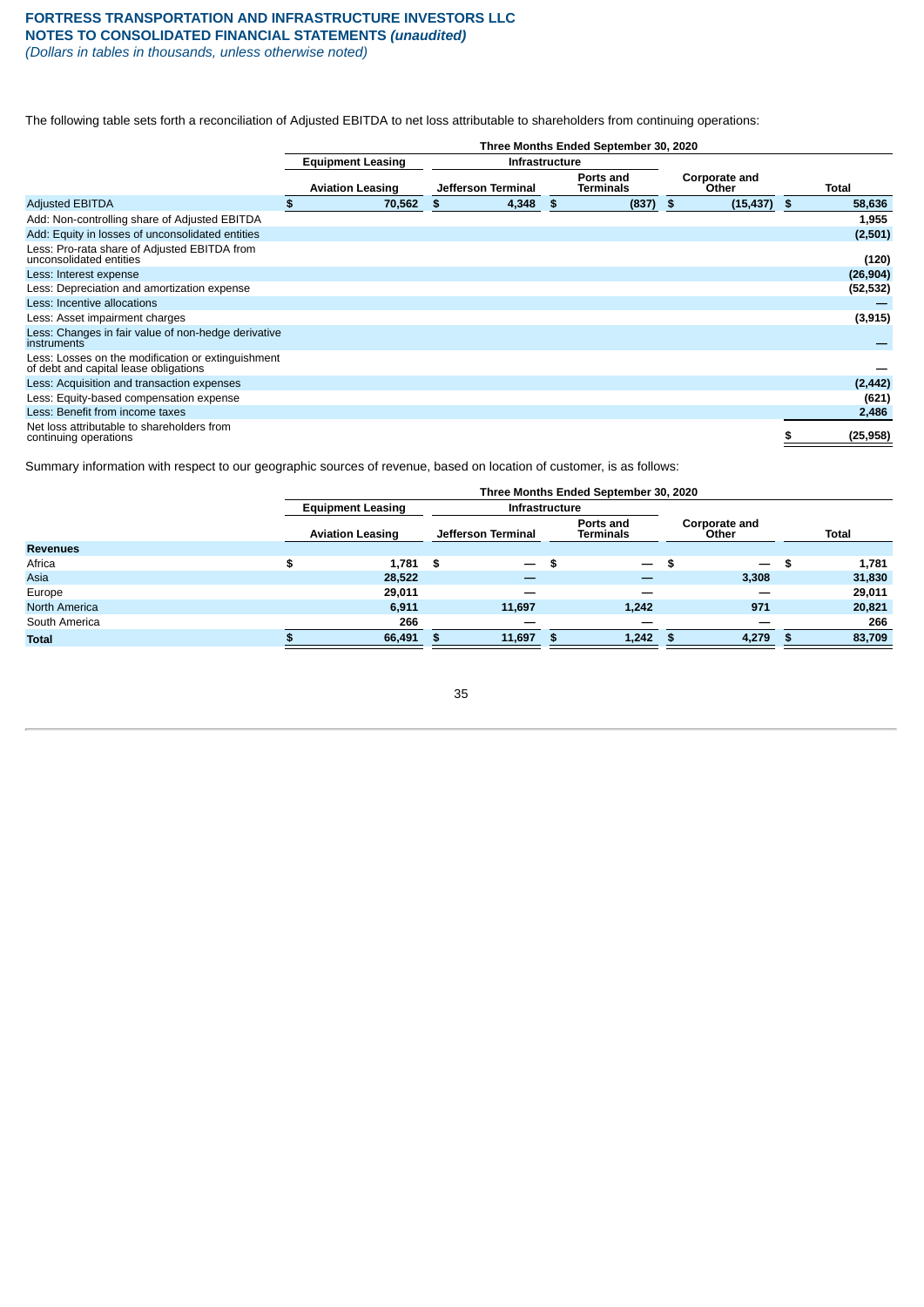# **FORTRESS TRANSPORTATION AND INFRASTRUCTURE INVESTORS LLC NOTES TO CONSOLIDATED FINANCIAL STATEMENTS** *(unaudited)*

*(Dollars in tables in thousands, unless otherwise noted)*

# **II. For the Nine Months Ended September 30, 2020**

|                                                                                                                        |                          |                           | Nine Months Ended September 30, 2020 |                        |                 |
|------------------------------------------------------------------------------------------------------------------------|--------------------------|---------------------------|--------------------------------------|------------------------|-----------------|
|                                                                                                                        | <b>Equipment Leasing</b> |                           | <b>Infrastructure</b>                |                        |                 |
|                                                                                                                        | <b>Aviation Leasing</b>  | <b>Jefferson Terminal</b> | Ports and<br><b>Terminals</b>        | Corporate and<br>Other | <b>Total</b>    |
| <b>Revenues</b>                                                                                                        |                          |                           |                                      |                        |                 |
| Equipment leasing revenues                                                                                             | \$<br>224,742            | \$                        | \$                                   | \$<br>11,340           | - \$<br>236,082 |
| Infrastructure revenues                                                                                                |                          | 49,519                    | 1,556                                | 3,701                  | 54,776          |
| <b>Total revenues</b>                                                                                                  | 224,742                  | 49,519                    | 1,556                                | 15,041                 | 290,858         |
| <b>Expenses</b>                                                                                                        |                          |                           |                                      |                        |                 |
| Operating expenses                                                                                                     | 13,163                   | 43,894                    | 6,579                                | 17,508                 | 81,144          |
| General and administrative                                                                                             |                          |                           |                                      | 13,292                 | 13,292          |
| Acquisition and transaction expenses                                                                                   | 6,845                    |                           | 821                                  | 1,631                  | 9,297           |
| Management fees and incentive allocation to<br>affiliate                                                               |                          |                           |                                      | 14,113                 | 14,113          |
| Depreciation and amortization                                                                                          | 97,848                   | 21,636                    | 1,122                                | 5,937                  | 126,543         |
| Asset impairment                                                                                                       | 14,391                   |                           |                                      |                        | 14,391          |
| Interest expense                                                                                                       |                          | 7,225                     | 1,045                                | 63,289                 | 71,559          |
| <b>Total expenses</b>                                                                                                  | 132,247                  | 72,755                    | 9,567                                | 115,770                | 330,339         |
|                                                                                                                        |                          |                           |                                      |                        |                 |
| Other (expense) income                                                                                                 |                          |                           |                                      |                        |                 |
| Equity in losses of unconsolidated entities                                                                            | (1, 432)                 |                           | (3,961)                              | (52)                   | (5, 445)        |
| Loss on sale of assets, net                                                                                            | (2, 158)                 | (7)                       |                                      |                        | (2, 165)        |
| Loss on extinguishment of debt                                                                                         |                          | (4, 724)                  |                                      |                        | (4, 724)        |
| Interest income                                                                                                        | 70                       | 22                        |                                      | 29                     | 121             |
| Other income                                                                                                           |                          | 32                        |                                      |                        | 32              |
| Total other expense                                                                                                    | (3,520)                  | (4, 677)                  | (3,961)                              | (23)                   | (12, 181)       |
| Income (loss) from continuing operations<br>before income taxes                                                        | 88,975                   | (27, 913)                 | (11, 972)                            | (100, 752)             | (51,662)        |
| (Benefit from) provision for income taxes                                                                              | (5, 255)                 | 212                       | (1,534)                              | 243                    | (6, 334)        |
| Net income (loss) from continuing operations                                                                           | 94,230                   | (28, 125)                 | (10, 438)                            | (100, 995)             | (45, 328)       |
| Less: Net loss from continuing operations<br>attributable to non-controlling interests in<br>consolidated subsidiaries |                          | (12, 490)                 | (234)                                |                        | (12, 724)       |
| Dividends on preferred shares                                                                                          |                          |                           |                                      | 13,243                 | 13,243          |
| Net income (loss) from continuing operations<br>attributable to shareholders                                           | 94,230<br>\$             | (15, 635)<br>\$           | (10, 204)<br>\$                      | (114, 238)<br>\$       | (45, 847)<br>\$ |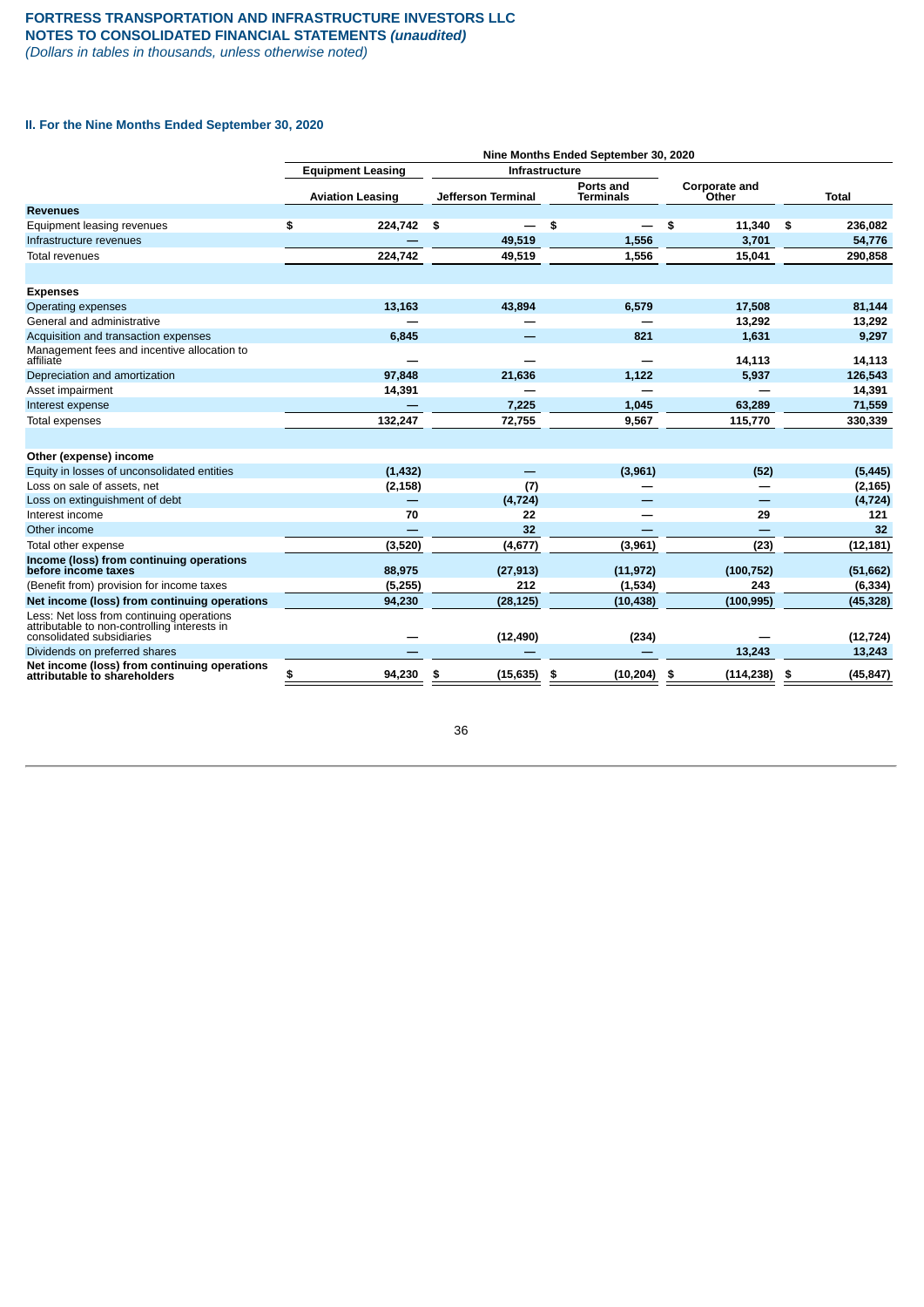The following table sets forth a reconciliation of Adjusted EBITDA to net loss attributable to shareholders from continuing operations:

|                                                                                             | Nine Months Ended September 30, 2020 |                          |    |                       |      |                        |      |                        |  |            |
|---------------------------------------------------------------------------------------------|--------------------------------------|--------------------------|----|-----------------------|------|------------------------|------|------------------------|--|------------|
|                                                                                             |                                      | <b>Equipment Leasing</b> |    | <b>Infrastructure</b> |      |                        |      |                        |  |            |
|                                                                                             |                                      | <b>Aviation Leasing</b>  |    | Jefferson Terminal    |      | Ports and<br>Terminals |      | Corporate and<br>Other |  | Total      |
| <b>Adjusted EBITDA</b>                                                                      | S.                                   | 231,453                  | \$ | 11,885                | - \$ | (3,038)                | - \$ | $(43, 197)$ \$         |  | 197,103    |
| Add: Non-controlling share of Adjusted EBITDA                                               |                                      |                          |    |                       |      |                        |      |                        |  | 7,406      |
| Add: Equity in losses of unconsolidated entities                                            |                                      |                          |    |                       |      |                        |      |                        |  | (5, 445)   |
| Less: Pro-rata share of Adjusted EBITDA from<br>unconsolidated entities                     |                                      |                          |    |                       |      |                        |      |                        |  | 167        |
| Less: Interest expense                                                                      |                                      |                          |    |                       |      |                        |      |                        |  | (71, 559)  |
| Less: Depreciation and amortization expense                                                 |                                      |                          |    |                       |      |                        |      |                        |  | (149, 937) |
| Less: Incentive allocations                                                                 |                                      |                          |    |                       |      |                        |      |                        |  |            |
| Less: Asset impairment charges                                                              |                                      |                          |    |                       |      |                        |      |                        |  | (14, 391)  |
| Less: Changes in fair value of non-hedge derivative<br>instruments                          |                                      |                          |    |                       |      |                        |      |                        |  | (181)      |
| Less: Losses on the modification or extinguishment<br>of debt and capital lease obligations |                                      |                          |    |                       |      |                        |      |                        |  | (4, 724)   |
| Less: Acquisition and transaction expenses                                                  |                                      |                          |    |                       |      |                        |      |                        |  | (9,297)    |
| Less: Equity-based compensation expense                                                     |                                      |                          |    |                       |      |                        |      |                        |  | (1, 323)   |
| Less: Benefit from income taxes                                                             |                                      |                          |    |                       |      |                        |      |                        |  | 6,334      |
| Net loss attributable to shareholders from<br>continuing operations                         |                                      |                          |    |                       |      |                        |      |                        |  | (45, 847)  |

Summary information with respect to our geographic sources of revenue, based on location of customer, is as follows:

|                      | Nine Months Ended September 30, 2020 |                                  |                                |                                  |                |  |  |  |  |  |
|----------------------|--------------------------------------|----------------------------------|--------------------------------|----------------------------------|----------------|--|--|--|--|--|
|                      | <b>Equipment Leasing</b>             |                                  | <b>Infrastructure</b>          |                                  |                |  |  |  |  |  |
|                      | <b>Aviation Leasing</b>              | Jefferson Terminal               | Ports and<br>Terminals         | Corporate and<br>Other           | <b>Total</b>   |  |  |  |  |  |
| <b>Revenues</b>      |                                      |                                  |                                |                                  |                |  |  |  |  |  |
| Africa               | 10.254<br>c.                         | - \$<br>$\overline{\phantom{a}}$ | \$<br>$\overline{\phantom{m}}$ | - \$<br>$\overline{\phantom{0}}$ | 10,254<br>- \$ |  |  |  |  |  |
| Asia                 | 86,799                               | _                                |                                | 11,340                           | 98,139         |  |  |  |  |  |
| Europe               | 99.870                               | —                                |                                |                                  | 99,870         |  |  |  |  |  |
| <b>North America</b> | 24.980                               | 49.519                           | 1,556                          | 3,701                            | 79,756         |  |  |  |  |  |
| South America        | 2,839                                |                                  |                                |                                  | 2,839          |  |  |  |  |  |
| <b>Total</b>         | 224,742                              | 49,519<br>S                      | 1,556<br>- \$                  | 15,041<br>- \$                   | 290,858        |  |  |  |  |  |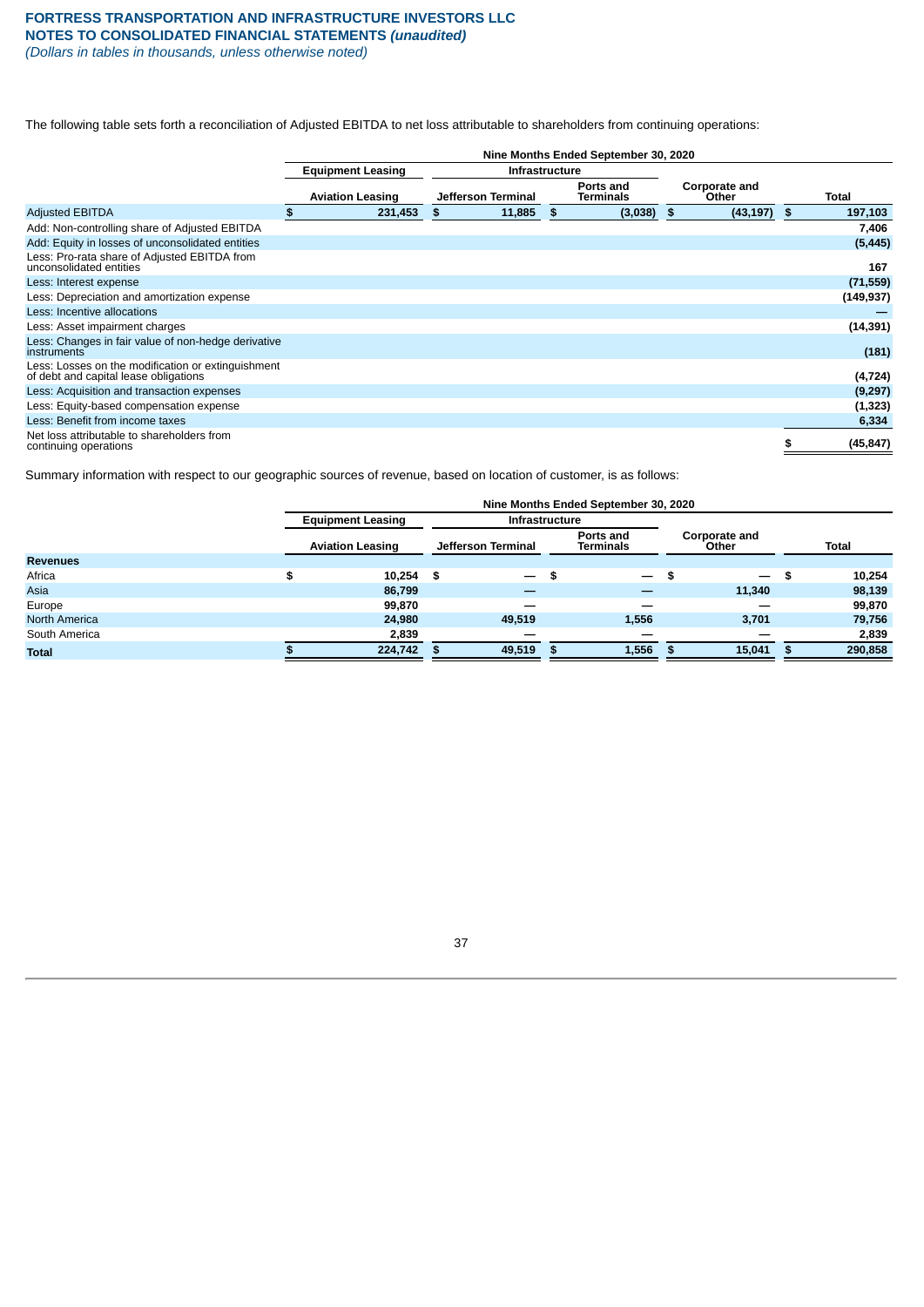# **FORTRESS TRANSPORTATION AND INFRASTRUCTURE INVESTORS LLC NOTES TO CONSOLIDATED FINANCIAL STATEMENTS** *(unaudited)*

*(Dollars in tables in thousands, unless otherwise noted)*

# **III. For the Three Months Ended September 30, 2019**

|                                                                                                                        |                          |                           | Three Months Ended September 30, 2019 |                               |                |
|------------------------------------------------------------------------------------------------------------------------|--------------------------|---------------------------|---------------------------------------|-------------------------------|----------------|
|                                                                                                                        | <b>Equipment Leasing</b> |                           | <b>Infrastructure</b>                 |                               |                |
|                                                                                                                        | <b>Aviation Leasing</b>  | <b>Jefferson Terminal</b> | Ports and<br><b>Terminals</b>         | <b>Corporate and</b><br>Other | <b>Total</b>   |
| <b>Revenues</b>                                                                                                        |                          |                           |                                       |                               |                |
| Equipment leasing revenues                                                                                             | \$<br>86,305             | \$                        | \$<br>—                               | 954<br>\$                     | 87,259<br>\$   |
| Infrastructure revenues                                                                                                |                          | 60,537                    | 4,174                                 | 730                           | 65,441         |
| Total revenues                                                                                                         | 86,305                   | 60,537                    | 4,174                                 | 1,684                         | 152,700        |
| <b>Expenses</b>                                                                                                        |                          |                           |                                       |                               |                |
| Operating expenses                                                                                                     | 3,222                    | 69,712                    | 5,404                                 | 4,381                         | 82,719         |
| General and administrative                                                                                             |                          |                           |                                       | 5,535                         | 5,535          |
| Acquisition and transaction expenses                                                                                   | 1,058                    |                           |                                       | 4,285                         | 5,343          |
| Management fees and incentive allocation to<br>affiliate                                                               |                          |                           |                                       | 7,378                         | 7,378          |
| Depreciation and amortization                                                                                          | 33,911                   | 5,717                     | 1,687                                 | 1,950                         | 43,265         |
| Interest expense                                                                                                       |                          | 3,927                     | 469                                   | 20,794                        | 25,190         |
| <b>Total expenses</b>                                                                                                  | 38,191                   | 79,356                    | 7,560                                 | 44,323                        | 169,430        |
| Other income (expense)                                                                                                 |                          |                           |                                       |                               |                |
| Equity in (losses) earnings of unconsolidated<br>entities                                                              | (885)                    | (162)                     |                                       | 73                            | (974)          |
| Gain on sale of assets, net                                                                                            | 37,060                   |                           |                                       |                               | 37,060         |
| Interest income                                                                                                        | 31                       | 26                        | 47                                    | 17                            | 121            |
| Other income (expense)                                                                                                 |                          | 772                       | (644)                                 | 1,003                         | 1,131          |
| Total other income (expense)                                                                                           | 36.206                   | 636                       | (597)                                 | 1,093                         | 37,338         |
| Income (loss) from continuing operations<br>before income taxes                                                        | 84,320                   | (18, 183)                 | (3,983)                               | (41, 546)                     | 20,608         |
| Provision for income taxes                                                                                             | 816                      | 56                        |                                       |                               | 872            |
| Net income (loss) from continuing operations                                                                           | 83,504                   | (18, 239)                 | (3,983)                               | (41, 546)                     | 19,736         |
| Less: Net loss from continuing operations<br>attributable to non-controlling interests in<br>consolidated subsidiaries |                          | (5,031)                   | (80)                                  |                               | (5, 111)       |
| Net income (loss) from continuing operations<br>attributable to shareholders                                           | 83,504<br>\$             | (13,208)<br>\$            | (3,903)<br>$\frac{1}{2}$              | (41, 546)<br>$\frac{3}{2}$    | 24,847<br>- \$ |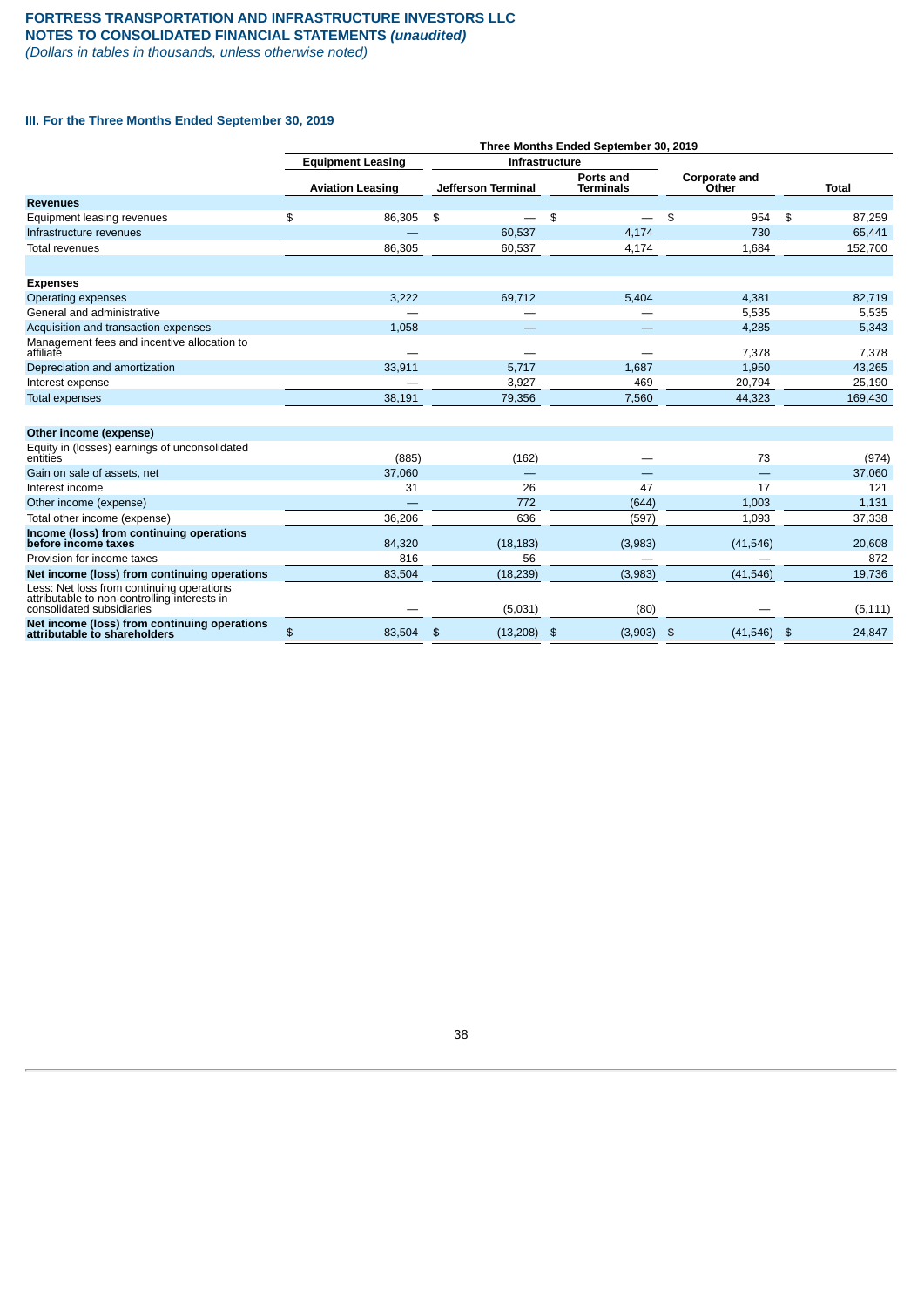The following table sets forth a reconciliation of Adjusted EBITDA to net income attributable to shareholders from continuing operations:

|                                                                                             | Three Months Ended September 30, 2019 |                          |    |                       |    |                        |    |                        |               |              |
|---------------------------------------------------------------------------------------------|---------------------------------------|--------------------------|----|-----------------------|----|------------------------|----|------------------------|---------------|--------------|
|                                                                                             |                                       | <b>Equipment Leasing</b> |    | <b>Infrastructure</b> |    |                        |    |                        |               |              |
|                                                                                             |                                       | <b>Aviation Leasing</b>  |    | Jefferson Terminal    |    | Ports and<br>Terminals |    | Corporate and<br>Other |               | <b>Total</b> |
| <b>Adjusted EBITDA</b>                                                                      | \$                                    | 126,009                  | \$ | (2, 112)              | \$ | (927)                  | \$ | (10, 967)              | $\mathfrak s$ | 112,003      |
| Add: Non-controlling share of Adjusted EBITDA                                               |                                       |                          |    |                       |    |                        |    |                        |               | 2,928        |
| Add: Equity in losses of unconsolidated entities                                            |                                       |                          |    |                       |    |                        |    |                        |               | (974)        |
| Less: Pro-rata share of Adjusted EBITDA from<br>unconsolidated entities                     |                                       |                          |    |                       |    |                        |    |                        |               | 801          |
| Less: Interest expense                                                                      |                                       |                          |    |                       |    |                        |    |                        |               | (25, 190)    |
| Less: Depreciation and amortization expense                                                 |                                       |                          |    |                       |    |                        |    |                        |               | (49, 985)    |
| Less: Incentive allocations                                                                 |                                       |                          |    |                       |    |                        |    |                        |               | (3,736)      |
| Less: Asset impairment charges                                                              |                                       |                          |    |                       |    |                        |    |                        |               |              |
| Less: Changes in fair value of non-hedge derivative<br><i>instruments</i>                   |                                       |                          |    |                       |    |                        |    |                        |               | (4,380)      |
| Less: Losses on the modification or extinguishment<br>of debt and capital lease obligations |                                       |                          |    |                       |    |                        |    |                        |               |              |
| Less: Acquisition and transaction expenses                                                  |                                       |                          |    |                       |    |                        |    |                        |               | (5, 343)     |
| Less: Equity-based compensation expense                                                     |                                       |                          |    |                       |    |                        |    |                        |               | (405)        |
| Less: Benefit from income taxes                                                             |                                       |                          |    |                       |    |                        |    |                        |               | (872)        |
| Net income attributable to shareholders from<br>continuing operations                       |                                       |                          |    |                       |    |                        |    |                        |               | 24,847       |

Summary information with respect to our geographic sources of revenue, based on location of customer, is as follows:

|                      |                          | Three Months Ended September 30, 2019 |                                |                        |                 |  |  |  |  |  |  |
|----------------------|--------------------------|---------------------------------------|--------------------------------|------------------------|-----------------|--|--|--|--|--|--|
|                      | <b>Equipment Leasing</b> |                                       | <b>Infrastructure</b>          |                        |                 |  |  |  |  |  |  |
|                      | <b>Aviation Leasing</b>  | Jefferson Terminal                    | Ports and<br><b>Terminals</b>  | Corporate and<br>Other | <b>Total</b>    |  |  |  |  |  |  |
| <b>Revenues</b>      |                          |                                       |                                |                        |                 |  |  |  |  |  |  |
| Africa               | \$<br>4.470              | \$<br>$\overline{\phantom{0}}$        | \$<br>$\overline{\phantom{0}}$ | \$                     | 4,470<br>-\$    |  |  |  |  |  |  |
| Asia                 | 28,777                   |                                       |                                | 954                    | 29,731          |  |  |  |  |  |  |
| Europe               | 43.217                   |                                       |                                |                        | 43,217          |  |  |  |  |  |  |
| <b>North America</b> | 8,278                    | 60,537                                | 4,174                          | 730                    | 73,719          |  |  |  |  |  |  |
| South America        | 1,563                    | _                                     | _                              |                        | 1,563           |  |  |  |  |  |  |
| Total                | 86,305                   | 60,537<br>\$.                         | 4,174<br>\$.                   | 1,684<br>- \$          | 152,700<br>- SS |  |  |  |  |  |  |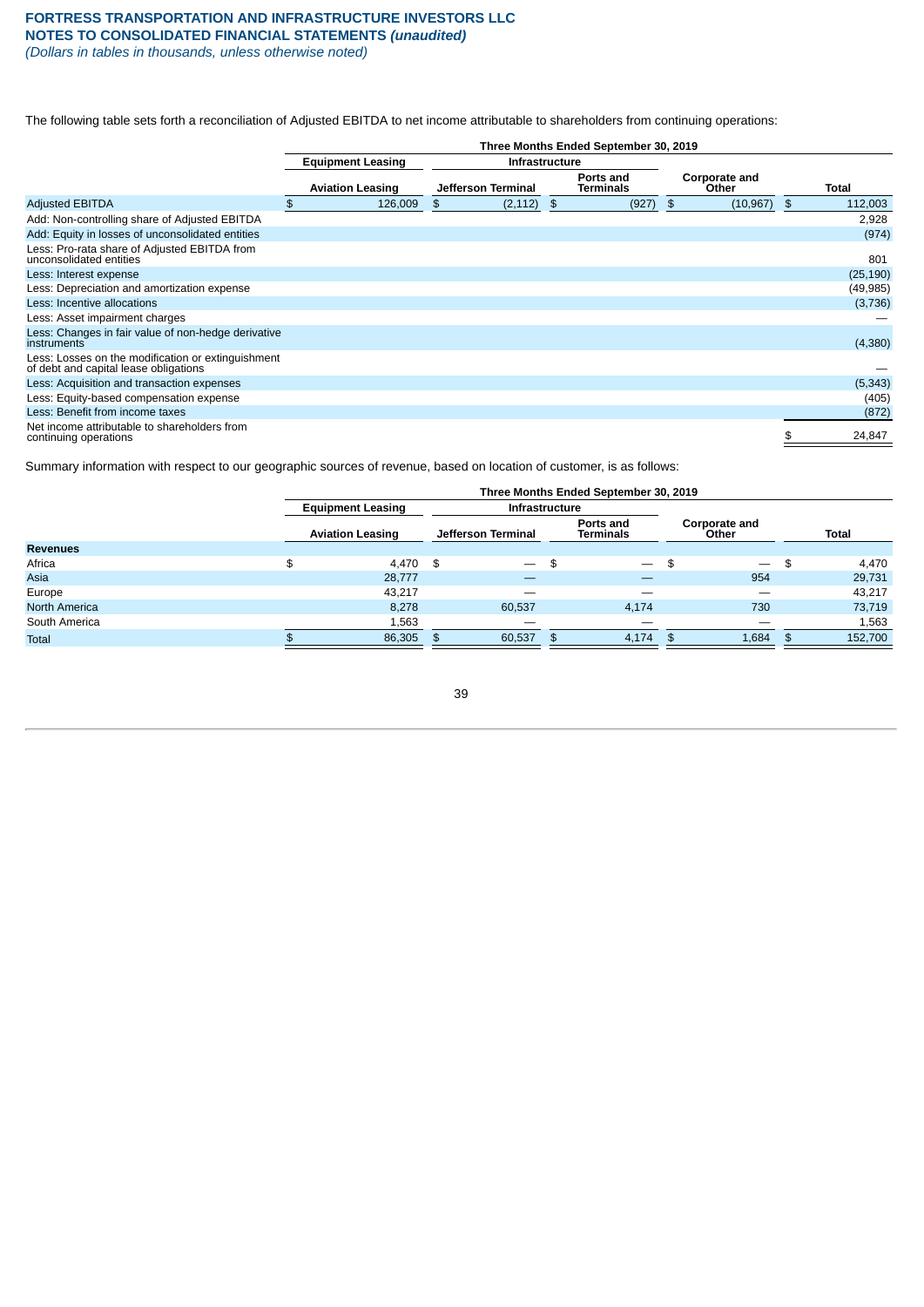# **FORTRESS TRANSPORTATION AND INFRASTRUCTURE INVESTORS LLC NOTES TO CONSOLIDATED FINANCIAL STATEMENTS** *(unaudited)*

*(Dollars in tables in thousands, unless otherwise noted)*

# **IV. For the Nine Months Ended September 30, 2019**

|                                                                                                                        | Nine Months Ended September 30, 2019 |                           |                               |                            |                         |  |  |  |  |
|------------------------------------------------------------------------------------------------------------------------|--------------------------------------|---------------------------|-------------------------------|----------------------------|-------------------------|--|--|--|--|
|                                                                                                                        | <b>Equipment Leasing</b>             |                           | <b>Infrastructure</b>         |                            |                         |  |  |  |  |
|                                                                                                                        | <b>Aviation Leasing</b>              | <b>Jefferson Terminal</b> | Ports and<br><b>Terminals</b> | Corporate and<br>Other     | <b>Total</b>            |  |  |  |  |
| <b>Revenues</b>                                                                                                        |                                      |                           |                               |                            |                         |  |  |  |  |
| Equipment leasing revenues                                                                                             | \$<br>231,697                        | \$                        | \$                            | 7,214<br>\$                | 238,911<br>\$           |  |  |  |  |
| Infrastructure revenues                                                                                                |                                      | 164,053                   | 12,154                        | 2,324                      | 178,531                 |  |  |  |  |
| Total revenues                                                                                                         | 231,697                              | 164,053                   | 12,154                        | 9,538                      | 417,442                 |  |  |  |  |
| <b>Expenses</b>                                                                                                        |                                      |                           |                               |                            |                         |  |  |  |  |
| Operating expenses                                                                                                     | 13,315                               | 183,346                   | 15,063                        | 11,088                     | 222,812                 |  |  |  |  |
| General and administrative                                                                                             |                                      |                           |                               | 13,270                     | 13,270                  |  |  |  |  |
| Acquisition and transaction expenses                                                                                   | 3,006                                |                           |                               | 6,119                      | 9,125                   |  |  |  |  |
| Management fees and incentive allocation to<br>affiliate                                                               |                                      |                           |                               | 16,926                     | 16,926                  |  |  |  |  |
| Depreciation and amortization                                                                                          | 97,183                               | 16,392                    | 5,240                         | 5,365                      | 124,180                 |  |  |  |  |
| Interest expense                                                                                                       |                                      | 12.375                    | 1,113                         | 57,830                     | 71,318                  |  |  |  |  |
| <b>Total expenses</b>                                                                                                  | 113,504                              | 212,113                   | 21,416                        | 110,598                    | 457,631                 |  |  |  |  |
| Other income (expense)                                                                                                 |                                      |                           |                               |                            |                         |  |  |  |  |
| Equity in (losses) earnings of unconsolidated<br>entities                                                              | (1, 328)                             | (290)                     |                               | 91                         | (1,527)                 |  |  |  |  |
| Gain on sale of assets, net                                                                                            | 61,388                               | 12                        |                               |                            | 61,400                  |  |  |  |  |
| Interest income                                                                                                        | 85                                   | 97                        | 241                           | 29                         | 452                     |  |  |  |  |
| Other income                                                                                                           |                                      | 589                       | 1,873                         | 1,003                      | 3,465                   |  |  |  |  |
| Total other income                                                                                                     | 60,145                               | 408                       | 2,114                         | 1,123                      | 63,790                  |  |  |  |  |
| Income (loss) from continuing operations<br>before income taxes                                                        | 178,338                              | (47, 652)                 | (7, 148)                      | (99, 937)                  | 23,601                  |  |  |  |  |
| (Benefit from) provision for income taxes                                                                              | (1, 373)                             | 180                       |                               | 4                          | (1, 189)                |  |  |  |  |
| Net income (loss) from continuing operations                                                                           | 179,711                              | (47, 832)                 | (7, 148)                      | (99, 941)                  | 24,790                  |  |  |  |  |
| Less: Net loss from continuing operations<br>attributable to non-controlling interests in<br>consolidated subsidiaries |                                      | (12, 885)                 | (166)                         |                            | (13,051)                |  |  |  |  |
| Net income (loss) from continuing operations<br>attributable to shareholders                                           | \$<br>179,711                        | (34, 947)<br>\$           | (6,982)<br>\$                 | (99, 941)<br>$\frac{1}{2}$ | 37,841<br>$\frac{1}{2}$ |  |  |  |  |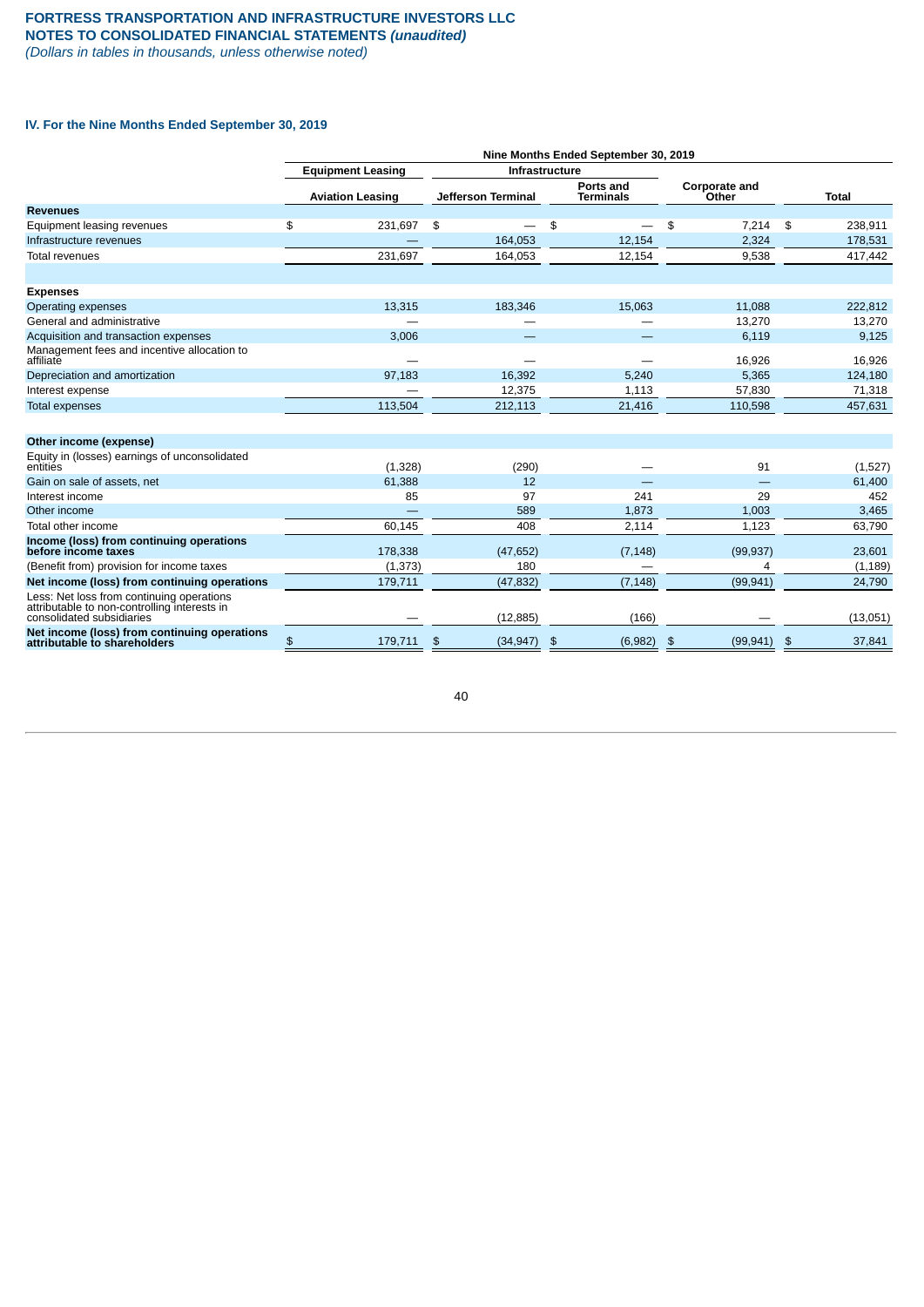The following table sets forth a reconciliation of Adjusted EBITDA to net income attributable to shareholders from continuing operations:

|                                                                                             | Nine Months Ended September 30, 2019 |                    |                        |                        |  |            |  |  |
|---------------------------------------------------------------------------------------------|--------------------------------------|--------------------|------------------------|------------------------|--|------------|--|--|
|                                                                                             | <b>Equipment Leasing</b>             |                    | <b>Infrastructure</b>  |                        |  |            |  |  |
|                                                                                             | <b>Aviation Leasing</b>              | Jefferson Terminal | Ports and<br>Terminals | Corporate and<br>Other |  | Total      |  |  |
| <b>Adjusted EBITDA</b>                                                                      | 302,535<br>\$                        | (5,965)<br>\$      | (2, 242)<br>- \$       | $(24, 874)$ \$<br>- \$ |  | 269,454    |  |  |
| Add: Non-controlling share of Adjusted EBITDA                                               |                                      |                    |                        |                        |  | 7,866      |  |  |
| Add: Equity in losses of unconsolidated entities                                            |                                      |                    |                        |                        |  | (1,527)    |  |  |
| Less: Pro-rata share of Adjusted EBITDA from<br>unconsolidated entities                     |                                      |                    |                        |                        |  | 895        |  |  |
| Less: Interest expense                                                                      |                                      |                    |                        |                        |  | (71, 318)  |  |  |
| Less: Depreciation and amortization expense                                                 |                                      |                    |                        |                        |  | (148, 188) |  |  |
| Less: Incentive allocations                                                                 |                                      |                    |                        |                        |  | (6, 109)   |  |  |
| Less: Asset impairment charges                                                              |                                      |                    |                        |                        |  |            |  |  |
| Less: Changes in fair value of non-hedge derivative<br>instruments                          |                                      |                    |                        |                        |  | (4, 130)   |  |  |
| Less: Losses on the modification or extinguishment<br>of debt and capital lease obligations |                                      |                    |                        |                        |  |            |  |  |
| Less: Acquisition and transaction expenses                                                  |                                      |                    |                        |                        |  | (9, 125)   |  |  |
| Less: Equity-based compensation expense                                                     |                                      |                    |                        |                        |  | (1, 166)   |  |  |
| Less: Benefit from income taxes                                                             |                                      |                    |                        |                        |  | 1,189      |  |  |
| Net income attributable to shareholders from<br>continuing operations                       |                                      |                    |                        |                        |  | 37,841     |  |  |

Summary information with respect to our geographic sources of revenue, based on location of customer, is as follows:

|                      | Nine Months Ended September 30, 2019 |                       |                                |                                       |                 |  |  |  |  |  |
|----------------------|--------------------------------------|-----------------------|--------------------------------|---------------------------------------|-----------------|--|--|--|--|--|
|                      | <b>Equipment Leasing</b>             | <b>Infrastructure</b> |                                |                                       |                 |  |  |  |  |  |
|                      | <b>Aviation Leasing</b>              | Jefferson Terminal    | Ports and<br>Terminals         | Corporate and<br>Other                | <b>Total</b>    |  |  |  |  |  |
| <b>Revenues</b>      |                                      |                       |                                |                                       |                 |  |  |  |  |  |
| Africa               | \$<br>10,155                         | -\$<br>$=$            | \$<br>$\overline{\phantom{m}}$ | \$<br>$\hspace{0.1mm}-\hspace{0.1mm}$ | -\$<br>10,155   |  |  |  |  |  |
| Asia                 | 76,301                               |                       |                                | 7,214                                 | 83,515          |  |  |  |  |  |
| Europe               | 110,515                              | –                     |                                |                                       | 110,515         |  |  |  |  |  |
| <b>North America</b> | 28,708                               | 164,053               | 12,154                         | 2,324                                 | 207,239         |  |  |  |  |  |
| South America        | 6,018                                |                       | _                              |                                       | 6,018           |  |  |  |  |  |
| <b>Total</b>         | 231,697                              | 164,053<br>\$         | 12,154<br>\$                   | 9,538<br>\$                           | 417,442<br>- \$ |  |  |  |  |  |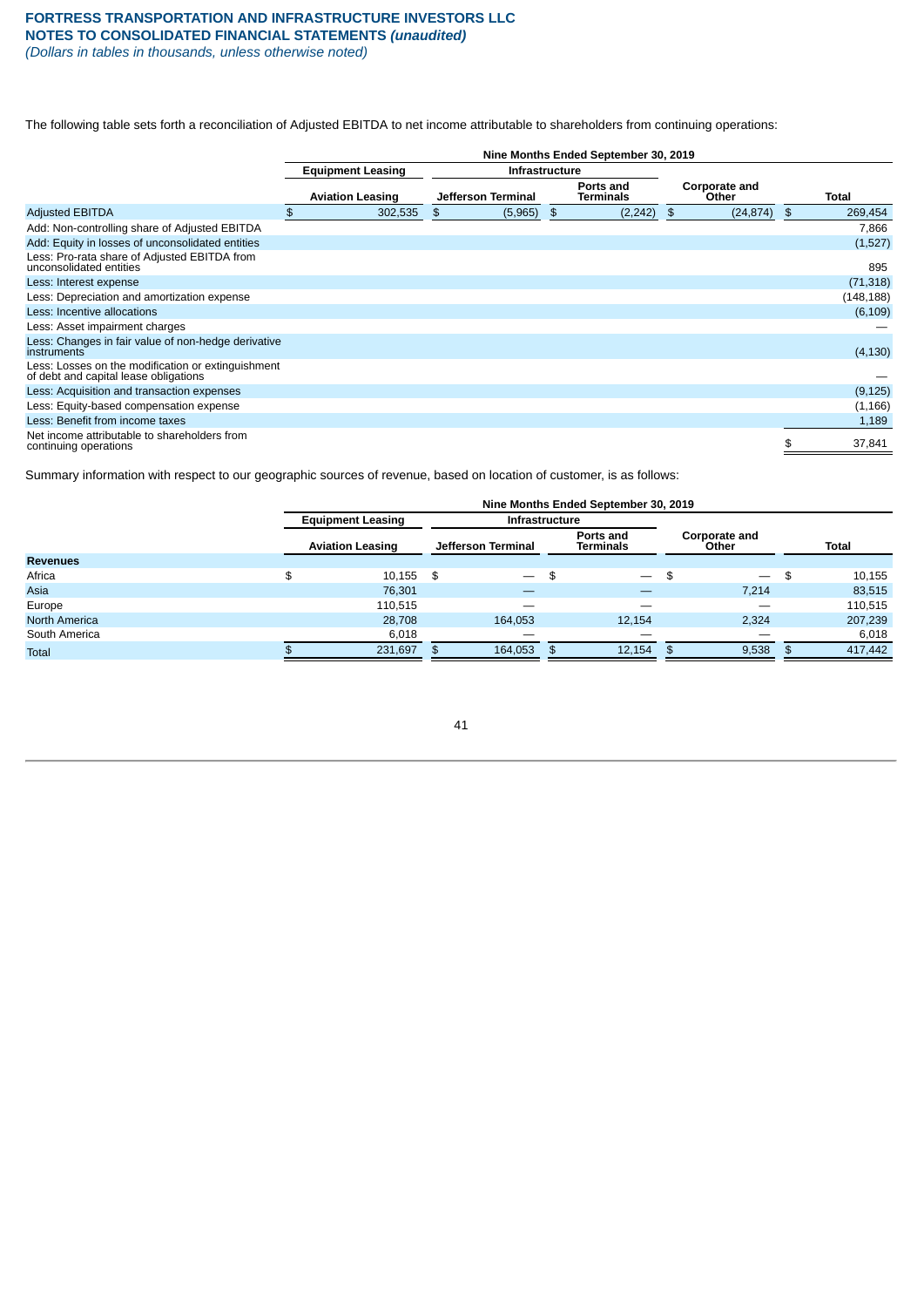*(Dollars in tables in thousands, unless otherwise noted)*

# **V. Balance Sheet and Location of Long-Lived Assets**

The following tables sets forth summarized balance sheet information and the geographic location of property, plant and equipment and leasing equipment, net:

|                                                                     | September 30, 2020       |                           |    |                        |    |                        |    |           |  |
|---------------------------------------------------------------------|--------------------------|---------------------------|----|------------------------|----|------------------------|----|-----------|--|
|                                                                     | <b>Equipment Leasing</b> | <b>Infrastructure</b>     |    |                        |    |                        |    |           |  |
|                                                                     | <b>Aviation Leasing</b>  | <b>Jefferson Terminal</b> |    | Ports and<br>Terminals |    | Corporate and<br>Other |    | Total     |  |
| <b>Total assets</b>                                                 | 1,718,772                | 949,031<br>\$             | \$ | 408,046                | \$ | 299,481                |    | 3,375,330 |  |
|                                                                     |                          |                           |    |                        |    |                        |    |           |  |
| Debt, net                                                           |                          | 253,130                   |    | 25,000                 |    | 1,523,443              |    | 1,801,573 |  |
|                                                                     |                          |                           |    |                        |    |                        |    |           |  |
| <b>Total liabilities</b>                                            | 232,928                  | 360,471                   |    | 44,949                 |    | 1,536,135              |    | 2,174,483 |  |
|                                                                     |                          |                           |    |                        |    |                        |    |           |  |
| Non-controlling interests in equity of consolidated<br>subsidiaries |                          | 23,970                    |    | 975                    |    | 524                    |    | 25,469    |  |
|                                                                     |                          |                           |    |                        |    |                        |    |           |  |
| <b>Total equity</b>                                                 | 1,485,844                | 588,560                   |    | 363,097                |    | (1, 236, 654)          |    | 1,200,847 |  |
|                                                                     |                          |                           |    |                        |    |                        |    |           |  |
| <b>Total liabilities and equity</b>                                 | 1,718,772                | 949,031<br>\$             | S. | 408,046                | \$ | 299,481                | \$ | 3,375,330 |  |

|                                                             | September 30, 2020 |                          |   |                       |    |                               |      |                          |     |              |
|-------------------------------------------------------------|--------------------|--------------------------|---|-----------------------|----|-------------------------------|------|--------------------------|-----|--------------|
|                                                             |                    | <b>Equipment Leasing</b> |   | <b>Infrastructure</b> |    |                               |      |                          |     |              |
|                                                             |                    | <b>Aviation Leasing</b>  |   | Jefferson Terminal    |    | <b>Ports and</b><br>Terminals |      | Corporate and<br>Other   |     | <b>Total</b> |
| Property, plant and equipment and leasing<br>equipment, net |                    |                          |   |                       |    |                               |      |                          |     |              |
| Africa                                                      | \$                 | 13,466                   | 5 |                       | \$ | $\overline{\phantom{0}}$      | \$   | $\overline{\phantom{0}}$ | \$  | 13,466       |
| Asia                                                        |                    | 484,148                  |   |                       |    | -                             |      | 49,971                   |     | 534,119      |
| Europe                                                      |                    | 777.282                  |   |                       |    |                               |      |                          |     | 777,282      |
| <b>North America</b>                                        |                    | 239,426                  |   | 666,939               |    | 264,986                       |      | 119,318                  |     | 1,290,669    |
| South America                                               |                    | 5.834                    |   |                       |    |                               |      |                          |     | 5,834        |
| <b>Total</b>                                                |                    | 1,520,156                |   | 666,939               | S  | 264,986                       | - 56 | 169,289                  | - 5 | 2,621,370    |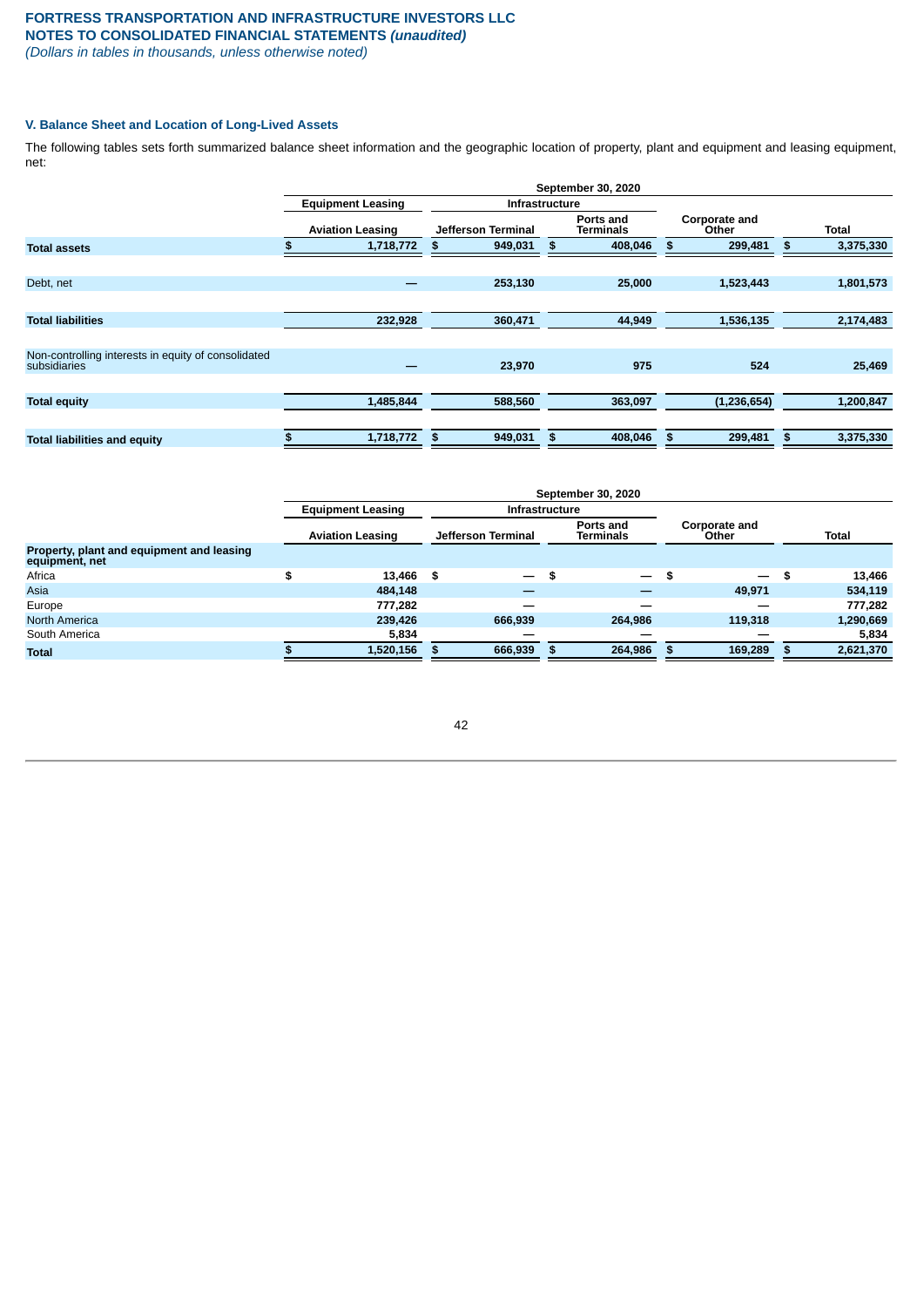# **FORTRESS TRANSPORTATION AND INFRASTRUCTURE INVESTORS LLC NOTES TO CONSOLIDATED FINANCIAL STATEMENTS** *(unaudited)*

*(Dollars in tables in thousands, unless otherwise noted)*

|                                                                     | December 31, 2019        |    |                           |    |                        |    |                        |    |           |
|---------------------------------------------------------------------|--------------------------|----|---------------------------|----|------------------------|----|------------------------|----|-----------|
|                                                                     | <b>Equipment Leasing</b> |    | <b>Infrastructure</b>     |    |                        |    |                        |    |           |
|                                                                     | <b>Aviation Leasing</b>  |    | <b>Jefferson Terminal</b> |    | Ports and<br>Terminals |    | Corporate and<br>Other |    | Total     |
| <b>Total assets</b>                                                 | \$<br>1,694,837          | \$ | 781,422                   | \$ | 366,402                | \$ | 394,261                | \$ | 3,236,922 |
|                                                                     |                          |    |                           |    |                        |    |                        |    |           |
| Debt, net                                                           | —                        |    | 233,077                   |    | 25,000                 |    | 1,162,851              |    | 1,420,928 |
|                                                                     |                          |    |                           |    |                        |    |                        |    |           |
| <b>Total liabilities</b>                                            | 285,099                  |    | 324,509                   |    | 63,930                 |    | 1,224,527              |    | 1,898,065 |
|                                                                     |                          |    |                           |    |                        |    |                        |    |           |
| Non-controlling interests in equity of consolidated<br>subsidiaries | —                        |    | 35,671                    |    | 785                    |    | 524                    |    | 36,980    |
|                                                                     |                          |    |                           |    |                        |    |                        |    |           |
| <b>Total equity</b>                                                 | 1,409,738                |    | 456,913                   |    | 302,472                |    | (830, 266)             |    | 1,338,857 |
|                                                                     |                          |    |                           |    |                        |    |                        |    |           |
| <b>Total liabilities and equity</b>                                 | 1,694,837                | \$ | 781,422                   | \$ | 366,402                | \$ | 394,261                | \$ | 3,236,922 |

|                                                             | December 31, 2019 |                          |     |                          |    |                               |    |                        |    |           |  |  |  |
|-------------------------------------------------------------|-------------------|--------------------------|-----|--------------------------|----|-------------------------------|----|------------------------|----|-----------|--|--|--|
|                                                             |                   | <b>Equipment Leasing</b> |     | <b>Infrastructure</b>    |    |                               |    |                        |    |           |  |  |  |
|                                                             |                   | <b>Aviation Leasing</b>  |     | Jefferson Terminal       |    | <b>Ports and</b><br>Terminals |    | Corporate and<br>Other |    | Total     |  |  |  |
| Property, plant and equipment and leasing<br>equipment, net |                   |                          |     |                          |    |                               |    |                        |    |           |  |  |  |
| Africa                                                      | \$                | 43.348                   | \$  | $\overline{\phantom{0}}$ | \$ | $\overline{\phantom{m}}$      | \$ |                        | \$ | 43,348    |  |  |  |
| Asia                                                        |                   | 487,913                  |     |                          |    | –                             |    | 37.548                 |    | 525,461   |  |  |  |
| Europe                                                      |                   | 647,029                  |     | _                        |    | —                             |    |                        |    | 647.029   |  |  |  |
| <b>North America</b>                                        |                   | 311.185                  |     | 560,059                  |    | 200.319                       |    | 123,067                |    | 1,194,630 |  |  |  |
| South America                                               |                   | 28.700                   |     |                          |    |                               |    |                        |    | 28,700    |  |  |  |
| <b>Total</b>                                                |                   | 1,518,175                | \$. | 560,059                  | \$ | 200,319                       | \$ | 160,615                |    | 2,439,168 |  |  |  |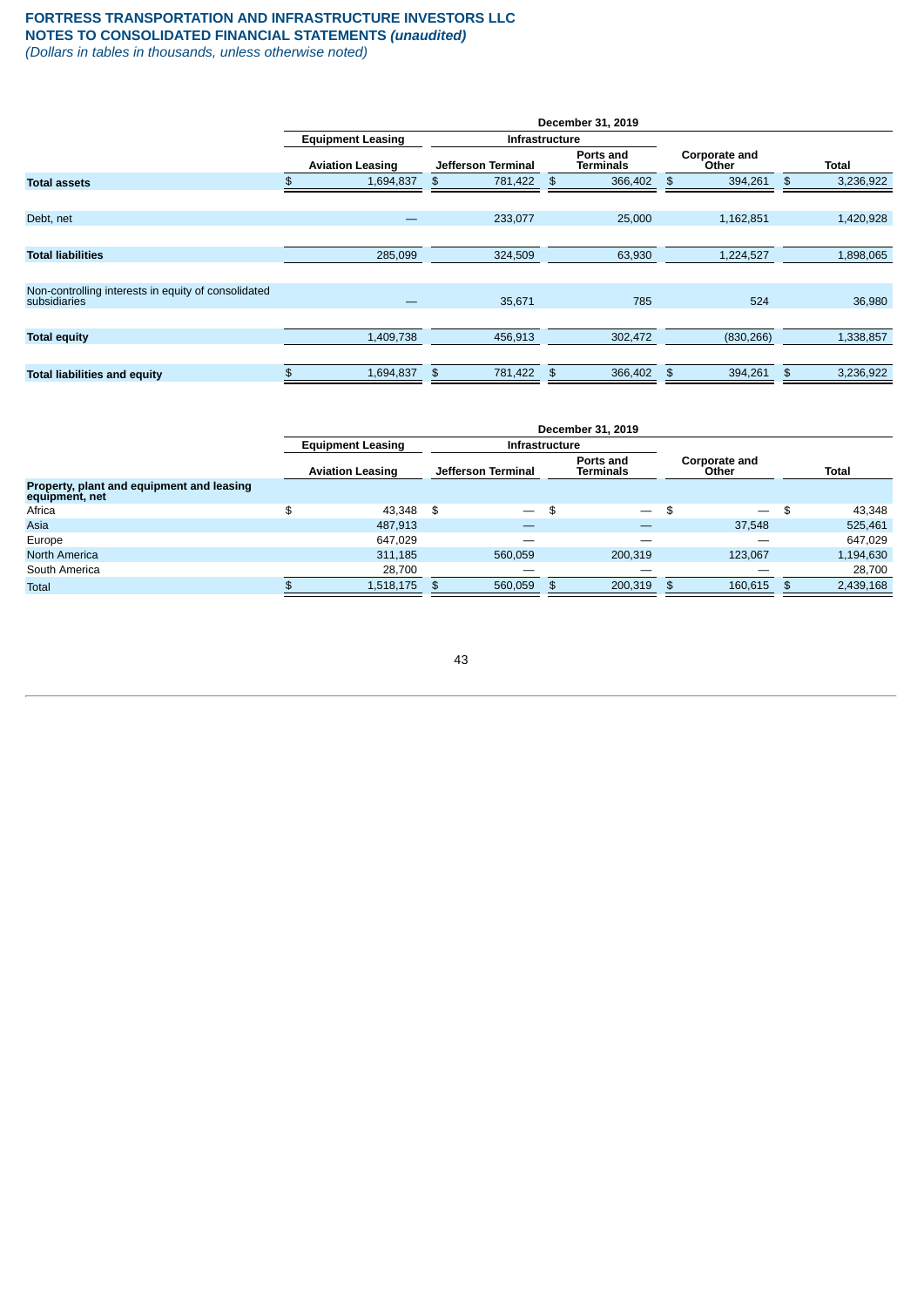# **18. EARNINGS PER SHARE AND EQUITY**

Basic earnings per common share ("EPS") is calculated by dividing net income attributable to shareholders by the weighted average number of common shares outstanding, plus any participating securities. Diluted EPS is calculated by dividing net income attributable to shareholders by the weighted average number of common shares outstanding, plus any participating securities and potentially dilutive securities. Potentially dilutive securities are calculated using the treasury stock method.

The calculation of basic and diluted EPS is presented below:

 $\mathcal{L}_\text{max}$  and the contract of the contract of the contract of the contract of the contract of the contract of the contract of the contract of the contract of the contract of the contract of the contract of the contrac

|                                                                                                    | Three Months Ended September 30, |      |            |      |               | Nine Months Ended September 30, |            |  |
|----------------------------------------------------------------------------------------------------|----------------------------------|------|------------|------|---------------|---------------------------------|------------|--|
| (in thousands, except share and per share data)                                                    | 2020                             |      | 2019       |      | 2020          |                                 | 2019       |  |
| Net (loss) income from continuing operations                                                       | $(25, 209)$ \$                   |      | 19,736     | - \$ | $(45,328)$ \$ |                                 | 24,790     |  |
| Net income from discontinued operations, net of income taxes                                       |                                  |      | 940        |      | 1,331         |                                 | 1,883      |  |
| Net (loss) income                                                                                  | (25, 209)                        |      | 20,676     |      | (43, 997)     |                                 | 26,673     |  |
| Less: Net (loss) income attributable to non-controlling interests in<br>consolidated subsidiaries: |                                  |      |            |      |               |                                 |            |  |
| Continuing operations                                                                              | (3, 876)                         |      | (5, 111)   |      | (12, 724)     |                                 | (13,051)   |  |
| Discontinued operations                                                                            |                                  |      | 116        |      |               |                                 | 101        |  |
| Dividends on preferred shares                                                                      | 4,625                            |      |            |      | 13,243        |                                 |            |  |
| Net (loss) income attributable to shareholders                                                     | (25, 958)                        | - \$ | 25,671     |      | (44, 516)     | - 36                            | 39,623     |  |
| Weighted Average Common Shares Outstanding - Basic <sup>(1)</sup>                                  | 86,022,302                       |      | 85,996,067 |      | 86,013,485    |                                 | 85,990,131 |  |
| Weighted Average Common Shares Outstanding - Diluted (1)                                           | 86,022,302                       |      | 86,005,604 |      | 86,013,485    |                                 | 86,013,539 |  |
| <b>Basic</b>                                                                                       |                                  |      |            |      |               |                                 |            |  |
| Continuing operations                                                                              | $(0.30)$ \$                      |      | 0.29       | - \$ | $(0.53)$ \$   |                                 | 0.44       |  |
| Discontinued operations                                                                            | $\overline{\phantom{0}}$         | \$   | 0.01       | - \$ | 0.02          | - \$                            | 0.02       |  |
| Diluted                                                                                            |                                  |      |            |      |               |                                 |            |  |
| Continuing operations                                                                              | \$<br>$(0.30)$ \$                |      | 0.29       | - \$ | $(0.53)$ \$   |                                 | 0.44       |  |
| Discontinued operations                                                                            | \$                               | \$   | 0.01       | - 56 | 0.02          | - 36                            | 0.02       |  |

 $\hbox{^{(1)}}$  The three and nine months ended September 30, 2020 and 2019 includes participating securities which can be converted into a fixed amount of our shares.

For the three months ended September 30, 2020 and 2019, 228,934 and 165,232 shares, respectively, and for the nine months ended September 30, 2020 and 2019, 401,604 and 140,313 shares, respectively, have been excluded from the calculation of Diluted EPS because the impact would be anti-dilutive.

During the nine months ended September 30, 2020, we issued 24,683 common shares to certain directors as compensation.

During the nine months ended September 30, 2020, certain holders of Class B Units (see Note 16) converted 911,448 Class B Units in exchange for 675,015 common shares.

### **At the Market Program**

On June 30, 2020, we entered into an At Market Issuance Sales Agreement with a third party to sell shares of our Series A Preferred Shares and Series B Preferred Shares (collectively, the "ATM Shares"), having an aggregate offering price of up to \$100 million, from time to time, through an "at-the market" equity offering program (the "ATM Program").

During the three months ended September 30, 2020, we sold 1,070,000 ATM Shares at a weighted average price of \$19.54 per share for net proceeds of \$20.6 million. In connection with the shares sold under the ATM Program, we granted options to the Manager relating to 129,988 common shares, which had a grant date fair value of \$0.7 million.

# **19. COMMITMENTS AND CONTINGENCIES**

In the normal course of business we, and our subsidiaries, may be involved in various claims, legal proceedings, or may enter into contracts that contain a variety of representations and warranties and which provide general indemnifications. Within our offshore energy business, a lessee did not fulfill its obligation under its charter arrangement, therefore we are pursuing rights afforded to us under the charter and the range of potential losses against the obligation is \$0.0 million to \$3.3 million. Our maximum exposure under other arrangements is unknown as no additional claims have been made. We believe the risk of loss in connection with such arrangements is remote.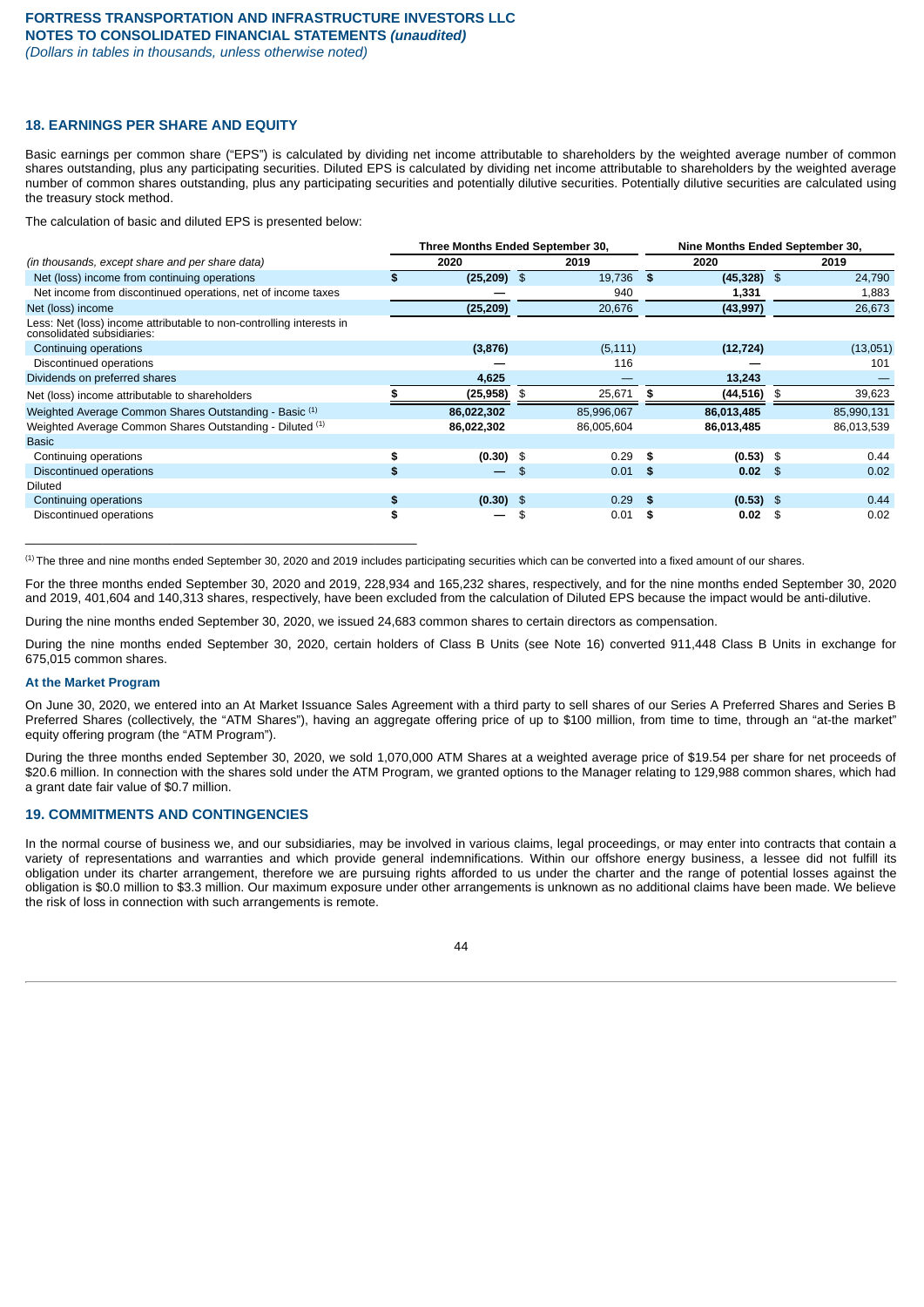We have also entered into an arrangement with our non-controlling interest holder of Repauno, as part of the acquisition, whereby the non-controlling interest holder may receive additional payments contingent upon the achievement of certain conditions, not to exceed \$15.0 million. We will account for such amounts when and if such conditions are achieved.

# **20. SUBSEQUENT EVENTS**

On October 29, 2020, our Board of Directors declared a cash dividend on our common shares and eligible participating securities of \$0.33 per share for the quarter ended September 30, 2020, payable on November 30, 2020 to the holders of record on November 16, 2020.

Additionally, on October 29, 2020, our Board of Directors also declared a cash dividend on the Series A Preferred Shares and Series B Preferred Shares of \$0.52 per share and \$0.50 per share, respectively, payable on December 15, 2020 to the holders of record on December 1, 2020.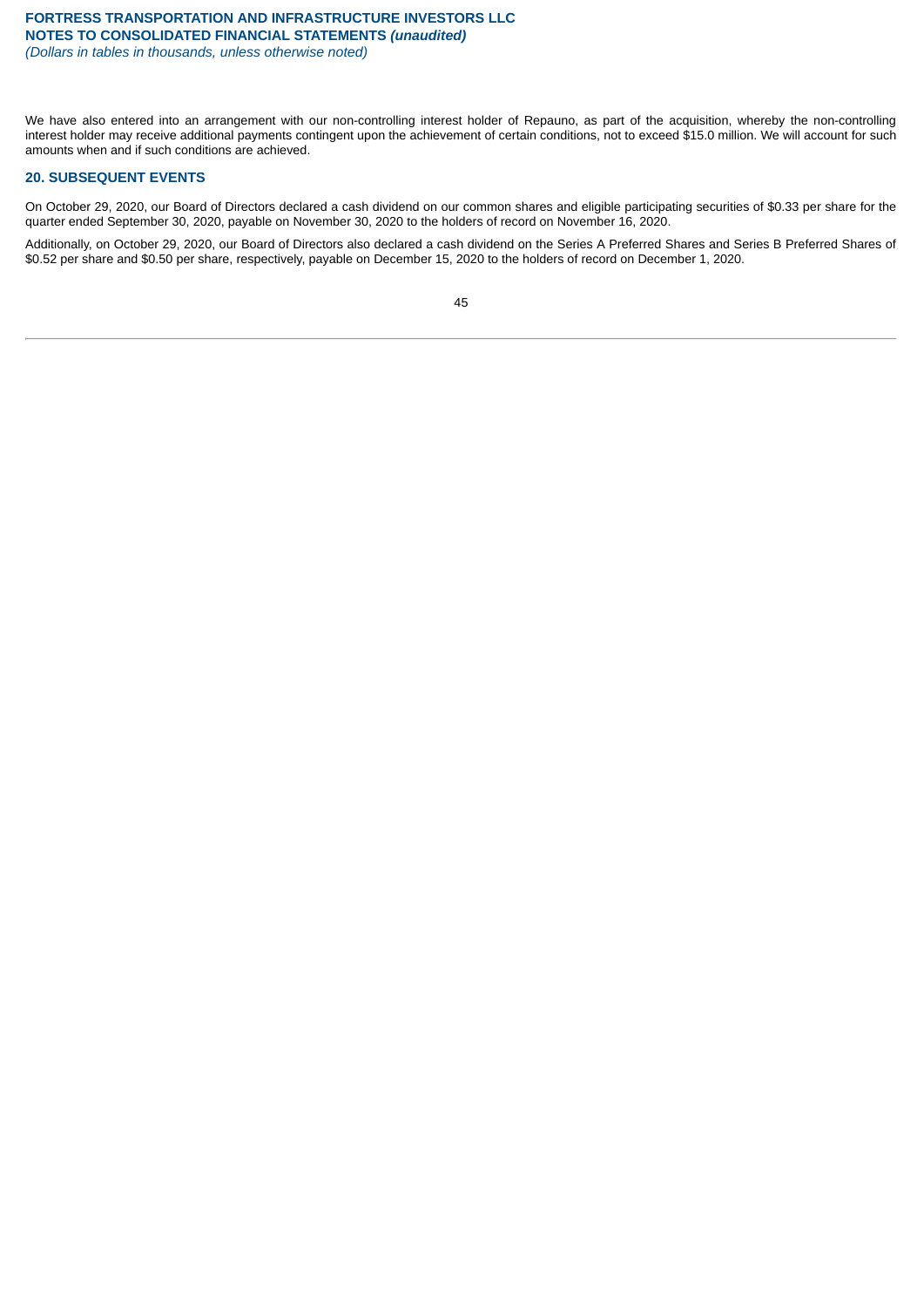# **Item 2. Management's Discussion and Analysis of Financial Condition and Results of Operations**

The following Management's Discussion and Analysis of Financial Condition and Results of Operations ("MD&A") is intended to help you understand Fortress Transportation and Infrastructure Investors LLC (the "Company," "we," "our" or "us"). Our MD&A should be read in conjunction with our unaudited consolidated financial statements and the accompanying notes, and with Part II, Item 1A, "Risk Factors" included elsewhere in this Quarterly Report on Form  $10-<sub>0</sub>$ .

### **Overview**

We own and acquire high quality infrastructure and related equipment that is essential for the transportation of goods and people globally. We target assets that, on a combined basis, generate strong cash flows with potential for earnings growth and asset appreciation. We believe that there are a large number of acquisition opportunities in our markets, and that our Manager's expertise and business and financing relationships, together with our access to capital, will allow us to take advantage of these opportunities. We are externally managed by FIG LLC (the "Manager"), an affiliate of Fortress Investment Group LLC ("Fortress"), which has a dedicated team of experienced professionals focused on the acquisition of transportation and infrastructure assets since 2002. As of September 30, 2020, we had total consolidated assets of \$3.4 billion and total equity of \$1.2 billion.

# **Impact of COVID-19**

Due to the outbreak of COVID-19, we have taken measures to protect the health and safety of our employees, including having employees work remotely, where possible. While the outbreak did not have a material impact on operating results on our Aviation Leasing business during the nine months ended September 30, 2020, and we have not vet seen a meaningful decline in the timing of lease payments, a number of our lessees continue to experience increased financial stress due to the significant decline in travel demand, particularly as various regions experience spikes in COVID-19 cases. A number of these lessees have been placed on non-accrual status as of September 30, 2020. However, we believe our overall portfolio exposure is limited by maintenance reserves and security deposits which are secured against lessee defaults. The value of these deposits was \$190.5 million as of September 30, 2020. The extent of the impact of the COVID-19 pandemic on our operational and financial performance will depend on future developments, including the duration, severity and spread of the pandemic, as well as additional waves of COVID-19 infections and the ultimate impact of related restrictions imposed by the U.S. and international governments, all of which remain uncertain. For additional detail, see Liquidity and Capital Resources and Item IA. Risk Factors— The current outbreak of the novel coronavirus (COVID-19) has severely disrupted the global economy and may have, and the emergence of similar crises could have, material adverse effects on our business, results of operations or financial condition.

## **Operating Segments**

Our operations consist of two primary strategic business units – Infrastructure and Equipment Leasing. Our Infrastructure Business acquires long-lived assets that provide mission-critical services or functions to transportation networks and typically have high barriers to entry. We target or develop operating businesses with strong margins, stable cash flows and upside from earnings growth and asset appreciation driven by increased use and inflation. Our Equipment Leasing Business acquires assets that are designed to carry cargo or people or provide functionality to transportation infrastructure. Transportation equipment assets are typically long-lived, moveable and leased by us on either operating leases or finance leases to companies that provide transportation services. Our leases generally provide for long-term contractual cash flow with high cash-on-cash yields and include structural protections to mitigate credit risk.

Our reportable segments are comprised of interests in different types of infrastructure and equipment leasing assets. We currently conduct our business through the following three reportable segments: (i) Aviation Leasing, which is within the Equipment Leasing Business, and (ii) Jefferson Terminal and (iii) Ports and Terminals, which together comprise our Infrastructure Business. The Aviation Leasing segment consists of aircraft and aircraft engines held for lease and are typically held long-term. The Jefferson Terminal segment consists of a multi-modal crude and refined products terminal and other related assets which were acquired in 2014. The Ports and Terminals segment consists of Repauno, acquired in 2016, a 1,630-acre deep-water port located along the Delaware River with an underground storage cavern and multiple industrial development opportunities. Additionally, Ports and Terminals includes an equity method investment ("Long Ridge"), which is a 1,660-acre multi-modal port located along the Ohio River with rail, dock, and multiple industrial development opportunities, including a power plant under construction.

In December 2019, we completed the sale of substantially all of our railroad business, which was formerly reported as our Railroad segment. Under ASC 205-20, this disposition met the criteria to be reported as discontinued operations and the assets, liabilities and results of operations have been presented as discontinued operations for all periods presented. Additionally, in accordance with ASC 280, we assessed our reportable segments. We determined that our retained investment of the railroad business no longer met the requirement as a reportable segment. Accordingly, we have presented this operating segment, along with Corporate results, within Corporate and Other effective in 2019. All prior periods have been restated for historical comparison across segments.

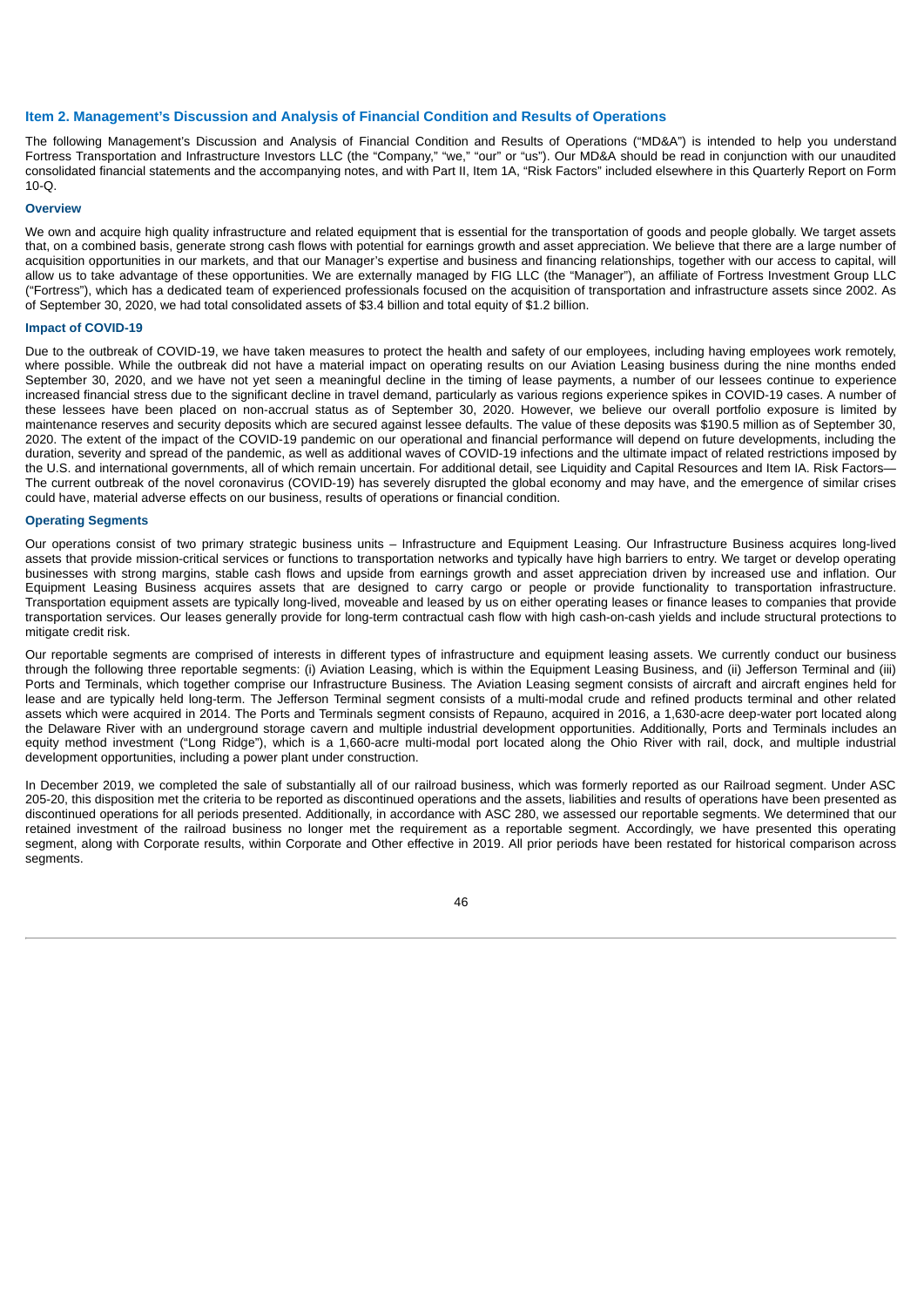Corporate and Other primarily consists of debt, unallocated corporate general and administrative expenses, and management fees. Additionally, Corporate and Other includes (i) offshore energy related assets which consist of vessels and equipment that support offshore oil and gas activities and are typically subject to long-term operating leases, (ii) an investment in an unconsolidated entity engaged in the leasing of shipping containers and (iii) railroad assets retained after the December 2019 sale, which consists of equipment that support a railcar cleaning business.

### **Aviation Leasing Organizational Restructuring**

In early 2020, we completed an organizational restructuring of the Aviation Leasing segment ("Aviation Restructuring"). Previously, Aviation Leasing's employees were employed by the Manager and compensation and related costs associated with these employees were reimbursed to the Manager, per the Management Agreement. These costs were reported within Corporate and Other.

Effective in the first quarter of 2020, Aviation Leasing's employees are employed by one of our subsidiaries. Compensation and related costs incurred by this subsidiary will be reported within the Aviation Leasing segment. Prior periods have been restated for historical comparison. See Note 16 to the consolidated financial statements for additional details.

Our reportable segments are comprised of investments in different types of transportation infrastructure and equipment. Each segment requires different investment strategies. The accounting policies of the segments are the same as those described in the summary of significant accounting policies; however, financial information presented by segment includes the impact of intercompany eliminations.

### **Our Manager**

On December 27, 2017, SoftBank Group Corp. ("SoftBank") announced that it completed its previously announced acquisition of Fortress (the "SoftBank Merger"). In connection with the Softbank Merger, Fortress operates within SoftBank as an independent business headquartered in New York.

# **Results of Operations**

### *Adjusted EBITDA (Non-GAAP)*

The CODM utilizes Adjusted EBITDA as the key performance measure. This performance measure provides the CODM with the information necessary to assess operational performance, as well as make resource and allocation decisions.

Adjusted EBITDA is defined as net income (loss) attributable to shareholders from continuing operations, adjusted (a) to exclude the impact of provision for (benefit from) income taxes, equity-based compensation expense, acquisition and transaction expenses, losses on the modification or extinguishment of debt and capital lease obligations, changes in fair value of non-hedge derivative instruments, asset impairment charges, incentive allocations, depreciation and amortization expense, and interest expense, (b) to include the impact of our pro-rata share of Adjusted EBITDA from unconsolidated entities, and (c) to exclude the impact of equity in earnings (losses) of unconsolidated entities and the non-controlling share of Adjusted EBITDA.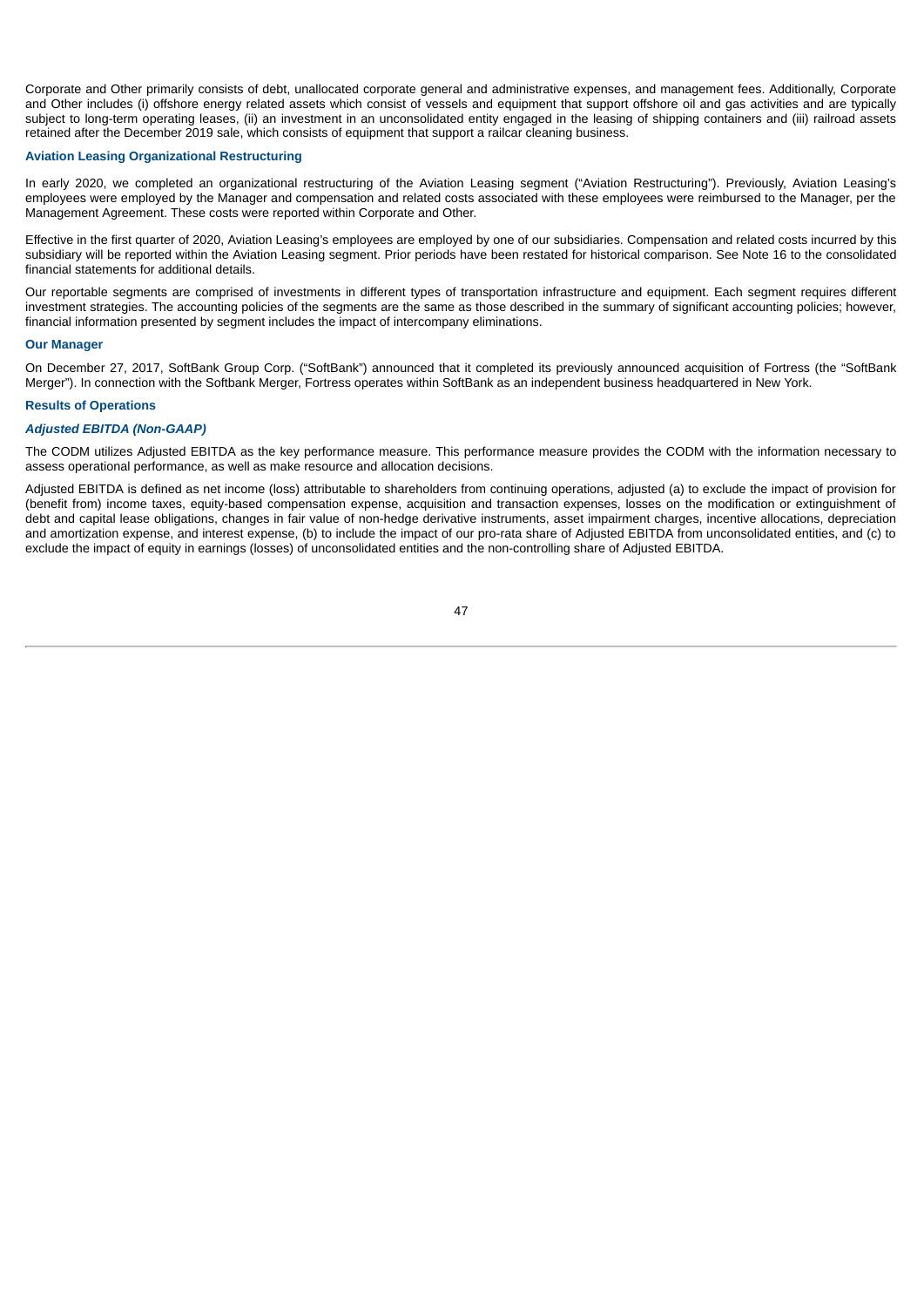# **Comparison of the three and nine months ended September 30, 2020 and 2019**

The following table presents our consolidated results of operations:

|                                                                                                   | <b>Three Months Ended</b><br>September 30. |               |          |                |           |      | <b>Nine Months Ended</b><br>September 30 |                |          |               |            |
|---------------------------------------------------------------------------------------------------|--------------------------------------------|---------------|----------|----------------|-----------|------|------------------------------------------|----------------|----------|---------------|------------|
| (in thousands)                                                                                    | 2020                                       |               | 2019     |                | Change    |      | 2020                                     |                | 2019     | $\frac{1}{2}$ | Change     |
| <b>Revenues</b>                                                                                   |                                            |               |          |                |           |      |                                          |                |          |               |            |
| <b>Equipment leasing revenues</b>                                                                 |                                            |               |          |                |           |      |                                          |                |          |               |            |
| Lease income                                                                                      | \$<br>40,440                               | $\frac{1}{2}$ | 50,835   | $\mathfrak{S}$ | (10, 395) | - \$ | 134,887                                  | $\mathfrak{S}$ | 151,959  |               | (17,072)   |
| Maintenance revenue                                                                               | 25,609                                     |               | 35,426   |                | (9, 817)  |      | 84,709                                   |                | 82,572   |               | 2,137      |
| Finance lease income                                                                              | 591                                        |               | 496      |                | 95        |      | 1,433                                    |                | 2,203    |               | (770)      |
| Other revenue                                                                                     | 3,159                                      |               | 502      |                | 2,657     |      | 15,053                                   |                | 2,177    |               | 12,876     |
| <b>Total equipment leasing revenues</b>                                                           | 69,799                                     |               | 87,259   |                | (17, 460) |      | 236,082                                  |                | 238,911  |               | (2,829)    |
| Infrastructure revenues                                                                           |                                            |               |          |                |           |      |                                          |                |          |               |            |
| Lease income                                                                                      | 368                                        |               | 876      |                | (508)     |      | 775                                      |                | 2.625    |               | (1,850)    |
| Terminal services revenues                                                                        | 11,329                                     |               | 11,835   |                | (506)     |      | 40,534                                   |                | 27.085   |               | 13,449     |
| Crude marketing revenues                                                                          |                                            |               | 50,405   |                | (50, 405) |      | 8,210                                    |                | 140,388  |               | (132, 178) |
| Other revenue                                                                                     | 2,213                                      |               | 2,325    |                | (112)     |      | 5,257                                    |                | 8,433    |               | (3, 176)   |
| <b>Total infrastructure revenues</b>                                                              | 13,910                                     |               | 65,441   |                | (51, 531) |      | 54,776                                   |                | 178,531  |               | (123, 755) |
| <b>Total revenues</b>                                                                             | 83,709                                     |               | 152,700  |                | (68, 991) |      | 290,858                                  |                | 417,442  |               | (126, 584) |
|                                                                                                   |                                            |               |          |                |           |      |                                          |                |          |               |            |
| <b>Expenses</b>                                                                                   |                                            |               |          |                |           |      |                                          |                |          |               |            |
| Operating expenses                                                                                | 23,128                                     |               | 82,719   |                | (59, 591) |      | 81,144                                   |                | 222,812  |               | (141, 668) |
| General and administrative                                                                        | 4,241                                      |               | 5,535    |                | (1, 294)  |      | 13,292                                   |                | 13,270   |               | 22         |
| Acquisition and transaction expenses                                                              | 2,442                                      |               | 5,343    |                | (2,901)   |      | 9,297                                    |                | 9,125    |               | 172        |
| Management fees and incentive allocation to affiliate                                             | 4,591                                      |               | 7,378    |                | (2,787)   |      | 14,113                                   |                | 16,926   |               | (2, 813)   |
| Depreciation and amortization                                                                     | 42,626                                     |               | 43,265   |                | (639)     |      | 126,543                                  |                | 124,180  |               | 2,363      |
| Asset impairment                                                                                  | 3,915                                      |               |          |                | 3,915     |      | 14,391                                   |                |          |               | 14,391     |
| Interest expense                                                                                  | 26,904                                     |               | 25,190   |                | 1,714     |      | 71,559                                   |                | 71,318   |               | 241        |
| <b>Total expenses</b>                                                                             | 107,847                                    |               | 169.430  |                | (61, 583) |      | 330,339                                  |                | 457,631  |               | (127, 292) |
|                                                                                                   |                                            |               |          |                |           |      |                                          |                |          |               |            |
| Other (expense) income                                                                            |                                            |               |          |                |           |      |                                          |                |          |               |            |
| Equity in losses of unconsolidated entities                                                       | (2,501)                                    |               | (974)    |                | (1,527)   |      | (5, 445)                                 |                | (1,527)  |               | (3,918)    |
| (Loss) gain on sale of assets, net                                                                | (1, 114)                                   |               | 37,060   |                | (38, 174) |      | (2, 165)                                 |                | 61,400   |               | (63, 565)  |
| Loss on extinguishment of debt                                                                    |                                            |               |          |                |           |      | (4, 724)                                 |                |          |               | (4, 724)   |
| Interest income                                                                                   | 58                                         |               | 121      |                | (63)      |      | 121                                      |                | 452      |               | (331)      |
| Other income                                                                                      |                                            |               | 1,131    |                | (1,131)   |      | 32                                       |                | 3,465    |               | (3, 433)   |
| Total other (expense) income                                                                      | (3, 557)                                   |               | 37,338   |                | (40, 895) |      | (12, 181)                                |                | 63,790   |               | (75, 971)  |
| (Loss) income from continuing operations before income taxes                                      | (27, 695)                                  |               | 20,608   |                | (48, 303) |      | (51, 662)                                |                | 23,601   |               | (75, 263)  |
| (Benefit from) provision for income taxes                                                         | (2, 486)                                   |               | 872      |                | (3, 358)  |      | (6, 334)                                 |                | (1, 189) |               | (5, 145)   |
| Net (loss) income from continued operations                                                       | (25, 209)                                  |               | 19,736   |                | (44, 945) |      | (45, 328)                                |                | 24,790   |               | (70, 118)  |
| Net income from discontinued operations, net of income taxes                                      |                                            |               | 940      |                | (940)     |      | 1,331                                    |                | 1,883    |               | (552)      |
| Net (loss) income                                                                                 | (25, 209)                                  |               | 20,676   |                | (45, 885) |      | (43, 997)                                |                | 26,673   |               | (70, 670)  |
| Less: Net (loss) income attributable to non-controlling interest in<br>consolidated súbsidiaries: |                                            |               |          |                |           |      |                                          |                |          |               |            |
| Continuing operations                                                                             | (3,876)                                    |               | (5, 111) |                | 1,235     |      | (12, 724)                                |                | (13,051) |               | 327        |
| Discontinued operations                                                                           |                                            |               | 116      |                | (116)     |      |                                          |                | 101      |               | (101)      |
| Dividends on preferred shares                                                                     | 4,625                                      |               |          |                | 4,625     |      | 13,243                                   |                |          |               | 13,243     |
| Net (loss) income attributable to shareholders                                                    | \$<br>(25, 958)                            | \$            | 25,671   | \$             | (51, 629) | \$   | (44,516)                                 | \$             | 39,623   | \$            | (84, 139)  |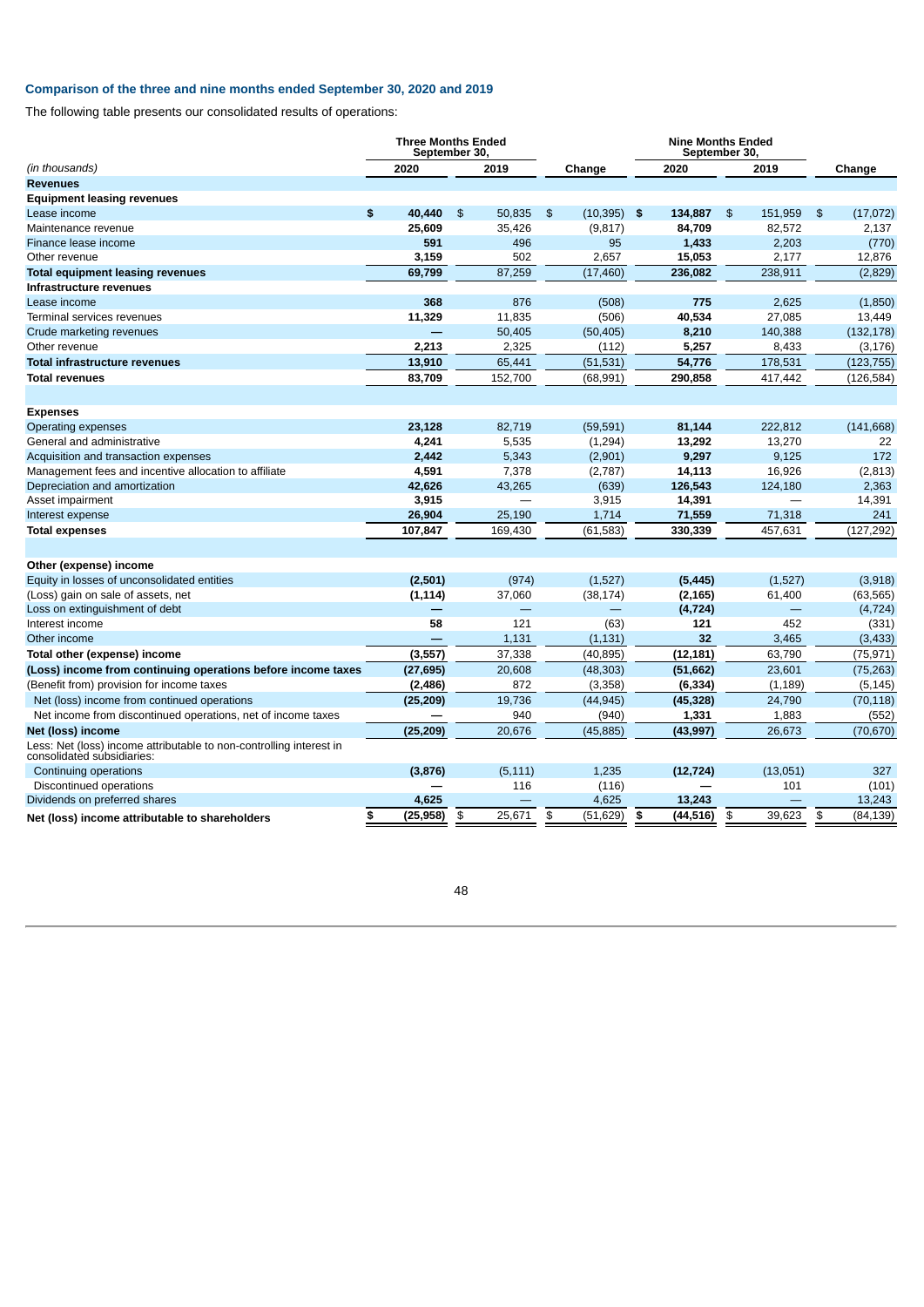The following table sets forth a reconciliation of net (loss) income attributable to shareholders from continuing operations to Adjusted EBITDA:

|                                                                                            | <b>Three Months Ended</b><br>September 30, |              | <b>Nine Months Ended</b><br>September 30, |  |                |  |          |                 |
|--------------------------------------------------------------------------------------------|--------------------------------------------|--------------|-------------------------------------------|--|----------------|--|----------|-----------------|
| (in thousands)                                                                             | 2020                                       | 2019         | Change                                    |  | 2020           |  | 2019     | Change          |
| Net (loss) income attributable to shareholders from continuing<br>operations               | (25,958)                                   | \$<br>24,847 | \$<br>$(50,805)$ \$                       |  | $(45, 847)$ \$ |  | 37,841   | \$<br>(83, 688) |
| Add: (Benefit from) provision for income taxes                                             | (2,486)                                    | 872          | (3,358)                                   |  | (6, 334)       |  | (1, 189) | (5, 145)        |
| Add: Equity-based compensation expense                                                     | 621                                        | 405          | 216                                       |  | 1,323          |  | 1,166    | 157             |
| Add: Acquisition and transaction expenses                                                  | 2,442                                      | 5,343        | (2,901)                                   |  | 9,297          |  | 9,125    | 172             |
| Add: Losses on the modification or extinguishment of debt and<br>capital lease obligations |                                            |              |                                           |  | 4,724          |  |          | 4,724           |
| Add: Changes in fair value of non-hedge derivative instruments                             |                                            | 4,380        | (4,380)                                   |  | 181            |  | 4,130    | (3,949)         |
| Add: Asset impairment charges                                                              | 3,915                                      |              | 3,915                                     |  | 14,391         |  |          | 14,391          |
| Add: Incentive allocations                                                                 |                                            | 3,736        | (3,736)                                   |  |                |  | 6,109    | (6, 109)        |
| Add: Depreciation and amortization expense (1)                                             | 52,532                                     | 49,985       | 2,547                                     |  | 149,937        |  | 148,188  | 1,749           |
| Add: Interest expense                                                                      | 26,904                                     | 25,190       | 1,714                                     |  | 71,559         |  | 71,318   | 241             |
| Add: Pro-rata share of Adjusted EBITDA from unconsolidated<br>entities $(2)$               | 120                                        | (801)        | 921                                       |  | (167)          |  | (895)    | 728             |
| Less: Equity in losses of unconsolidated entities                                          | 2,501                                      | 974          | 1,527                                     |  | 5,445          |  | 1,527    | 3,918           |
| Less: Non-controlling share of Adjusted EBITDA (3)                                         | (1, 955)                                   | (2,928)      | 973                                       |  | (7, 406)       |  | (7,866)  | 460             |
| <b>Adjusted EBITDA (non-GAAP)</b>                                                          | 58,636                                     | 112,003      | (53, 367)                                 |  | 197,103        |  | 269,454  | (72, 351)       |

 $^{(1)}$  Includes the following items for the three months ended September 30, 2020 and 2019: (i) depreciation and amortization expense of \$42,626 and \$43,265, (ii) lease intangible amortization of \$953 and \$1,072 and (iii) amortization for lease incentives of \$8,953 and \$5,648, respectively. Includes the following items for the nine months ended September 30, 2020 and 2019: (i) depreciation and amortization expense of \$126,543 and \$124,180, (ii) lease intangible amortization of \$3,016 and \$5,736 and (iii) amortization for lease incentives of \$20,378 and \$18,272, respectively.

(2) Includes the following items for the three months ended September 30, 2020 and 2019: (i) net loss of \$(2,590) and \$(1,096), (ii) interest expense of \$367 and \$30, (iii) depreciation and amortization expense of \$1,389 and \$265, (iv) acquisition and transaction expenses of \$(79) and \$0 and (v) changes in fair value of non-hedge derivatives of \$1,033 and \$0, respectively. Includes the following items for the nine months ended September 30, 2020 and 2019: (i) net loss of \$(5,593) and \$(1,793), (ii) interest expense of \$848 and \$101, (iii) depreciation and amortization expense of \$3,797 and \$797, (iv) acquisition and transaction expenses of \$533 and \$0 and (v) changes in fair value of non-hedge derivatives of \$248 and \$0, respectively.

(3) Includes the following items for the three months ended September 30, 2020 and 2019: (i) equity-based compensation of \$97 and \$57, (ii) provision for income taxes of \$1 and \$12, (iii) interest expense of \$322 and \$813, (iv) depreciation and amortization expense of \$1,535 and \$1,261 and (v) changes in fair value of non-hedge derivative instruments of \$0 and \$785, respectively. Includes the following items for the nine months ended September 30, 2020 and 2019: (i) equity based compensation of \$196 and \$176, (ii) provision for income taxes of \$44 and \$38, (iii) interest expense of \$1,553 and \$2,758, (iv) depreciation and amortization expense of \$4,583 and \$3,633, (v) changes in fair value of non-hedge derivative instruments of \$38 and \$1,261 and (vi) loss on extinguishment of debt of \$992 and \$0, respectively.

### *Revenues*

# **Comparison of the three months ended September 30, 2020 and 2019**

 $\mathcal{L}_\text{max}$  and the contract of the contract of the contract of the contract of the contract of the contract of the contract of the contract of the contract of the contract of the contract of the contract of the contrac

Total revenues decreased \$69.0 million primarily due to lower revenues of \$48.8 million in the Jefferson Terminal segment and \$19.8 million in the Aviation Leasing segment.

### **Equipment Leasing**

Lease income decreased \$10.4 million primarily due to an increase in aircraft redelivered and a decrease in the number of engines on lease and an increase in the number of customers placed on non-accrual status, partially offset by an increase in the number of aircraft placed on lease.

Maintenance revenue decreased \$9.8 million primarily due to lower aircraft and engine utilization as a result of the COVID-19 pandemic, partially offset by the recognition of maintenance deposits due to the early redelivery of four aircraft.

Other revenue increased \$2.7 million, which primarily reflects (i) an increase of \$1.5 million in the Aviation Leasing segment due to an increase in end-oflease redelivery compensation and (ii) an increase of \$1.1 million in the offshore energy business related to victualling income as one of our vessels was onhire in 2020 while it was off-hire in 2019.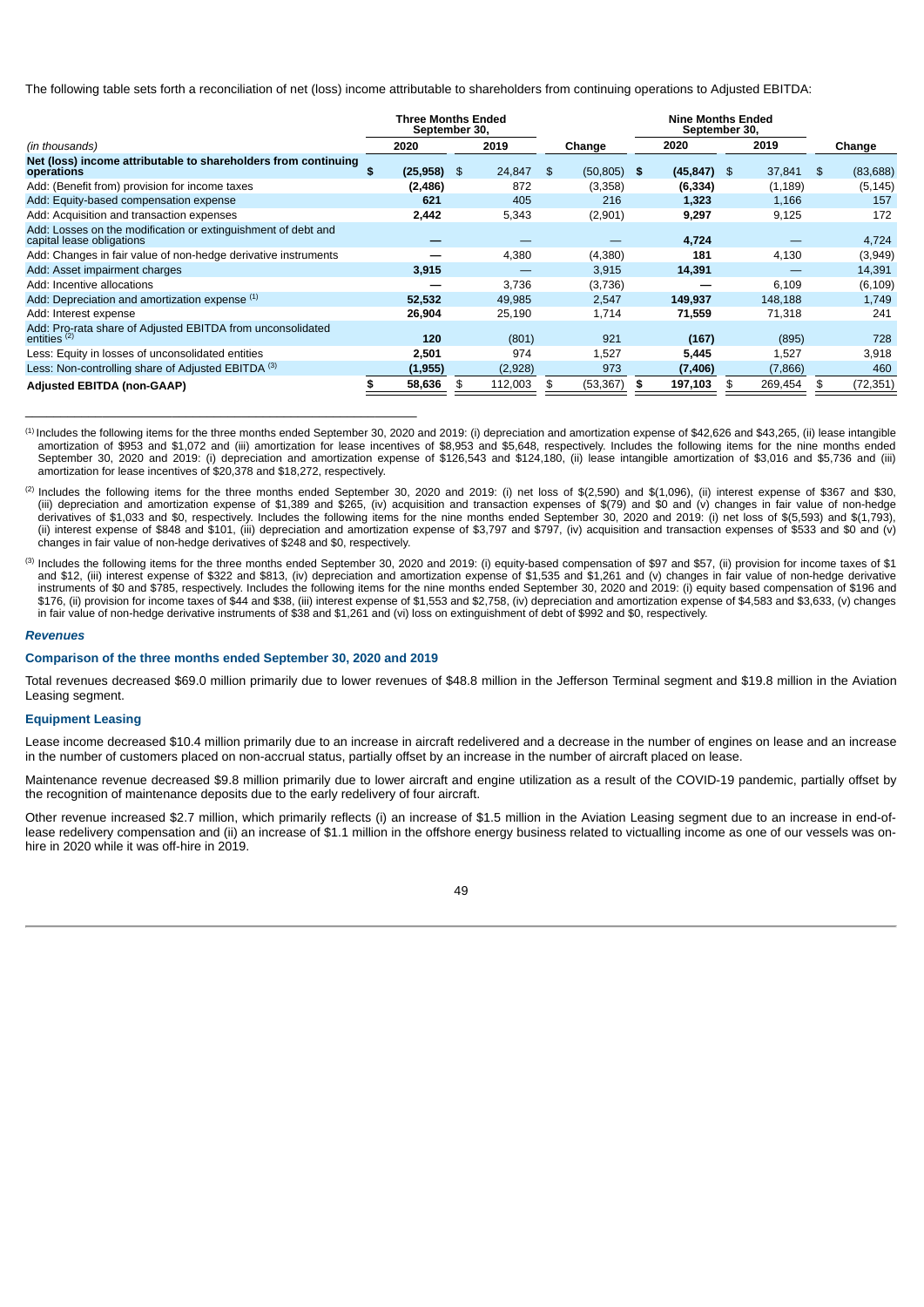### **Infrastructure**

Crude marketing revenue decreased \$50.4 million due to Jefferson Terminal exiting the crude marketing strategy in the fourth quarter of 2019.

# **Comparison of the nine months ended September 30, 2020 and 2019**

Total revenues decreased \$126.6 million due to lower revenues of \$114.5 million in the Jefferson Terminal segment, \$10.6 million in the Ports and Terminals segment and \$7.0 million in the Aviation Leasing segment, partially offset by higher revenues of \$5.5 million in Corporate and Other.

### **Equipment Leasing**

Lease income decreased \$17.1 million primarily due to an increase in aircraft redelivered and the number of customers placed on non-accrual status, partially offset by an increase in the number of aircraft placed on lease.

Other revenue increased \$12.9 million, which primarily reflects (i) an increase of \$9.9 million in the Aviation Leasing segment due to an increase in end-oflease redelivery compensation and settlement of an engine loss and (ii) an increase of \$3.0 million in the offshore energy business related to victualling income as our vessels were on-hire longer in 2020 compared to 2019.

Maintenance revenue increased \$2.1 million primarily due to the recognition of maintenance deposits due to the early redelivery of eleven aircraft, partially offset by lower aircraft and engine utilization as a result of the COVID-19 pandemic.

### **Infrastructure**

Crude marketing revenue decreased \$132.2 million due to Jefferson Terminal exiting the crude marketing strategy in the fourth quarter of 2019. Revenues in 2020 include contracts executed in 2019 but delivered in 2020.

Other revenue decreased \$3.2 million, which primarily reflects (i) a decrease of \$4.2 million at Long Ridge due to Long Ridge being accounted for as an equity method investment starting in the fourth quarter of 2019 (the "Long Ridge Transaction"), partially offset by (ii) an increase of \$1.4 million in our railcar cleaning business due to higher volumes.

Terminal services revenue increased \$13.4 million which primarily reflects (i) an increase of \$18.6 million due to increased activity and storage capacity at Jefferson Terminal, partially offset by (ii) a decrease of \$5.2 million due to the Long Ridge Transaction.

### *Expenses*

# **Comparison of the three months ended September 30, 2020 and 2019**

Total expenses decreased \$61.6 million, primarily due to lower (i) operating expenses, (ii) acquisition and transaction expense, (iii) management fees and incentive allocation to affiliate and (iv) general and administrative expense, partially offset by higher (v) asset impairment and (vi) interest expense.

Operating expenses decreased \$59.6 million, primarily due to a decrease in cost of sales of \$55.6 million primarily due to Jefferson Terminal exiting the crude marketing strategy in the fourth quarter of 2019.

Acquisition and transaction expense decreased \$2.9 million which primarily reflects a lower reimbursement to the Manager of \$2.5 million due to fewer acquisitions in 2020 compared to 2019.

Management fees and incentive allocation to affiliate decreased \$2.8 million, which reflects (i) lower incentive fees of \$3.7 million due to the decrease in gains on sale of assets, net, partially offset by (ii) an increase of \$0.9 million in the base management fee as our average total equity is higher in 2020 compared to 2019.

General and administrative expenses decreased \$1.3 million primarily due to a lower reimbursement to the Manager.

Asset impairment increased \$3.9 million due to an impairment charge in 2020 in the Aviation Leasing segment.

Interest expense increased \$1.7 million, primarily due to:

- an increase of \$4.3 million in Corporate and Other which primarily reflects (i) an increase in our average outstanding debt due to the issuance of the 2027 Notes, partially offset by (ii) a decrease in interest expense related to the FTAI Pride Credit Agreement, which was repaid in full in March 2020; and
- a decrease of \$2.4 million at Jefferson Terminal due to the Jefferson Refinancing.

### **Comparison of the nine months ended September 30, 2020 and 2019**

Total expenses decreased \$127.3 million, primarily due to lower (i) operating expenses and (ii) management fees and incentive allocation to affiliate, partially offset by (iii) an asset impairment charge.

Operating expenses decreased \$141.7 million, primarily due to decreases in:

- cost of sales of \$137.5 million primarily due to Jefferson Terminal exiting the crude marketing strategy in the fourth quarter of 2019; and
- facility operations of \$4.1 million primarily due to the Long Ridge Transaction.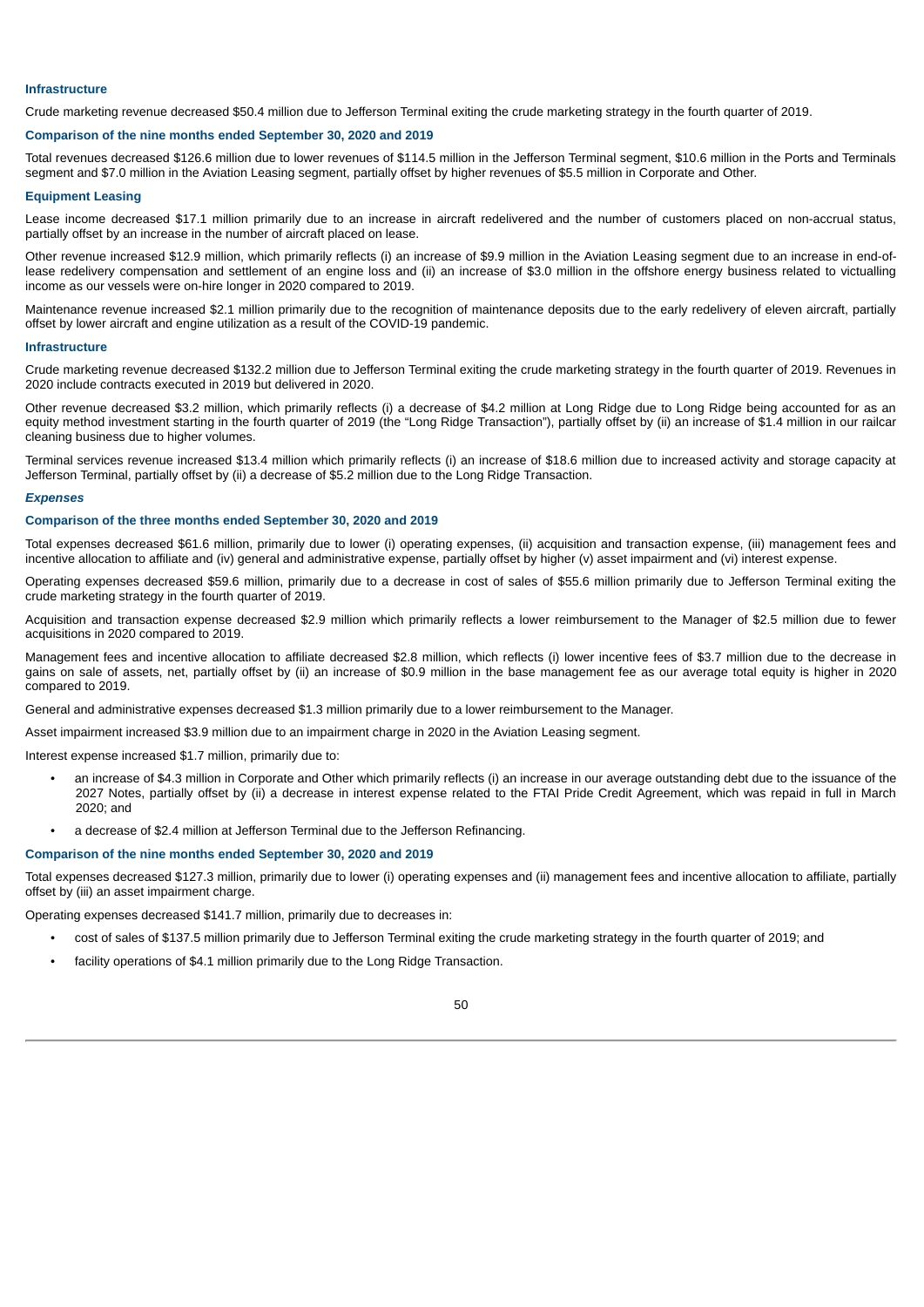Management fees and incentive allocation to affiliate decreased \$2.8 million, which reflects (i) lower incentive fees of \$6.1 million due to the decrease in gains on sale of assets, net, partially offset by (ii) an increase of \$3.3 million in the base management fee as our average total equity is higher in 2020 compared to 2019.

The above decreases were partially offset by an asset impairment charge of \$14.4 million in 2020 in the Aviation Leasing segment.

#### *Other (expense) income*

Total other expense increased \$40.9 million during the three months ended September 30, 2020, which primarily reflects (i) a decrease of \$38.2 million in gain on sale of assets, net as we had more asset sales in 2019 compared to 2020 and (ii) an increase of \$1.5 million in equity in losses of unconsolidated entities.

Total other expense increased \$76.0 million during the nine months ended September 30, 2020, which primarily reflects (i) a decrease of \$63.6 million in gain on sale of assets, net as we had more asset sales in 2019 compared to 2020, (ii) a loss on extinguishment of debt of \$4.7 million due to the Jefferson Refinancing, (iii) an increase of \$3.9 million in equity in losses of unconsolidated entities and (iv) a decrease in other income of \$3.4 million primarily due to the Long Ridge Transaction.

# *Net (loss) income from continuing operations*

Net income from continuing operations decreased \$44.9 million and \$70.1 million during the three and nine months ended September 30, 2020, respectively, primarily due to the changes noted above.

### *Adjusted EBITDA (Non-GAAP)*

Adjusted EBITDA decreased \$53.4 million and \$72.4 million during the three and nine months ended September 30, 2020, respectively, primarily due to the changes noted above.

### **Aviation Leasing Segment**

As of September 30, 2020, in our Aviation Leasing segment, we own and manage 272 aviation assets, consisting of 79 commercial aircraft and 193 engines.

As of September 30, 2020, 70 of our commercial aircraft and 110 of our engines were leased to operators or other third parties. Aviation assets currently off lease are either undergoing repair and/or maintenance, being prepared to go on lease or held in short term storage awaiting a future lease. Our aviation equipment was approximately 71% utilized during the three months ended September 30, 2020, based on the percent of days on-lease in the quarter weighted by the monthly average equity value of our aviation leasing equipment, excluding airframes. Our aircraft currently have a weighted average remaining lease term of 35 months, and our engines currently on-lease have an average remaining lease term of 22 months. The table below provides additional information on the assets in our Aviation Leasing segment:

| <b>Aviation Assets</b>       | Widebody | Narrowbody | <b>Total</b> |
|------------------------------|----------|------------|--------------|
| Aircraft                     |          |            |              |
| Assets at January 1, 2020    | 14       | 60         | 74           |
| Purchases                    |          | 18         | 19           |
| Sales                        | —        |            |              |
| <b>Transfers</b>             |          | (14)       | (14)         |
| Assets at September 30, 2020 | 15       | 64         | 79           |
|                              |          |            |              |
| <b>Engines</b>               |          |            |              |
| Assets at January 1, 2020    | 92       | 72         | 164          |
| Purchases                    | 19       | 3          | 22           |
| Sales                        | (17)     | (3)        | (20)         |
| <b>Transfers</b>             | (1)      | 28         | 27           |
| Assets at September 30, 2020 | 93       | 100        | 193          |

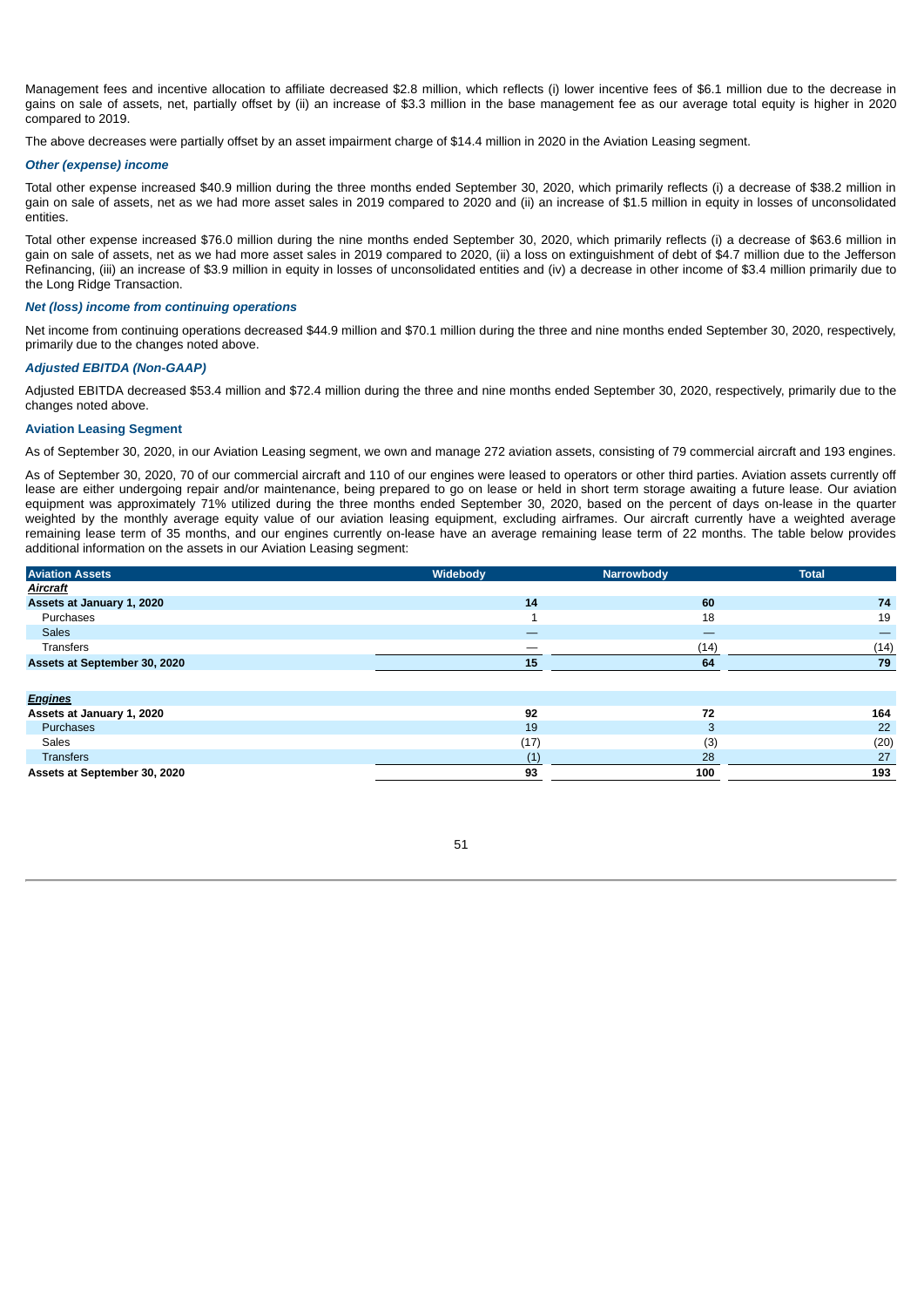The following table presents our results of operations:

| 2020<br>2019<br>2020<br>2019<br>Change<br>Change<br>\$<br>38,537<br>50,169<br>$(11,632)$ \$<br>127,983<br>146,203<br>\$<br>\$<br>\$<br>\$<br>Lease income<br>25,609<br>35,426<br>(9, 817)<br>84,709<br>82,572<br>Maintenance revenue<br>2,137<br>496<br>95<br>2,203<br>591<br>1,433<br>1,754<br>214<br>1,540<br>9,898<br>10,617<br>719<br>66,491<br>86,305<br>(19, 814)<br>231,697<br>224,742<br>4,515<br>3,222<br>1,293<br>13,163<br>13,315<br>2,060<br>1.058<br>1,002<br>6,845<br>3,006<br>3,839<br>Depreciation and amortization<br>33,014<br>(897)<br>97,848<br>665<br>33,911<br>97,183<br>Asset impairment<br>3,915<br>3,915<br>14,391<br>14,391<br>43,504<br>38,191<br>5,313<br>113,504<br>18,743<br>132,247<br>638<br>(247)<br>(885)<br>(1, 432)<br>(1, 328)<br>(Loss) gain on sale of assets, net<br>37,060<br>(1, 114)<br>(38, 174)<br>(2, 158)<br>61,388<br>31<br>41<br>10<br>70<br>85<br>36,206<br>60,145<br>(1, 320)<br>(37, 526)<br>(3,520)<br>84,320<br>(62, 653)<br>88,975<br>178,338<br>21,667<br>816<br>(1, 873)<br>(2,689)<br>(5,255)<br>(1, 373)<br>23,540<br>83,504<br>(59, 964)<br>94,230<br>179,711<br>Less: Net loss attributable to non-controlling interest in consolidated<br>83,504<br>(59, 964)<br>94,230<br>179,711<br>23,540<br>\$<br>\$<br>\$<br>(85, 481)<br>\$<br>\$<br>S |                | <b>Three Months Ended</b><br>September 30, |  | <b>Nine Months Ended</b><br>September 30, |  |           |
|------------------------------------------------------------------------------------------------------------------------------------------------------------------------------------------------------------------------------------------------------------------------------------------------------------------------------------------------------------------------------------------------------------------------------------------------------------------------------------------------------------------------------------------------------------------------------------------------------------------------------------------------------------------------------------------------------------------------------------------------------------------------------------------------------------------------------------------------------------------------------------------------------------------------------------------------------------------------------------------------------------------------------------------------------------------------------------------------------------------------------------------------------------------------------------------------------------------------------------------------------------------------------------------------------------|----------------|--------------------------------------------|--|-------------------------------------------|--|-----------|
| <b>Revenues</b><br><b>Equipment leasing revenues</b><br>Finance lease income<br>Other revenue<br><b>Total revenues</b><br><b>Expenses</b><br>Operating expenses<br>Acquisition and transaction expenses<br><b>Total expenses</b><br>Other income (expense)<br>Equity in losses of unconsolidated entities<br>Interest income<br>Total other (expense) income<br>Income before income taxes<br>(Benefit from) provision for income taxes<br><b>Net income</b><br>subsidiaries<br>Net income attributable to shareholders                                                                                                                                                                                                                                                                                                                                                                                                                                                                                                                                                                                                                                                                                                                                                                                    | (in thousands) |                                            |  |                                           |  |           |
|                                                                                                                                                                                                                                                                                                                                                                                                                                                                                                                                                                                                                                                                                                                                                                                                                                                                                                                                                                                                                                                                                                                                                                                                                                                                                                            |                |                                            |  |                                           |  |           |
|                                                                                                                                                                                                                                                                                                                                                                                                                                                                                                                                                                                                                                                                                                                                                                                                                                                                                                                                                                                                                                                                                                                                                                                                                                                                                                            |                |                                            |  |                                           |  |           |
|                                                                                                                                                                                                                                                                                                                                                                                                                                                                                                                                                                                                                                                                                                                                                                                                                                                                                                                                                                                                                                                                                                                                                                                                                                                                                                            |                |                                            |  |                                           |  | (18, 220) |
|                                                                                                                                                                                                                                                                                                                                                                                                                                                                                                                                                                                                                                                                                                                                                                                                                                                                                                                                                                                                                                                                                                                                                                                                                                                                                                            |                |                                            |  |                                           |  |           |
|                                                                                                                                                                                                                                                                                                                                                                                                                                                                                                                                                                                                                                                                                                                                                                                                                                                                                                                                                                                                                                                                                                                                                                                                                                                                                                            |                |                                            |  |                                           |  | (770)     |
|                                                                                                                                                                                                                                                                                                                                                                                                                                                                                                                                                                                                                                                                                                                                                                                                                                                                                                                                                                                                                                                                                                                                                                                                                                                                                                            |                |                                            |  |                                           |  |           |
|                                                                                                                                                                                                                                                                                                                                                                                                                                                                                                                                                                                                                                                                                                                                                                                                                                                                                                                                                                                                                                                                                                                                                                                                                                                                                                            |                |                                            |  |                                           |  | (6, 955)  |
|                                                                                                                                                                                                                                                                                                                                                                                                                                                                                                                                                                                                                                                                                                                                                                                                                                                                                                                                                                                                                                                                                                                                                                                                                                                                                                            |                |                                            |  |                                           |  |           |
|                                                                                                                                                                                                                                                                                                                                                                                                                                                                                                                                                                                                                                                                                                                                                                                                                                                                                                                                                                                                                                                                                                                                                                                                                                                                                                            |                |                                            |  |                                           |  |           |
|                                                                                                                                                                                                                                                                                                                                                                                                                                                                                                                                                                                                                                                                                                                                                                                                                                                                                                                                                                                                                                                                                                                                                                                                                                                                                                            |                |                                            |  |                                           |  | (152)     |
|                                                                                                                                                                                                                                                                                                                                                                                                                                                                                                                                                                                                                                                                                                                                                                                                                                                                                                                                                                                                                                                                                                                                                                                                                                                                                                            |                |                                            |  |                                           |  |           |
|                                                                                                                                                                                                                                                                                                                                                                                                                                                                                                                                                                                                                                                                                                                                                                                                                                                                                                                                                                                                                                                                                                                                                                                                                                                                                                            |                |                                            |  |                                           |  |           |
|                                                                                                                                                                                                                                                                                                                                                                                                                                                                                                                                                                                                                                                                                                                                                                                                                                                                                                                                                                                                                                                                                                                                                                                                                                                                                                            |                |                                            |  |                                           |  |           |
|                                                                                                                                                                                                                                                                                                                                                                                                                                                                                                                                                                                                                                                                                                                                                                                                                                                                                                                                                                                                                                                                                                                                                                                                                                                                                                            |                |                                            |  |                                           |  |           |
|                                                                                                                                                                                                                                                                                                                                                                                                                                                                                                                                                                                                                                                                                                                                                                                                                                                                                                                                                                                                                                                                                                                                                                                                                                                                                                            |                |                                            |  |                                           |  |           |
|                                                                                                                                                                                                                                                                                                                                                                                                                                                                                                                                                                                                                                                                                                                                                                                                                                                                                                                                                                                                                                                                                                                                                                                                                                                                                                            |                |                                            |  |                                           |  |           |
|                                                                                                                                                                                                                                                                                                                                                                                                                                                                                                                                                                                                                                                                                                                                                                                                                                                                                                                                                                                                                                                                                                                                                                                                                                                                                                            |                |                                            |  |                                           |  | (104)     |
|                                                                                                                                                                                                                                                                                                                                                                                                                                                                                                                                                                                                                                                                                                                                                                                                                                                                                                                                                                                                                                                                                                                                                                                                                                                                                                            |                |                                            |  |                                           |  | (63, 546) |
|                                                                                                                                                                                                                                                                                                                                                                                                                                                                                                                                                                                                                                                                                                                                                                                                                                                                                                                                                                                                                                                                                                                                                                                                                                                                                                            |                |                                            |  |                                           |  | (15)      |
|                                                                                                                                                                                                                                                                                                                                                                                                                                                                                                                                                                                                                                                                                                                                                                                                                                                                                                                                                                                                                                                                                                                                                                                                                                                                                                            |                |                                            |  |                                           |  | (63, 665) |
|                                                                                                                                                                                                                                                                                                                                                                                                                                                                                                                                                                                                                                                                                                                                                                                                                                                                                                                                                                                                                                                                                                                                                                                                                                                                                                            |                |                                            |  |                                           |  | (89, 363) |
|                                                                                                                                                                                                                                                                                                                                                                                                                                                                                                                                                                                                                                                                                                                                                                                                                                                                                                                                                                                                                                                                                                                                                                                                                                                                                                            |                |                                            |  |                                           |  | (3,882)   |
|                                                                                                                                                                                                                                                                                                                                                                                                                                                                                                                                                                                                                                                                                                                                                                                                                                                                                                                                                                                                                                                                                                                                                                                                                                                                                                            |                |                                            |  |                                           |  | (85, 481) |
|                                                                                                                                                                                                                                                                                                                                                                                                                                                                                                                                                                                                                                                                                                                                                                                                                                                                                                                                                                                                                                                                                                                                                                                                                                                                                                            |                |                                            |  |                                           |  |           |
|                                                                                                                                                                                                                                                                                                                                                                                                                                                                                                                                                                                                                                                                                                                                                                                                                                                                                                                                                                                                                                                                                                                                                                                                                                                                                                            |                |                                            |  |                                           |  |           |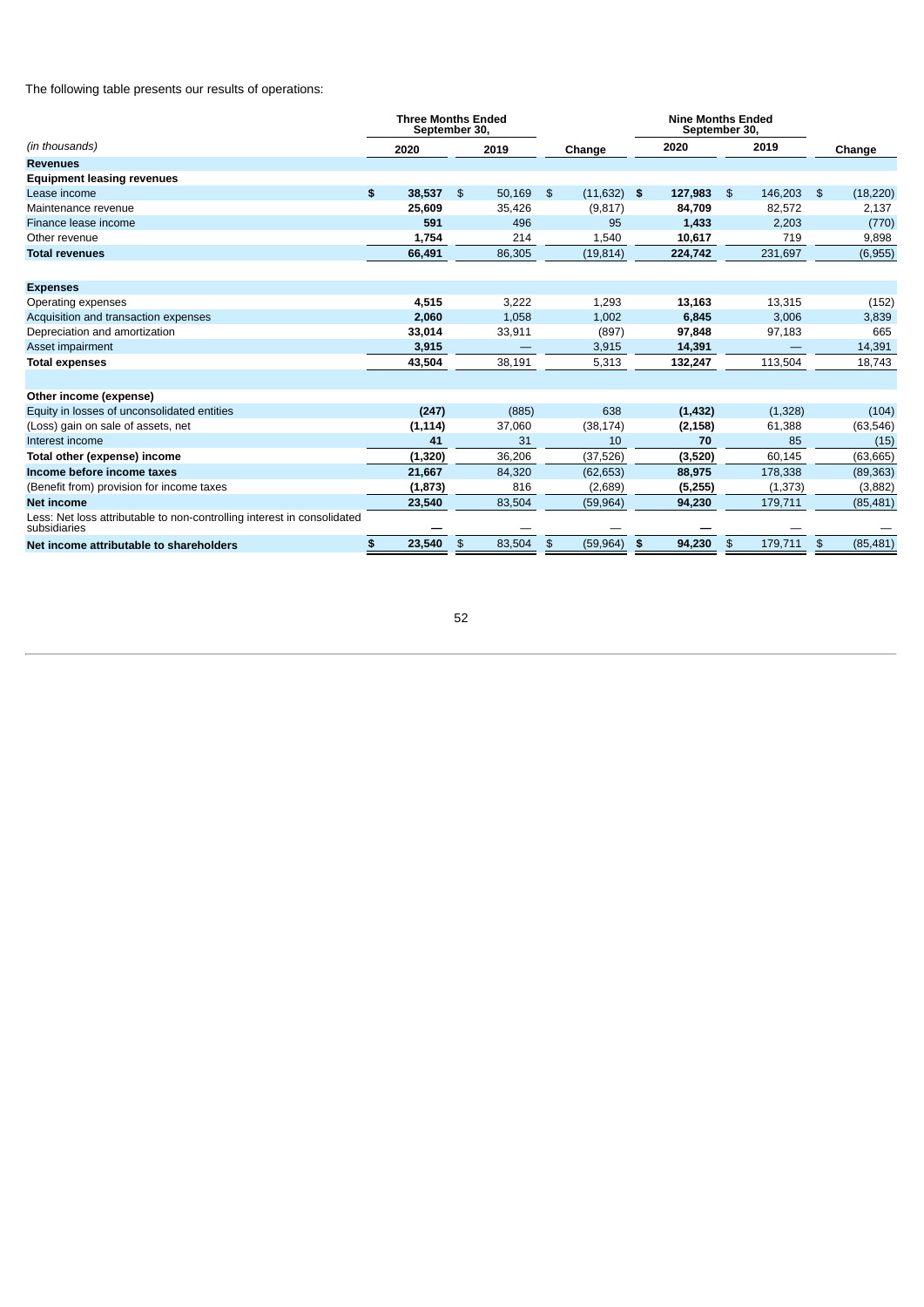The following table sets forth a reconciliation of net income attributable to shareholders to Adjusted EBITDA:

|                                                                                            | <b>Three Months Ended</b><br>September 30, |              | <b>Nine Months Ended</b><br>September 30, |      |          |    |          |     |           |
|--------------------------------------------------------------------------------------------|--------------------------------------------|--------------|-------------------------------------------|------|----------|----|----------|-----|-----------|
| (in thousands)                                                                             | 2020                                       | 2019         | Change                                    |      | 2020     |    | 2019     |     | Change    |
| Net income attributable to shareholders                                                    | 23,540                                     | \$<br>83,504 | \$<br>(59, 964)                           | - \$ | 94,230   | \$ | 179,711  | \$  | (85, 481) |
| Add: (Benefit from) provision for income taxes                                             | (1, 873)                                   | 816          | (2,689)                                   |      | (5,255)  |    | (1, 373) |     | (3,882)   |
| Add: Equity-based compensation expense                                                     |                                            |              |                                           |      |          |    |          |     |           |
| Add: Acquisition and transaction expenses                                                  | 2.060                                      | 1,058        | 1,002                                     |      | 6,845    |    | 3,006    |     | 3,839     |
| Add: Losses on the modification or extinguishment of debt and<br>capital lease obligations |                                            |              |                                           |      |          |    |          |     |           |
| Add: Changes in fair value of non-hedge derivative instruments                             |                                            |              |                                           |      |          |    |          |     |           |
| Add: Asset impairment charges                                                              | 3,915                                      |              | 3,915                                     |      | 14,391   |    |          |     | 14,391    |
| Add: Incentive allocations                                                                 |                                            |              |                                           |      |          |    |          |     |           |
| Add: Depreciation and amortization expense (1)                                             | 42,920                                     | 40,631       | 2,289                                     |      | 121,242  |    | 121,191  |     | 51        |
| Add: Interest expense                                                                      |                                            |              |                                           |      |          |    |          |     |           |
| Add: Pro-rata share of Adjusted EBITDA from unconsolidated<br>entities <sup>(2)</sup>      | (247)                                      | (885)        | 638                                       |      | (1, 432) |    | (1, 328) |     | (104)     |
| Less: Equity in losses of unconsolidated entities                                          | 247                                        | 885          | (638)                                     |      | 1,432    |    | 1,328    |     | 104       |
| Less: Non-controlling share of Adjusted EBITDA                                             |                                            |              |                                           |      |          |    |          |     |           |
| <b>Adjusted EBITDA (non-GAAP)</b>                                                          | 70,562                                     | 126,009      | (55, 447)                                 |      | 231,453  |    | 302,535  | SS. | (71, 082) |

 $^{(1)}$  Includes the following items for the three months ended September 30, 2020 and 2019: (i) depreciation expense of \$33,014 and \$33,911, (ii) lease intangible amortization of \$953 and \$1,072 and (iii) amortization for lease incentives of \$8,953 and \$5,648, respectively. Includes the following items for the nine months ended September 30, 2020 and 2019: (i) depreciation expense of \$97,848 and \$97,183, (ii) lease intangible amortization of \$3,016 and \$5,736 and (iii) amortization for lease incentives of \$20,378 and \$18,272, respectively.

 $^{(2)}$  Includes Aviation Leasing's proportionate share of the unconsolidated entities' net income adjusted for the excluded and included items detailed in the table above, for which there were no adjustments.

### *Revenues*

### **Comparison of the three months ended September 30, 2020 and 2019**

\_\_\_\_\_\_\_\_\_\_\_\_\_\_\_\_\_\_\_\_\_\_\_\_\_\_\_\_\_\_\_\_\_\_\_\_\_\_\_\_\_\_\_\_\_\_\_\_\_\_\_\_\_\_\_\_

Total revenue decreased \$19.8 million driven by lower lease income and maintenance revenue.

- Lease income decreased \$11.6 million primarily due to an increase in aircraft redelivered and a decrease in the number of engines on lease and an increase in the number of customers placed on non-accrual status, partially offset by an increase in the number of aircraft placed on lease.
- Maintenance revenue decreased \$9.8 million primarily due to lower aircraft and engine utilization as a result of the COVID-19 pandemic, partially offset the recognition of maintenance deposits due to the early redelivery of four aircraft.
- Other revenue increased \$1.5 million primarily due to the increase in end-of-lease redelivery compensation.

## **Comparison of the nine months ended September 30, 2020 and 2019**

Total revenue decreased \$7.0 million driven by lower lease income.

- Lease income decreased \$18.2 million primarily due to an increase in aircraft redelivered and the number of customers placed on non-accrual status, partially offset by an increase in the number of aircraft placed on lease.
- Maintenance revenue increased \$2.1 million primarily due to the recognition of maintenance deposits due to the early redelivery of eleven aircraft, partially offset by lower aircraft and engine utilization as a result of the COVID-19 pandemic.
- Other revenue increased \$9.9 million primarily due to the increase in end-of-lease redelivery compensation and settlement of an engine loss.

### *Expenses*

### **Comparison of the three months ended September 30, 2020 and 2019**

Total expenses increased \$5.3 million primarily due to an increase in asset impairment, acquisition and transaction expenses and operating expenses partially offset by a decrease in depreciation and amortization expense.

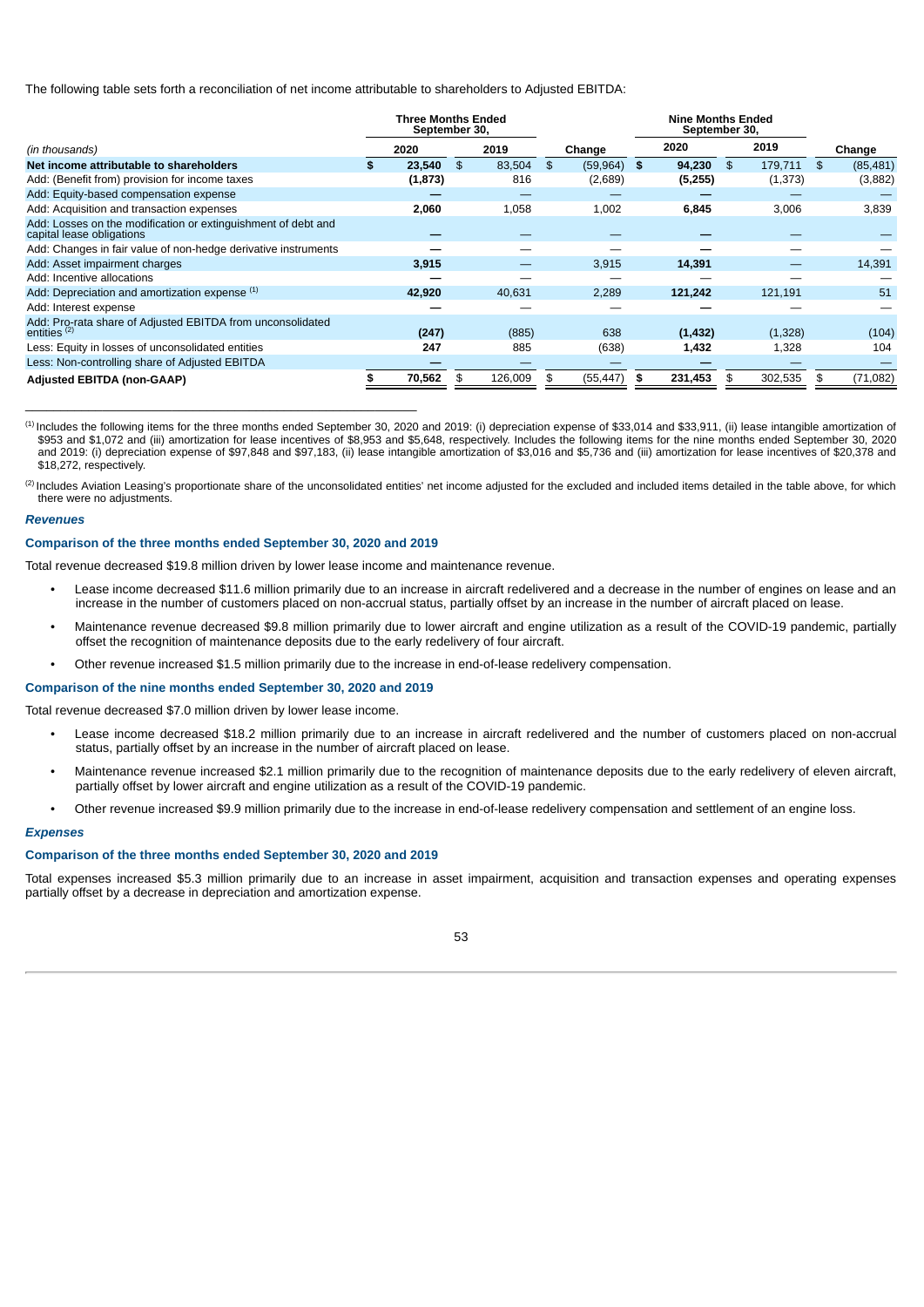- Asset impairment increased \$3.9 million for the adjustment of the carrying value of leasing equipment to fair value, net of redelivery compensation.
- Acquisition and transaction expense increased \$1.0 million driven by additional compensation and related costs associated with the acquisition of aviation leasing equipment.
- Depreciation and amortization expense decreased \$0.9 million driven by a decrease in the number of engines on lease and an increase in the number of aircraft redelivered and parted out into our engine leasing pool, partially offset by additional aircraft owned and on lease.
- Operating expenses increased \$1.3 million primarily as a result of an increase in professional fees, shipping and storage fees, partially offset by a decrease in other operating expenses.

### **Comparison of the nine months ended September 30, 2020 and 2019**

Total expenses increased \$18.7 million primarily due to an increase in asset impairment, depreciation and amortization expense and acquisition and transaction expenses, partially offset by a decrease in operating expenses.

- Asset impairment increased \$14.4 million for the adjustment of the carrying value of leasing equipment to fair value, net of redelivery compensation.
- Acquisition and transaction expense increased \$3.8 million driven by additional compensation and related costs associated with the acquisition of aviation leasing equipment.
- Depreciation and amortization expense increased \$0.7 million driven by additional aircraft owned and on lease, partially offset by a decrease in the number of engines on lease and additional aircraft redelivered and parted out into our engine leasing pool.
- Operating expenses decreased \$0.2 million primarily as a result of a decrease in bad debt expense and repairs and maintenance expenses, partially offset by an increase in professional fees, compensation and benefit and other operating expenses.

### *Other (expense) income*

Total other income decreased \$37.5 million during the three months ended September 30, 2020, primarily due to a decrease of \$38.2 million in gain on the sale of leasing equipment in 2020, partially offset by a decrease of \$0.6 million in Aviation Leasing's proportionate share of the unconsolidated entities' net loss.

Total other income decreased \$63.7 million during the nine months ended September 30, 2020, primarily due to a decrease of \$63.5 million in gain on the sale of leasing equipment in 2020 and an increase of \$0.1 million in Aviation Leasing's proportionate share of the unconsolidated entities' net loss.

# *Adjusted EBITDA (Non-GAAP)*

Adjusted EBITDA decreased \$55.4 million and \$71.1 million during the three and nine months ended September 30, 2020, respectively, primarily due to the changes noted above.

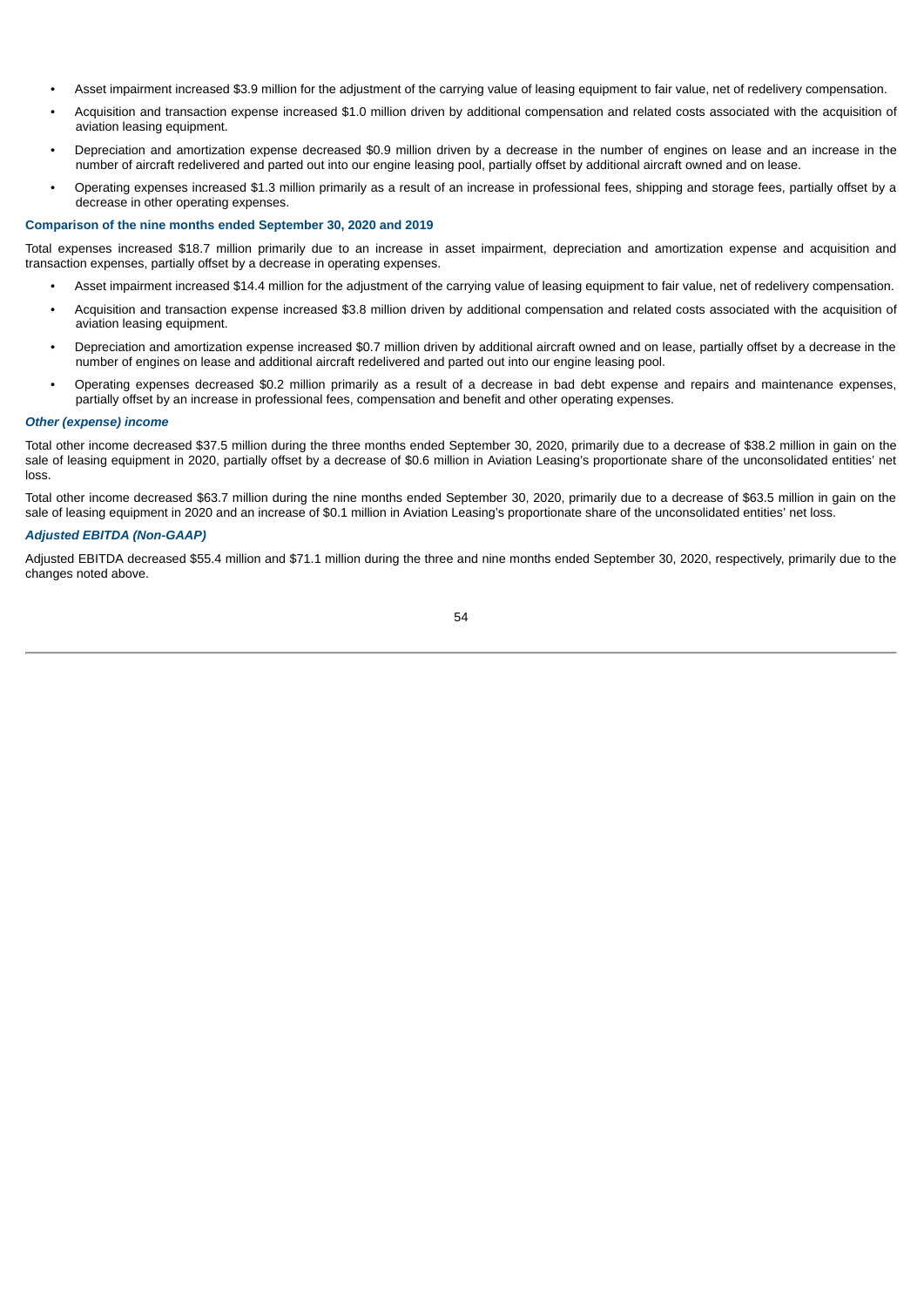# **Jefferson Terminal Segment**

The following table presents our results of operations:

|                                                                                         | <b>Three Months Ended</b><br>September 30, |                 |                  |      | <b>Nine Months Ended</b><br>September 30, |                 |              |
|-----------------------------------------------------------------------------------------|--------------------------------------------|-----------------|------------------|------|-------------------------------------------|-----------------|--------------|
| (in thousands)                                                                          | 2020                                       | 2019            | Change           |      | 2020                                      | 2019            | Change       |
| Infrastructure revenues                                                                 |                                            |                 |                  |      |                                           |                 |              |
| Lease income                                                                            | \$<br>368                                  | \$<br>627       | \$<br>$(259)$ \$ |      | 775                                       | \$<br>1,756     | \$<br>(981)  |
| Terminal services revenues                                                              | 11,329                                     | 9,505           | 1,824            |      | 40,534                                    | 21,909          | 18,625       |
| Crude marketing revenues                                                                |                                            | 50,405          | (50, 405)        |      | 8,210                                     | 140,388         | (132, 178)   |
| <b>Total revenues</b>                                                                   | 11,697                                     | 60,537          | (48, 840)        |      | 49,519                                    | 164,053         | (114, 534)   |
| <b>Expenses</b>                                                                         |                                            |                 |                  |      |                                           |                 |              |
| Operating expenses                                                                      | 9,661                                      | 69,712          | (60, 051)        |      | 43,894                                    | 183,346         | (139, 452)   |
| Depreciation and amortization                                                           | 7,250                                      | 5,717           | 1,533            |      | 21,636                                    | 16,392          | 5,244        |
| Interest expense                                                                        | 1,487                                      | 3,927           | (2,440)          |      | 7,225                                     | 12,375          | (5, 150)     |
| <b>Total expenses</b>                                                                   | 18,398                                     | 79,356          | (60, 958)        |      | 72,755                                    | 212,113         | (139, 358)   |
|                                                                                         |                                            |                 |                  |      |                                           |                 |              |
| Other (expense) income                                                                  |                                            |                 |                  |      |                                           |                 |              |
| Equity in losses of unconsolidated entities                                             |                                            | (162)           | 162              |      |                                           | (290)           | 290          |
| (Loss) gain on sale of assets, net                                                      |                                            |                 |                  |      | (7)                                       | 12              | (19)         |
| Loss on extinguishment of debt                                                          |                                            |                 |                  |      | (4, 724)                                  |                 | (4, 724)     |
| Interest income                                                                         |                                            | 26              | (26)             |      | 22                                        | 97              | (75)         |
| Other income                                                                            |                                            | 772             | (772)            |      | 32                                        | 589             | (557)        |
| Total other income (expense)                                                            |                                            | 636             | (636)            |      | (4,677)                                   | 408             | (5,085)      |
| <b>Loss before income taxes</b>                                                         | (6,701)                                    | (18, 183)       | 11,482           |      | (27, 913)                                 | (47, 652)       | 19,739       |
| Provision for income taxes                                                              | 3                                          | 56              | (53)             |      | 212                                       | 180             | 32           |
| <b>Net loss</b>                                                                         | (6,704)                                    | (18, 239)       | 11,535           |      | (28, 125)                                 | (47, 832)       | 19,707       |
| Less: Net loss attributable to non-controlling interest in consolidated<br>subsidiaries | (3,809)                                    | (5,031)         | 1,222            |      | (12, 490)                                 | (12, 885)       | 395          |
| Net loss attributable to shareholders                                                   | (2,895)                                    | \$<br>(13, 208) | \$<br>10,313     | - 56 | (15,635)                                  | \$<br>(34, 947) | \$<br>19,312 |
|                                                                                         |                                            |                 |                  |      |                                           |                 |              |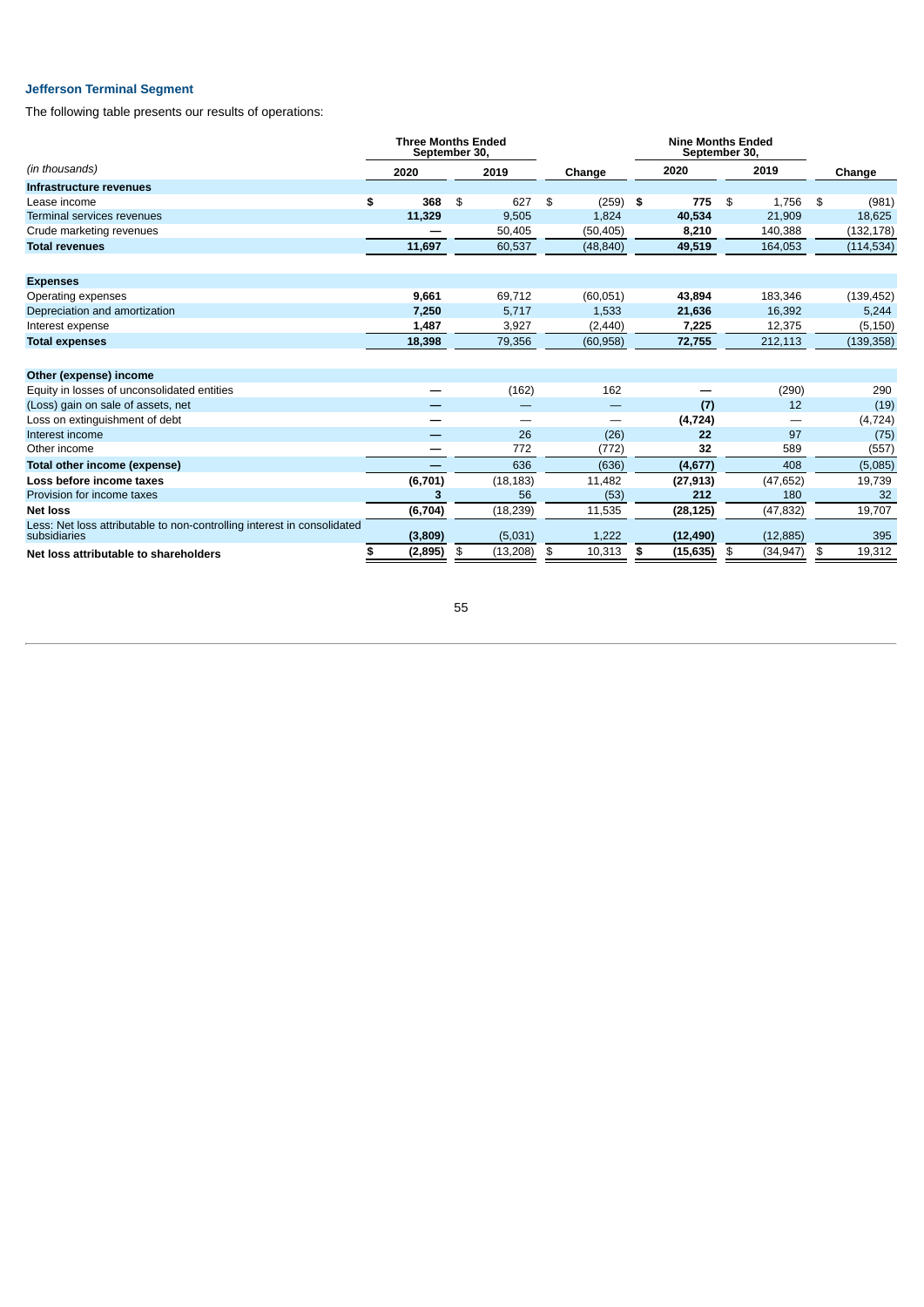The following table sets forth a reconciliation of net loss attributable to shareholders to Adjusted EBITDA:

\_\_\_\_\_\_\_\_\_\_\_\_\_\_\_\_\_\_\_\_\_\_\_\_\_\_\_\_\_\_\_\_\_\_\_\_\_\_\_\_\_\_\_\_\_\_\_\_\_\_\_\_\_\_\_\_

|                                                                                            | September 30, | <b>Three Months Ended</b> |          |              | <b>Nine Months Ended</b><br>September 30, |                |  |           |              |
|--------------------------------------------------------------------------------------------|---------------|---------------------------|----------|--------------|-------------------------------------------|----------------|--|-----------|--------------|
| (in thousands)                                                                             | 2020          | 2019                      |          | Change       |                                           | 2020           |  | 2019      | Change       |
| Net loss attributable to shareholders                                                      | (2, 895)      | \$                        | (13,208) | \$<br>10,313 | S.                                        | $(15, 635)$ \$ |  | (34, 947) | \$<br>19,312 |
| Add: Provision for income taxes                                                            |               |                           | 56       | (53)         |                                           | 212            |  | 180       | 32           |
| Add: Equity-based compensation expense                                                     | 428           |                           | 273      | 155          |                                           | 857            |  | 819       | 38           |
| Add: Acquisition and transaction expenses                                                  |               |                           |          |              |                                           |                |  |           |              |
| Add: Losses on the modification or extinguishment of debt and<br>capital lease obligations |               |                           |          |              |                                           | 4,724          |  |           | 4,724        |
| Add: Changes in fair value of non-hedge derivative instruments                             |               |                           | 3,736    | (3,736)      |                                           | 181            |  | 6,003     | (5,822)      |
| Add: Asset impairment charges                                                              |               |                           |          |              |                                           |                |  |           |              |
| Add: Incentive allocations                                                                 |               |                           |          |              |                                           |                |  |           |              |
| Add: Depreciation and amortization expense                                                 | 7,250         |                           | 5,717    | 1,533        |                                           | 21,636         |  | 16,392    | 5,244        |
| Add: Interest expense                                                                      | 1,487         |                           | 3,927    | (2,440)      |                                           | 7,225          |  | 12,375    | (5, 150)     |
| Add: Pro-rata share of Adjusted EBITDA from unconsolidated<br>entities <sup>(1)</sup>      |               |                           | 103      | (103)        |                                           |                |  | 434       | (434)        |
| Less: Equity in (earnings) losses of unconsolidated entities                               |               |                           | 162      | (162)        |                                           |                |  | 290       | (290)        |
| Less: Non-controlling share of Adjusted EBITDA <sup>(2)</sup>                              | (1, 925)      |                           | (2,878)  | 953          |                                           | (7, 315)       |  | (7,511)   | 196          |
| <b>Adjusted EBITDA (non-GAAP)</b>                                                          | 4,348         |                           | (2, 112) | 6,460        |                                           | 11,885         |  | (5,965)   | 17,850       |

 $^{(1)}$  Includes the following items for the three and nine months ended September 30, 2019: (i) net loss of \$(162) and \$(363) and (ii) depreciation and amortization expense of \$265 and \$797, respectively.

(2) Includes the following items for the three months ended September 30, 2020 and 2019: (i) equity-based compensation of \$90 and \$57, (ii) provision for income taxes of \$1 and \$12, (iii) interest expense of \$312 and \$825, (iv) changes in fair value of non-hedge derivative instruments of \$0 and \$785 and (v) depreciation and amortization expense of \$1,522 and \$1,199, respectively. Includes the following items for the nine months ended September 30, 2020 and 2019: (i) equity-based compensation of \$180 and \$172, (ii) provision for income taxes of \$44 and \$38, (iii) interest expense of \$1,517 and \$2,599, (iv) changes in fair value of non-hedge derivative instruments of \$38 and \$1,261, (v) depreciation and amortization expense of \$4,544 and \$3,441 and (vi) loss on extinguishment of debt of \$992 and \$0, respectively.

#### *Revenues*

Total revenues decreased \$48.8 million during the three months ended September 30, 2020, primarily due to (i) a decrease in crude marketing revenue of \$50.4 million due to Jefferson Terminal exiting the crude marketing strategy in the fourth quarter of 2019, partially offset by (ii) an increase in terminal services of \$1.8 million due to increased activity and storage capacity.

Total revenues decreased \$114.5 million during the nine months ended September 30, 2020, primarily due to (i) a decrease in crude marketing revenue of \$132.2 million due to Jefferson Terminal exiting the crude marketing strategy in the fourth quarter of 2019, partially offset by (ii) an increase in terminal services of \$18.6 million due to increased activity and storage capacity.

### *Expenses*

Total expenses decreased \$61.0 million during the three months ended September 30, 2020, which reflects (i) a decrease in operating expenses of \$60.1 million primarily due to Jefferson Terminal exiting the crude marketing strategy in the fourth quarter of 2019, (ii) a decrease in interest expense of \$2.4 million due to the Jefferson Refinancing, partially offset by (iii) an increase in depreciation and amortization of \$1.5 million due to additional assets being placed into service.

Total expenses decreased \$139.4 million during the nine months ended September 30, 2020, which reflects (i) a decrease in operating expenses of \$139.5 million primarily due to Jefferson Terminal exiting the crude marketing strategy in the fourth quarter of 2019, (ii) a decrease in interest expense of \$5.2 million due to the Jefferson Refinancing, partially offset by (iii) an increase in depreciation and amortization of \$5.2 million due to additional assets being placed into service.

### *Other (expense) income*

Total other expense increased \$5.1 million during the nine months ended September 30, 2020, which primarily reflects a loss on extinguishment of debt of \$4.7 million due to the Jefferson Refinancing.

# *Adjusted EBITDA (Non-GAAP)*

Adjusted EBITDA increased \$6.5 million and \$17.9 million during the three and nine months ended September 30, 2020, respectively, primarily due to the changes noted above.

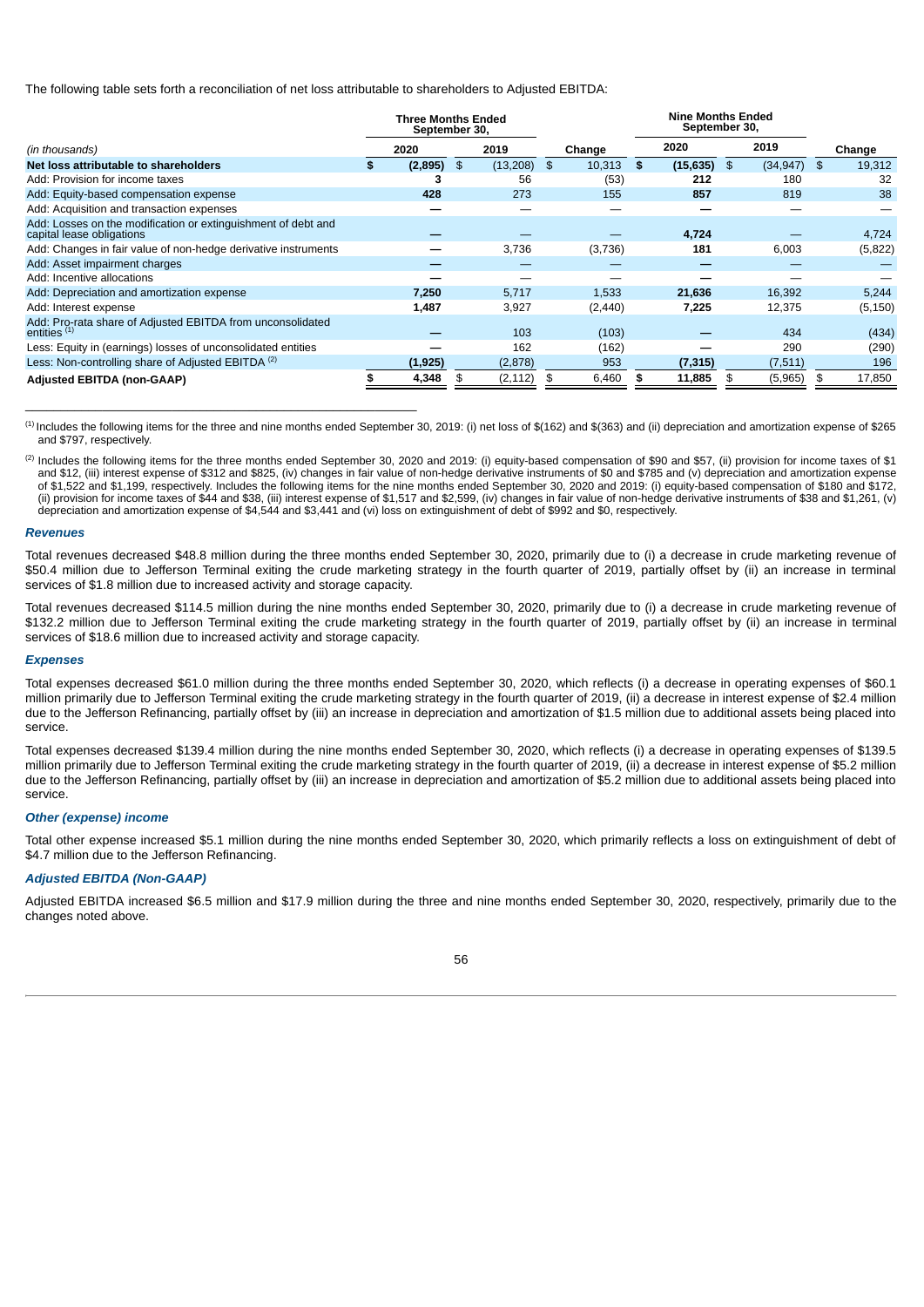# **Ports and Terminals**

The following table presents our results of operations:

|                                                                                         | <b>Three Months Ended</b> | September 30, |         |                  |   | <b>Nine Months Ended</b><br>September 30, |               |                |
|-----------------------------------------------------------------------------------------|---------------------------|---------------|---------|------------------|---|-------------------------------------------|---------------|----------------|
| (in thousands)                                                                          | 2020                      |               | 2019    | Change           |   | 2020                                      | 2019          | Change         |
| <b>Infrastructure revenues</b>                                                          |                           |               |         |                  |   |                                           |               |                |
| Lease income                                                                            | \$<br>—                   | \$            | 249     | \$<br>$(249)$ \$ |   |                                           | \$<br>869     | \$<br>(869)    |
| Terminal services revenues                                                              |                           |               | 2,330   | (2, 330)         |   |                                           | 5,176         | (5, 176)       |
| Other revenue                                                                           | 1,242                     |               | 1,595   | (353)            |   | 1,556                                     | 6,109         | (4,553)        |
| <b>Total revenues</b>                                                                   | 1,242                     |               | 4,174   | (2,932)          |   | 1,556                                     | 12,154        | (10, 598)      |
|                                                                                         |                           |               |         |                  |   |                                           |               |                |
| <b>Expenses</b>                                                                         |                           |               |         |                  |   |                                           |               |                |
| Operating expenses                                                                      | 2,704                     |               | 5,404   | (2,700)          |   | 6,579                                     | 15,063        | (8,484)        |
| Acquisition and transaction expenses                                                    | 20                        |               |         | 20               |   | 821                                       |               | 821            |
| Depreciation and amortization                                                           | 368                       |               | 1,687   | (1, 319)         |   | 1,122                                     | 5,240         | (4, 118)       |
| Interest expense                                                                        | 298                       |               | 469     | (171)            |   | 1,045                                     | 1,113         | (68)           |
| <b>Total expenses</b>                                                                   | 3,390                     |               | 7,560   | (4, 170)         |   | 9,567                                     | 21,416        | (11, 849)      |
|                                                                                         |                           |               |         |                  |   |                                           |               |                |
| Other (expense) income                                                                  |                           |               |         |                  |   |                                           |               |                |
| Equity in losses of unconsolidated entities                                             | (2, 285)                  |               |         | (2, 285)         |   | (3,961)                                   |               | (3,961)        |
| Interest income                                                                         |                           |               | 47      | (47)             |   |                                           | 241           | (241)          |
| Other (expense) income                                                                  |                           |               | (644)   | 644              |   |                                           | 1,873         | (1, 873)       |
| Total other (expense) income                                                            | (2, 285)                  |               | (597)   | (1,688)          |   | (3,961)                                   | 2,114         | (6,075)        |
| <b>Loss before income taxes</b>                                                         | (4, 433)                  |               | (3,983) | (450)            |   | (11, 972)                                 | (7, 148)      | (4,824)        |
| Benefit from income taxes                                                               | (656)                     |               |         | (656)            |   | (1,534)                                   |               | (1,534)        |
| <b>Net loss</b>                                                                         | (3, 777)                  |               | (3,983) | 206              |   | (10, 438)                                 | (7, 148)      | (3,290)        |
| Less: Net loss attributable to non-controlling interest in consolidated<br>subsidiaries | (67)                      |               | (80)    | 13               |   | (234)                                     | (166)         | (68)           |
| Net loss attributable to shareholders                                                   | (3,710)<br>S              | \$            | (3,903) | \$<br>193        | S | (10, 204)                                 | \$<br>(6,982) | \$<br>(3, 222) |
|                                                                                         |                           |               |         |                  |   |                                           |               |                |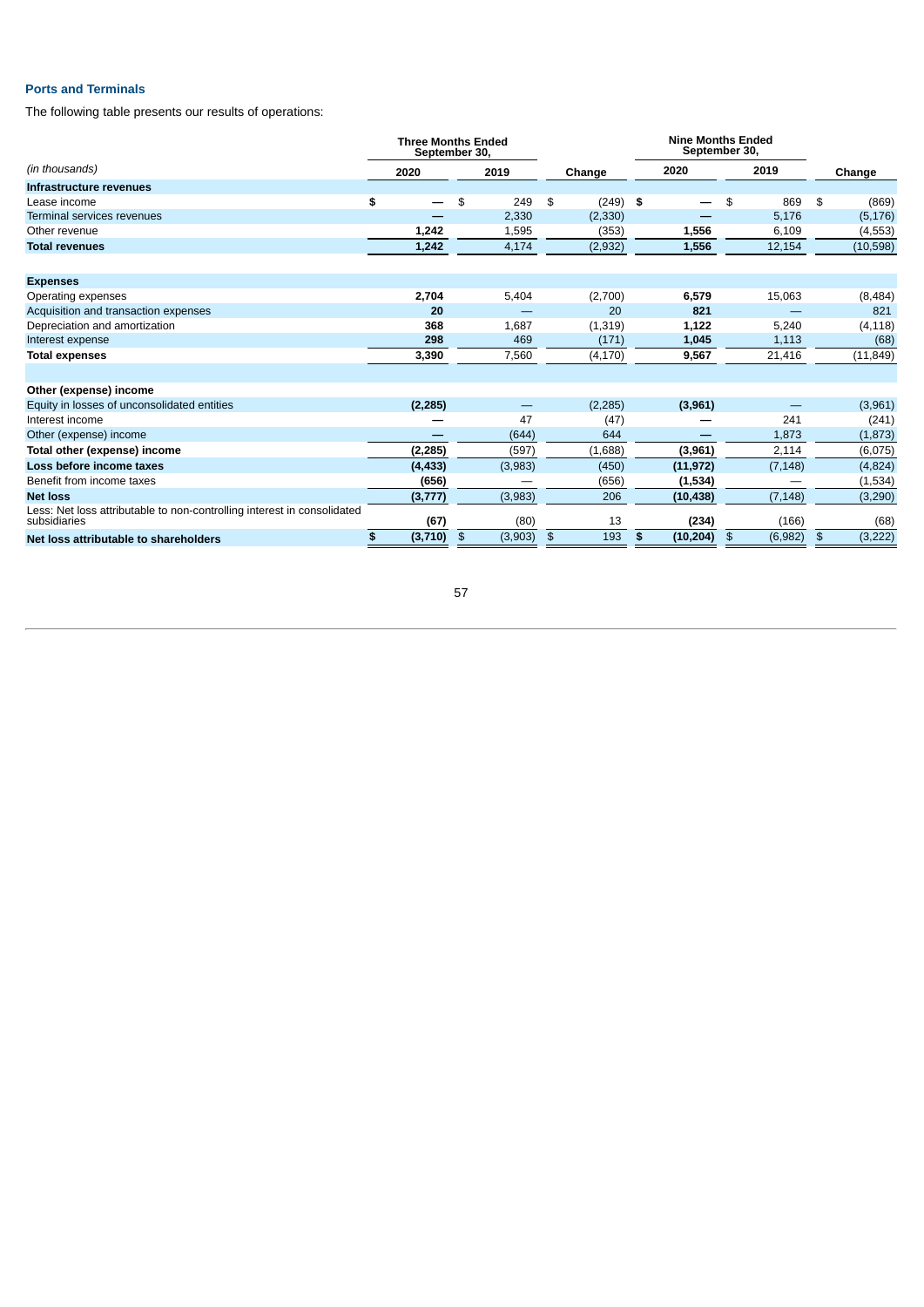The following table sets forth a reconciliation of net loss attributable to shareholders to Adjusted EBITDA:

\_\_\_\_\_\_\_\_\_\_\_\_\_\_\_\_\_\_\_\_\_\_\_\_\_\_\_\_\_\_\_\_\_\_\_\_\_\_\_\_\_\_\_\_\_\_\_\_\_\_\_\_\_\_\_\_

|                                                                                            | <b>Three Months Ended</b><br>September 30, |               |           | <b>Nine Months Ended</b><br>September 30, |                |   |          |    |          |
|--------------------------------------------------------------------------------------------|--------------------------------------------|---------------|-----------|-------------------------------------------|----------------|---|----------|----|----------|
| (in thousands)                                                                             | 2020                                       | 2019          | Change    |                                           | 2020           |   | 2019     |    | Change   |
| Net loss attributable to shareholders                                                      | (3,710)                                    | \$<br>(3,903) | \$<br>193 | \$                                        | $(10, 204)$ \$ |   | (6,982)  | \$ | (3,222)  |
| Add: Benefit from income taxes                                                             | (656)                                      |               | (656)     |                                           | (1,534)        |   |          |    | (1,534)  |
| Add: Equity-based compensation expense                                                     | 193                                        | 132           | 61        |                                           | 466            |   | 347      |    | 119      |
| Add: Acquisition and transaction expenses                                                  | 20                                         |               | 20        |                                           | 821            |   |          |    | 821      |
| Add: Losses on the modification or extinguishment of debt and<br>capital lease obligations |                                            |               |           |                                           |                |   |          |    |          |
| Add: Changes in fair value of non-hedge derivative instruments                             |                                            | 644           | (644)     |                                           |                |   | (1,873)  |    | 1,873    |
| Add: Asset impairment charges                                                              |                                            |               |           |                                           |                |   |          |    |          |
| Add: Incentive allocations                                                                 |                                            |               |           |                                           |                |   |          |    |          |
| Add: Depreciation and amortization expense                                                 | 368                                        | 1,687         | (1,319)   |                                           | 1,122          |   | 5,240    |    | (4, 118) |
| Add: Interest expense                                                                      | 298                                        | 469           | (171)     |                                           | 1,045          |   | 1,113    |    | (68)     |
| Add: Pro-rata share of Adjusted EBITDA from unconsolidated<br>entities <sup>(1)</sup>      | 395                                        |               | 395       |                                           | 1,376          |   |          |    | 1,376    |
| Less: Equity in losses of unconsolidated entities                                          | 2,285                                      |               | 2,285     |                                           | 3,961          |   |          |    | 3,961    |
| Less: Non-controlling share of Adjusted EBITDA <sup>(2)</sup>                              | (30)                                       | 44            | (74)      |                                           | (91)           |   | (87)     |    | (4)      |
| <b>Adjusted EBITDA (non-GAAP)</b>                                                          | (837)                                      | \$<br>(927)   | \$<br>90  |                                           | (3,038)        | S | (2, 242) |    | (796)    |

 $^{(1)}$  Includes the following items for the three and nine months ended September 30, 2020: (i) net loss of \$(2,285) and \$(3,961), (ii) interest expense of \$337 and \$759, (iii) depreciation and amortization expense of \$1,389 and \$3,797, (iv) acquisition and transaction expenses of \$(79) and \$533 and (v) changes in fair value of non-hedge derivative instruments of \$1,033 and \$248, respectively.

 $^{(2)}$  Includes the following items for the three months ended September 30, 2020 and 2019: (i) equity-based compensation of \$7 and \$0, (ii) interest expense of \$10 and \$(41) and (iii) depreciation and amortization expense of \$13 and \$(3), respectively. Includes the following items for the nine months ended September 30, 2020 and 2019: (i) equitybased compensation of \$16 and \$4, (ii) interest expense of \$36 and \$71 and (iii) depreciation and amortization expense of \$39 and \$12, respectively.

#### *Revenues*

Total revenue decreased \$2.9 million during the three months ended September 30, 2020, primarily due to the Long Ridge Transaction.

Total revenue decreased \$10.6 million during the nine months ended September 30, 2020, primarily due to (i) the Long Ridge Transaction and (ii) a decrease of \$0.4 million in butane sales at Repauno.

#### *Expenses*

Total expenses decreased \$4.2 million during the three months ended September 30, 2020, which primarily reflects lower operating expenses of \$2.7 million and depreciation and amortization of \$1.3 million, primarily due to the Long Ridge Transaction.

Total expenses decreased \$11.8 million during the nine months ended September 30, 2020, which primarily reflects lower operating expenses of \$8.5 million and depreciation and amortization of \$4.1 million, primarily due to the Long Ridge Transaction. This was offset by an increase in acquisition and transaction expenses relating to the Long Ridge joint venture of \$0.8 million.

### *Other (expense) income*

Total other income decreased \$1.7 million during the three months ended September 30, 2020, primarily due to equity in losses of \$2.3 million from Long Ridge and \$0.6 million in unrealized losses on power swap derivatives in 2019, which was deconsolidated with the Long Ridge Transaction in 2020.

Total other income decreased \$6.1 million during the nine months ended September 30, 2020, respectively, primarily due to equity in losses of \$3.9 million from Long Ridge and \$1.9 million in unrealized gains on power swap derivatives in 2019, which was deconsolidated with the Long Ridge Transaction in 2020.

# *Adjusted EBITDA (Non-GAAP)*

Adjusted EBITDA increased \$0.1 million and decreased \$0.8 million during the three and nine months ended September 30, 2020, respectively, primarily due to the changes noted above.

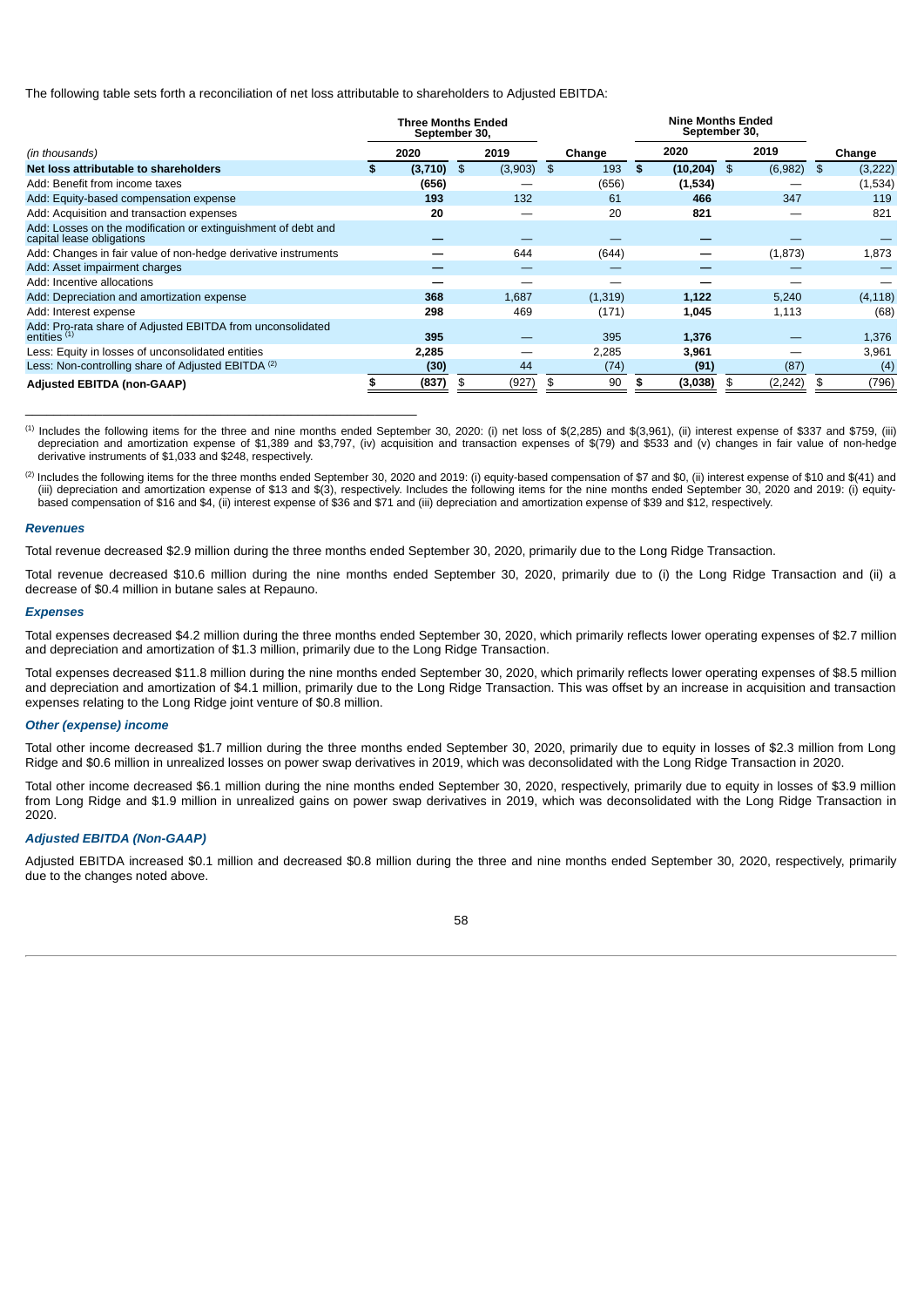# **Corporate and Other**

The following table presents our results of operations:

|                                                                                         |                 | <b>Three Months Ended</b><br>September 30, |                |                  | <b>Nine Months Ended</b><br>September 30, |                        |
|-----------------------------------------------------------------------------------------|-----------------|--------------------------------------------|----------------|------------------|-------------------------------------------|------------------------|
| (in thousands)                                                                          | 2020            | 2019                                       | Change         | 2020             | 2019                                      | Change                 |
| <b>Revenues</b>                                                                         |                 |                                            |                |                  |                                           |                        |
| <b>Equipment leasing revenues</b>                                                       |                 |                                            |                |                  |                                           |                        |
| Lease income                                                                            | \$<br>1,903     | $\frac{3}{2}$<br>666                       | 1,237<br>\$    | 6,904<br>-\$     | 5,756<br>$\frac{2}{3}$                    | $\frac{2}{3}$<br>1,148 |
| Other revenue                                                                           | 1,405           | 288                                        | 1,117          | 4,436            | 1,458                                     | 2,978                  |
| <b>Total equipment leasing revenues</b>                                                 | 3,308           | 954                                        | 2,354          | 11,340           | 7,214                                     | 4,126                  |
| Infrastructure revenues                                                                 |                 |                                            |                |                  |                                           |                        |
| Other revenue                                                                           | 971             | 730                                        | 241            | 3,701            | 2,324                                     | 1,377                  |
| Total infrastructure revenues                                                           | 971             | 730                                        | 241            | 3,701            | 2,324                                     | 1,377                  |
| <b>Total revenues</b>                                                                   | 4,279           | 1,684                                      | 2,595          | 15,041           | 9,538                                     | 5,503                  |
|                                                                                         |                 |                                            |                |                  |                                           |                        |
| <b>Expenses</b>                                                                         |                 |                                            |                |                  |                                           |                        |
| Operating expenses                                                                      | 6,248           | 4,381                                      | 1,867          | 17,508           | 11,088                                    | 6,420                  |
| General and administrative                                                              | 4,241           | 5.535                                      | (1, 294)       | 13,292           | 13,270                                    | 22                     |
| Acquisition and transaction expenses                                                    | 362             | 4,285                                      | (3,923)        | 1,631            | 6,119                                     | (4, 488)               |
| Management fees and incentive allocation to affiliate                                   | 4,591           | 7,378                                      | (2,787)        | 14,113           | 16,926                                    | (2,813)                |
| Depreciation and amortization                                                           | 1,994           | 1,950                                      | 44             | 5,937            | 5,365                                     | 572                    |
| Interest expense                                                                        | 25,119          | 20,794                                     | 4,325          | 63,289           | 57,830                                    | 5,459                  |
| <b>Total expenses</b>                                                                   | 42,555          | 44,323                                     | (1,768)        | 115,770          | 110,598                                   | 5,172                  |
|                                                                                         |                 |                                            |                |                  |                                           |                        |
| Other income (expense)                                                                  |                 |                                            |                |                  |                                           |                        |
| Equity in earnings (losses) of unconsolidated entities                                  | 31              | 73                                         | (42)           | (52)             | 91                                        | (143)                  |
| Interest income                                                                         | 17              | 17                                         |                | 29               | 29                                        |                        |
| Other income                                                                            |                 | 1,003                                      | (1,003)        |                  | 1,003                                     | (1,003)                |
| Total other income (expense)                                                            | 48              | 1,093                                      | (1,045)        | (23)             | 1,123                                     | (1, 146)               |
| Loss before income taxes                                                                | (38, 228)       | (41, 546)                                  | 3,318          | (100, 752)       | (99, 937)                                 | (815)                  |
| Provision for income taxes                                                              | 40              |                                            | 40             | 243              |                                           | 239                    |
| <b>Net loss</b>                                                                         | (38, 268)       | (41, 546)                                  | 3,278          | (100, 995)       | (99, 941)                                 | (1,054)                |
| Less: Net loss attributable to non-controlling interest in consolidated<br>subsidiaries |                 |                                            |                |                  |                                           |                        |
| Dividends on preferred shares                                                           | 4,625           |                                            | 4,625          | 13,243           |                                           | 13,243                 |
| Net loss attributable to shareholders                                                   | \$<br>(42, 893) | (41, 546)<br>\$                            | \$<br>(1, 347) | (114, 238)<br>\$ | (99, 941)<br>\$                           | (14, 297)<br>\$        |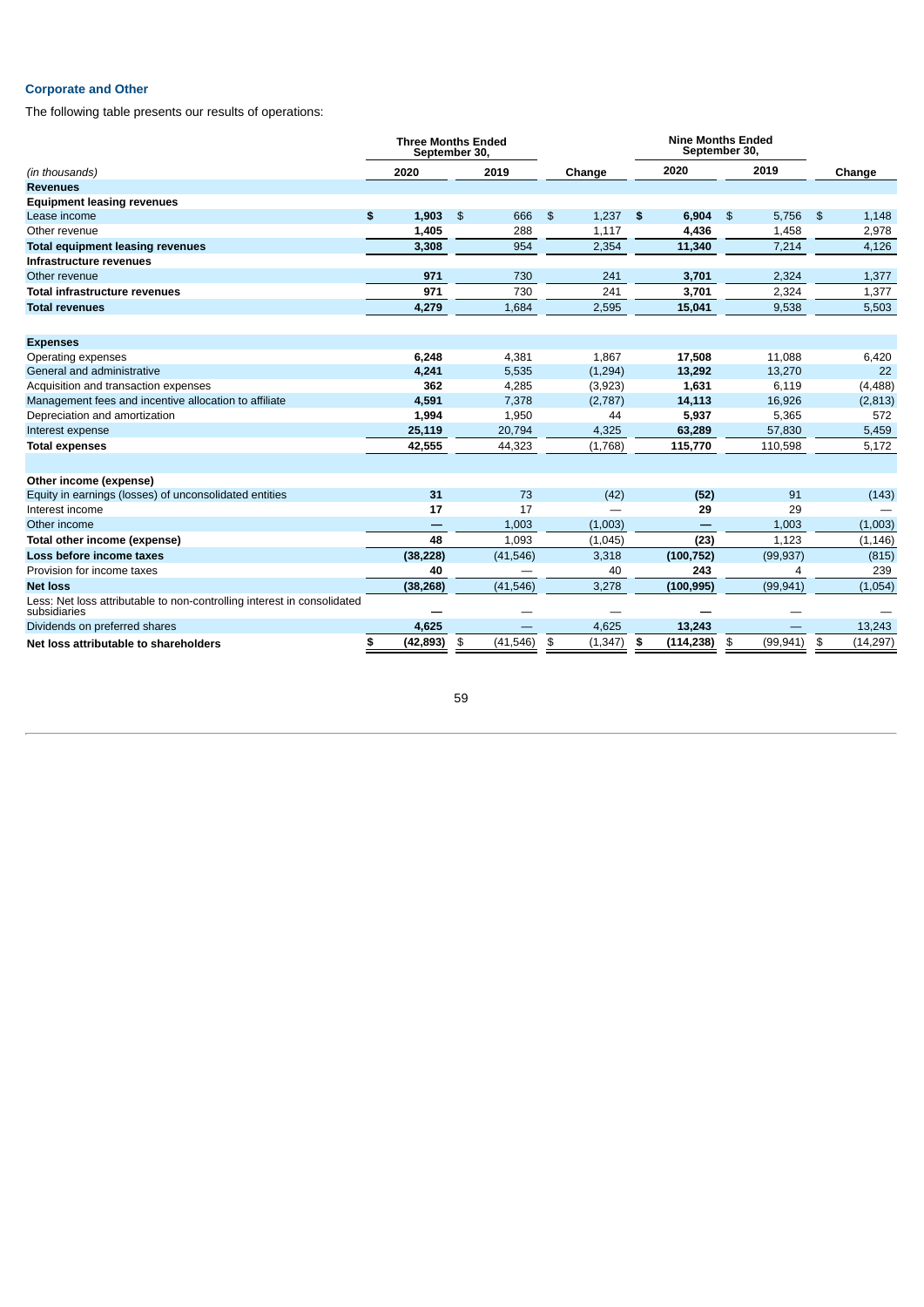The following table sets forth a reconciliation of net loss attributable to shareholders to Adjusted EBITDA:

|                                                                                            | <b>Three Months Ended</b><br>September 30, |           |    |           | <b>Nine Months Ended</b><br>September 30, |      |                 |    |           |                 |
|--------------------------------------------------------------------------------------------|--------------------------------------------|-----------|----|-----------|-------------------------------------------|------|-----------------|----|-----------|-----------------|
| (in thousands)                                                                             |                                            | 2020      |    | 2019      | Change                                    |      | 2020            |    | 2019      | Change          |
| Net loss attributable to shareholders                                                      |                                            | (42, 893) | \$ | (41,546)  | \$<br>(1, 347)                            | - \$ | $(114, 238)$ \$ |    | (99, 941) | \$<br>(14, 297) |
| Add: Provision for income taxes                                                            |                                            | 40        |    |           | 40                                        |      | 243             |    |           | 239             |
| Add: Equity-based compensation expense                                                     |                                            |           |    |           |                                           |      |                 |    |           |                 |
| Add: Acquisition and transaction expenses                                                  |                                            | 362       |    | 4,285     | (3,923)                                   |      | 1,631           |    | 6,119     | (4, 488)        |
| Add: Losses on the modification or extinguishment of debt and<br>capital lease obligations |                                            |           |    |           |                                           |      |                 |    |           |                 |
| Add: Changes in fair value of non-hedge derivative instruments                             |                                            |           |    |           |                                           |      |                 |    |           |                 |
| Add: Asset impairment charges                                                              |                                            |           |    |           |                                           |      |                 |    |           |                 |
| Add: Incentive allocations                                                                 |                                            |           |    | 3,736     | (3,736)                                   |      |                 |    | 6,109     | (6, 109)        |
| Add: Depreciation and amortization expense                                                 |                                            | 1,994     |    | 1,950     | 44                                        |      | 5,937           |    | 5,365     | 572             |
| Add: Interest expense                                                                      |                                            | 25,119    |    | 20,794    | 4,325                                     |      | 63,289          |    | 57,830    | 5,459           |
| Add: Pro-rata share of Adjusted EBITDA from unconsolidated<br>entities $(1)$               |                                            | (28)      |    | (19)      | (9)                                       |      | (111)           |    | (1)       | (110)           |
| Less: Equity in losses (earnings) of unconsolidated entities                               |                                            | (31)      |    | (73)      | 42                                        |      | 52              |    | (91)      | 143             |
| Less: Non-controlling share of Adjusted EBITDA (2)                                         |                                            |           |    | (94)      | 94                                        |      |                 |    | (268)     | 268             |
| <b>Adjusted EBITDA (non-GAAP)</b>                                                          |                                            | (15, 437) | £. | (10, 967) | (4, 470)                                  |      | (43, 197)       | £. | (24, 874) | (18, 323)       |

 $^{(1)}$  Includes the following items for the three months ended September 30, 2020 and 2019: (i) net loss of \$(58) and \$(49) and (ii) interest expense of \$30 and \$30, respectively. Includes the following items for the nine months ended September 30, 2020 and 2019: (i) net loss of \$(200) and \$(102) and (ii) interest expense of \$89 and \$101, respectively.

 $^{(2)}$  Includes the following items for the three and nine months ended September 30, 2019: (i) interest expense of \$29 and \$88 and (ii) depreciation and amortization expense of \$65 and \$180, respectively.

#### *Revenues*

Total revenues increased \$2.6 million during the three months ended September 30, 2020, which primarily reflects an increase of \$1.2 million and \$1.1 million in lease income and other revenue, respectively, as one of our vessels was on-hire in 2020 while it was off-hire in 2019.

Total revenues increased \$5.5 million during the nine months ended September 30, 2020, which primarily reflects (i) an increase of \$3.0 million in other revenue related to victualling income in the offshore energy business as our vessels were on-hire longer in 2020 compared to 2019, (ii) an increase of \$1.4 million in other revenue due to higher volume in our railcar cleaning business and (iii) an increase of \$1.1 million in lease income as our vessels were on-hire longer in 2020 compared to 2019.

## *Expenses*

### **Comparison of the three months ended September 30, 2020 and 2019**

\_\_\_\_\_\_\_\_\_\_\_\_\_\_\_\_\_\_\_\_\_\_\_\_\_\_\_\_\_\_\_\_\_\_\_\_\_\_\_\_\_\_\_\_\_\_\_\_\_\_\_\_\_\_\_\_

Total expenses decreased \$1.8 million primarily due to lower (i) acquisition and transaction expense, (ii) management fees and incentive allocation to affiliate and (iii) general and administrative expenses, partially offset by higher (iv) interest expense and (v) operating expenses.

Acquisition and transaction expense decreased \$3.9 million which primarily reflects a lower reimbursement to the Manager of \$2.5 million and lower professional fees of \$1.2 million due to fewer acquisitions in 2020 compared to 2019.

Management fees and incentive allocation to affiliate decreased \$2.8 million due to (i) a decrease of \$3.7 million in incentive fees due to lower gains on sale in 2020 compared to 2019, partially offset by (ii) an increase of \$0.9 million in base management fees as our average total equity is higher in 2020 compared to 2019.

General and administrative expense decreased \$1.3 million which primarily reflects a lower reimbursement to the Manager.

Interest expense increased \$4.3 million which reflects an increase in our average outstanding debt of approximately \$287.4 million, which primarily consists of (i) an increase of \$400.0 million for the 2027 Notes, (ii) a decrease of \$70.0 million for the Revolving Credit Facility and (iii) a decrease of \$44.1 million for the FTAI Pride Credit Agreement, which was repaid in full in March 2020.

Operating expenses increased \$1.9 million which primarily reflects higher (i) project costs of \$1.0 million in our offshore energy business and (ii) facility operations and compensation and benefits of \$0.6 million in our railcar cleaning business due to higher volumes.

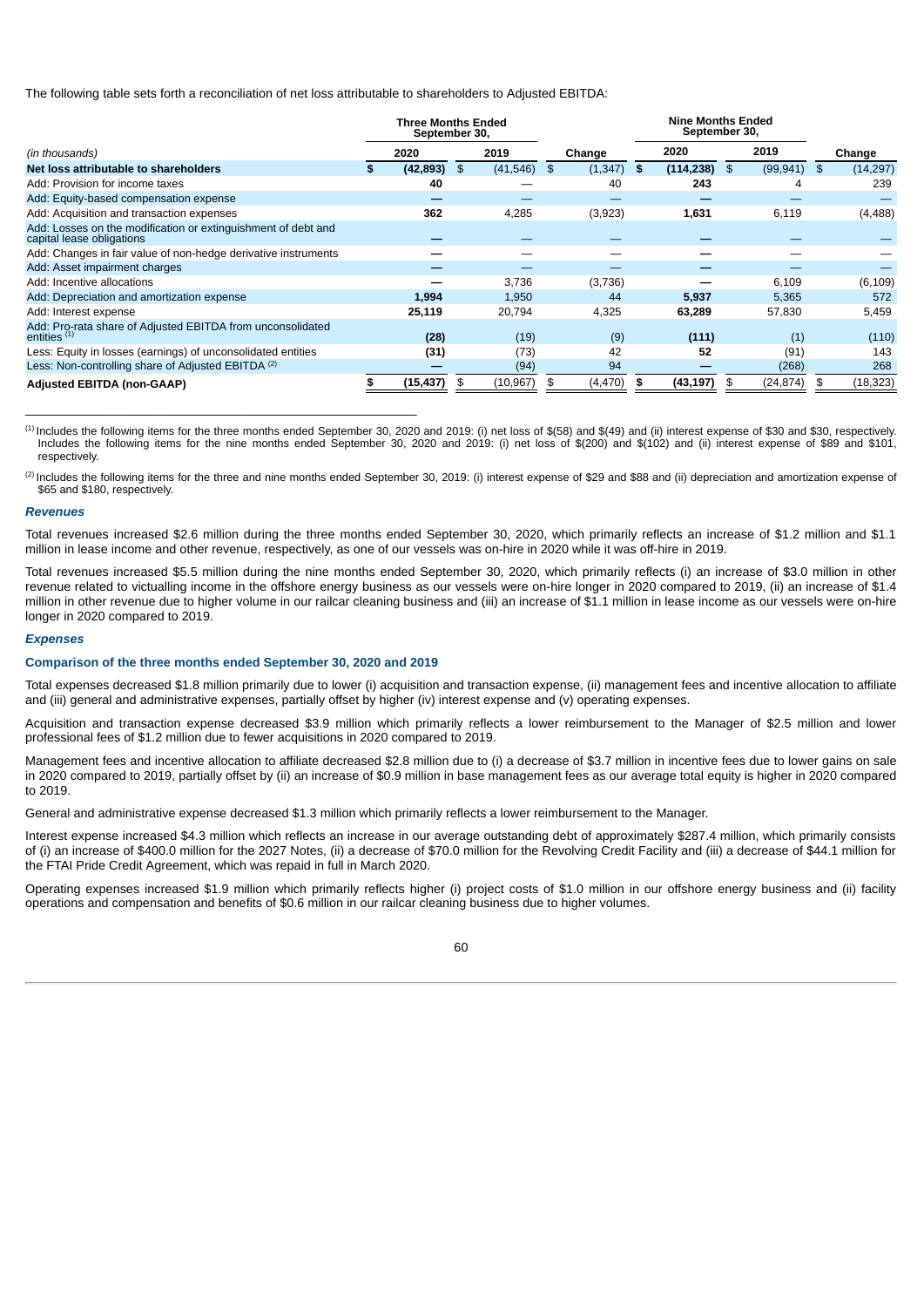### **Comparison of the nine months ended September 30, 2020 and 2019**

Total expenses increased \$5.2 million primarily due to higher (i) operating expenses and (ii) interest expense, partially offset by lower (iii) acquisition and transaction expense and (iii) management fees and incentive allocation to affiliate.

Operating expenses increased \$6.4 million which primarily reflects higher (i) project costs of \$2.5 million in our offshore energy business, (ii) repairs and maintenance of \$1.1 million in our offshore energy business, (iii) compensation and benefits of \$0.7 million in our railcar cleaning business due to higher volumes and (iv) vessel operating and general and administrative expenses of \$0.7 million.

Interest expense increased \$5.5 million which reflects an increase in our average outstanding debt of approximately \$138.4 million, which primarily consists of (i) an increase of \$133.3 million for the 2027 Notes, (ii) an increase of \$66.7 million for the 2025 Notes, (iii) an increase of \$17.2 million for the 2022 Notes, (iv) a decrease of \$41.1 million for the Revolving Credit Facility and (v) a decrease of \$37.7 million for the FTAI Pride Credit Agreement, which was repaid in March 2020.

Acquisition and transaction expense decreased \$4.5 million which primarily reflects a lower reimbursement to the Manager of \$3.3 million and lower professional fees of \$1.0 million due to fewer acquisitions in 2020 compared to 2019.

Management fees and incentive allocation to affiliate decreased \$2.8 million due to (i) a decrease of \$6.1 million in incentive fees due to lower gains on sale in 2020 compared to 2019, partially offset by (ii) an increase of \$3.3 million in base management fees as our average total equity is higher in 2020 compared to 2019.

#### *Other income (expense)*

Other income decreased \$1.0 million and \$1.1 million during the three and nine months ended September 30, 2020, respectively, primarily due to a gain of approximately \$1.0 million from casualty insurance proceeds received in 2019 on one of our vessels.

# *Adjusted EBITDA (Non-GAAP)*

Adjusted EBITDA decreased \$4.5 million and \$18.3 million during the three and nine months ended September 30, 2020, respectively, primarily due to the changes noted above.

### **Liquidity and Capital Resources**

On July 28, 2020, we issued \$400 million aggregate principal amount of senior unsecured notes due 2027 (the "2027 Notes"). We used a portion of the proceeds to repay \$220 million of outstanding borrowings under the Revolving Credit Facility, and intend to use the remaining proceeds for general corporate purposes, and the funding of future acquisitions and investments, including aviation investments. Following the repayment, we have additional borrowing capacity of \$250 million under the Revolving Credit Facility.

Additionally, on June 30, 2020, we entered into an At Market Issuance Sales Agreement with a third party to sell shares of our Series A Preferred Shares and Series B Preferred Shares (collectively, the "ATM Shares"), having an aggregate offering price of up to \$100 million, from time to time, through an "at-the market" equity offering program. During the third quarter of 2020, we sold 1,070,000 ATM Shares for net proceeds of approximately \$20.6 million.

We believe we have sufficient liquidity to satisfy our cash needs, however, we continue to evaluate and take action, as necessary, to preserve adequate liquidity and ensure that our business can continue to operate during these uncertain times. This includes limiting discretionary spending across the organization and re-prioritizing our capital projects amid the COVID-19 pandemic.

Our principal uses of liquidity have been and continue to be (i) acquisitions of transportation infrastructure and equipment, (ii) dividends to our shareholders and holders of eligible participating securities, (iii) expenses associated with our operating activities, and (iv) debt service obligations associated with our investments.

- Cash used for the purpose of making investments was \$470.3 million and \$590.7 million during the nine months ended September 30, 2020 and 2019, respectively.
- Dividends to shareholders and holders of eligible participating securities were \$98.4 million and \$85.2 million during the nine months ended September 30, 2020 and 2019, respectively.
- Uses of liquidity associated with our operating expenses are captured on a net basis in our cash flows from operating activities. Uses of liquidity associated with our debt obligations are captured in our cash flows from financing activities.

Our principal sources of liquidity to fund these uses have been and continue to be (i) revenues from our transportation infrastructure and equipment assets (including finance lease collections and maintenance reserve collections) net of operating expenses, (ii) proceeds from borrowings or the issuance of securities and (iii) proceeds from asset sales.

• Cash flows from operating activities, plus the principal collections on finance leases and maintenance reserve collections were \$60.5 million and \$155.2 million during the nine months ended September 30, 2020 and 2019, respectively.

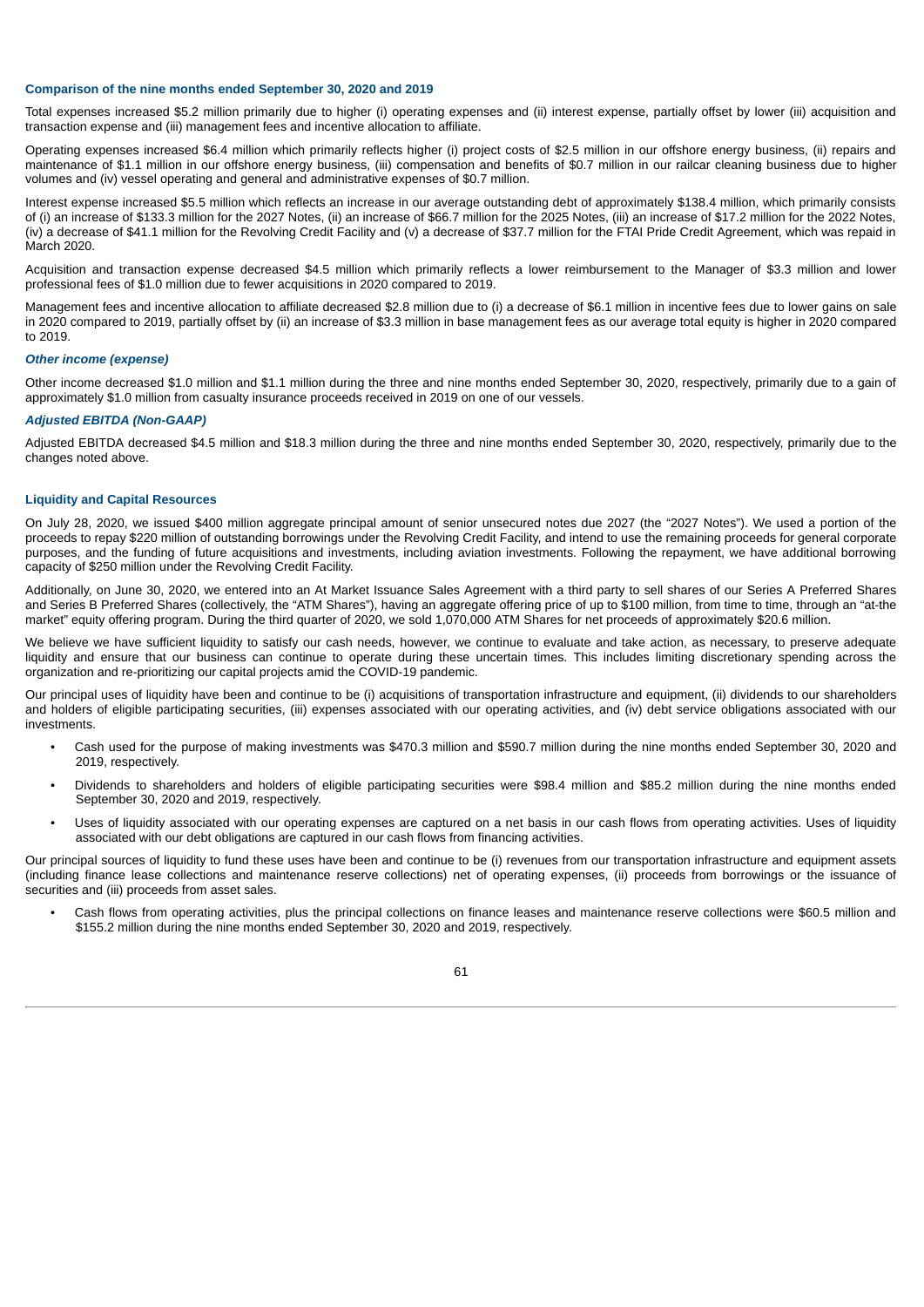- During the nine months ended September 30, 2020, additional borrowings were obtained in connection with the (i) 2027 Notes of \$400.0 million, (ii) Series 2020 Bonds of \$264.0 million and (iii) Revolving Credit Facility of \$220.0 million. We made total principal repayments of \$496.0 million relating to the Revolving Credit Facility, Series 2016 Bonds, Series 2012 Bonds, Jefferson Revolver and FTAI Pride Credit Agreement. During the nine months ended September 30, 2019, additional borrowings were obtained in connection with the (i) 2025 Notes of \$148.7 million, (ii) 2022 Notes of \$147.8 million, (iii) Revolving Credit Facility of \$105.0 million, (iv) LREG Credit Agreement of \$104.4 million, (v) DRP Revolver of \$25.0 million, (vi) Jefferson Revolver of \$23.2 million and (vii) CMQR Credit Agreement of \$15.6 million. We made total principal repayments of \$218.9 million, primarily relating to the Revolving Credit Facility, Jefferson Revolver and CMQR Credit Agreement.
- Proceeds from the sale of assets were \$53.7 million and \$166.3 million during the nine months ended September 30, 2020 and 2019, respectively.
- Proceeds from the issuance of preferred shares, net of underwriter's discount and issuance costs were \$20.2 million and \$82.9 million during the nine months ended September 30, 2020 and 2019, respectively.

We are currently evaluating several potential Infrastructure and Equipment Leasing transactions, which could occur within the next 12 months. However, as of the date of this filing, none of these pipeline transactions or negotiations are definitive or included within our planned liquidity needs. We cannot assure if or when any such transaction will be consummated or the terms of any such transaction.

### **Historical Cash Flow**

## *Comparison of the nine months ended September 30, 2020 and 2019*

The following table compares the historical cash flow for the nine months ended September 30, 2020 and 2019:

|                                           | Nine Months Ended September 30. |  |            |  |
|-------------------------------------------|---------------------------------|--|------------|--|
| (in thousands)                            | 2020                            |  | 2019       |  |
| <b>Cash Flow Data:</b>                    |                                 |  |            |  |
| Net cash provided by operating activities | 28.393                          |  | 92.713     |  |
| Net cash used in investing activities     | (407, 193)                      |  | (409, 853) |  |
| Net cash provided by financing activities | 299.689                         |  | 346.887    |  |

Net cash provided by operating activities decreased \$64.3 million, which primarily reflects (i) changes in accounts payable and accrued liabilities, management fees payable, accounts receivable, and other assets and other liabilities of \$60.3 million, primarily due to the timing of payments and (ii) a decrease in net income of \$70.7 million. These decreases were partially offset by changes in (iii) gain on sale of assets, net of \$63.6 million and (iv) asset impairment of \$14.4 million.

Net cash used in investing activities decreased \$2.7 million primarily due to (i) a decrease in purchase deposits for acquisitions of \$40.5 million, (ii) a decrease in acquisitions of property, plant and equipment of \$34.0 million and (iii) a decrease in acquisitions of leasing equipment of \$34.6 million, partially offset by (iv) lower proceeds from the sale of leasing equipment of \$112.6 million.

Net cash provided by financing activities decreased \$47.2 million primarily due to (i) an increase in repayments of debt of \$277.1 million, (ii) a decrease in proceeds from the issuance of preferred shares of \$62.7 million and (iii) a decrease in receipt of maintenance deposits of \$24.3 million, partially offset by (iv) an increase in proceeds from debt of \$315.3 million.

We use Funds Available for Distribution ("FAD") in evaluating our ability to meet our stated dividend policy. FAD is not a financial measure in accordance with GAAP. The GAAP measure most directly comparable to FAD is net cash provided by operating activities. We believe FAD is a useful metric for investors and analysts for similar purposes.

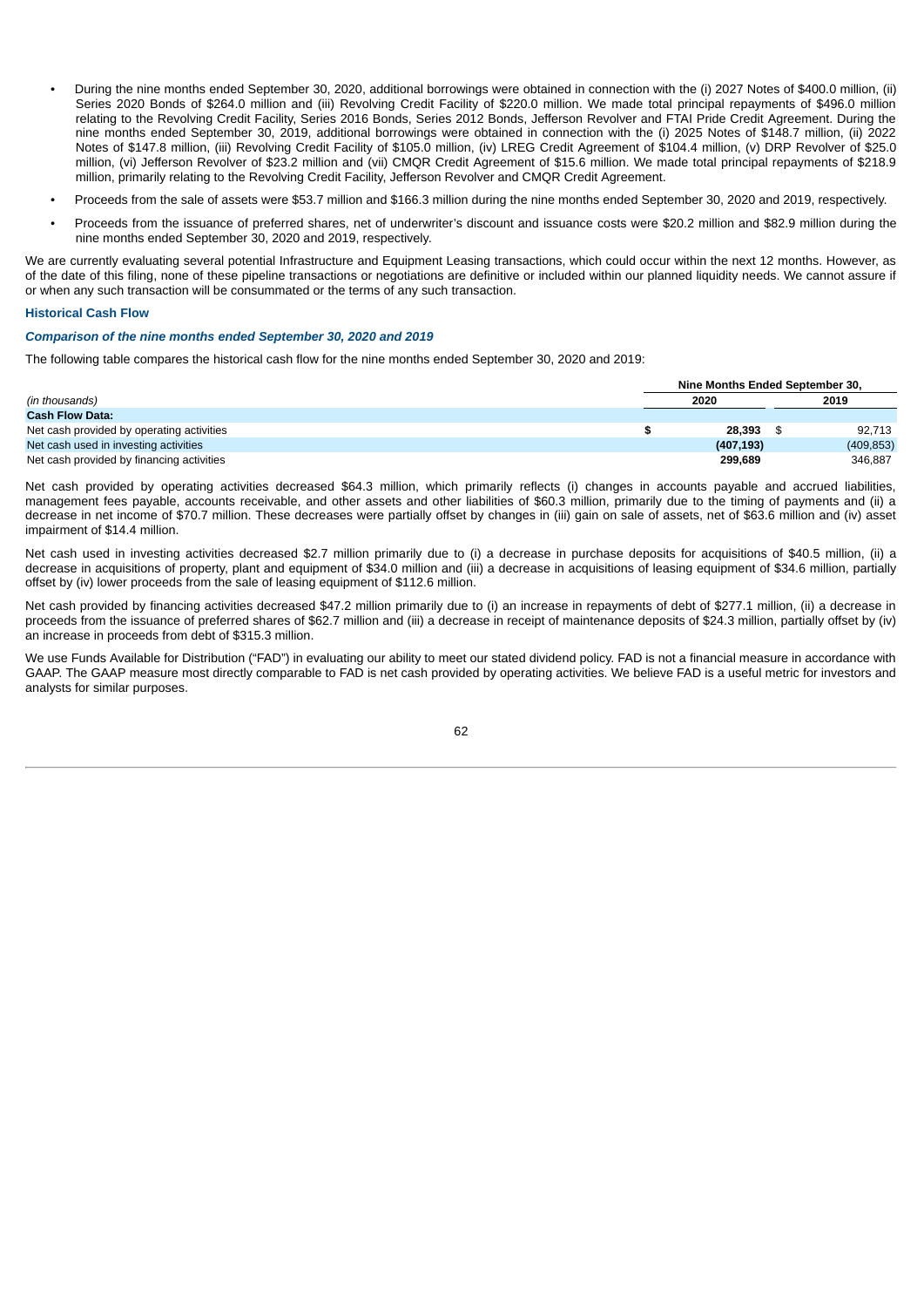We define FAD as: net cash provided by operating activities plus principal collections on finance leases, proceeds from sale of assets, and return of capital distributions from unconsolidated entities, less required payments on debt obligations and capital distributions to non-controlling interest, and excludes changes in working capital. The following table sets forth a reconciliation of Net Cash Provided by Operating Activities to FAD:

|                                                                   | Nine Months Ended September 30, |  |  |  |
|-------------------------------------------------------------------|---------------------------------|--|--|--|
| 2020<br>(in thousands)                                            | 2019                            |  |  |  |
| Net Cash Provided by Operating Activities<br>28.393<br>- 56       | 92.713                          |  |  |  |
| Add: Principal Collections on Finance Leases<br>7.001             | 13.094                          |  |  |  |
| Add: Proceeds from Sale of Assets<br>53.707                       | 166.297                         |  |  |  |
| Add: Return of Capital Distributions from Unconsolidated Entities | 1.424                           |  |  |  |
| Less: Required Payments on Debt Obligations (1)                   | (29, 513)                       |  |  |  |
| Less: Capital Distributions to Non-Controlling Interest           |                                 |  |  |  |
| Exclude: Changes in Working Capital<br>94,101                     | 33,803                          |  |  |  |
| 183,202<br><b>Funds Available for Distribution (FAD)</b>          | 277.818                         |  |  |  |

 $^{(1)}$  Required payments on debt obligations for the nine months ended September 30, 2020 exclude repayments of \$220,000 for the Revolving Credit Facility, \$144,200 for the Series 2016 Bonds, \$50,262 for the Jefferson Revolver, \$45,520 for the Series 2012 Bonds and \$36,009 for the FTAI Pride Credit Agreement and for the nine months ended September 30, 2019 exclude repayments of \$175,000 for the Revolving Credit Facility and \$14,421 for the CMQR Credit Agreement.

### **Limitations**

FAD is subject to a number of limitations and assumptions and there can be no assurance that we will generate FAD sufficient to meet our intended dividends. FAD has material limitations as a liquidity measure because such measure excludes items that are required elements of our net cash provided by operating activities as described below. FAD should not be considered in isolation nor as a substitute for analysis of our results of operations under GAAP, and it is not the only metric that should be considered in evaluating our ability to meet our stated dividend policy. Specifically:

- FAD does not include equity capital called from our existing limited partners, proceeds from any debt issuance or future equity offering, historical cash and cash equivalents and expected investments in our operations.
- FAD does not give pro forma effect to prior acquisitions, certain of which cannot be quantified.
- While FAD reflects the cash inflows from sale of certain assets, FAD does not reflect the cash outflows to acquire assets as we rely on alternative sources of liquidity to fund such purchases.
- FAD does not reflect expenditures related to capital expenditures, acquisitions and other investments as we have multiple sources of liquidity and intends to fund these expenditures with future incurrences of indebtedness, additional capital contributions and/or future issuances of equity.
- FAD does not reflect any maintenance capital expenditures necessary to maintain the same level of cash generation from our capital investments.
- FAD does not reflect changes in working capital balances as management believes that changes in working capital are primarily driven by short term timing differences, which are not meaningful to our distribution decisions.
- Management has significant discretion to make distributions, and we are not bound by any contractual provision that requires us to use cash for distributions.

If such factors were included in FAD, there can be no assurance that the results would be consistent with our presentation of FAD.

# **Debt Obligations**

Refer to Note 9 of the Consolidated Financial Statements for additional information.

 $\mathcal{L}_\text{max}$  and the contract of the contract of the contract of the contract of the contract of the contract of the contract of the contract of the contract of the contract of the contract of the contract of the contrac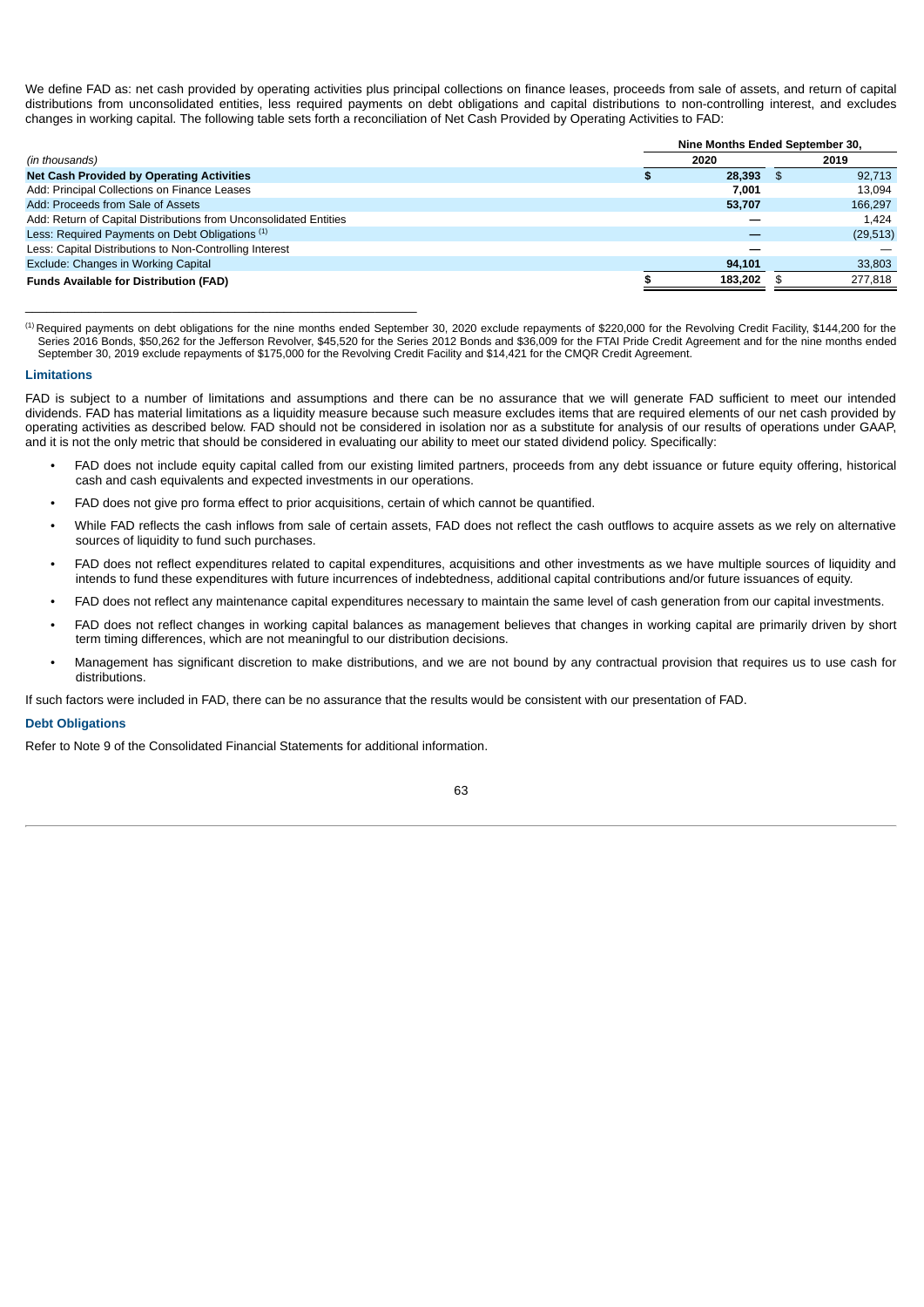# **Contractual Obligations**

The following table summarizes our future obligations, by period due, as of September 30, 2020, under our various contractual obligations and commitments. We had no off-balance sheet arrangements as of September 30, 2020.

| (in thousands)                                         | <b>Remainder of</b><br>2020 | 2021    | 2022                           | 2023   | 2024   | <b>Thereafter</b> | Total         |
|--------------------------------------------------------|-----------------------------|---------|--------------------------------|--------|--------|-------------------|---------------|
| Series 2020 Bonds                                      | —                           | \$<br>_ | \$<br>$\overline{\phantom{0}}$ | \$     | \$     | 263.980           | 263,980<br>\$ |
| <b>DRP Revolver</b>                                    |                             | 25.000  |                                |        |        |                   | 25,000        |
| Senior Notes due 2022                                  |                             |         | 700.000                        |        |        |                   | 700,000       |
| Senior Notes due 2025                                  |                             |         |                                |        |        | 450.000           | 450,000       |
| Senior Notes due 2027                                  |                             |         |                                |        |        | 400,000           | 400,000       |
| Total principal payments on loans and bonds<br>payable |                             | 25,000  | 700.000                        |        |        | 1,113,980         | 1,838,980     |
|                                                        |                             |         |                                |        |        |                   |               |
| Total estimated interest payments (1)                  | 29.017                      | 127.942 | 90.034                         | 80,190 | 80.190 | 237.884           | 645.257       |
| Operating lease obligations                            | 1,201                       | 4,759   | 4,632                          | 4,585  | 4,354  | 149,992           | 169,523       |
|                                                        | 30,218                      | 132.701 | 94,666                         | 84,775 | 84.544 | 387,876           | 814,780       |
| <b>Total contractual obligations</b>                   | 30,218                      | 157,701 | 794,666                        | 84,775 | 84,544 | 1,501,856         | 2,653,760     |
|                                                        |                             |         |                                |        |        |                   |               |

 $<sup>(1)</sup>$  Estimated interest rates as of September 30, 2020.</sup>

 $\mathcal{L}_\text{max}$  and the contract of the contract of the contract of the contract of the contract of the contract of the contract of the contract of the contract of the contract of the contract of the contract of the contrac

We expect to meet our future short-term liquidity requirements through cash on hand, unused borrowing capacity or future financings and net cash provided by our current operations. We expect that our operating subsidiaries will generate sufficient cash flow to cover operating expenses and the payment of principal and interest on our indebtedness as they become due. We may elect to meet certain long-term liquidity requirements or to continue to pursue strategic opportunities through utilizing cash on hand, cash generated from our current operations and the issuance of securities in the future. Management believes adequate capital and borrowings are available from various sources to fund our commitments to the extent required.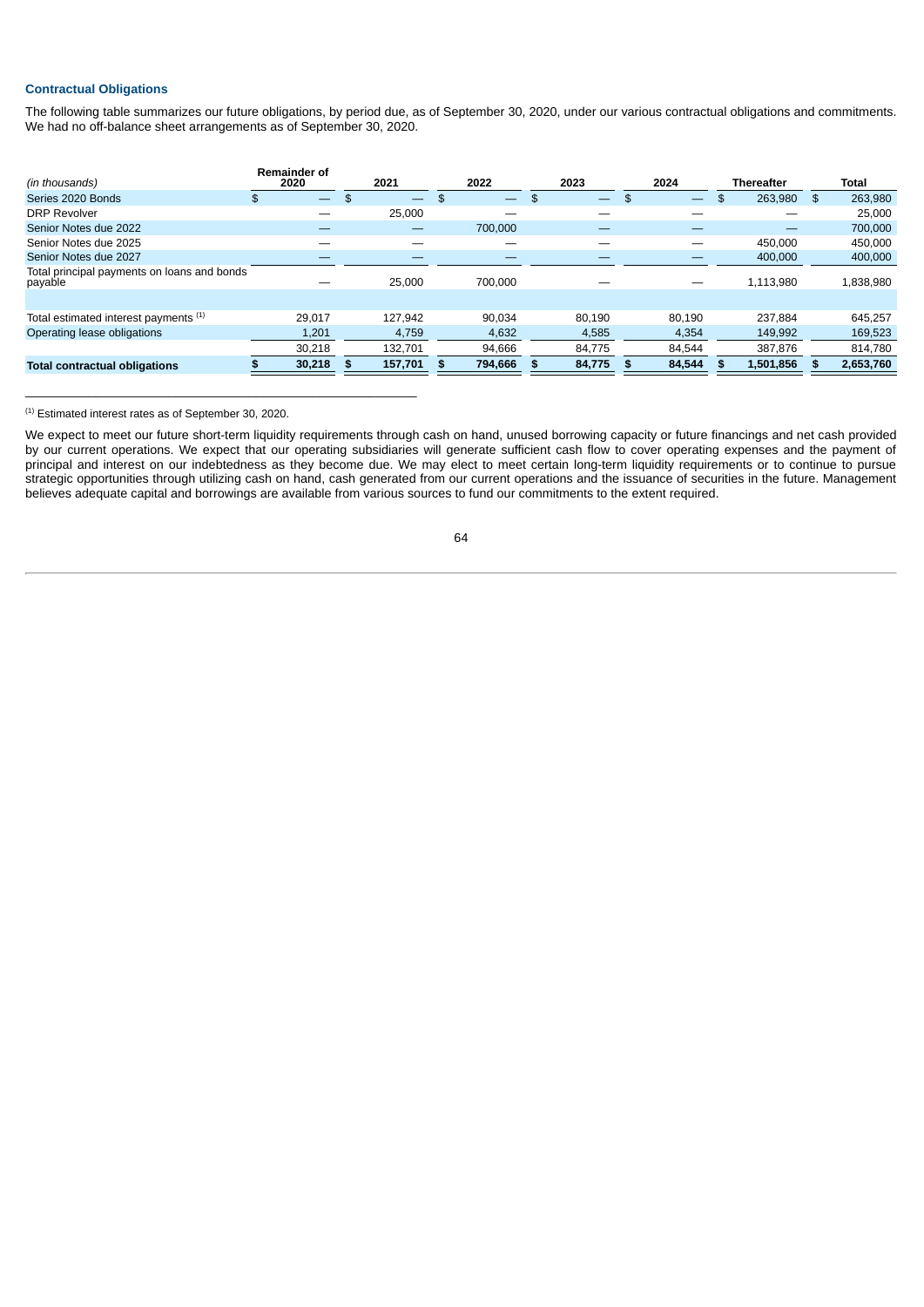### **Application of Critical Accounting Policies**

*Goodwill*—Goodwill includes the excess of the purchase price over the fair value of the net tangible and intangible assets associated with the acquisition of Jefferson Terminal. The carrying amount of goodwill was approximately \$122.7 million and \$122.6 million as of September 30, 2020 and December 31, 2019, respectively.

We review the carrying values of goodwill at least annually to assess impairment since these assets are not amortized. An annual impairment review is conducted as of October 1st of each year. Additionally, we review the carrying value of goodwill whenever events or changes in circumstances indicate that its carrying amount may not be recoverable. The determination of fair value involves significant management judgment.

For an annual goodwill impairment assessment, an optional qualitative analysis may be performed. If the option is not elected or if it is more likely than not that the fair value of a reporting unit is less than its carrying amount, then a two-step goodwill impairment test is performed to identify potential goodwill impairment and measure an impairment loss. A qualitative analysis was not elected for the year ended December 31, 2019.

Beginning in 2020, we adopted new guidance regarding the testing and recognition of a goodwill impairment which prior to 2020 required two steps. A goodwill impairment assessment compares the fair value of a respective reporting unit with its carrying amount, including goodwill. The estimate of fair value of the respective reporting unit is based on the best information available as of the date of assessment, which primarily incorporates certain factors including our assumptions about operating results, business plans, income projections, anticipated future cash flows and market data. If the estimated fair value of the reporting unit is less than the carrying amount, a goodwill impairment is recorded to the extent of any goodwill recorded in the reporting unit.

We estimate the fair value of the reporting units using an income approach, specifically a discounted cash flow analysis. This analysis requires us to make significant assumptions and estimates about the extent and timing of future cash flows (including forecasted revenue growth rates and EBITDA margins). capital expenditures and discount rates. The estimates and assumptions used consider historical performance if indicative of future performance, and are consistent with the assumptions used in determining future profit plans for the reporting units. We also utilize market valuation models and other financial ratios, which require us to make certain assumptions and estimates regarding the applicability of those models to our assets and businesses.

Although we believe the estimates of fair value are reasonable, the determination of certain valuation inputs is subject to management's judgment. Changes in these inputs, including as a result of events beyond our control, could materially affect the results of the impairment review. If the forecasted cash flows of the Jefferson Terminal and Railroad reporting units or other key inputs are negatively revised in the future, the estimated fair value of the Jefferson Terminal and Railroad reporting units could be adversely impacted, potentially leading to an impairment in the future that could materially affect our operating results. Specifically, as it relates to the Jefferson Terminal segment, forecasted revenue is dependent on the ramp up of volumes under current contracts and the acquisition of additional storage contracts for the heavy and light crude and refined products during 2020 subject to obtaining rail capacity for crude, permits for pipeline and movements in future oil spreads. Jefferson Terminal was designed to reach a storage capacity of 21.7 million barrels, and 4.4 million of storage, or approximately 20.3% of capacity, is currently operational. If the Company strategy changes from planned capacity downward due to an inability to source contracts or expand volumes, the fair value of the reporting units would be negatively affected, which could lead to an impairment. The expansion of refineries in the Beaumont/Port Arthur area, as well as growing crude oil production in the U.S. and Canada, are expected to result in increased demand for storage on the U.S. Gulf Coast. Although we do not have significant direct exposure to volatility of crude oil prices, changes in crude oil pricing that effects long term refining planned output could impact Jefferson Terminal operations. Other assumptions utilized in our annual impairment analysis that are significant in determination of the fair value of the reporting unit include the discount rate utilized in our discounted cash flow analysis of 13.5% and our terminal growth rate of 2%.

Furthermore, development of both inbound and outbound pipelines to and from the Jefferson Terminal over the next year to two years will affect our forecasted growth and therefore our estimated fair value. We continue to expect the Jefferson Terminal segment to generate positive Adjusted EBITDA during 2020. Although certain of our anticipated contracts or expected volumes from existing contracts for Jefferson Terminal have been delayed, we continue to believe our projected revenues are achievable and have not yet modified those projections based on ongoing negotiations with our customers and discussions with major pipeline companies. Further delays in executing these contracts or achieving our projections could adversely affect the fair value of the reporting unit. However, with a strengthening macroeconomic demand for storage and the increasing spread between Western Canadian Crude and Western Texas Intermediate, we remain positive for the outlook of Jefferson Terminal's earnings potential.

For the year ended December 31, 2019, there was no impairment of goodwill.

### **Recent Accounting Pronouncements**

See Note 2 to our Consolidated Financial Statements for recent accounting pronouncements.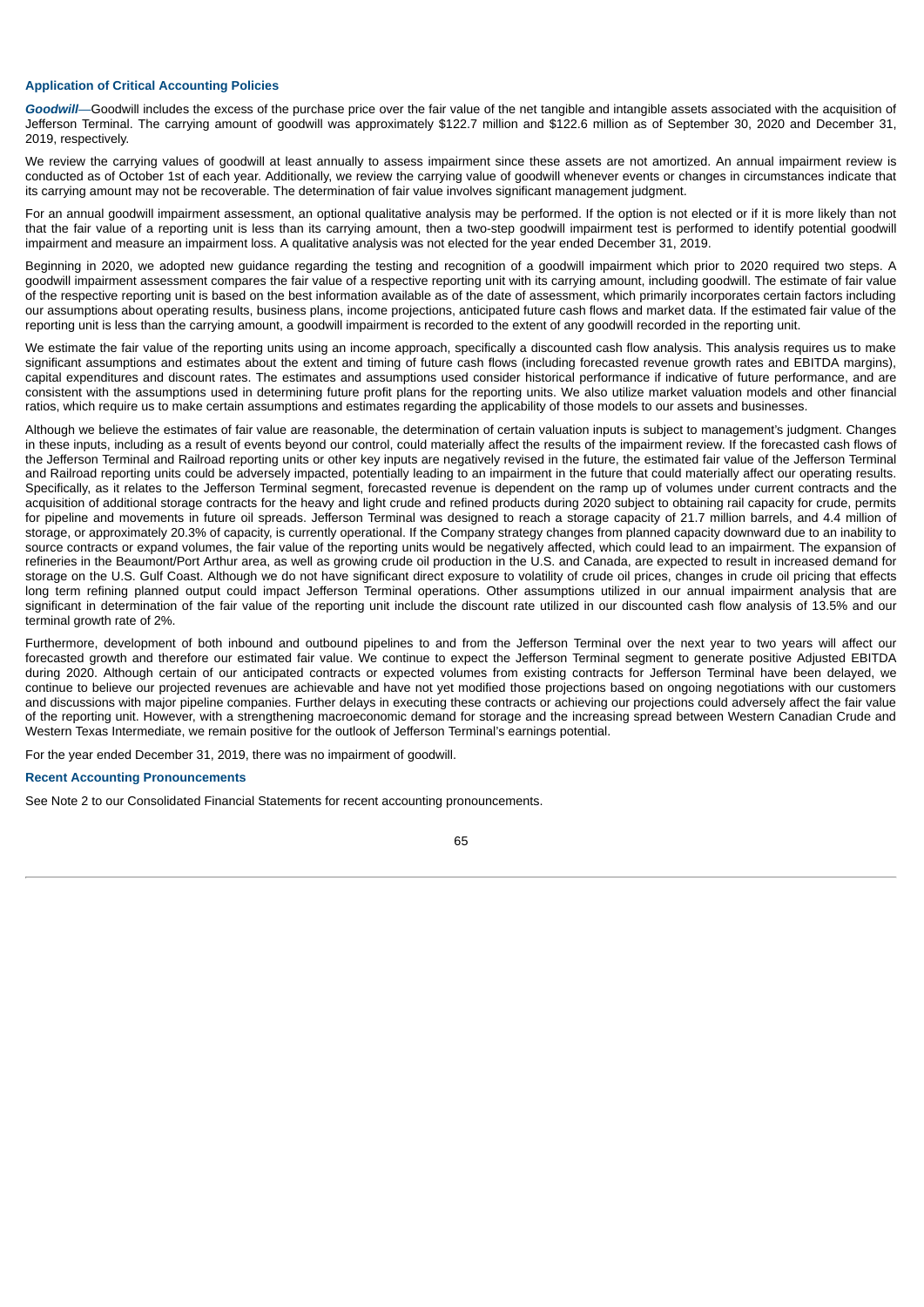## **Item 3. Quantitative and Qualitative Disclosures About Market Risk**

Market risk represents the risk of changes in value of a financial instrument, caused by fluctuations in interest rates and foreign exchange rates. Changes in these factors could cause fluctuations in our results of operations and cash flows. We are exposed to the market risks described below.

### *Interest Rate Risk*

Interest rate risk is the exposure to loss resulting from changes in the level of interest rates and the spread between different interest rates. Interest rate risk is highly sensitive to many factors, including the U.S. government's monetary and tax policies, global economic factors and other factors beyond our control. We are exposed to changes in the level of interest rates and to changes in the relationship or spread between interest rates. Our primary interest rate exposure relates to our term loan arrangements.

LIBOR and other indices which are deemed "benchmarks" are the subject of recent national, international, and other regulatory guidance and proposals for reform, and it appears likely that LIBOR will be phased out or the methodology for determining LIBOR will be modified by 2021. We currently have agreements that are indexed to LIBOR and are monitoring related reform proposals and evaluating the related risks; however, it is not possible to predict the effects of any of these developments, and any future initiatives to regulate, reform or change the manner of administration of LIBOR could result in adverse consequences to the rate of interest payable and receivable on, market value of and market liquidity for LIBOR-based financial instruments.

Our borrowing agreements generally require payments based on a variable interest rate index, such as LIBOR. Therefore, to the extent our borrowing costs are not fixed, increases in interest rates may reduce our net income by increasing the cost of our debt without any corresponding increase in rents or cash flow from our finance leases. We manage our exposure to interest rate movements through the use of interest rate derivatives (interest rate swaps and caps). As a result, when market rates of interest change, there is generally not a material impact on our interest expense, future earnings or cash flows.

The following discussion about the potential effects of changes in interest rates is based on a sensitivity analysis, which models the effects of hypothetical interest rate shifts on our financial condition and results of operations. Although we believe a sensitivity analysis provides the most meaningful analysis permitted by the rules and regulations of the SEC, it is constrained by several factors, including the necessity to conduct the analysis based on a single point in time and by the inability to include the extraordinarily complex market reactions that normally would arise from the market shifts modeled. Although the following results of a sensitivity analysis for changes in interest rates may have some limited use as a benchmark, they should not be viewed as a forecast. This forward-looking disclosure also is selective in nature and addresses only the potential interest expense impacts on our financial instruments and, in particular, does not address the mark-to-market impact on our interest rate derivatives. It also does not include a variety of other potential factors that could affect our business as a result of changes in interest rates. In addition, the following discussion does not take into account our Series A preferred shares, on which distributions currently accrue interest at a fixed rate but will accrue interest at a floating rate based on three-month LIBOR plus a spread from and after Sentember 15, 2024

As of September 30, 2020, assuming we do not hedge our exposure to interest rate fluctuations related to our outstanding floating rate debt, a hypothetical 100-basis point increase/decrease in our variable interest rate on our borrowings would result in an increase of approximately \$0.2 million or a decrease of approximately \$0.1 million in interest expense over the next 12 months before the impact of interest rate derivatives.

### **Item 4. Controls and Procedures**

### *Disclosure Controls and Procedures*

As of the end of the period covered by this report, an evaluation was carried out under the supervision and with the participation of our management, including our Chief Executive Officer and Chief Financial Officer, of the effectiveness of our disclosure controls and procedures (as defined in Rule 13a-15(e) under the Securities Exchange Act of 1934 (the "Exchange Act")). Based upon that evaluation, our Chief Executive Officer and Chief Financial Officer have concluded that our disclosure controls and procedures were effective as of and for the period covered by this report.

### *Internal Control over Financial Reporting*

There have not been any changes in our internal control over financial reporting (as such term is defined in Rules 13a-15(f) and 15d-15(f) under the Exchange Act) during the fiscal quarter to which this report relates that have materially affected, or are reasonably likely to materially affect, our internal control over financial reporting.

# **PART II—OTHER INFORMATION**

# **Item 1. Legal Proceedings**

We are and may become involved in legal proceedings, including but not limited to regulatory investigations and inquiries, in the ordinary course of our business. Although we are unable to predict with certainty the eventual outcome of any litigation, regulatory investigation or inquiry, in the opinion of management, we do not expect our current and any threatened legal proceedings to have a material adverse effect on our business, financial position or results of operations. Given the inherent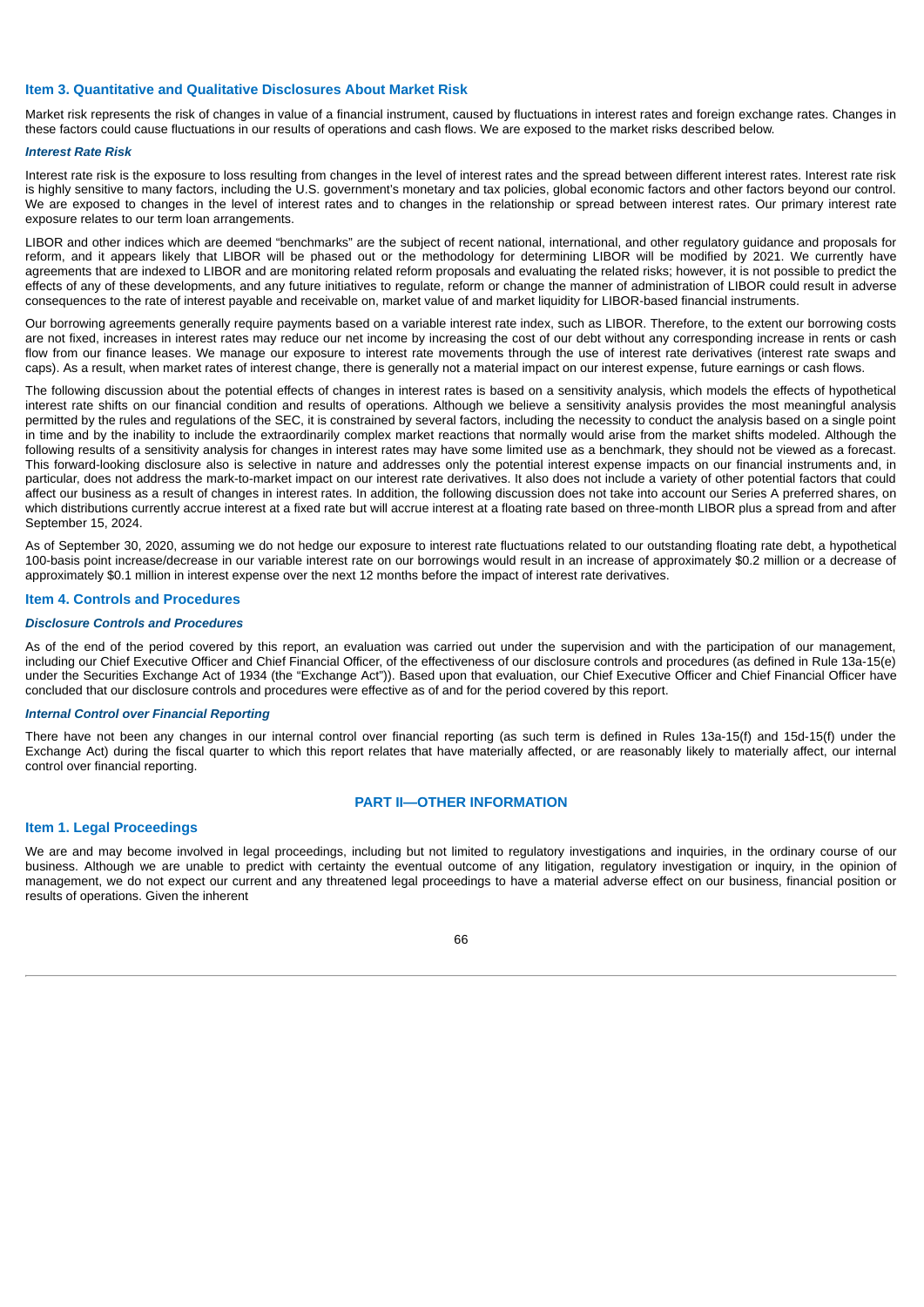unpredictability of these types of proceedings, however, it is possible that future adverse outcomes could have a material adverse effect on our financial results.

# **Item 1A. Risk Factors**

*You should carefully consider the following risks and other information in this Form 10-Q in evaluating us and our shares. Any of the following risks, as well* as additional risks and uncertainties not currently known to us or that we currently deem immaterial, could materially and adversely affect our results of *operations or financial condition. The risk factors generally have been separated into the following categories: risks related to our business, risks related to our Manager, risks related to taxation and risks related to our common shares. However, these categories do overlap and should not be considered exclusive.*

### **Risks Related to Our Business**

### *The current outbreak of the novel coronavirus (COVID-19) has severely disrupted the global economy and may have, and the emergence of similar crises could have, material adverse effects on our business, results of operations or financial condition.*

In recent years, the outbreaks of certain highly contagious diseases have increased the risk of a pandemic resulting in economic disruptions. In particular, the COVID-19 outbreak, which has been declared a global pandemic, has led to severe disruptions in the market and the global, U.S. and regional economies that may continue for a prolonged duration and trigger a recession or a period of economic slowdown. In response, various governmental bodies and private enterprises have implemented numerous measures to mitigate the outbreak, such as travel bans and restrictions, quarantines, shelter-in-place orders and shutdowns. The COVID-19 outbreak continues to be dynamic and expanding, and its ultimate scope, duration and effects remain uncertain.

We expect that this pandemic, and any future epidemic or pandemic crises, could result in direct and indirect adverse effects on our industry and customers, which in turn may impact our business, results of operations and financial condition. Effects of the current pandemic include, or may include, among others:

- deterioration of worldwide, regional or national economic conditions and activity, which could further reduce or prolong the recent significant declines in energy prices, or adversely affect global demand for crude oil and petroleum products, demand for our services, and time charter and spot rates;
- disruptions to our operations as a result of the potential health impact on our employees and crew, and on the workforces of our customers and business partners;
- disruptions to our business from, or additional costs related to, new regulations, directives or practices implemented in response to the pandemic, such as travel restrictions, increased inspection regimes, hygiene measures (such as quarantining and physical distancing) or increased implementation of remote working arrangements;
- a lack of air travel demand or an inability of airlines to operate to or from certain regions could impact demand for air travel and the financial health of certain airlines, including our lessees;
- potential delays in the loading and discharging of cargo on or from our vessels, and any related off hire due to quarantines, worker health or regulations, which in turn could disrupt our operations and result in a reduction of revenue;
- potential shortages or a lack of access to required spare parts for our vessels, or potential delays in any repairs to, scheduled or unscheduled maintenance or modifications;
- potential delays in vessel inspections and related certifications by class societies, customers or government agencies;
- potential reduced cash flows and financial condition, including potential liquidity constraints;
- reduced access to capital, including the ability to refinance any existing obligations, as a result of any credit tightening generally or due to continued declines in global financial markets, including to the prices of publicly-traded securities of us, our peers and of listed companies generally; and
- potential deterioration in the financial condition and prospects of our customers, joint venture partners or business partners, or attempts by customers or third parties to invoke force majeure contractual clauses as a result of delays or other disruptions.

Although disruption and effects from the COVID-19 pandemic may be temporary, given the dynamic nature of these circumstances, the duration of any business disruption and the related financial impact to us is uncertain at this time and could materially affect our business, results of operations and financial condition. The ongoing impact of COVID-19 also heightens many of the other risks described in this report, including those relating to our target returns, liquidity and asset values.

# *Uncertainty relating to macroeconomic conditions may reduce the demand for our assets, result in non-performance of contracts by our lessees or charterers, limit our ability to obtain additional capital to finance new investments, or have other unforeseen negative effects.*

Uncertainty and negative trends in general economic conditions in the United States and abroad, including significant tightening of credit markets and commodity price volatility, historically have created difficult operating environments for owners and operators in the transportation industry. Many factors, including factors that are beyond our control, may impact our operating results or financial condition and/or affect the lessees and charterers that form our customer base. For some years, the world has experienced weakened economic conditions and volatility following adverse changes in global capital markets. Excess supply in oil and gas markets can put significant downward pressure on prices for these commodities, and may affect demand for assets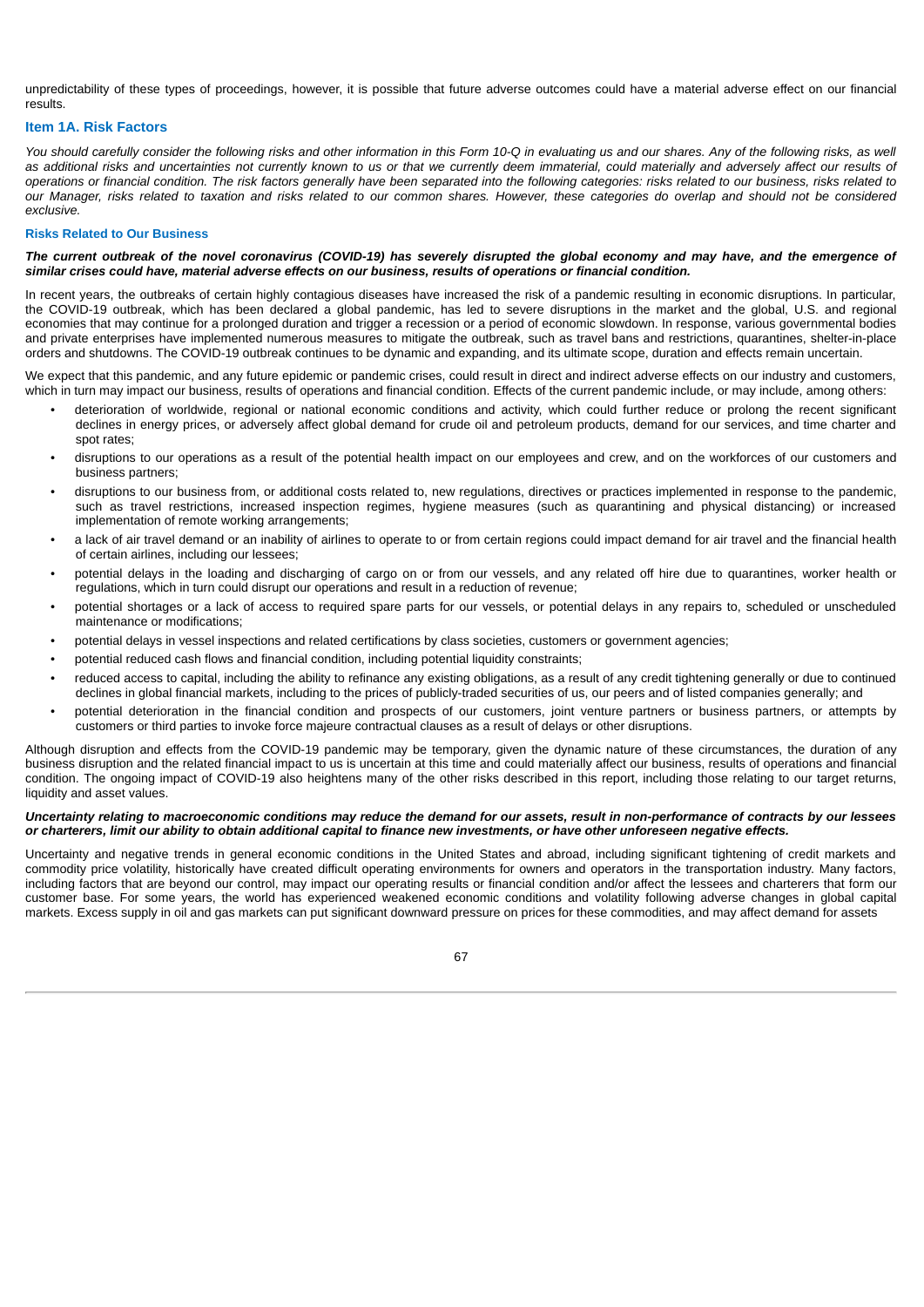used in production, refining and transportation of oil and gas. In the past, a significant decline in oil prices has led to lower offshore exploration and production budgets worldwide. These conditions have resulted in significant contraction, deleveraging and reduced liquidity in the credit markets. A number of governments have implemented, or are considering implementing, a broad variety of governmental actions or new regulations for the financial markets. In addition, limitations on the availability of capital, higher costs of capital for financing expenditures or the desire to preserve liquidity, may cause our current or prospective customers to make reductions in future capital budgets and spending.

Further, demand for our assets is related to passenger and cargo traffic growth, which in turn is dependent on general business and economic conditions. Global economic downturns could have an adverse impact on passenger and cargo traffic levels and consequently our lessees' and charterers' business, which may in turn result in a significant reduction in revenues, earnings and cash flows, difficulties accessing capital and a deterioration in the value of our assets. We may also become exposed to increased credit risk from our customers and third parties who have obligations to us, which could result in increased non-performance of contracts by our lessees or charterers and adversely impact our business, prospects, financial condition, results of operations and cash flows.

## *The industries in which we operate have experienced periods of oversupply during which lease rates and asset values have declined, particularly during the most recent economic downturn, and any future oversupply could materially adversely affect our results of operations and cash flows.*

The oversupply of a specific asset is likely to depress the lease or charter rates for and the value of that type of asset and result in decreased utilization of our assets, and the industries in which we operate have experienced periods of oversupply during which rates and asset values have declined, particularly during the most recent economic downturn. Factors that could lead to such oversupply include, without limitation:

- general demand for the type of assets that we purchase;
- general macroeconomic conditions, including market prices for commodities that our assets may serve;
- geopolitical events, including war, prolonged armed conflict and acts of terrorism;
- outbreaks of communicable diseases and natural disasters;
- governmental regulation;
- interest rates;
- the availability of credit:
- restructurings and bankruptcies of companies in the industries in which we operate, including our customers;
- manufacturer production levels and technological innovation;
- manufacturers merging or exiting the industry or ceasing to produce certain asset types;
- retirement and obsolescence of the assets that we own;
- increases in supply levels of assets in the market due to the sale or merging of operating lessors; and
- reintroduction of previously unused or dormant assets into the industries in which we operate.

These and other related factors are generally outside of our control and could lead to persistence of, or increase in, the oversupply of the types of assets that we acquire or decreased utilization of our assets, either of which could materially adversely affect our results of operations and cash flow. In addition, lessees may redeliver our assets to locations where there is oversupply, which may lead to additional repositioning costs for us if we move them to areas with higher demand. Positioning expenses vary depending on geographic location, distance, freight rates and other factors, and may not be fully covered by drop-off charges collected from the last lessees of the equipment or pick-up charges paid by the new lessees. Positioning expenses can be significant if a large portion of our assets are returned to locations with weak demand, which could materially adversely affect our business, prospects, financial condition, results of operations and cash flow.

# *There can be no assurance that any target returns will be achieved.*

Our target returns for assets are targets only and are not forecasts of future profits. We develop target returns based on our Manager's assessment of appropriate expectations for returns on assets and the ability of our Manager to enhance the return generated by those assets through active management. There can be no assurance that these assessments and expectations will be achieved and failure to achieve any or all of them may materially adversely impact our ability to achieve any target return with respect to any or all of our assets.

In addition, our target returns are based on estimates and assumptions regarding a number of other factors, including, without limitation, holding periods, the absence of material adverse events affecting specific investments (which could include, without limitation, natural disasters, terrorism, social unrest or civil disturbances), general and local economic and market conditions, changes in law, taxation, regulation or governmental policies and changes in the political approach to transportation investment, either generally or in specific countries in which we may invest or seek to invest. Many of these factors, as well as the other risks described elsewhere in this report, are beyond our control and all could adversely affect our ability to achieve a target return with respect to an asset. Further, target returns are targets for the return generated by specific assets and not by us. Numerous factors could prevent us from achieving similar returns, notwithstanding the performance of individual assets, including, without limitation, taxation and fees payable by us or our operating subsidiaries, including fees and incentive allocation payable to our Manager.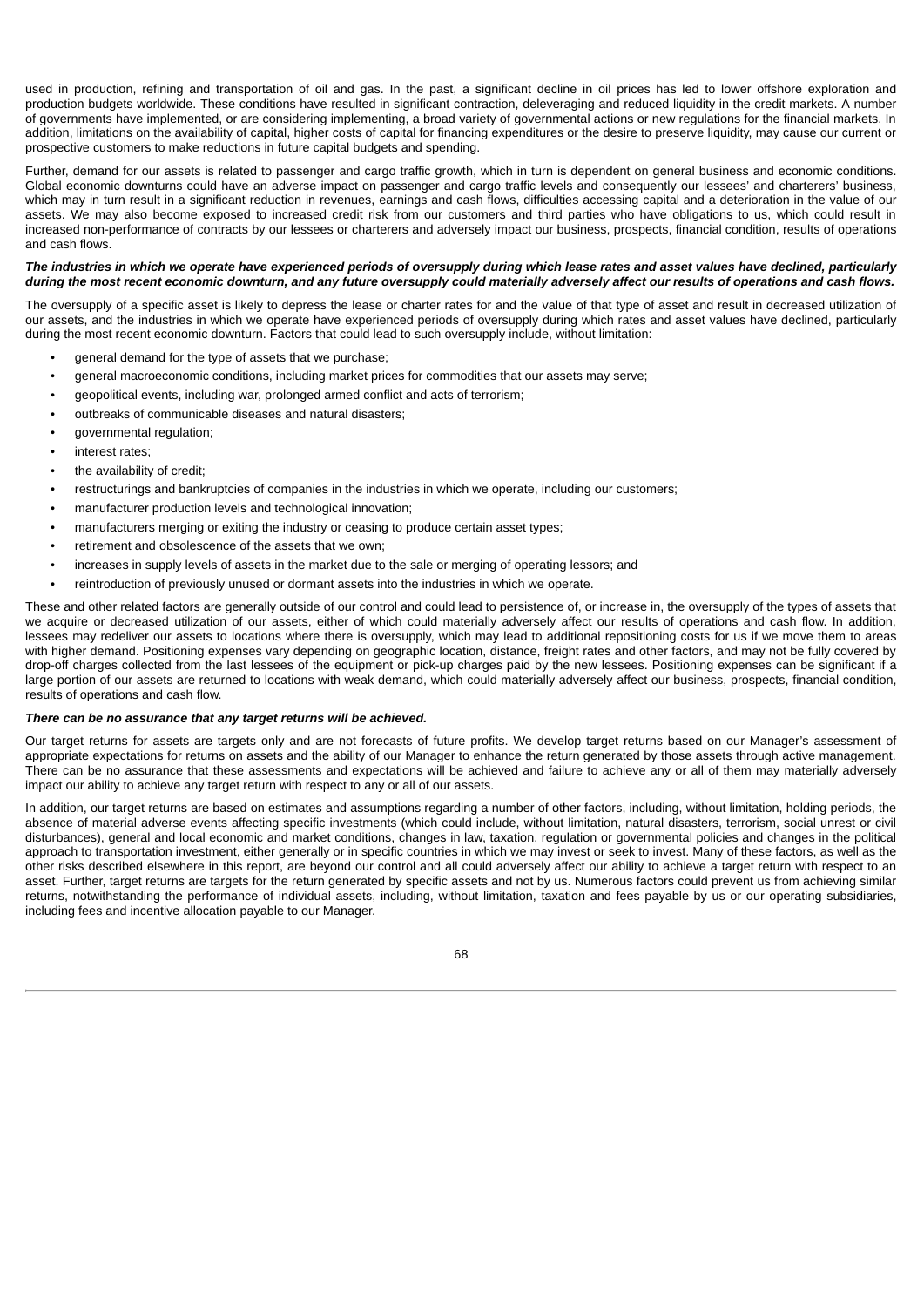There can be no assurance that the returns generated by any of our assets will meet our target returns, or any other level of return, or that we will achieve or successfully implement our asset acquisition objectives, and failure to achieve the target return in respect of any of our assets could, among other things, have a material adverse effect on our business, prospects, financial condition, results of operations and cash flow. Further, even if the returns generated by individual assets meet target returns, there can be no assurance that the returns generated by other existing or future assets would do so, and the historical performance of the assets in our existing portfolio should not be considered as indicative of future results with respect to any assets.

## *Contractual defaults may adversely affect our business, prospects, financial condition, results of operations and cash flows by decreasing revenues and increasing storage, positioning, collection, recovery and lost equipment expenses.*

The success of our business depends in large part on the success of the operators in the sectors in which we participate. Cash flows from our assets are substantially impacted by our ability to collect compensation and other amounts to be paid in respect of such assets from the customers with whom we enter into leases, charters or other contractual arrangements. Inherent in the nature of the leases, charters and other arrangements for the use of such assets is the risk that we may not receive, or may experience delay in realizing, such amounts to be paid. While we target the entry into contracts with credit-worthy counterparties, no assurance can be given that such counterparties will perform their obligations during the term of the leases, charters or other contractual arrangements. In addition, when counterparties default, we may fail to recover all of our assets, and the assets we do recover may be returned in damaged condition or to locations where we will not be able to efficiently lease, charter or sell them. In most cases, we maintain, or require our lessees to maintain, certain insurances to cover the risk of damages or loss of our assets. However, these insurance policies may not be sufficient to protect us against a loss.

Depending on the specific sector, the risk of contractual defaults may be elevated due to excess capacity as a result of oversupply during the most recent economic downturn. We lease assets to our customers pursuant to fixed-price contracts, and our customers then seek to utilize those assets to transport goods and provide services. If the price at which our customers receive for their transportation services decreases as a result of an oversupply in the marketplace, then our customers may be forced to reduce their prices in order to attract business (which may have an adverse effect on their ability to meet their contractual lease obligations to us), or may seek to renegotiate or terminate their contractual lease arrangements with us to pursue a lower-priced opportunity with another lessor, which may have a direct, adverse effect on us. See "-The industries in which we operate have experienced periods of oversupply during which lease rates and asset values have declined, particularly during the most recent economic downturn, and any future oversupply could materially adversely affect our results of operations and cash flows." Any default by a material customer would have a significant impact on our profitability at the time the customer defaulted, which could materially adversely affect our operating results and growth prospects. In addition, some of our counterparties may reside in jurisdictions with legal and regulatory regimes that make it difficult and costly to enforce such counterparties' obligations.

# *If we acquire a high concentration of a particular type of asset, or concentrate our investments in a particular sector, our business, prospects, financial condition, results of operations and cash flows could be adversely affected by changes in market demand or problems specific to that asset or sector.*

If we acquire a high concentration of a particular asset, or concentrate our investments in a particular sector, our business and financial results could be adversely affected by sector-specific or asset-specific factors. For example, if a particular sector experiences difficulties such as increased competition or oversupply, the operators we rely on as a lessor may be adversely affected and consequently our business and financial results may be similarly affected. If we acquire a high concentration of a particular asset and the market demand for a particular asset declines, it is redesigned or replaced by its manufacturer or it experiences design or technical problems, the value and rates relating to such asset may decline, and we may be unable to lease or charter such asset on favorable terms, if at all. Any decrease in the value and rates of our assets may have a material adverse effect on our business, prospects, financial condition, results of operations and cash flows.

# *We operate in highly competitive markets.*

The business of acquiring transportation and transportation-related infrastructure assets is highly competitive. Market competition for opportunities includes traditional transportation and infrastructure companies, commercial and investment banks, as well as a growing number of non-traditional participants, such as hedge funds, private equity funds and other private investors, including Fortress-related entities. Some of these competitors may have access to greater amounts of capital and/or to capital that may be committed for longer periods of time or may have different return thresholds than us, and thus these competitors may have certain advantages not shared by us. In addition, competitors may have incurred, or may in the future incur, leverage to finance their debt investments at levels or on terms more favorable than those available to us. Strong competition for investment opportunities could result in fewer such opportunities for us, as certain of these competitors have established and are establishing investment vehicles that target the same types of assets that we intend to purchase.

In addition, some of our competitors may have longer operating histories, greater financial resources and lower costs of capital than us, and consequently, may be able to compete more effectively in one or more of our target markets. We likely will not always be able to compete successfully with our competitors and competitive pressures or other factors may also result in significant price competition, particularly during industry downturns, which could have a material adverse effect on our business, prospects, financial condition, results of operations and cash flows.

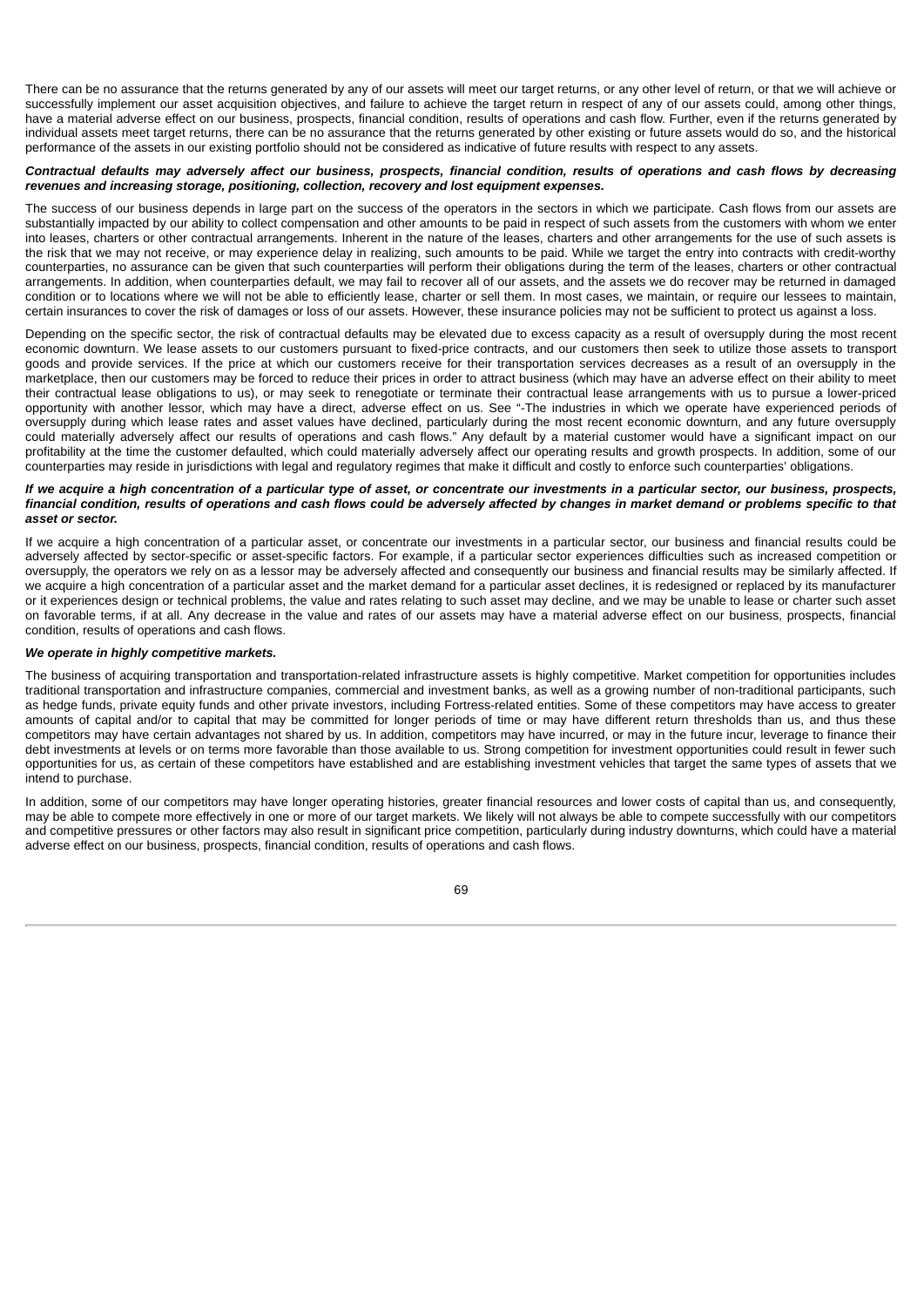### *Certain liens may arise on our assets.*

Certain of our assets are currently subject to liens under separate financing arrangements entered into by certain subsidiaries in connection with acquisitions of assets. In the event of a default under such arrangements by the applicable subsidiary, the lenders thereunder would be permitted to take possession of or sell such assets. See "Management's Discussion and Analysis of Financial Condition and Results of Operations-Liquidity and Capital Resources." In addition, our currently owned assets and assets that we purchase in the future may be subject to other liens based on the industry practices relating to such assets. Until they are discharged, these liens could impair our ability to repossess, re-lease or sell our assets, and to the extent our lessees or charterers do not comply with their obligations to discharge any liens on the applicable assets, we may find it necessary to pay the claims secured by such liens in order to repossess such assets. Such payments could materially adversely affect our operating results and growth prospects.

### *The values of our assets may fluctuate due to various factors.*

The fair market values of our assets may decrease or increase depending on a number of factors, including the prevailing level of charter or lease rates from time to time, general economic and market conditions affecting our target markets, type and age of assets, supply and demand for assets, competition, new governmental or other regulations and technological advances, all of which could impact our profitability and our ability to lease, charter, develop, operate, or sell such assets. In addition, our assets depreciate as they age and may generate lower revenues and cash flows. We must be able to replace such older, depreciated assets with newer assets, or our ability to maintain or increase our revenues and cash flows will decline. In addition, if we dispose of an asset for a price that is less than the depreciated book value of the asset on our balance sheet or if we determine that an asset's value has been impaired, we will recognize a related charge in our consolidated statement of operations and such charge could be material.

# *We may not generate a sufficient amount of cash or generate sufficient free cash flow to fund our operations or repay our indebtedness.*

Our ability to make payments on our indebtedness as required depends on our ability to generate cash flow in the future. This ability, to a certain extent, is subject to general economic, financial, competitive, legislative, regulatory and other factors that are beyond our control. If we do not generate sufficient free cash flow to satisfy our debt obligations, including interest payments and the payment of principal at maturity, we may have to undertake alternative financing plans, such as refinancing or restructuring our debt, selling assets, reducing or delaying capital investments or seeking to raise additional capital. We cannot provide assurance that any refinancing would be possible, that any assets could be sold, or, if sold, of the timeliness and amount of proceeds realized from those sales, that additional financing could be obtained on acceptable terms, if at all, or that additional financing would be permitted under the terms of our various debt instruments then in effect. Furthermore, our ability to refinance would depend upon the condition of the finance and credit markets. Our inability to generate sufficient free cash flow to satisfy our debt obligations, or to refinance our obligations on commercially reasonable terms or on a timely basis, would materially affect our business, financial condition and results of operations.

# *We may acquire operating businesses, including businesses whose operations are not fully matured and stabilized. These businesses may be subject to significant operating and development risks, including increased competition, cost overruns and delays, and difficulties in obtaining approvals or financing. These factors could materially affect our business, financial condition, liquidity and results of operations.*

We have acquired, and may in the future acquire, operating businesses, including businesses whose operations are not fully matured and stabilized (including, but not limited to, our businesses within the Jefferson Terminal and Ports and Terminals segments). While we have deep experience in the construction and operation of these companies, we are nevertheless subject to significant risks and contingencies of an operating business, and these risks are greater where the operations of such businesses are not fully matured and stabilized. Key factors that may affect our operating businesses include, but are not limited to:

- competition from market participants;
- general economic and/or industry trends, including pricing for the products or services offered by our operating businesses;
- the issuance and/or continued availability of necessary permits, licenses, approvals and agreements from governmental agencies and third parties as are required to construct and operate such businesses;
- changes or deficiencies in the design or construction of development projects;
- unforeseen engineering, environmental or geological problems;
- potential increases in construction and operating costs due to changes in the cost and availability of fuel, power, materials and supplies;
- the availability and cost of skilled labor and equipment;
- our ability to enter into additional satisfactory agreements with contractors and to maintain good relationships with these contractors in order to construct development projects within our expected cost parameters and time frame, and the ability of those contractors to perform their obligations under the contracts and to maintain their creditworthiness;
- potential liability for injury or casualty losses which are not covered by insurance;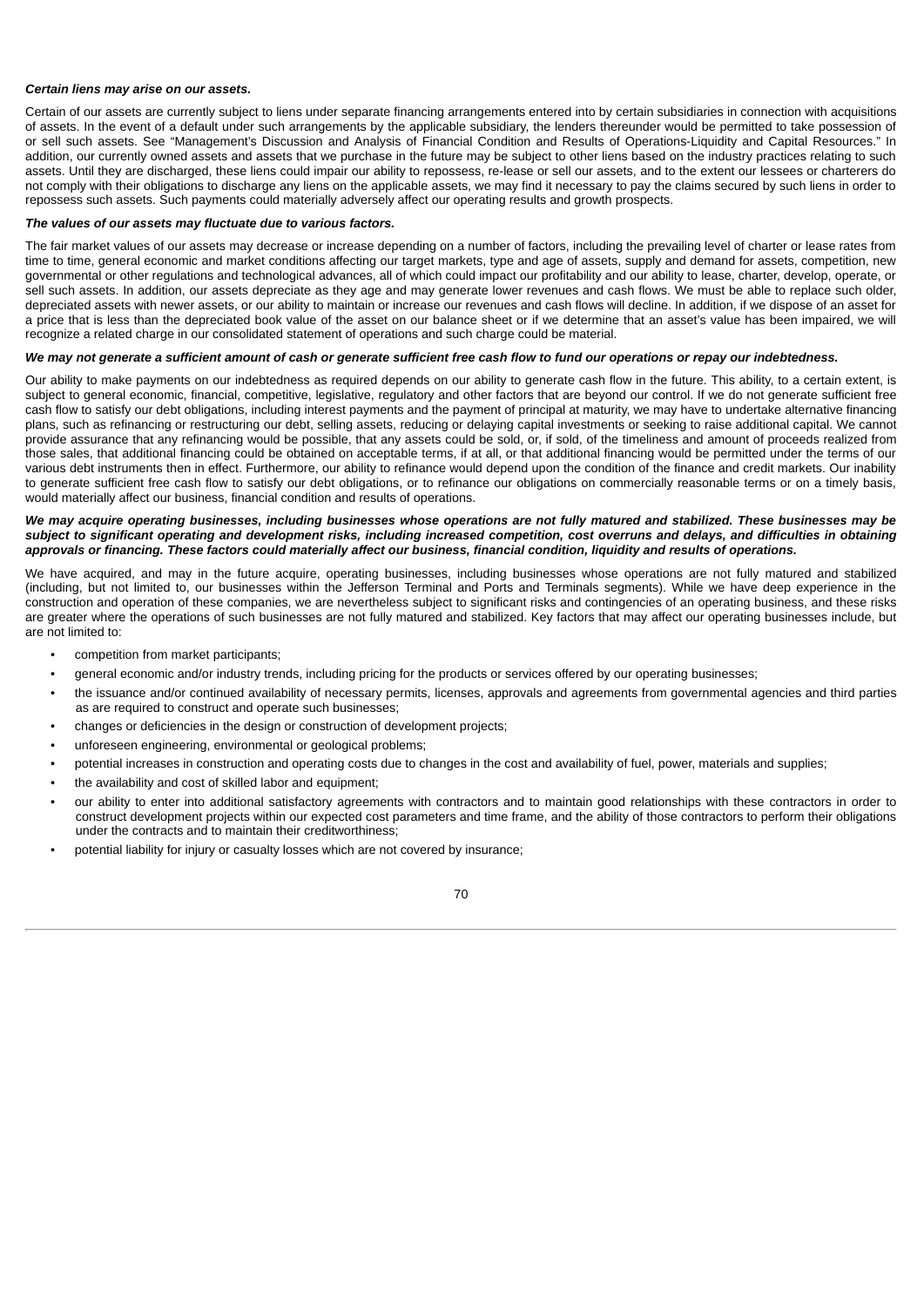- potential opposition from non-governmental organizations, environmental groups, local or other groups which may delay or prevent development activities;
- local and economic conditions;
- changes in legal requirements; and
- force majeure events, including catastrophes and adverse weather conditions.

Any of these factors could materially affect our business, financial condition, liquidity and results of operations.

## *Our use of joint ventures or partnerships, and our Manager's outsourcing of certain functions, may present unforeseen obstacles or costs.*

We have acquired and may in the future acquire interests in certain assets in cooperation with third-party partners or co-investors through jointly-owned acquisition vehicles, joint ventures or other structures. In these co-investment situations, our ability to control the management of such assets depends upon the nature and terms of the joint arrangements with such partners and our relative ownership stake in the asset, each of which will be determined by negotiation at the time of the investment and the determination of which is subject to the discretion of our Manager. Depending on our Manager's perception of the relative risks and rewards of a particular asset, our Manager may elect to acquire interests in structures that afford relatively little or no operational and/or management control to us. Such arrangements present risks not present with wholly-owned assets, such as the possibility that a co-investor becomes bankrupt, develops business interests or goals that conflict with our interests and goals in respect of the assets, all of which could materially adversely affect our business, prospects, financial condition, results of operations and cash flows.

In addition, our Manager expects to utilize third-party contractors to perform services and functions related to the operation and leasing of our assets. These functions may include billing, collections, recovery and asset monitoring. Because we and our Manager do not directly control these third parties, there can be no assurance that the services they provide will be delivered at a level commensurate with our expectations, or at all. The failure of any such third-party contractors to perform in accordance with our expectations could materially adversely affect our business, prospects, financial condition, results of operations and cash flows.

# *We are subject to the risks and costs of obsolescence of our assets.*

Technological and other improvements expose us to the risk that certain of our assets may become technologically or commercially obsolete. For example, in our Aviation Leasing segment, as manufacturers introduce technological innovations and new types of aircraft, some of our assets could become less desirable to potential lessees. Such technological innovations may increase the rate of obsolescence of existing aircraft faster than currently anticipated by us. In addition, the imposition of increased regulation regarding stringent noise or emissions restrictions may make some of our aircraft less desirable and less valuable in the marketplace. In our offshore energy business, development and construction of new, sophisticated, high-specification assets could cause our assets to become less desirable to potential charterers, and insurance rates may also increase with the age of a vessel, making older vessels less desirable to potential charterers. Any of these risks may adversely affect our ability to lease, charter or sell our assets on favorable terms, if at all, which could materially adversely affect our operating results and growth prospects.

### *The North American rail sector is a highly regulated industry and increased costs of compliance with, or liability for violation of, existing or future laws, regulations and other requirements could significantly increase our operational costs of doing business, thereby adversely affecting our profitability.*

The rail sector is subject to extensive laws, regulations and other requirements including, but not limited to, those relating to the environment, safety, rates and charges, service obligations, employment, labor, immigration, minimum wages and overtime pay, health care and benefits, working conditions, public accessibility and other requirements. These laws and regulations are enforced by U.S. federal agencies including the U.S. Environmental Protection Agency, the U.S. Department of Transportation (DOT), the Occupational Safety and Health Act (OSHA), the U.S. Federal Railroad Administration (FRA), and the U.S. Surface Transportation Board (STB), as well as numerous other state, provincial, local and federal agencies. Ongoing compliance with, or a violation of, these laws, regulations and other requirements could have a material adverse effect on our business, financial condition and results of operations.

We believe that our rail operations are in substantial compliance with applicable laws and regulations. However, these laws and regulations, and the interpretation or enforcement thereof, are subject to frequent change and varying interpretation by regulatory authorities, and we are unable to predict the ongoing cost to us of complying with these laws and regulations or the future impact of these laws and regulations on our operations. In addition, from time to time we are subject to inspections and investigations by various regulators. Violation of environmental or other laws, regulations and permits can result in the imposition of significant administrative, civil and criminal penalties, injunctions and construction bans or delays.

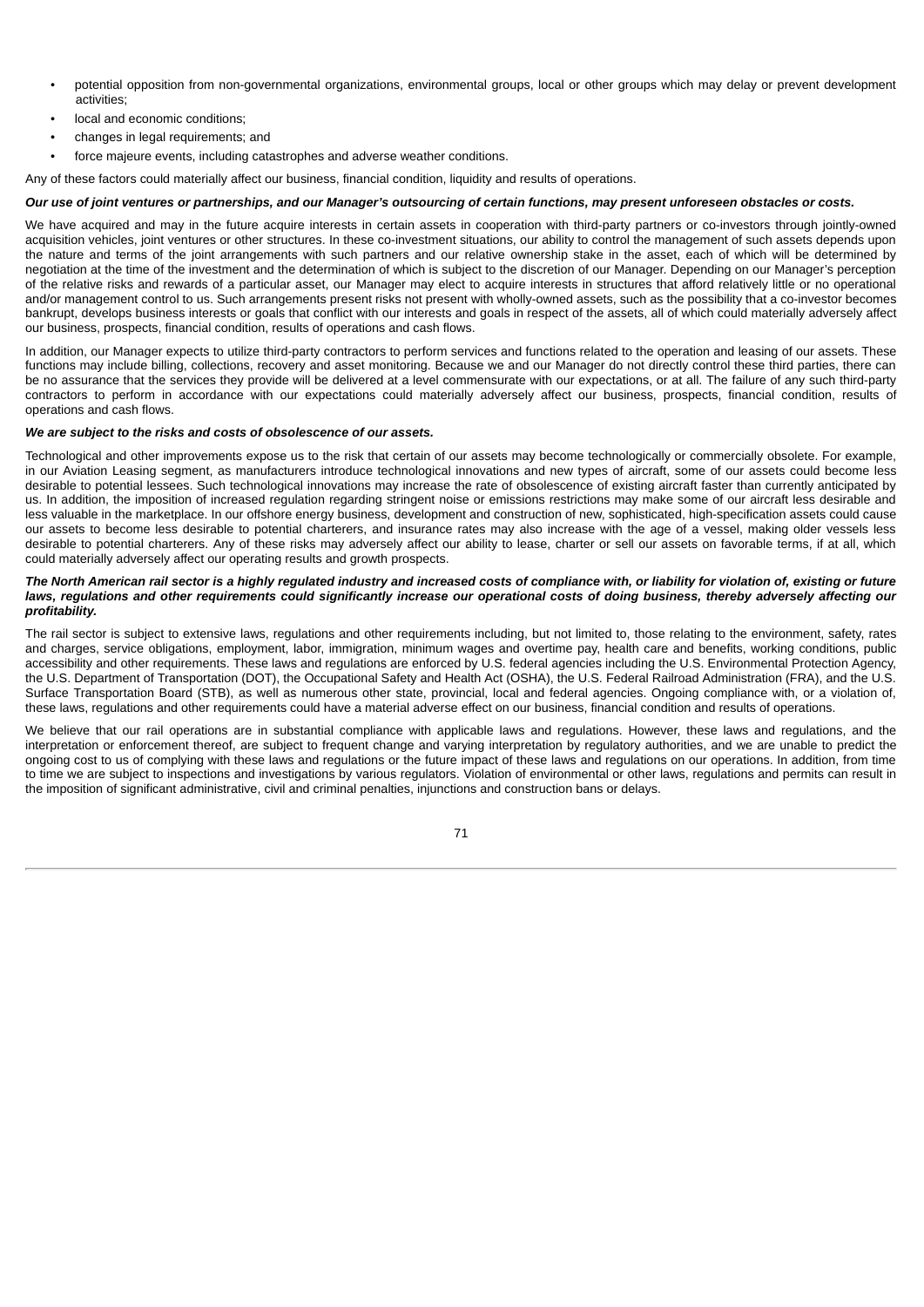Legislation passed by the U.S. Congress or Canadian Parliament or new regulations issued by federal agencies can significantly affect the revenues, costs and profitability of our business. For instance, more recently proposed bills such as the "Rail Shipper Fairness Act of 2017," or competitive access proposals under consideration by the STB, if adopted, could increase government involvement in railroad pricing, service and operations and significantly change the federal regulatory framework of the railroad industry. Several of the changes under consideration could have a significant negative impact on the Company's ability to determine prices for rail services, meet service standards and could force a reduction in capital spending. Statutes imposing price constraints or affecting rail-to-rail competition could adversely affect the Company's profitability.

Under various U.S. and Canadian federal, state, provincial and local environmental requirements, as the owner or operator of terminals or other facilities, we may be liable for the costs of removal or remediation of contamination at or from our existing locations, whether we knew of, or were responsible for, the presence of such contamination. The failure to timely report and properly remediate contamination may subject us to liability to third parties and may adversely affect our ability to sell or rent our property or to borrow money using our property as collateral. Additionally, we may be liable for the costs of remediating third-party sites where hazardous substances from our operations have been transported for treatment or disposal, regardless of whether we own or operate that site. In the future, we may incur substantial expenditures for investigation or remediation of contamination that has not yet been discovered at our current or former locations or locations that we may acquire.

A discharge of hydrocarbons or hazardous substances into the environment associated with operating our rail assets could subject us to substantial expense, including the cost to recover the materials spilled, restore the affected natural resources, pay fines and penalties, and natural resource damages and claims made by employees, neighboring landowners, government authorities and other third parties, including for personal injury and property damage. We may experience future catastrophic sudden or gradual releases into the environment from our facilities or discover historical releases that were previously unidentified or not assessed. Although our inspection and testing programs are designed to prevent, detect and address any such releases promptly, the liabilities incurred due to any future releases into the environment from our assets, have the potential to substantially affect our business. Such events could also subject us to media and public scrutiny that could have a negative effect on our operations and also on the value of our common shares.

#### *Our business could be adversely affected if service on the railroads is interrupted or if more stringent regulations are adopted regarding railcar design or the transportation of crude oil by rail.*

As a result of hydraulic fracturing and other improvements in extraction technologies, there has been a substantial increase in the volume of crude oil and liquid hydrocarbons produced and transported in North America, and a geographic shift in that production versus historical production. The increase in volume and shift in geography has resulted in increased pipeline congestion and a corresponding growth in crude oil being transported by rail from Canada and across the U.S. High-profile accidents involving crude-oil-carrying trains in Quebec, North Dakota and Virginia, and more recently in Saskatchewan, West Virginia and Illinois, have raised concerns about derailments and the environmental and safety risks associated with crude oil transport by rail and the associated risks arising from railcar design. In Canada, the transport of hazardous products is receiving greater scrutiny which could impact our customers and our business.

In May 2015, the DOT issued new production standards and operational controls for rail tank cars used in "High-Hazard Flammable Trains" (i.e., trains carrying commodities such as ethanol, crude oil and other flammable liquids). Similar standards have been adopted in Canada. The new standard applies for all cars manufactured after October 1, 2015, and existing tank cars must be retrofitted within the next three to eight years. The applicable operational controls include reduced speed restrictions, and maximum lengths on trains carrying these materials. Retrofitting our tank cars will be required under these new standards to the extent we elect to move certain flammable liquids in the future. While we may be able to pass some of these costs on to our customers, there may be costs that we cannot pass on to them. We continue to monitor the railcar regulatory landscape and remain in close contact with railcar suppliers and other industry stakeholders to stay informed of railcar regulation rulemaking developments. It is unclear how these regulations will impact the crude-by-rail industry, and any such impact would depend on a number of factors that are outside of our control. If, for example, overall volume of crude-byrail decreases, or if we do not have access to a sufficient number of compliant cars to transport required volumes under our existing contracts, our operations may be negatively affected. This may lead to a decrease in revenues and other consequences.

The adoption of additional federal, state, provincial or local laws or regulations, including any voluntary measures by the rail industry regarding railcar design or crude oil and liquid hydrocarbon rail transport activities, or efforts by local communities to restrict or limit rail traffic involving crude oil, could affect our business by increasing compliance costs and decreasing demand for our services, which could adversely affect our financial position and cash flows. Moreover, any disruptions in the operations of railroads, including those due to shortages of railcars, weather-related problems, flooding, drought, accidents, mechanical difficulties, strikes, lockouts or bottlenecks, could adversely impact our customers' ability to move their product and, as a result, could affect our business.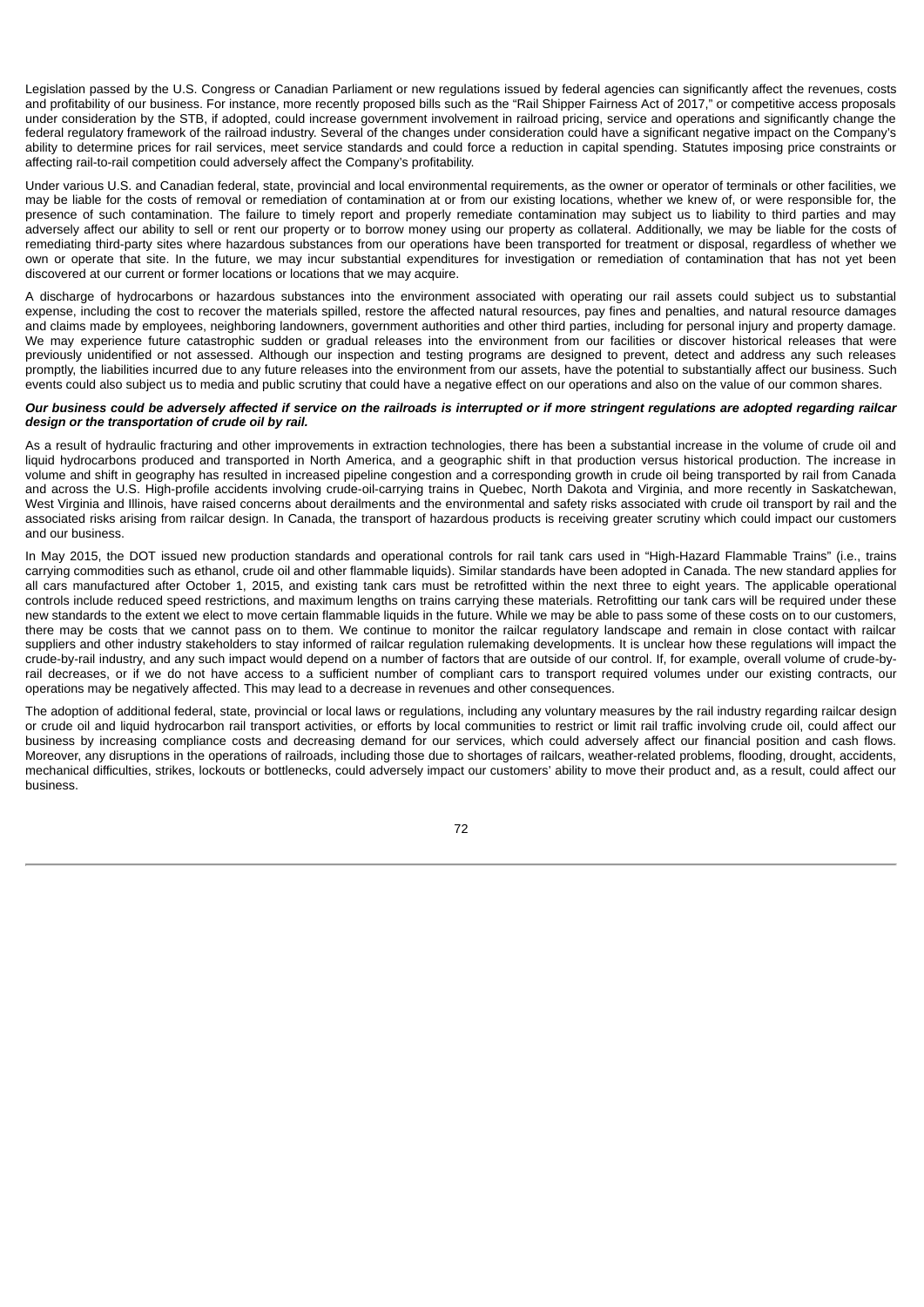#### *Our assets are exposed to unplanned interruptions caused by catastrophic events outside of our control which may disrupt our business and cause damage or losses that may not be adequately covered by insurance.*

The operations of transportation and infrastructure projects are exposed to unplanned interruptions caused by significant catastrophic events, such as hurricanes, cyclones, earthquakes, landslides, floods, explosions, fires, derailments, major plant breakdowns, pipeline or electricity line ruptures or other disasters. Operational disruption, as well as supply disruption, and increased government oversight could adversely impact the cash flows available from these assets. In addition, the cost of repairing or replacing damaged assets could be considerable. Repeated or prolonged interruption may result in temporary or permanent loss of customers, substantial litigation or penalties for regulatory or contractual non-compliance, and any loss from such events may not be recoverable under relevant insurance policies. Although we believe that we are adequately insured against these types of events, either indirectly through our lessees or charterers or through our own insurance policies, no assurance can be given that the occurrence of any such event will not materially adversely affect us. In addition, if a lessee or charterer is not obligated to maintain sufficient insurance, we may incur the costs of additional insurance coverage during the related lease or charter. We can give no assurance that such insurance will be available at commercially reasonable rates, if at all.

#### *Our assets generally require routine maintenance, and we may be exposed to unforeseen maintenance costs.*

We may be exposed to unforeseen maintenance costs for our assets associated with a lessee's or charterer's failure to properly maintain the asset. We enter into leases and charters with respect to some of our assets pursuant to which the lessees are primarily responsible for many obligations, which generally include complying with all governmental requirements applicable to the lessee or charterer, including operational, maintenance, government agency oversight, registration requirements and other applicable directives. Failure of a lessee or charterer to perform required maintenance during the term of a lease or charter could result in a decrease in value of an asset, an inability to re-lease or charter an asset at favorable rates, if at all, or a potential inability to utilize an asset. Maintenance failures would also likely require us to incur maintenance and modification costs upon the termination of the applicable lease or charter; such costs to restore the asset to an acceptable condition prior to re-leasing, charter or sale could be substantial. Any failure by our lessees or charterers to meet their obligations to perform required scheduled maintenance or our inability to maintain our assets could materially adversely affect our business, prospects, financial condition, results of operations and cash flows.

#### *Some of our customers operate in highly regulated industries and changes in laws or regulations, including laws with respect to international trade, may adversely affect our ability to lease, charter or sell our assets.*

Some of our customers operate in highly regulated industries such as aviation and offshore energy. A number of our contractual arrangements-for example, our leasing aircraft engines or offshore energy equipment to third-party operators-require the operator (our customer) to obtain specific governmental or regulatory licenses, consents or approvals. These include consents for certain payments under such arrangements and for the export, import or re-export of the related assets. Failure by our customers or, in certain circumstances, by us, to obtain certain licenses and approvals could negatively affect our ability to conduct our business. In addition, the shipment of goods, services and technology across international borders subjects the operation of our assets to international trade laws and regulations. Moreover, many countries, including the United States, control the export and re-export of certain goods, services and technology and impose related export recordkeeping and reporting obligations. Governments also may impose economic sanctions against certain countries, persons and other entities that may restrict or prohibit transactions involving such countries, persons and entities. If any such regulations or sanctions affect the asset operators that are our customers, our business, prospects, financial condition, results of operations and cash flows may be materially adversely affected.

#### *Certain of our assets are subject to purchase options held by the charterer or lessee of the asset which, if exercised, could reduce the size of our asset base and our future revenues.*

We have granted purchase options to the charterers and lessees of certain of our assets. The market values of these assets may change from time to time depending on a number of factors, such as general economic and market conditions affecting the industries in which we operate, competition, cost of construction, governmental or other regulations, technological changes and prevailing levels of charter or lease rates from time to time. The purchase price under a purchase option may be less than the asset's market value at the time the option may be exercised. In addition, we may not be able to obtain a replacement asset for the price at which the asset is sold. In such cases, our business, prospects, financial condition, results of operations and cash flows may be materially adversely affected.

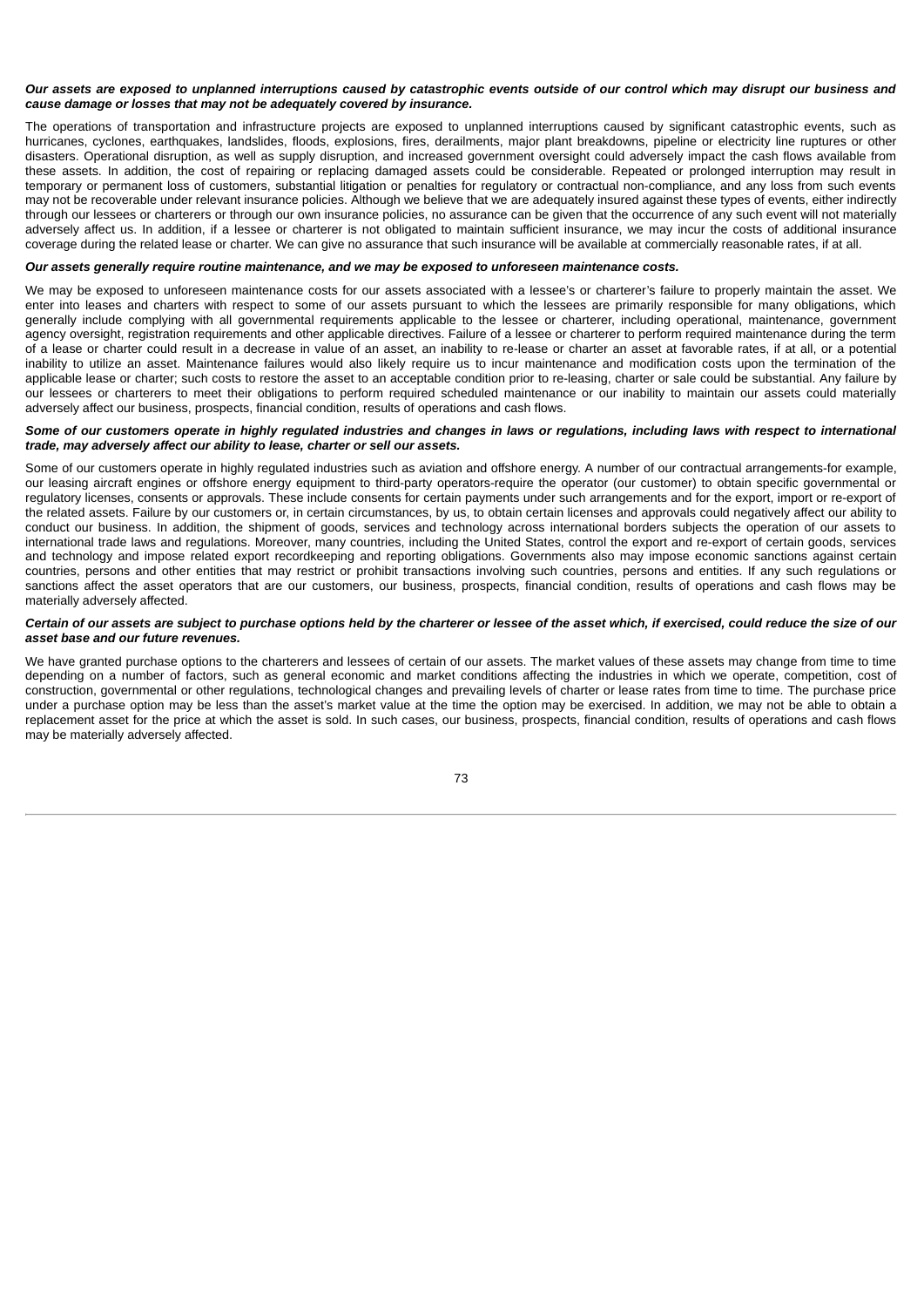#### The profitability of our offshore energy assets may be impacted by the profitability of the offshore oil and gas industry generally, which is *significantly affected by, among other things, volatile oil and gas prices.*

Demand for assets in the offshore energy business and our ability to secure charter contracts for our assets at favorable charter rates following expiry or termination of existing charters will depend, among other things, on the level of activity in the offshore oil and gas industry. The offshore oil and gas industry is cyclical and volatile, and demand for oil-service assets depends on, among other things, the level of development and activity in oil and gas exploration, as well as the identification and development of oil and gas reserves and production in offshore areas worldwide. The availability of high quality oil and gas prospects, exploration success, relative production costs, the stage of reservoir development, political concerns and regulatory requirements all affect the level of activity for charterers of oil-service vessels. Accordingly, oil and gas prices and market expectations of potential changes in these prices significantly affect the level of activity and demand for oil-service assets. Oil and gas prices can be extremely volatile and are affected by numerous factors beyond our control, such as: worldwide demand for oil and gas; costs of exploring, developing, producing and delivering oil and gas; expectations regarding future energy prices; the ability of the Organization of Petroleum Exporting Countries ("OPEC") to set and maintain production levels and impact pricing; the level of production in non-OPEC countries; governmental regulations and policies regarding development of oil and gas reserves; local and international political, economic and weather conditions; domestic and foreign tax or trade policies; political and military conflicts in oil-producing and other countries; and the development and exploration of alternative fuels. Any reduction in the demand for our assets due to these or other factors could materially adversely affect our operating results and growth prospects.

#### *We may not be able to renew or obtain new or favorable charters or leases, which could adversely affect our business, prospects, financial condition, results of operations and cash flows.*

Our operating leases are subject to greater residual risk than direct finance leases because we will own the assets at the expiration of an operating lease term and we may be unable to renew existing charters or leases at favorable rates, or at all, or sell the leased or chartered assets, and the residual value of the asset may be lower than anticipated. In addition, our ability to renew existing charters or leases or obtain new charters or leases will also depend on prevailing market conditions, and upon expiration of the contracts governing the leasing or charter of the applicable assets, we may be exposed to increased volatility in terms of rates and contract provisions. For example, we do not currently have long-term charters for our construction support vessel and our ROV support vessel. Likewise, our customers may reduce their activity levels or seek to terminate or renegotiate their charters or leases with us. If we are not able to renew or obtain new charters or leases in direct continuation, or if new charters or leases are entered into at rates substantially below the existing rates or on terms otherwise less favorable compared to existing contractual terms, or if we are unable to sell assets for which we are unable to obtain new contracts or leases, our business, prospects, financial condition, results of operations and cash flows could be materially adversely affected.

#### *Litigation to enforce our contracts and recover our assets has inherent uncertainties that are increased by the location of our assets in jurisdictions that have less developed legal systems.*

While some of our contractual arrangements are governed by New York law and provide for the non-exclusive jurisdiction of the courts located in the state of New York, our ability to enforce our counterparties' obligations under such contractual arrangements is subject to applicable laws in the jurisdiction in which enforcement is sought. While some of our existing assets are used in specific jurisdictions, transportation and transportation-related infrastructure assets by their nature generally move throughout multiple jurisdictions in the ordinary course of business. As a result, it is not possible to predict, with any degree of certainty, the jurisdictions in which enforcement proceedings may be commenced. Litigation and enforcement proceedings have inherent uncertainties in any jurisdiction and are expensive. These uncertainties are enhanced in countries that have less developed legal systems where the interpretation of laws and regulations is not consistent, may be influenced by factors other than legal merits and may be cumbersome, time-consuming and even more expensive. For example, repossession from defaulting lessees may be difficult and more expensive in jurisdictions whose laws do not confer the same security interests and rights to creditors and lessors as those in the United States and where the legal system is not as well developed. As a result, the remedies available and the relative success and expedience of collection and enforcement proceedings with respect to the owned assets in various jurisdictions cannot be predicted. To the extent more of our business shifts to areas outside of the United States and Europe, such as Asia and the Middle East, it may become more difficult and expensive to enforce our rights and recover our assets.

#### *Our international operations involve additional risks, which could adversely affect our business, prospects, financial condition, results of operations and cash flows.*

We and our customers operate in various regions throughout the world. As a result, we may, directly or indirectly, be exposed to political and other uncertainties, including risks of:

- terrorist acts, armed hostilities, war and civil disturbances;
- acts of piracy;
- potential cybersecurity attacks;
- significant governmental influence over many aspects of local economies;
- seizure, nationalization or expropriation of property or equipment;
- repudiation, nullification, modification or renegotiation of contracts;
- limitations on insurance coverage, such as war risk coverage, in certain areas;
- political unrest;

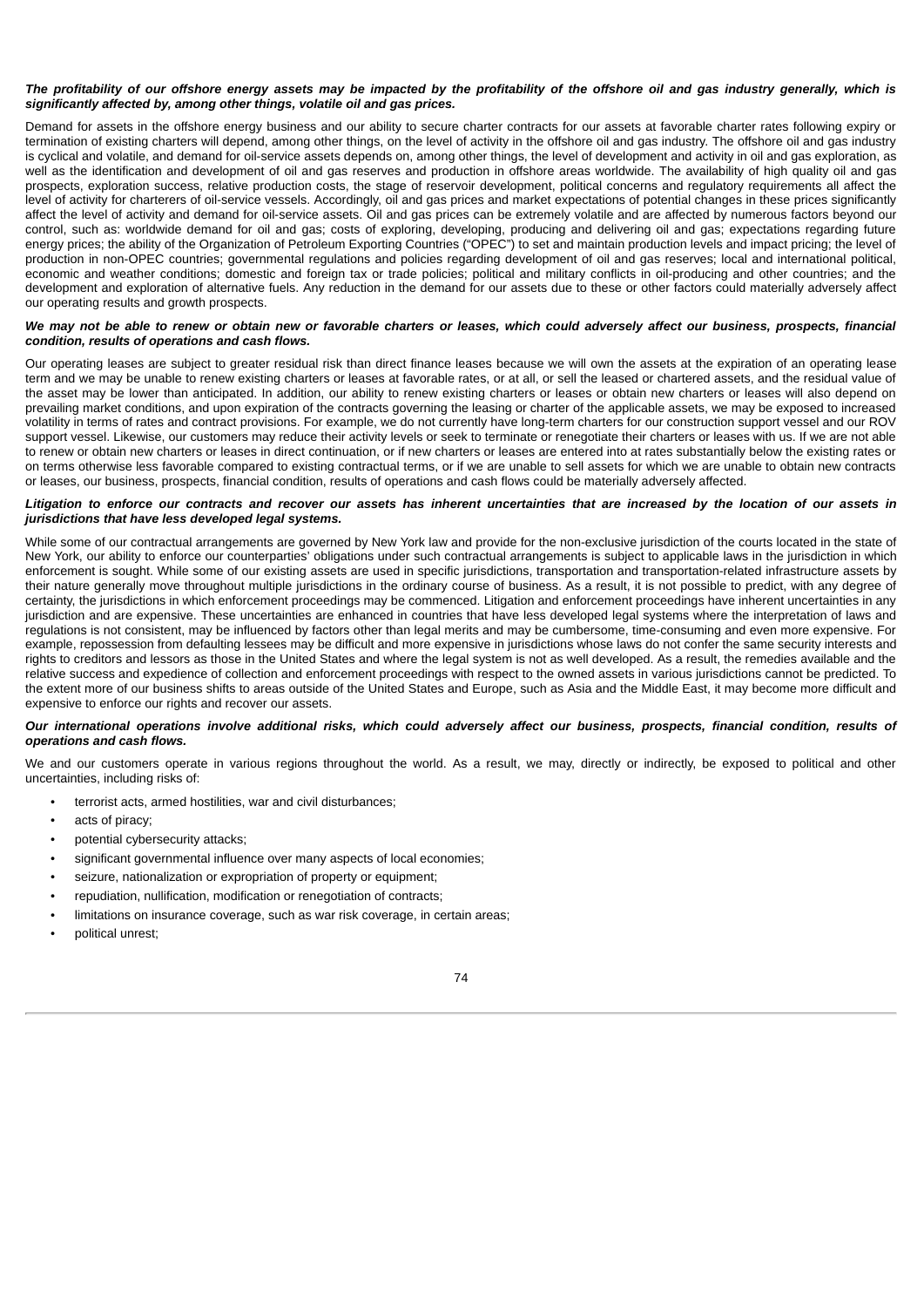- foreign and U.S. monetary policy and foreign currency fluctuations and devaluations;
- the inability to repatriate income or capital;
- complications associated with repairing and replacing equipment in remote locations;
- import-export quotas, wage and price controls, imposition of trade barriers;
- U.S. and foreign sanctions or trade embargoes;
- restrictions on the transfer of funds into or out of countries in which we operate;
- compliance with U.S. Treasury sanctions regulations restricting doing business with certain nations or specially designated nationals;
- regulatory or financial requirements to comply with foreign bureaucratic actions:
- compliance with applicable anti-corruption laws and regulations;
- changing taxation policies, including confiscatory taxation;
- other forms of government regulation and economic conditions that are beyond our control; and
- governmental corruption.

Any of these or other risks could adversely impact our customers' international operations which could materially adversely impact our operating results and growth opportunities.

## *We may make acquisitions in emerging markets throughout the world, and investments in emerging markets are subject to greater risks than developed markets and could adversely affect our business, prospects, financial condition, results of operations and cash flows.*

To the extent that we acquire assets in emerging markets-which we may do throughout the world-additional risks may be encountered that could adversely affect our business. Emerging market countries have less developed economies and infrastructure and are often more vulnerable to economic and geopolitical challenges and may experience significant fluctuations in gross domestic product, interest rates and currency exchange rates, as well as civil disturbances, government instability, nationalization and expropriation of private assets and the imposition of taxes or other charges by government authorities. In addition, the currencies in which investments are denominated may be unstable, may be subject to significant depreciation and may not be freely convertible or may be subject to the imposition of other monetary or fiscal controls and restrictions.

Emerging markets are still in relatively early stages of their development and accordingly may not be highly or efficiently regulated. Moreover, emerging markets tend to be shallower and less liquid than more established markets which may adversely affect our ability to realize profits from our assets in emerging markets when we desire to do so or receive what we perceive to be their fair value in the event of a realization. In some cases, a market for realizing profits from an investment may not exist locally. In addition, issuers based in emerging markets are not generally subject to uniform accounting and financial reporting standards, practices and requirements comparable to those applicable to issuers based in more developed countries, thereby potentially increasing the risk of fraud and other deceptive practices. Settlement of transactions may be subject to greater delay and administrative uncertainties than in developed markets and less complete and reliable financial and other information may be available to investors in emerging markets than in developed markets. In addition, economic instability in emerging markets could adversely affect the value of our assets subject to leases or charters in such countries, or the ability of our lessees or charters, which operate in these markets, to meet their contractual obligations. As a result, lessees or charterers that operate in emerging market countries may be more likely to default under their contractual obligations than those that operate in developed countries. Liquidity and volatility limitations in these markets may also adversely affect our ability to dispose of our assets at the best price available or in a timely manner.

As we have and may continue to acquire assets located in emerging markets throughout the world, we may be exposed to any one or a combination of these risks, which could adversely affect our operating results.

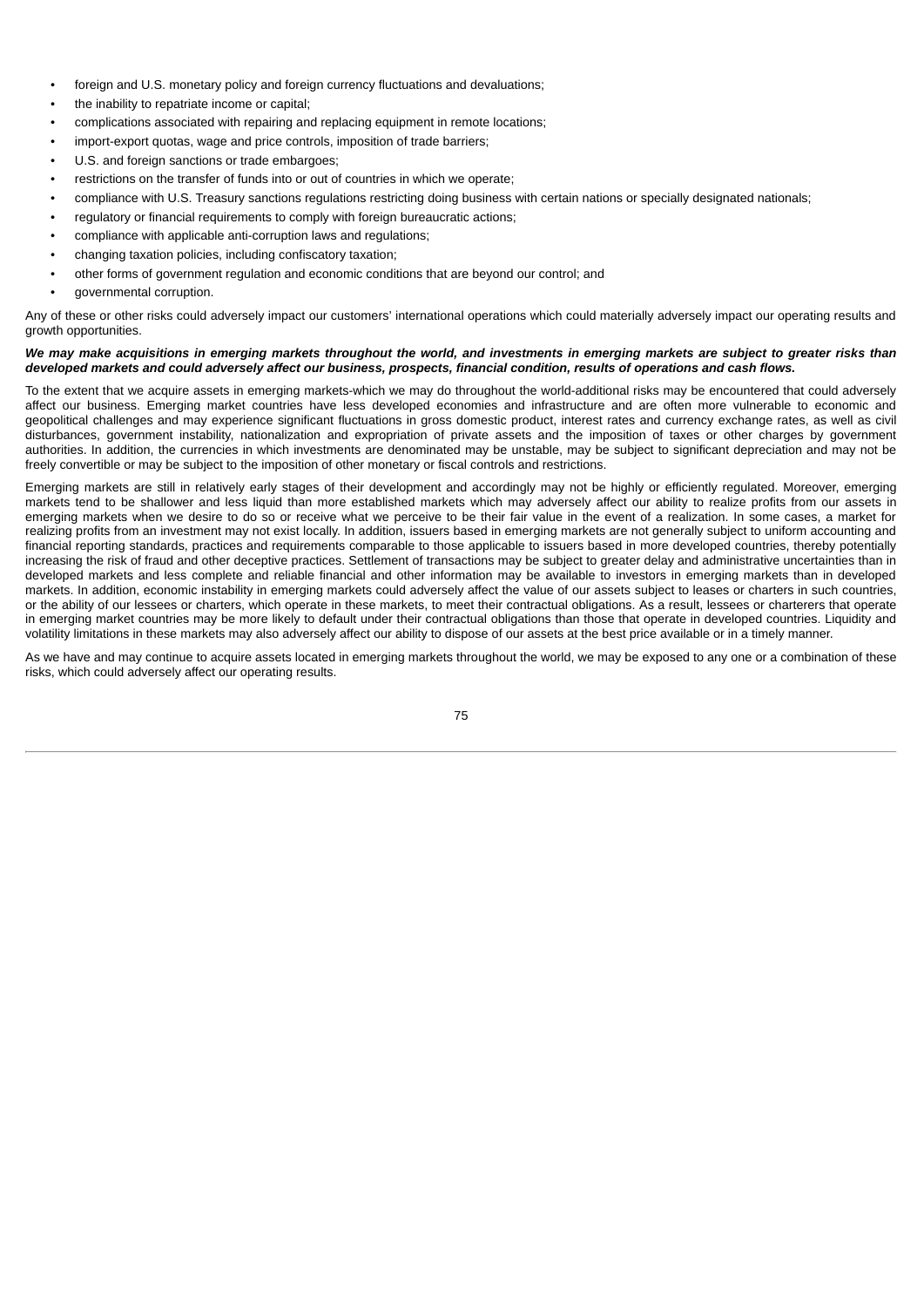#### *We are actively evaluating potential acquisitions of assets and operating companies in other transportation and infrastructure sectors which could result in additional risks and uncertainties for our business and unexpected regulatory compliance costs.*

While our existing portfolio consists of assets in the aviation, energy, intermodal transport and rail sectors, we are actively evaluating potential acquisitions of assets and operating companies in other sectors of the transportation and transportation-related infrastructure and equipment markets and we plan to be flexible as other attractive opportunities arise over time. To the extent we make acquisitions in other sectors, we will face numerous risks and uncertainties, including risks associated with the required investment of capital and other resources and with combining or integrating operational and management systems and controls. Entry into certain lines of business may subject us to new laws and regulations and may lead to increased litigation and regulatory risk. Many types of transportation assets, including certain rail, airport and seaport assets, are subject to registration requirements by U.S. governmental agencies, as well as foreign governments if such assets are to be used outside of the United States. Failing to register the assets, or losing such registration, could result in substantial penalties, forced liquidation of the assets and/or the inability to operate and, if applicable, lease the assets. We may need to incur significant costs to comply with the laws and regulations applicable to any such new acquisition. The failure to comply with these laws and regulations could cause us to incur significant costs, fines or penalties or require the assets to be removed from service for a period of time resulting in reduced income from these assets. In addition, if our acquisitions in other sectors produce insufficient revenues, or produce investment losses, or if we are unable to efficiently manage our expanded operations, our results of operations will be adversely affected, and our reputation and business may be harmed.

#### *The agreements governing our indebtedness place restrictions on us and our subsidiaries, reducing operational flexibility and creating default risks.*

The agreements governing our indebtedness, including, but not limited to, the indenture governing our Senior Notes and the revolving credit facility entered into on June 16, 2017 ("Revolving Credit Facility"), contain covenants that place restrictions on us and our subsidiaries. The indentures governing our Senior Notes and the Revolving Credit Facility restrict among other things, our and certain of our subsidiaries' ability to:

- merge, consolidate or transfer all, or substantially all, of our assets;
- incur additional debt or issue preferred shares;
- make certain investments or acquisitions;
- create liens on our or our subsidiaries' assets;
- sell assets;
- make distributions on or repurchase our shares;
- enter into transactions with affiliates; and
- create dividend restrictions and other payment restrictions that affect our subsidiaries.

These covenants could impair our ability to grow our business, take advantage of attractive business opportunities or successfully compete. A breach of any of these covenants could result in an event of default. Cross-default provisions in our debt agreements could cause an event of default under one debt agreement to trigger an event of default under our other debt agreements. Upon the occurrence of an event of default under any of our debt agreements, the lenders or holders thereof could elect to declare all outstanding debt under such agreements to be immediately due and payable.

## *Terrorist attacks could negatively impact our operations and our profitability and may expose us to liability and reputational damage.*

Terrorist attacks may negatively affect our operations. Such attacks have contributed to economic instability in the United States and elsewhere, and further acts of terrorism, violence or war could similarly affect world trade and the industries in which we and our customers operate. In addition, terrorist attacks or hostilities may directly impact airports or aircraft, ports where our containers and vessels travel, or our physical facilities or those of our customers. In addition, it is also possible that our assets could be involved in a terrorist attack. The consequences of any terrorist attacks or hostilities are unpredictable, and we may not be able to foresee events that could have a material adverse effect on our operations. Although our lease and charter agreements generally require the counterparties to indemnify us against all damages arising out of the use of our assets, and we carry insurance to potentially offset any costs in the event that our customer indemnifications prove to be insufficient, our insurance does not cover certain types of terrorist attacks, and we may not be fully protected from liability or the reputational damage that could arise from a terrorist attack which utilizes our assets.

## *Our leases and charters require payments in U.S. dollars, but many of our customers operate in other currencies; if foreign currencies devalue against the U.S. dollar, our lessees or charterers may be unable to meet their payment obligations to us in a timely manner.*

Our current leases and charters require that payments be made in U.S. dollars. If the currency that our lessees or charterers typically use in operating their businesses devalues against the U.S. dollar, our lessees or charterers could encounter difficulties in making payments to us in U.S. dollars. Furthermore, many foreign countries have currency and exchange laws regulating international payments that may impede or prevent payments from being paid to us in U.S. dollars. Future leases or charters may provide for payments to be made in euros or other foreign currencies. Any change in the currency exchange rate that reduces the amount of U.S. dollars obtained by us upon conversion of future lease payments denominated in euros or other

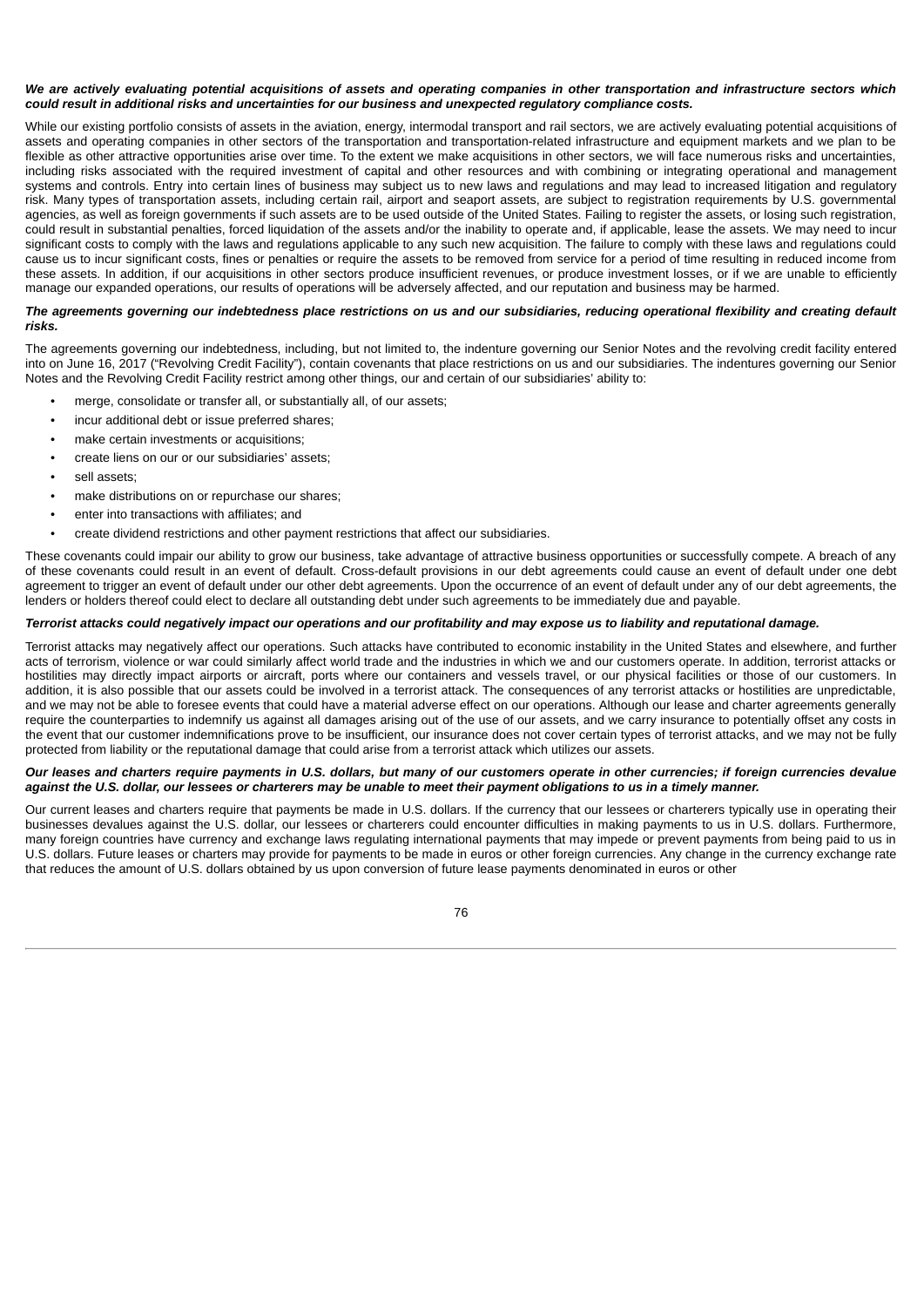foreign currencies, may, if not appropriately hedged by us, have a material adverse effect on us and increase the volatility of our earnings.

#### *Our inability to obtain sufficient capital would constrain our ability to grow our portfolio and to increase our revenues.*

Our business is capital intensive, and we have used and may continue to employ leverage to finance our operations. Accordingly, our ability to successfully execute our business strategy and maintain our operations depends on the availability and cost of debt and equity capital. Additionally, our ability to borrow against our assets is dependent, in part, on the appraised value of such assets. If the appraised value of such assets declines, we may be required to reduce the principal outstanding under our debt facilities or otherwise be unable to incur new borrowings.

We can give no assurance that the capital we need will be available to us on favorable terms, or at all. Our inability to obtain sufficient capital, or to renew or expand our credit facilities, could result in increased funding costs and would limit our ability to:

- meet the terms and maturities of our existing and future debt facilities;
- purchase new assets or refinance existing assets;
- fund our working capital needs and maintain adequate liquidity; and
- finance other growth initiatives.

In addition, we conduct our operations so that neither we nor any of our subsidiaries are required to register as an investment company under the Investment Company Act of 1940 (the "Investment Company Act"). As such, certain forms of financing such as finance leases may not be available to us. Please see "- If we are deemed an investment company under the Investment Company Act, it could have a material adverse effect on our business, prospects, financial condition, results of operations and cash flows."

## *The effects of various environmental regulations may negatively affect the industries in which we operate which could have a material adverse effect on our financial condition, results of operations and cash flows.*

We are subject to federal, state, local and foreign laws and regulations relating to the protection of the environment, including those governing the discharge of pollutants to air and water, the management and disposal of hazardous substances and wastes, the cleanup of contaminated sites and noise and emission levels. Under some environmental laws in the United States and certain other countries, strict liability may be imposed on the owners or operators of assets, which could render us liable for environmental and natural resource damages without regard to negligence or fault on our part. We could incur substantial costs, including cleanup costs, fines and third-party claims for property or natural resource damage and personal injury, as a result of violations of or liabilities under environmental laws and regulations in connection with our or our lessee's or charterer's current or historical operations, any of which could have a material adverse effect on our results of operations and financial condition. While we typically maintain liability insurance coverage and typically require our lessees to provide us with indemnity against certain losses, the insurance coverage is subject to large deductibles, limits on maximum coverage and significant exclusions and may not be sufficient or available to protect against any or all liabilities and such indemnities may not cover or be sufficient to protect us against losses arising from environmental damage. In addition, changes to environmental standards or regulations in the industries in which we operate could limit the economic life of the assets we acquire or reduce their value, and also require us to make significant additional investments in order to maintain compliance, which would negatively impact our cash flows and results of operations.

#### *Our Repauno site and Long Ridge property are subject to environmental laws and regulations that may expose us to significant costs and liabilities.*

Our Repauno site is subject to ongoing environmental investigation and remediation by the former owner of the property related to historic industrial operations. The former owner is responsible for completion of this work, and we benefit from a related indemnity and insurance policy. If the former owner fails to fulfill its investigation and remediation, or indemnity obligations and the related insurance, which are subject to limits and conditions, fail to cover our costs, we could incur losses. Redevelopment of the property in those areas undergoing investigation and remediation must await state environmental agency confirmation that no further investigation or remediation is required before redevelopment activities can occur in such areas of the property. Therefore, any delay in the former owner's completion of the environmental work or receipt of related approvals in an area of the property could delay our redevelopment activities. In addition, once received, permits and approvals may be subject to litigation, and projects may be delayed or approvals reversed or modified in litigation. If there is a delay in obtaining any required regulatory approval, it could delay projects and cause us to incur costs.

In connection with our acquisition of Long Ridge, the former owner of the property is obligated to perform certain post-closing demolition activities, remove specified containers, equipment and structures and conduct investigation, removal, cleanup and decontamination related thereto. In addition, the former owner is responsible for ongoing environmental remediation related to historic industrial operations on and off Long Ridge. Pursuant to an order issued by the Ohio Environmental Protection Agency ("Ohio EPA"), the former owner is responsible for completing the removal and off-site disposal of electrolytic pots associated with the former use of Long Ridge as an aluminum reduction plant. In addition, Long Ridge is located adjacent to the former Ormet Corporation Superfund site (the "Ormet site"), which is owned and operated by the former owner of Long Ridge. Pursuant to an order with the United States Environmental Protection Agency ("U.S. EPA"), the former owner is obligated to pump groundwater that has been impacted by the adjacent Ormet site beneath our site and discharge it to the Ohio River and monitor the groundwater annually. Long Ridge is also subject to an environmental covenant related to the adjacent Ormet site that, inter alia,

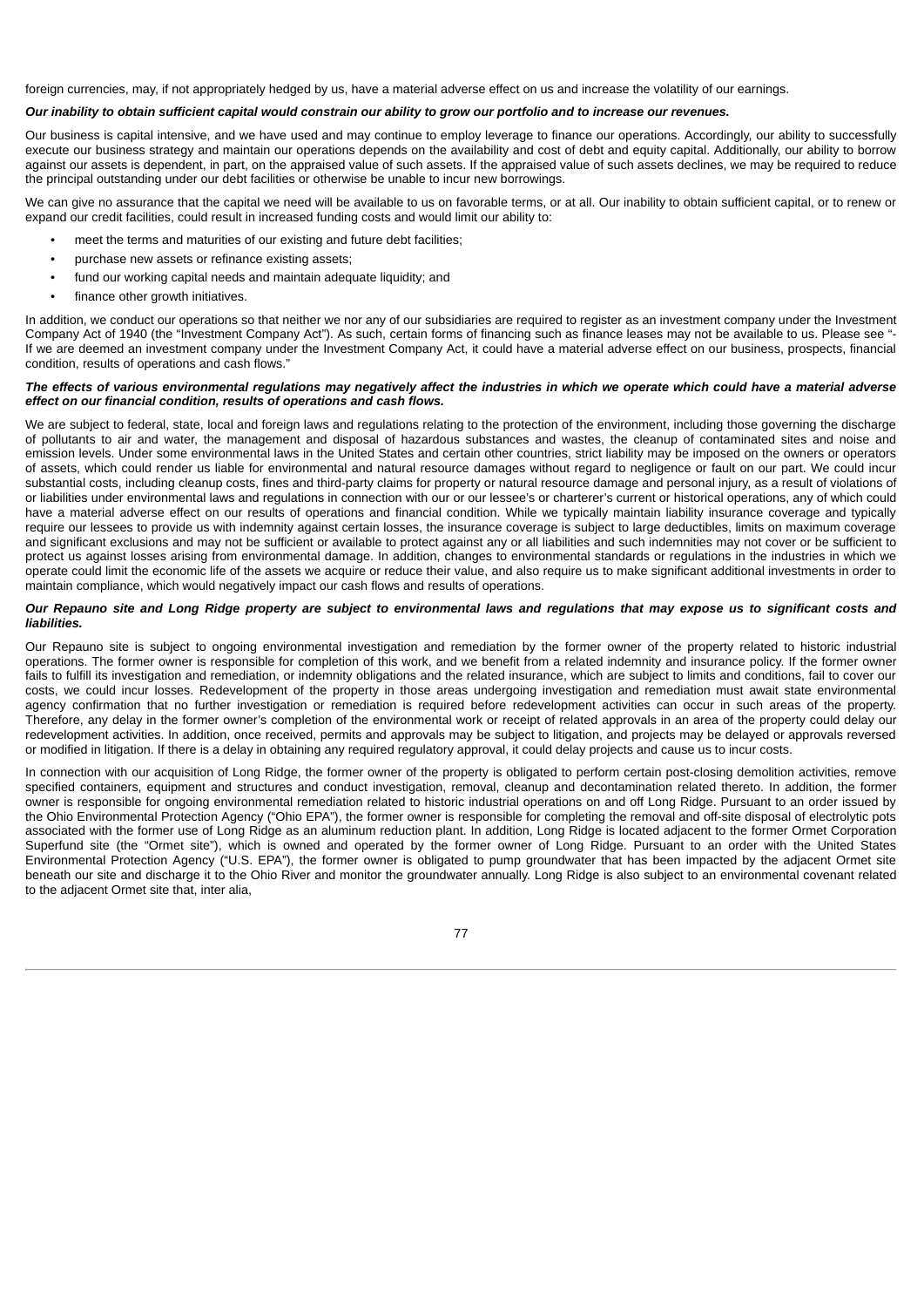restricts the use of groundwater beneath our site and requires U.S. EPA consent for activities on Long Ridge that could disrupt the groundwater monitoring or pumping. The former owner is contractually obligated to complete its regulatory obligations on Long Ridge and we benefit from a related indemnity and insurance policy. If the former owner fails to fulfill its demolition, removal, investigation, remediation, monitoring, or indemnity obligations, and if the related insurance, which is subject to limits and conditions, fails to cover our costs, we could incur losses. Redevelopment of the property in those areas undergoing investigation and remediation pursuant to the Ohio EPA order must await state environmental agency confirmation that no further investigation or remediation is required before redevelopment activities can occur in such area of the property. Therefore, any delay in the former owner's completion of the environmental work or receipt of related approvals or consents from Ohio EPA or U.S. EPA could delay our redevelopment activities.

In addition, a portion of Long Ridge is proposed for redevelopment as a combined cycle gas-fired electric generating facility. Although environmental investigations in that portion of the property have not identified material impacts to soils or groundwater that reasonably would be expected to prevent or delay redevelopment, impacted materials could be encountered during construction that require special handling and/or result in delays to the project. In addition, the construction of an electric generating plant will require environmental permits and approvals from federal, state and local environmental agencies. Once received, permits and approvals may be subject to litigation, and projects may be delayed or approvals reversed or modified in litigation. If there is a delay in obtaining any required regulatory approval, it could delay projects and cause us to incur costs.

Moreover, new, stricter environmental laws, regulations or enforcement policies, including those imposed in response to climate change, could be implemented that significantly increase our compliance costs, or require us to adopt more costly methods of operation. If we are not able to transform Repauno or Long Ridge into hubs for industrial and energy development in a timely manner, their future prospects could be materially and adversely affected, which may have a material adverse effect on our business, operating results and financial condition.

## *The expected discontinuation of the LIBOR benchmark interest rate may have an impact on our business.*

On July 27, 2017, the U.K. Financial Conduct Authority (the "FCA"), which regulates LIBOR, announced that it will no longer persuade or compel banks to submit rates for the calculation of LIBOR rates after 2021. As a result, LIBOR may be discontinued after 2021. The FCA and the submitting LIBOR banks have indicated they will support the LIBOR indices through 2021 to allow for an orderly transition to an alternative reference rate. Financial services regulators and industry groups are evaluating the phase-out of LIBOR and the development of alternate reference rate indices or reference rates.

In the United States, the Alternative Reference Rate Committee ("ARRC"), a group of diverse private-market participants assembled by the Federal Reserve Board and the Federal Reserve Bank of New York, was tasked with identifying alternative reference rates to replace LIBOR. The Secured Overnight Finance Rate ("SOFR") has emerged as the ARRC's preferred alternative rate for LIBOR. SOFR is a broad measure of the cost of borrowing cash overnight collateralized by Treasury securities in the repurchase agreement market. At this time, it is not possible to predict how markets will respond to SOFR or other alternative reference rates as the transition away from LIBOR is anticipated to be gradual over the coming years.

As of September 30, 2020, we had \$25.0 million of total debt outstanding under facilities with interest rates based on floating-rate indices. We cannot predict what reference rate would be agreed upon or what the impact of any such replacement rate would be to our interest expense. Potential changes to the underlying floating-rate indices and reference rates may have an adverse impact on our agreements indexed to LIBOR and could have a negative impact on our profitability and cash flows.

#### *A cyberattack that bypasses our information technology, or IT, security systems or the IT security systems of our third-party providers, causing an IT security breach, may lead to a disruption of our IT systems and the loss of business information which may hinder our ability to conduct our business effectively and may result in lost revenues and additional costs.*

Parts of our business depend on the secure operation of our IT systems and the IT systems of our third-party providers to manage, process, store, and transmit information associated with aircraft leasing. We have, from time to time, experienced threats to our data and systems, including malware and computer virus attacks. A cyberattack that bypasses our IT security systems or the IT security systems of our third-party providers, causing an IT security breach, could adversely impact our daily operations and lead to the loss of sensitive information, including our own proprietary information and that of our customers, suppliers and employees. Such losses could harm our reputation and result in competitive disadvantages, litigation, regulatory enforcement actions, lost revenues, additional costs and liabilities. While we devote substantial resources to maintaining adequate levels of cyber-security, our resources and technical sophistication may not be adequate to prevent all types of cyberattacks.

#### *If we are deemed an "investment company" under the Investment Company Act, it could have a material adverse effect on our business, prospects, financial condition, results of operations and cash flows.*

We conduct our operations so that neither we nor any of our subsidiaries are required to register as an investment company under the Investment Company Act. Section 3(a)(1)(A) of the Investment Company Act defines an investment company as any issuer that is or holds itself out as being engaged primarily, or proposes to engage primarily, in the business of investing, reinvesting or trading in securities. Section 3(a)(1)(C) of the Investment Company Act defines an investment company as any issuer that is engaged or proposes to engage in the business of investing, reinvesting, owning, holding or trading in securities and owns or proposes to acquire investment securities having a value exceeding 40% of the value of the issuer's total assets (exclusive of U.S. government securities and cash items) on an unconsolidated basis. Excluded from the term "investment

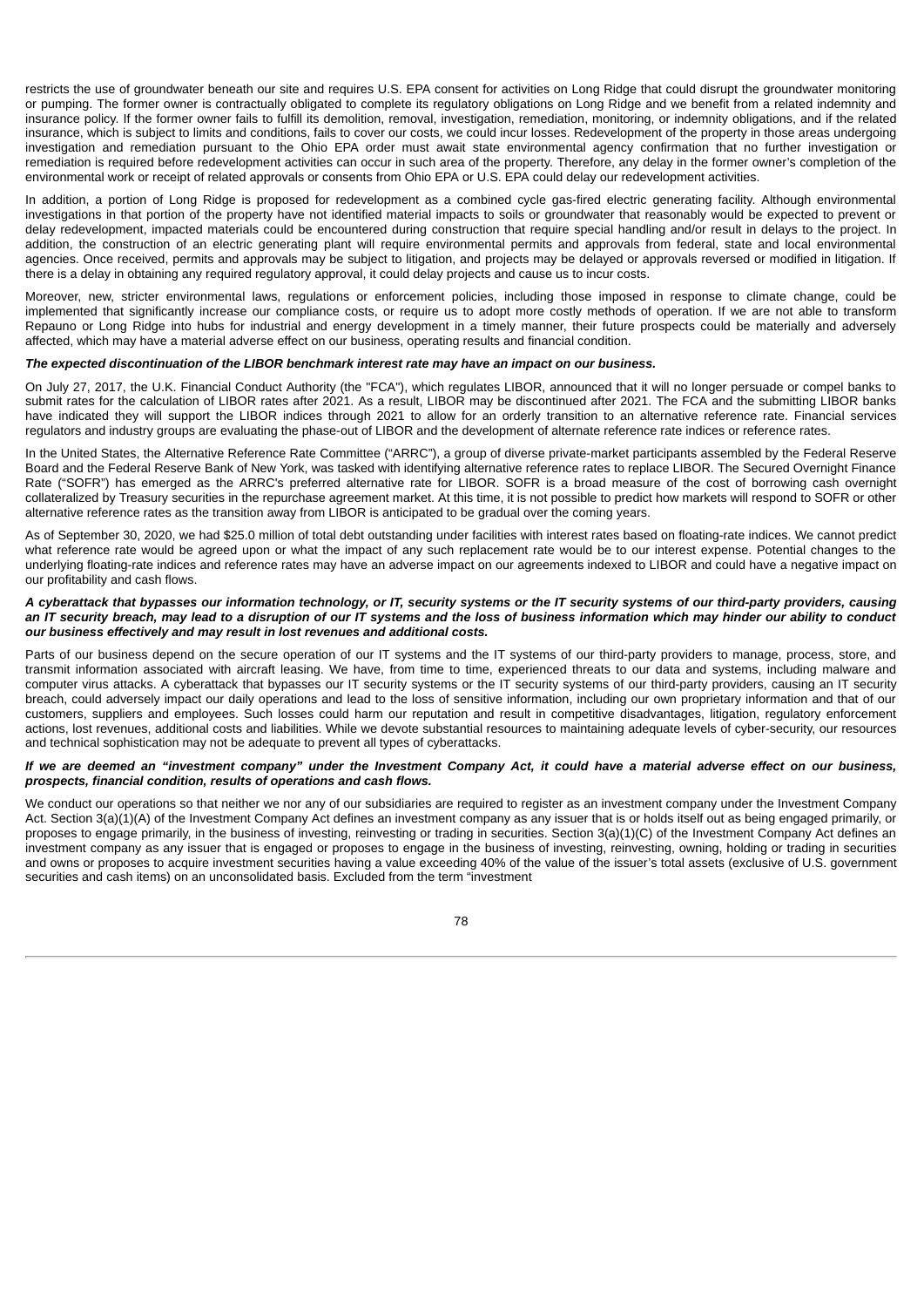securities," among other things, are U.S. government securities and securities issued by majority-owned subsidiaries that are not themselves investment companies and are not relying on the exception from the definition of investment company for certain privately-offered investment vehicles set forth in Section 3(c)(1) or Section 3(c)(7) of the Investment Company Act.

We are a holding company that is not an investment company because we are engaged in the business of holding securities of our wholly-owned and majority-owned subsidiaries, which are engaged in transportation and related businesses which lease assets pursuant to operating leases and finance leases. The Investment Company Act may limit our and our subsidiaries' ability to enter into financing leases and engage in other types of financial activity because less than 40% of the value of our and our subsidiaries' total assets (exclusive of U.S. government securities and cash items) on an unconsolidated basis can consist of "investment securities."

If we or any of our subsidiaries were required to register as an investment company under the Investment Company Act, the registered entity would become subject to substantial regulation that would significantly change our operations, and we would not be able to conduct our business as described in this report. We have not obtained a formal determination from the SEC as to our status under the Investment Company Act and, consequently, any violation of the Investment Company Act would subject us to material adverse consequences.

#### **Risks Related to Our Manager**

#### *We are dependent on our Manager and other key personnel at Fortress and may not find suitable replacements if our Manager terminates the Management Agreement or if other key personnel depart.*

Our officers and other individuals who perform services for us (other than Aviation, Jefferson, Repauno and Long Ridge employees) are employees of our Manager or other Fortress entities. We are completely reliant on our Manager, which has significant discretion as to the implementation of our operating policies and strategies, to conduct our business. We are subject to the risk that our Manager will terminate the Management Agreement and that we will not be able to find a suitable replacement for our Manager in a timely manner, at a reasonable cost, or at all. Furthermore, we are dependent on the services of certain key employees of our Manager and certain key employees of Fortress entities whose compensation is partially or entirely dependent upon the amount of management fees earned by our Manager or the incentive allocations distributed to the General Partner and whose continued service is not guaranteed, and the loss of such personnel or services could materially adversely affect our operations. We do not have key man insurance for any of the personnel of the Manager or other Fortress entities that are key to us. An inability to find a suitable replacement for any departing employee of our Manager or Fortress entities on a timely basis could materially adversely affect our ability to operate and grow our business.

In addition, our Manager may assign our Management Agreement to an entity whose business and operations are managed or supervised by Mr. Wesley R. Edens, who is a principal, Co-Chief Executive Officer and a member of the board of directors of Fortress, an affiliate of our Manager, and a member of the management committee of Fortress since co-founding Fortress in May 1998. In the event of any such assignment to a non-affiliate of Fortress, the functions currently performed by our Manager's current personnel may be performed by others. We can give you no assurance that such personnel would manage our operations in the same manner as our Manager currently does, and the failure by the personnel of any such entity to acquire assets generating attractive risk-adjusted returns could have a material adverse effect on our business, financial condition, results of operations and cash flows.

On December 27, 2017, SoftBank announced that it completed the SoftBank Merger. In connection with the SoftBank Merger, Fortress operates within SoftBank as an independent business headquartered in New York. There can be no assurance that the SoftBank Merger will not have an impact on us or our relationship with the Manager.

#### *There are conflicts of interest in our relationship with our Manager.*

Our Management Agreement, the Partnership Agreement and our operating agreement were negotiated prior to our IPO and among affiliated parties, and their terms, including fees payable, may not be as favorable to us as if they had been negotiated after our IPO with an unaffiliated third-party.

There are conflicts of interest inherent in our relationship with our Manager insofar as our Manager and its affiliates - including investment funds, private investment funds, or businesses managed by our Manager, including Seacastle Inc., Florida East Coast Industries, LLC ("FECI") and FYX - invest in transportation and transportation-related infrastructure assets and whose investment objectives overlap with our asset acquisition objectives. Certain opportunities appropriate for us may also be appropriate for one or more of these other investment vehicles. Certain members of our board of directors and employees of our Manager who are our officers also serve as officers and/or directors of these other entities. For example, we have some of the same directors and officers as Seacastle Inc and FYX. Although we have the same Manager, we may compete with entities affiliated with our Manager or Fortress, including Seacastle Inc., FECI and FYX, for certain target assets. From time to time, affiliates of Fortress focus on investments in assets with a similar profile as our target assets that we may seek to acquire. These affiliates may have meaningful purchasing capacity, which may change over time depending upon a variety of factors, including, but not limited to, available equity capital and debt financing, market conditions and cash on hand. Fortress has multiple existing and planned funds focused on investing in one or more of our target sectors, each with significant current or expected capital commitments. We have previously purchased and may in the future purchase assets from these funds, and have previously co-invested and may in the future co-invest with these funds in transportation and transportation-related infrastructure assets. Fortress funds generally have a fee structure similar to ours, but the fees actually paid will vary depending on the size, terms and performance of each fund.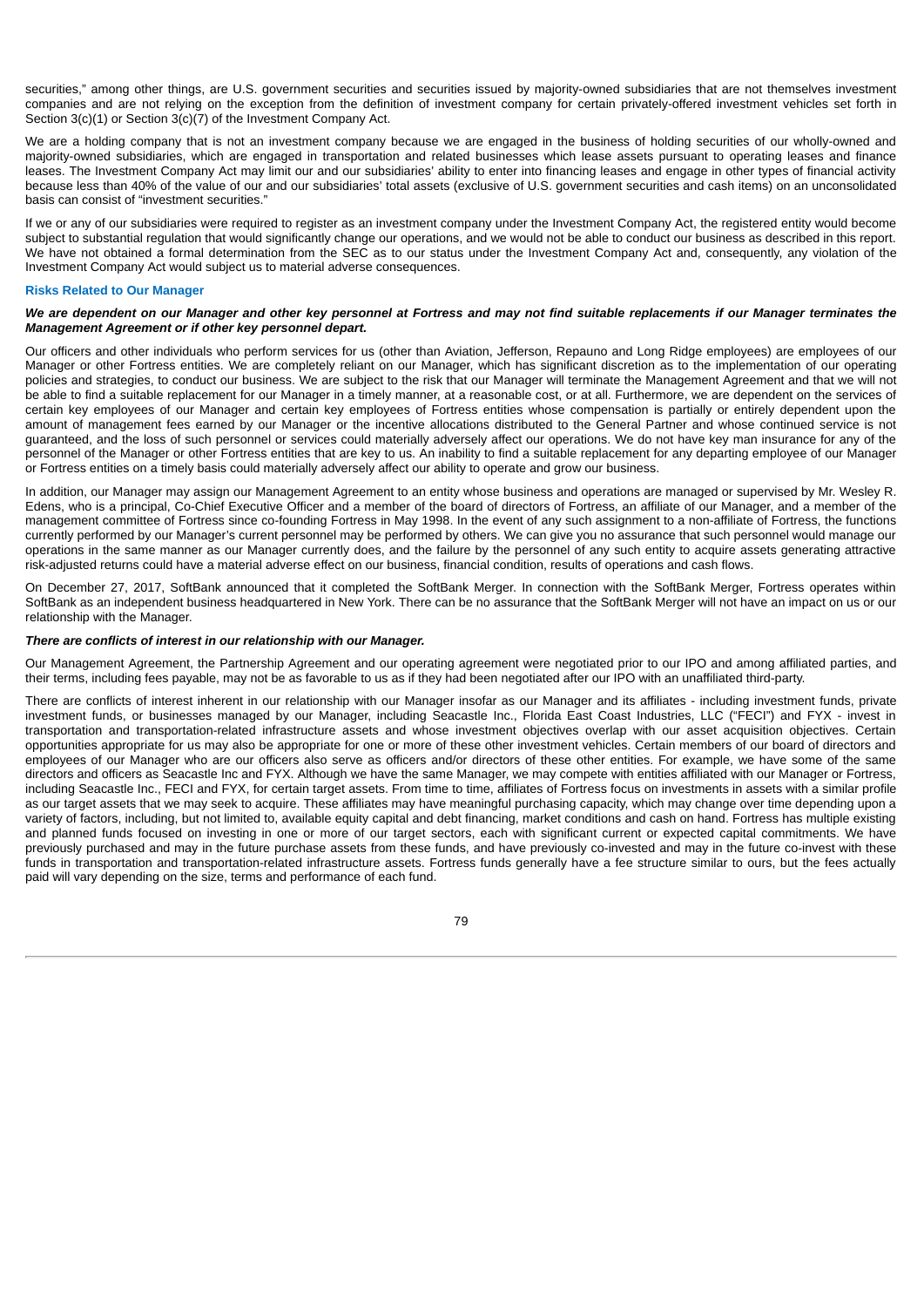Our Management Agreement generally does not limit or restrict our Manager or its affiliates from engaging in any business or managing other pooled investment vehicles that invest in assets that meet our asset acquisition objectives. Our Manager intends to engage in additional transportation and infrastructure related management and other investment opportunities in the future, which may compete with us for investments or result in a change in our current investment strategy. In addition, our operating agreement provides that if Fortress or an affiliate or any of their officers, directors or employees acquire knowledge of a potential transaction that could be a corporate opportunity, they have no duty, to the fullest extent permitted by law, to offer such corporate opportunity to us, our shareholders or our affiliates. In the event that any of our directors and officers who is also a director, officer or employee of Fortress or its affiliates acquires knowledge of a corporate opportunity or is offered a corporate opportunity, provided that this knowledge was not acquired solely in such person's capacity as a director or officer of FTAI and such person acts in good faith, then to the fullest extent permitted by law such person is deemed to have fully satisfied such person's fiduciary duties owed to us and is not liable to us if Fortress or its affiliates pursues or acquires the corporate opportunity or if such person did not present the corporate opportunity to us.

The ability of our Manager and its officers and employees to engage in other business activities, subject to the terms of our Management Agreement, may reduce the amount of time our Manager, its officers or other employees spend managing us. In addition, we may engage (subject to our strategy) in material transactions with our Manager or another entity managed by our Manager or one of its affiliates, including Seacastle Inc., FECI and FYX, which may include, but are not limited to, certain acquisitions, financing arrangements, purchases of debt, co-investments, consumer loans, servicing advances and other assets that present an actual, potential or perceived conflict of interest. Our board of directors adopted a policy regarding the approval of any "related person transactions" pursuant to which certain of the material transactions described above may require disclosure to, and approval by, the independent members of our board of directors. Actual, potential or perceived conflicts have given, and may in the future give, rise to investor dissatisfaction, litigation or regulatory inquiries or enforcement actions. Appropriately dealing with conflicts of interest is complex and difficult, and our reputation could be damaged if we fail, or appear to fail, to deal appropriately with one or more potential, actual or perceived conflicts of interest. Regulatory scrutiny of, or litigation in connection with, conflicts of interest could have a material adverse effect on our reputation, which could materially adversely affect our business in a number of ways, including causing an inability to raise additional funds, a reluctance of counterparties to do business with us, a decrease in the prices of our equity securities and a resulting increased risk of litigation and regulatory enforcement actions.

The structure of our Manager's and the General Partner's compensation arrangements may have unintended consequences for us. We have agreed to pay our Manager a management fee and the General Partner is entitled to receive incentive allocations from Holdco that are each based on different measures of performance. Consequently, there may be conflicts in the incentives of our Manager to generate attractive risk-adjusted returns for us. In addition, because the General Partner and our Manager are both affiliates of Fortress, the Income Incentive Allocation paid to the General Partner may cause our Manager to place undue emphasis on the maximization of earnings, including through the use of leverage, at the expense of other objectives, such as preservation of capital, to achieve higher incentive allocations. Investments with higher yield potential are generally riskier or more speculative than investments with lower yield potential. This could result in increased risk to the value of our portfolio of assets and our common shares.

#### *Our directors have approved a broad asset acquisition strategy for our Manager and do not approve each acquisition we make at the direction of our Manager. In addition, we may change our strategy without a shareholder vote, which may result in our acquiring assets that are different, riskier or less profitable than our current assets.*

Our Manager is authorized to follow a broad asset acquisition strategy. We may pursue other types of acquisitions as market conditions evolve. Our Manager makes decisions about our investments in accordance with broad investment guidelines adopted by our board of directors. Accordingly, we may, without a shareholder vote, change our target sectors and acquire a variety of assets that differ from, and are possibly riskier than, our current asset portfolio. Consequently, our Manager has great latitude in determining the types and categories of assets it may decide are proper investments for us, including the latitude to invest in types and categories of assets that may differ from those in our existing portfolio. Our directors will periodically review our strategy and our portfolio of assets. However, our board does not review or pre-approve each proposed acquisition or our related financing arrangements. In addition, in conducting periodic reviews, the directors rely primarily on information provided to them by our Manager. Furthermore, transactions entered into by our Manager may be difficult or impossible to reverse by the time they are reviewed by the directors even if the transactions contravene the terms of the Management Agreement. In addition, we may change our asset acquisition strategy, including our target asset classes, without a shareholder vote.

Our asset acquisition strategy may evolve in light of existing market conditions and investment opportunities, and this evolution may involve additional risks depending upon the nature of the assets we target and our ability to finance such assets on a short or long-term basis. Opportunities that present unattractive risk-return profiles relative to other available opportunities under particular market conditions may become relatively attractive under changed market conditions and changes in market conditions may therefore result in changes in the assets we target. Decisions to make acquisitions in new asset categories present risks that may be difficult for us to adequately assess and could therefore reduce or eliminate our ability to pay dividends on our common shares or have adverse effects on our liquidity or financial condition. A change in our asset acquisition strategy may also increase our exposure to interest rate, foreign currency or credit market fluctuations. In addition, a change in our asset acquisition strategy may increase our use of non-match-funded financing, increase the guarantee obligations we agree to incur or increase the number of transactions we enter into with affiliates. Our failure to accurately assess the risks inherent in new asset categories or the financing risks associated with such assets could adversely affect our results of operations and our financial condition.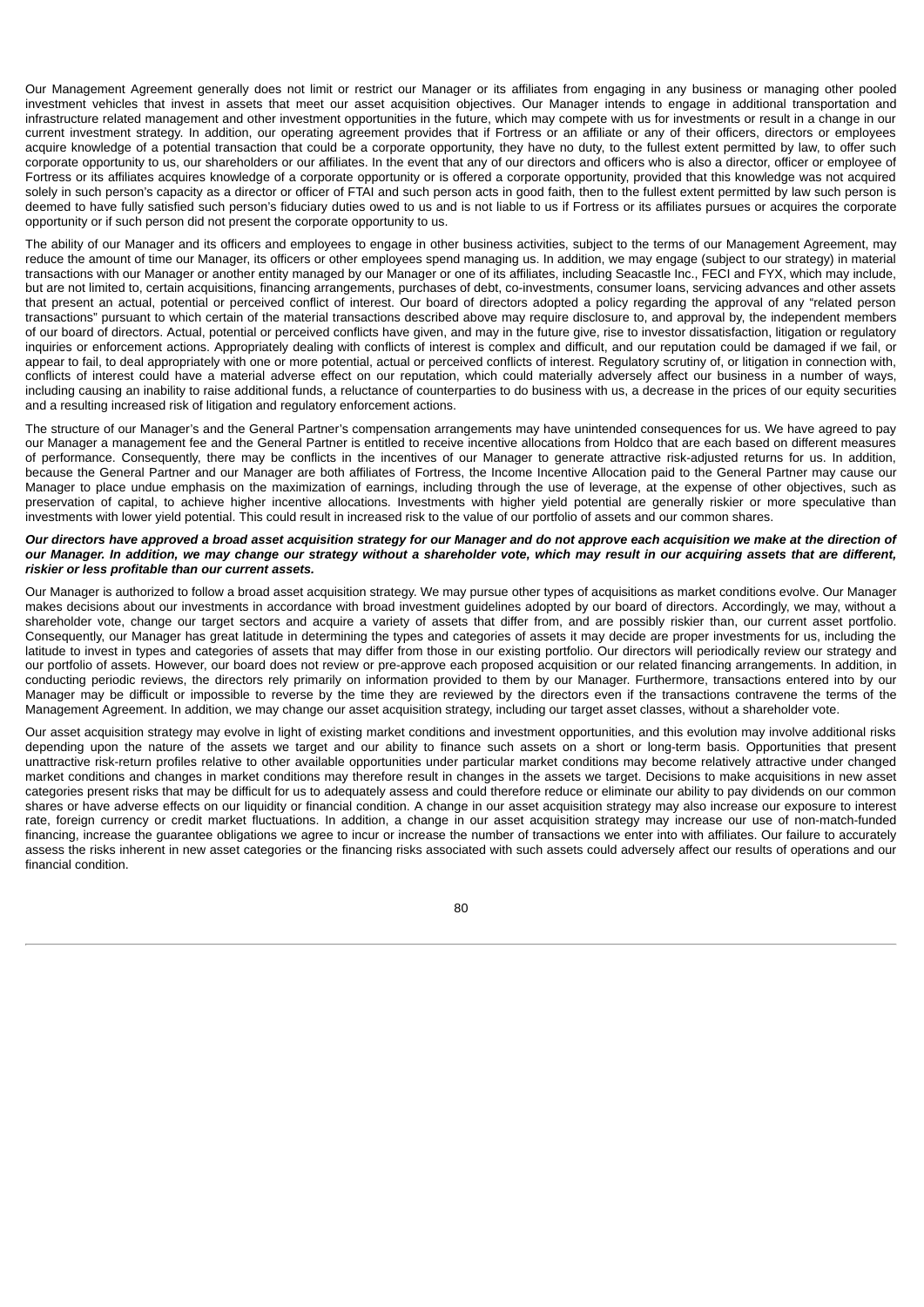#### *Our Manager will not be liable to us for any acts or omissions performed in accordance with the Management Agreement, including with respect to the performance of our assets.*

Pursuant to our Management Agreement, our Manager will not assume any responsibility other than to render the services called for thereunder in good faith and will not be responsible for any action of our board of directors in following or declining to follow its advice or recommendations. Our Manager, its members, managers, officers, employees, sub-advisers and any other person controlling or Manager, will not be liable to us or any of our subsidiaries, to our board of directors, or our or any subsidiary's shareholders or partners for any acts or omissions by our Manager, its members, managers, officers, employees, sub-advisers and any other person controlling or Manager, except liability to us, our shareholders, directors, officers and employees and persons controlling us, by reason of acts constituting bad faith, willful misconduct, gross negligence or reckless disregard of our Manager's duties under our Management Agreement. We will, to the full extent lawful, reimburse, indemnify and hold our Manager, its members, managers, officers and employees, subadvisers and each other person, if any, controlling our Manager harmless of and from any and all expenses, losses, damages, liabilities, demands, charges and claims of any nature whatsoever (including attorneys' fees) in respect of or arising from any acts or omissions of an indemnified party made in good faith in the performance of our Manager's duties under our Management Agreement and not constituting such indemnified party's bad faith, willful misconduct, gross negligence or reckless disregard of our Manager's duties under our Management Agreement.

#### *Our Manager's due diligence of potential asset acquisitions or other transactions may not identify all pertinent risks, which could materially affect our business, financial condition, liquidity and results of operations.*

Our Manager intends to conduct due diligence with respect to each asset acquisition opportunity or other transaction it pursues. It is possible, however, that our Manager's due diligence processes will not uncover all relevant facts, particularly with respect to any assets we acquire from third parties. In these cases, our Manager may be given limited access to information about the asset and will rely on information provided by the seller of the asset. In addition, if asset acquisition opportunities are scarce, the process for selecting bidders is competitive, or the timeframe in which we are required to complete diligence is short, our ability to conduct a due diligence investigation may be limited, and we would be required to make decisions based upon a less thorough diligence process than would otherwise be the case. Accordingly, transactions that initially appear to be viable may prove not to be over time, due to the limitations of the due diligence process or other factors.

## **Risks Related to Taxation**

#### *Shareholders may be subject to U.S. federal income tax on their share of our taxable income, regardless of whether they receive any cash dividends from us.*

So long as we would not be required to register as an investment company under the Investment Company Act of 1940 if we were a U.S. Corporation and 90% of our gross income for each taxable year constitutes "qualifying income" within the meaning of the Internal Revenue Code of 1986, as amended (the "Code"), on a continuing basis, FTAI will be treated, for U.S. federal income tax purposes, as a partnership and not as an association or publicly traded partnership taxable as a corporation. Holders of our common shares may be subject to U.S. federal, state, local and possibly, in some cases, non-U.S. income taxation on their allocable share of our items of income, gain, loss, deduction and credit (including our allocable share of those items of Holdco or any other entity in which we invest that is treated as a partnership or is otherwise subject to tax on a flow through basis) for each of our taxable years ending with or within their taxable year, regardless of whether they receive cash dividends from us. Such shareholders may not receive cash dividends equal to their allocable share of our net taxable income or even the tax liability that results from that income.

#### *We may hold or acquire certain investments through entities classified as CFCs or PFICs for U.S. federal income tax purposes.*

Many of our investments are in non-U.S. corporations or are held through non-U.S. subsidiaries that are classified as corporations for U.S. federal income tax purposes. Some of these foreign entities may be classified as controlled foreign corporations ("CFCs") or passive foreign investment companies ("PFICs") (each as defined in the Code). Shareholders subject to U.S. federal income tax may experience adverse U.S. federal income tax consequences related to the indirect ownership of CFC or PFIC shares. For example, such shareholders may be required to take into account U.S. taxable income with respect to such CFCs or PFICs without a corresponding receipt of cash from us. In addition, under the CFC rules, certain capital gains are treated as ordinary dividend income and shareholders could be subject to income inclusions in respect of the "global intangible low-taxed income" of the CFC. Treasury regulations have been proposed that, if finalized, will generally have the effect of limiting certain adverse consequences of the CFC rules to shareholders treated for U.S. federal income tax purposes as owning indirectly or constructively (including through other partnerships) stock possessing 10% or more of the voting power or value of such CFCs. Taxpayers are permitted to rely, and we intend to rely, on such proposed regulations.

Under the PFIC rules, indirect ownership of PFIC shares by U.S. persons generally gives rise to materially adverse U.S. federal income tax consequences, which may be mitigated by electing to treat the PFIC as a qualified electing fund ("QEF"). We currently anticipate using commercially reasonable efforts to make such an election (a "QEF Election") with respect to each PFIC in which we hold a material interest, directly or indirectly, in the first year during which we hold shares in such entity. As a result, U.S. holders of our common shares will generally be subject to tax on a current basis on their respective shares of each such PFIC's undistributed ordinary earnings and net capital gains for each year in which the entity is a PFIC, regardless of whether such holders receive a corresponding distribution of cash from us. In certain cases, however, we may be unable to make a QEF Election with respect to a PFIC because, for example, we are unable to obtain the necessary information. In such event, U.S. holders of our common shares will be subject to imputed interest charges and other disadvantageous tax treatment with respect

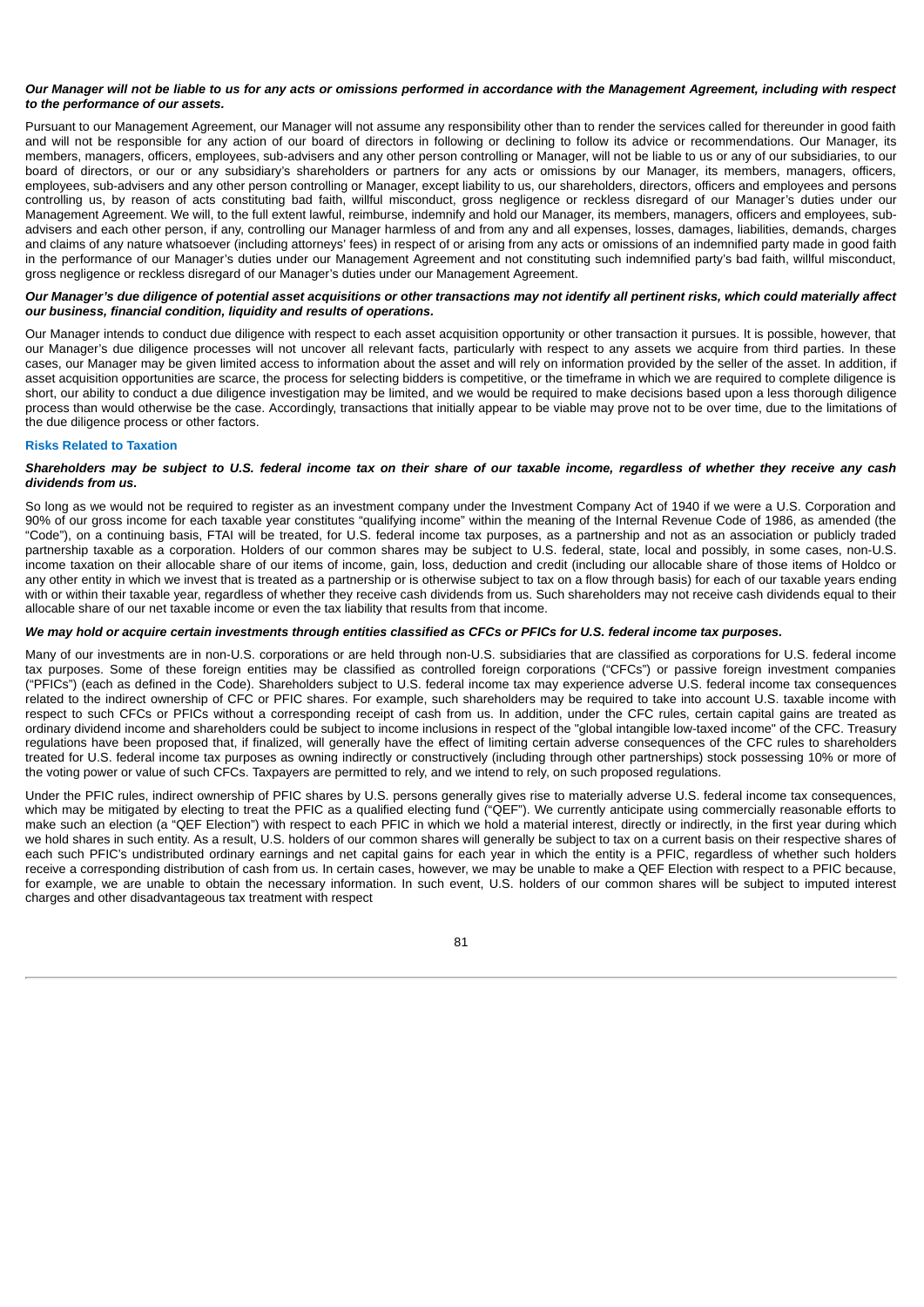to certain "excess distributions" from the PFIC and gain realized upon the direct or indirect sale of the PFIC (including through the sale our common shares).

Prospective investors should consult their tax advisors regarding the potential impact of the rules regarding CFCs and PFICs before investing in our shares.

## *Certain tax consequences of the ownership of our preferred shares, including treatment of distributions as guaranteed payments for the use of capital, are uncertain.*

The tax treatment of distributions on our preferred shares is uncertain. We intend to treat the holders of our preferred shares as partners for tax purposes and we intend to treat distributions on the shares as guaranteed payments for the use of capital that will generally be taxable to the holders of our preferred shares as ordinary income. Although a holder of our preferred shares will recognize taxable income from the accrual of such a guaranteed payment (even in the absence of a contemporaneous cash distribution), we anticipate accruing and making the guaranteed payment distributions quarterly. Except in the case of any loss recognized in connection with our liquidation, holders of our preferred shares are generally not anticipated to share in our items of income, gain, loss or deduction, nor are they anticipated to be allocated any share of our nonrecourse liabilities. If our preferred shares were treated as indebtedness for tax purposes, rather than as guaranteed payments for the use of capital, distributions likely would be treated as payments of interest by us to the holders of our preferred shares. Finally, if holders of our preferred shares were entitled to an allocation of income from FTAI, the risk factors applicable to holders of common shares would generally apply.

## *U.S. tax reform could adversely affect us and our shareholders.*

The Tax Cuts and Jobs Act (the "TCJA"), which is generally effective for taxable years beginning after December 31, 2017, amended the Code in a manner that significantly changed the taxation of individuals and business entities, including with respect to the taxation of offshore earnings and the deductibility of interest. In some cases, there is still uncertainty around the scope and application of the TCJA that may be addressed in future guidance issued by the U.S. Department of Treasury and the IRS. Some of the changes could adversely affect our business and financial condition and the value of our shares. The Coronavirus Aid, Relief, and Economic Security Act (the "CARES Act"), which was enacted on March 27, 2020, temporarily modifies some provisions of the TCJA.

Prospective investors should consult their tax advisors about the TCJA and its potential impact before investing in our shares.

#### *Under the TCJA, shareholders that are not U.S. persons could be subject to U.S. federal income tax, including a 10% withholding tax, on the disposition of our shares.*

If the Internal Revenue Service (the "IRS") were to determine that we, Holdco, or any other entity in which we invest that is subject to tax on a flow-through basis, is engaged in a U.S. trade or business for U.S. federal income tax purposes, any gain recognized by a foreign transferor on the sale, exchange or other disposition of our shares would generally be treated as "effectively connected" with such trade or business to the extent it does not exceed the effectively connected gain that would be allocable to the transferor if we sold all of our assets at their fair market value as of the date of the transferor's disposition. Under the TCJA, any such gain that is treated as effectively connected will generally be subject to U.S. federal income tax. In addition, the transferee of the shares or the applicable withholding agent would be required to deduct and withhold a tax equal to 10% of the amount realized by the transferor on the disposition, which would include an allocable portion of our liabilities and would therefore generally exceed the amount of transferred cash received by transferor in the disposition, unless the transferor provides an IRS Form W-9 or an affidavit stating the transferor's taxpayer identification number and that the transferor is not a foreign person. If the transferee fails to properly withhold such tax, we would be required to deduct and withhold from distributions to the transferee a tax in an amount equal to the amount the transferee failed to withhold, plus interest. Although we do not believe that we are currently engaged in a U.S. trade or business (directly or indirectly through pass-through subsidiaries), we are not required to manage our operations in a manner that is intended to avoid the conduct of a U.S. trade or business.

The withholding requirements with respect to the disposition of an interest in a publicly traded partnership are currently suspended and will remain suspended until Treasury regulations are promulgated or other relevant authoritative guidance is issued. Future guidance on the implementation of these requirements will be applicable on a prospective basis.

#### *Tax gain or loss on a sale or other disposition of our common shares could be more or less than expected.*

If a sale of our common shares by a shareholder is taxable in the United States, the shareholder will recognize gain or loss equal to the difference between the amount realized by such shareholder in the sale and such shareholder's adjusted tax basis in those shares. A shareholder's adjusted tax basis in the shares at the time of sale will generally be lower than the shareholder's original tax basis in the shares to the extent that prior distributions to such shareholder exceed the total taxable income allocated to such shareholder. A shareholder may therefore recognize a gain in a sale of our common shares if the shares are sold at a price that is less than their original cost. A portion of the amount realized, whether or not representing gain, may be treated as ordinary income to such shareholder.

*Our ability to make distributions depends on our receiving sufficient cash distributions from our subsidiaries, and we cannot assure our shareholders that we will be able to make cash distributions to them in amounts that are sufficient to fund their tax liabilities.*

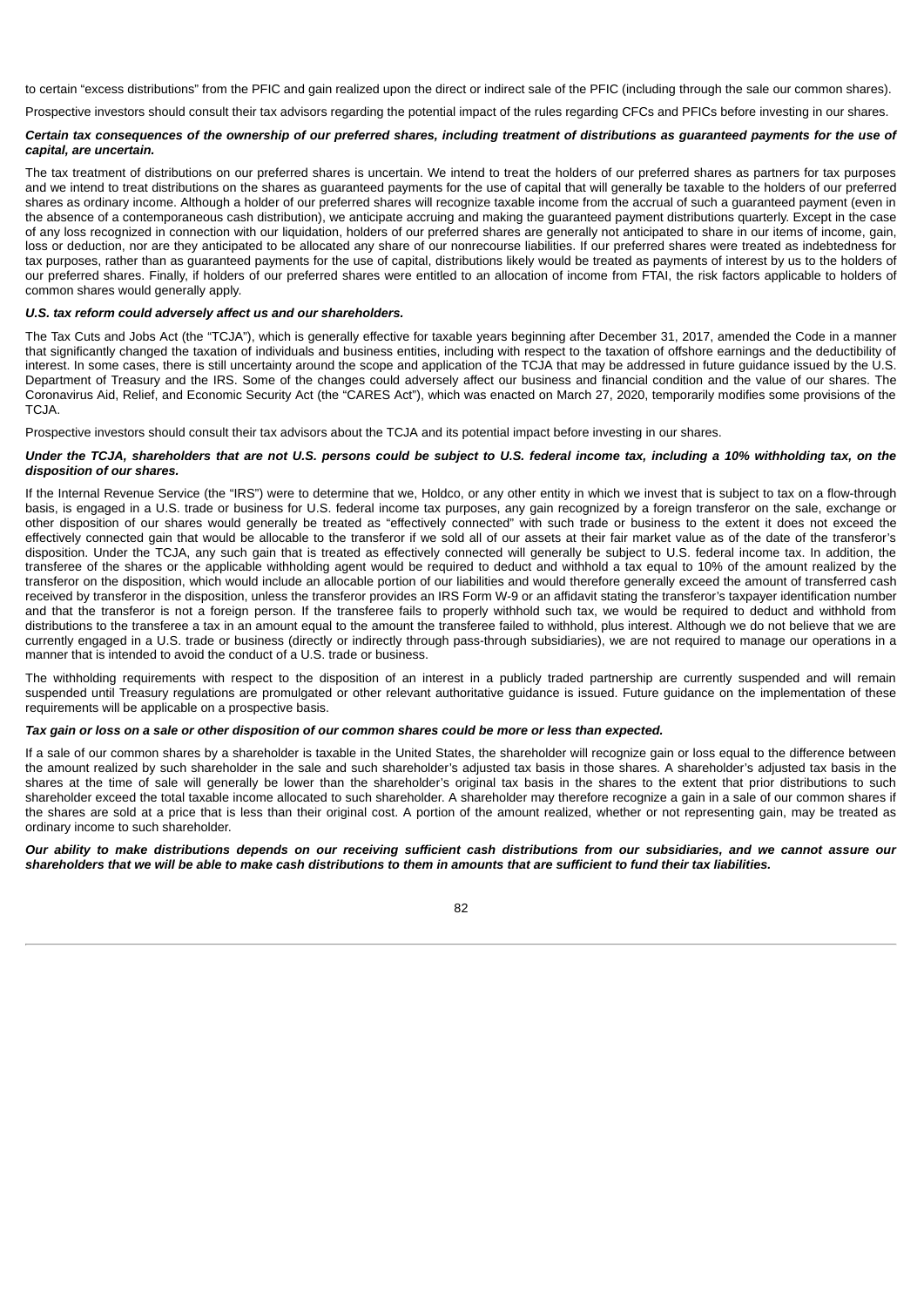Our subsidiaries may be subject to local taxes in each of the relevant territories and jurisdictions in which they operate, including taxes on income, profits or gains and withholding taxes. As a result, our funds available for distribution are indirectly reduced by such taxes, and the post-tax return to our shareholders is similarly reduced by such taxes.

In general, a shareholder that is subject to U.S. federal income tax must include in income its allocable share of FTAI's items of income, gain, loss, deduction, and credit (including, so long as FTAI is treated as a partnership for U.S. federal income tax purposes, FTAI's allocable share of those items of Holdco and any pass-through subsidiaries of Holdco) for each of our taxable years ending with or within such shareholder's taxable year. However, the cash distributed to a shareholder may not be sufficient to pay the full amount of such shareholder's tax liability in respect of its investment in us, because each shareholder's tax liability depends on such shareholder's particular tax situation and the tax treatment of our underlying activities or assets.

#### *If we are treated as a corporation for U.S. federal income tax purposes, the value of the shares could be adversely affected.*

We have not requested, and do not plan to request, a ruling from the IRS on our treatment as a partnership for U.S. federal income tax purposes, or on any other matter affecting us. As of the date of the consummation of our initial public offering, under then current law and assuming full compliance with the terms of our operating agreement (and other relevant documents) and based upon factual statements and representations made by us, our outside counsel opined that we will be treated as a partnership, and not as an association or a publicly traded partnership taxable as a corporation for U.S. federal income tax purposes. However, opinions of counsel are not binding upon the IRS or any court, and the IRS may challenge this conclusion and a court may sustain such a challenge. The factual representations made by us upon which our outside counsel relied relate to our organization, operation, assets, activities, income, and present and future conduct of our operations. In general, if an entity that would otherwise be classified as a partnership for U.S. federal income tax purposes is a "publicly traded partnership" (as defined in the Code) it will be nonetheless treated as a corporation for U.S. federal income tax purposes, unless the exception described below, and upon which we intend to rely, applies. A publicly traded partnership will, however, be treated as a partnership, and not as a corporation for U.S. federal income tax purposes, so long as 90% or more of its gross income for each taxable year constitutes "qualifying income" within the meaning of the Code and it is not required to register as an investment company under the Investment Company Act of 1940. We refer to this exception as the "Qualifying Income Exception."

Qualifying income generally includes dividends, interest, capital gains from the sale or other disposition of stocks and securities and certain other forms of investment income. We believe that our return from investments will include interest, dividends, capital gains and other types of qualifying income, but no assurance can be given as to the types of income that will be earned in any given year.

If we fail to satisfy the Qualifying Income Exception, we would be required to pay U.S. federal income tax at regular corporate rates on our income. Although the TCJA reduced regular corporate rates from 35% to 21%, our failure to qualify as a partnership for U.S. federal income tax purposes could nevertheless adversely affect our business, operating results and financial condition. In addition, we would likely be liable for state and local income and/or franchise taxes on our income. Finally, distributions of cash to shareholders would constitute qualified dividend income taxable to such shareholders to the extent of our earnings and profits and would not be deductible by us. Taxation of us as a publicly traded partnership taxable as a corporation could result in a material adverse effect on our cash flow and the after-tax returns for shareholders and thus could result in a substantial reduction in the value of our shares.

#### *Shareholders that are not U.S. persons should also anticipate being required to file U.S. tax returns and may be required to pay U.S. tax solely on account of owning our shares.*

In light of our intended investment activities, we may be, or may become, engaged in a U.S. trade or business for U.S. federal income tax purposes (directly or indirectly through pass-through subsidiaries), in which case some portion of our income would be treated as effectively connected income with respect to non-U.S. persons. Moreover, we anticipate that, in the future, we will sell interests in U.S. real holding property corporations (each a "USRPHC") and therefore be deemed to be engaged in a U.S. trade or business at such time. If we were to realize gain from the sale or other disposition of a U.S. real property interest (including a USRPHC) or were otherwise engaged in a U.S. trade or business, non-U.S. persons holding our common shares generally would be required to file U.S. federal income tax returns and would be subject to U.S. federal withholding tax on their allocable share of the effectively connected income on gain at the highest marginal U.S. federal income tax rates applicable to ordinary income. Likewise, non-U.S. persons holding our preferred shares, by virtue of receiving guaranteed payments, may be required to file U.S. federal income tax returns and may be subject to U.S. federal withholding tax on their guaranteed payments, irrespective of our operations or investments. In both cases, non-U.S. persons that are corporations may also be subject to a branch profits tax on their allocable share of such income. Non-U.S. persons should anticipate being required to file U.S. tax returns and may be required to pay U.S. tax solely on account of owning our shares. Non-U.S. shareholders are urged to consult their tax advisors regarding the tax consequences of an investment in our shares.

#### *Non-U.S. persons that hold (or are deemed to hold) more than 5% of any class of our shares (or held, or were deemed to hold, more than 5% of any class of our shares) may be subject to U.S. federal income tax upon the disposition of some or all their shares.*

If a non-U.S. person held more than 5% of any class of our shares at any time during the 5-year period preceding such non-U.S. person's disposition of such shares, and we were considered a USRPHC (determined as if we were a U.S. corporation) at any time during such 5-year period because of our current or previous ownership of U.S. real property interests above a certain

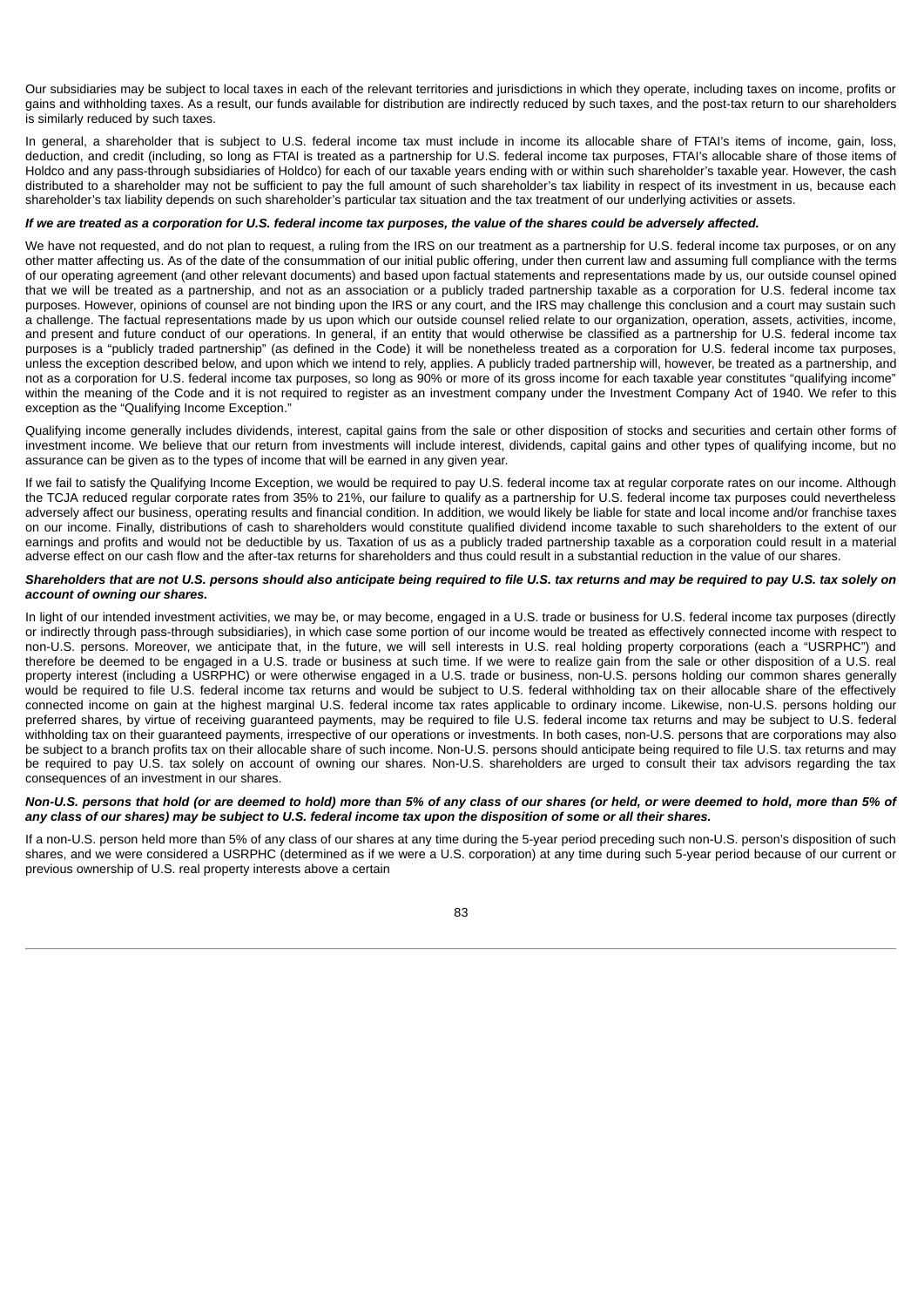threshold, such non-U.S. person may be subject to U.S. tax on such disposition of such shares (and may have a U.S. tax return filing obligation).

#### *Tax-exempt shareholders may face certain adverse U.S. tax consequences from owning our shares.*

We are not required to manage our operations in a manner that would minimize the likelihood of generating income that would constitute "unrelated business" taxable income" ("UBTI") to the extent allocated to a tax-exempt shareholder. Although we expect to invest through subsidiaries that are treated as corporations for U.S. federal income tax purposes and such corporate investments would generally not result in an allocation of UBTI to a shareholder on account of the activities of those subsidiaries, we may not invest through corporate subsidiaries in all cases. Moreover, UBTI also includes income attributable to debt-financed property and we are not prohibited from incurring debt to finance our investments, including investments in subsidiaries. Furthermore, we are not prohibited from being (or causing a subsidiary to be) a guarantor of loans made to a subsidiary. If we (or certain of our subsidiaries) were treated as the borrower for U.S. tax purposes on account of those guarantees, some or all of our investments could be considered debt-financed property. In addition, the treatment of guaranteed payments for the use of capital to tax-exempt investors is not certain, and so distributions on our preferred shares may be treated as UBTI for federal income tax purposes, irrespective of our operations or the structure of our investments. The potential for income to be characterized as UBTI could make our shares an unsuitable investment for a tax-exempt entity. Tax-exempt shareholders are urged to consult their tax advisors regarding the tax consequences of an investment in our shares.

#### *If substantially all of the U.S. source rental income derived from aircraft or ships used to transport passengers or cargo in international traffic ("U.S. source international transport rental income") of any of our non-U.S. corporate subsidiaries is attributable to activities of personnel based in the United States, such subsidiary could be subject to U.S. federal income tax on a net income basis at regular tax rates, rather than at a rate of 4% on gross income, which would adversely affect our business and result in decreased funds available for distribution to our shareholders.*

We believe that the U.S. source international transport rental income of our non-U.S. subsidiaries generally will be subject to U.S. federal income tax, on a gross-income basis at a rate not in excess of 4%. If any of our non-U.S. subsidiaries that is treated as a corporation for U.S. federal income tax purposes did not comply with certain administrative guidelines of the IRS, such that 90% or more of such subsidiary's U.S. source international transport rental income were attributable to the activities of personnel based in the United States (in the case of bareboat leases) or from "regularly scheduled transportation" as defined in such administrative guidelines (in the case of time-charter leases), such subsidiary's U.S. source rental income would be treated as income effectively connected with a trade or business in the United States. In such case, such subsidiary's U.S. source international transport rental income would be subject to U.S. federal income tax at a maximum rate of 21% for taxable years beginning after December 31, 2017. In addition, such subsidiary would be subject to the U.S. federal branch profits tax on its effectively connected earnings and profits at a rate of 30%. The imposition of such taxes would adversely affect our business and would result in decreased funds available for distribution to our shareholders.

#### *The ability of our corporate subsidiaries to utilize net operating losses ("NOLs") to offset their future taxable income may become limited.*

Certain of our corporate subsidiaries have significant NOLs, and any limitation on their use could materially affect our profitability. Such a limitation could occur if our corporate subsidiaries were to experience an "ownership change" as defined under Section 382 of the Code. The rules for determining ownership changes are complex, and changes in the ownership of our shares could cause an ownership change in one or more of our corporate subsidiaries. Sales of our shares by our shareholders, as well as future issuances of our shares, could contribute to a potential ownership change in our corporate subsidiaries.

#### *Our subsidiaries may become subject to unanticipated tax liabilities that may have a material adverse effect on our results of operations.*

Some of our subsidiaries are subject to income, withholding or other taxes in certain non-U.S. jurisdictions by reason of their jurisdiction of incorporation, activities and operations, where their assets are used or where the lessees of their assets (or others in possession of their assets) are located, and it is also possible that taxing authorities in any such jurisdictions could assert that our subsidiaries are subject to greater taxation than we currently anticipate. Further, the Multilateral Convention to Implement Tax Treaty Related Measures to Prevent Base Erosion and Profit Shifting ("BEPS") recently entered into force among the jurisdictions that ratified it. The implementation of BEPS prevention measures could result in a higher effective tax rate on our worldwide earnings by, for example, reducing the tax deductions or otherwise increasing the taxable income of our subsidiaries. In addition, a portion of certain of our non-U.S. corporate subsidiaries' income is treated as effectively connected with a U.S. trade or business and is accordingly subject to U.S. federal income tax. It is possible that the IRS could assert that a greater portion of any such non-U.S. subsidiaries' income is effectively connected income that should be subject to U.S. federal income tax.

#### *Our structure involves complex provisions of U.S. federal income tax law for which no clear precedent or authority may be available. Our structure also is subject to potential legislative, judicial or administrative change and differing interpretations, possibly on a retroactive basis.*

The U.S. federal income tax treatment of our shareholders depends in some instances on determinations of fact and interpretations of complex provisions of U.S. federal income tax law for which no clear precedent or authority may be available. The U.S. federal income tax treatment of our shareholders may also be modified by administrative, legislative or judicial interpretation at any time, possibly on a retroactive basis, and any such action may affect our investments and commitments that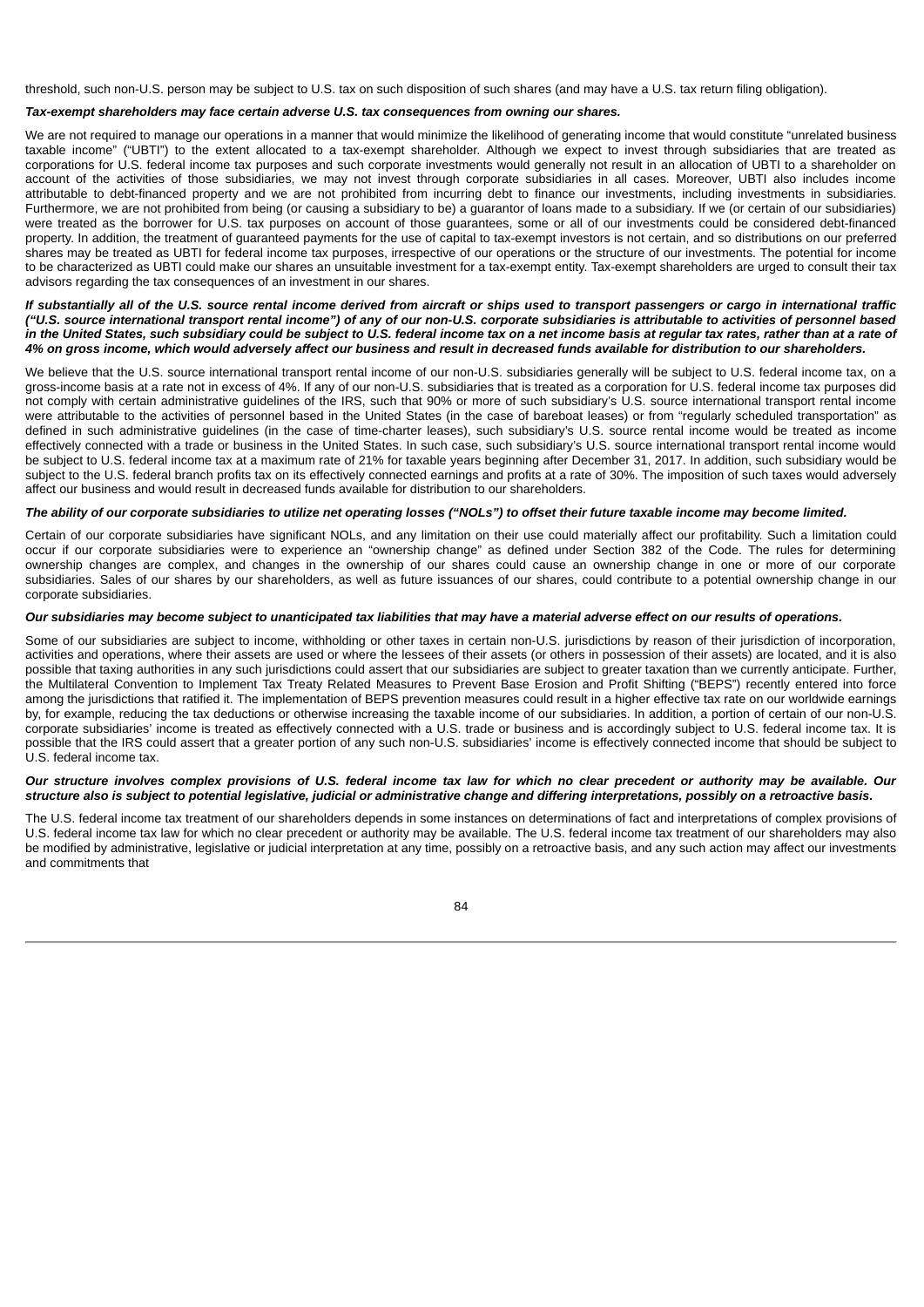were previously made, and could adversely affect the value of our shares or cause us to change the way we conduct our business.

Our organizational documents and agreements permit the board of directors to modify our operating agreement from time to time, without the consent of shareholders, in order to address certain changes in Treasury regulations, legislation or interpretation. In some circumstances, such revisions could have a material adverse impact on some or all shareholders. Moreover, we will apply certain assumptions and conventions in an attempt to comply with applicable rules and to report income, gain, deduction, loss and credit to shareholders in a manner that reflects such shareholders' beneficial ownership of partnership items, taking into account variation in ownership interests during each taxable year because of trading activity. However, these assumptions and conventions may not be in compliance with all aspects of applicable tax requirements. It is possible that the IRS will assert successfully that the conventions and assumptions used by us do not satisfy the technical requirements of the Code and/or Treasury regulations and could require that items of income, gain, deduction, loss or credit, including interest deductions, be adjusted, reallocated, or disallowed, in a manner that adversely affects shareholders.

#### *We could incur a significant tax liability if the IRS successfully asserts that the "anti-stapling" rules apply to our investments in our non-U.S. and U.S. subsidiaries, which would adversely affect our business and result in decreased funds available for distribution to our shareholders.*

If we were subject to the "anti-stapling" rules of Section 269B of the Code, we would incur a significant tax liability as a result of owning more than 50% of the value of both U.S. and non-U.S. corporate subsidiaries, whose equity interests constitute "stapled interests" that may only be transferred together. If the "anti-stapling" rules applied, our non-U.S. corporate subsidiaries that are treated as corporations for U.S. federal income tax purposes would be treated as U.S. corporations, which would cause those entities to be subject to U.S. federal corporate income tax on their worldwide income. Because we intend to separately manage and operate our non-U.S. and U.S. corporate subsidiaries and structure their business activities in a manner that would allow us to dispose of such subsidiaries separately, we do not expect that the "anti-stapling" rules will apply. However, there can be no assurance that the IRS would not successfully assert a contrary position, which would adversely affect our business and result in decreased funds available for distribution to our shareholders.

#### *Because we cannot match transferors and transferees of our shares, we have therefore adopted certain income tax accounting positions that may not conform with all aspects of applicable tax requirements. The IRS may challenge this treatment, which could adversely affect the value of our shares.*

Because we cannot match transferors and transferees of our shares, we have adopted depreciation, amortization and other tax accounting positions that may not conform with all aspects of existing Treasury regulations. A successful IRS challenge to those positions could adversely affect the amount of tax benefits available to our shareholders. It also could affect the timing of these tax benefits or the amount of gain on the sale of our common shares and could have a negative impact on the value of our common shares or result in audits of and adjustments to our shareholders' tax returns.

We generally allocate items of income, gain, loss and deduction using a monthly or other convention, whereby any such items we recognize in a given month are allocated to our shareholders as of a specified date of such month. As a result, if a shareholder transfers its common shares, it might be allocated income, gain, loss and deduction realized by us after the date of the transfer. Similarly, if a shareholder acquires additional common shares, it might be allocated income, gain, loss, and deduction realized by us prior to its ownership of such common shares. Consequently, our shareholders may recognize income in excess of cash distributions received from us, and any income so included by a shareholder would increase the basis such shareholder has in its common shares and would offset any gain (or increase the amount of loss) realized by such shareholder on a subsequent disposition of its common shares.

#### *Rules regarding U.S. federal income tax liability arising from IRS audits could adversely affect our shareholders.*

For taxable years beginning on or after January 1, 2018, we will be liable for U.S. federal income tax liability arising from an IRS audit, unless certain alternative methods are available and we elect to use them. It is possible that certain shareholders or we may be liable for taxes attributable to adjustments to our taxable income with respect to tax years that closed before such shareholders owned our shares. Accordingly, these rules may adversely affect certain shareholders in certain cases. This differs from the rules that apply for taxable years beginning before January 1, 2018, which generally provide that tax adjustments only affect the persons who were shareholders in the tax year in which the item was reported on our tax return. The manner in which these rules apply is uncertain and in many respects depends on the promulgation of future regulations or other guidance by the U.S. Treasury Department or the IRS.

#### **Risks Related to Our Shares**

#### *The market price and trading volume of our common and preferred shares may be volatile, which could result in rapid and substantial losses for our shareholders.*

The market price of our common and preferred shares may be highly volatile and could be subject to wide fluctuations. In addition, the trading volume in our common and preferred shares may fluctuate and cause significant price variations to occur. If the market price of our common or preferred shares declines significantly, you may be unable to resell your shares at or above your purchase price, if at all. The market price of our common and preferred shares may fluctuate or decline significantly in the future. Some of the factors that could negatively affect our share price or result in fluctuations in the price or trading volume of our shares include: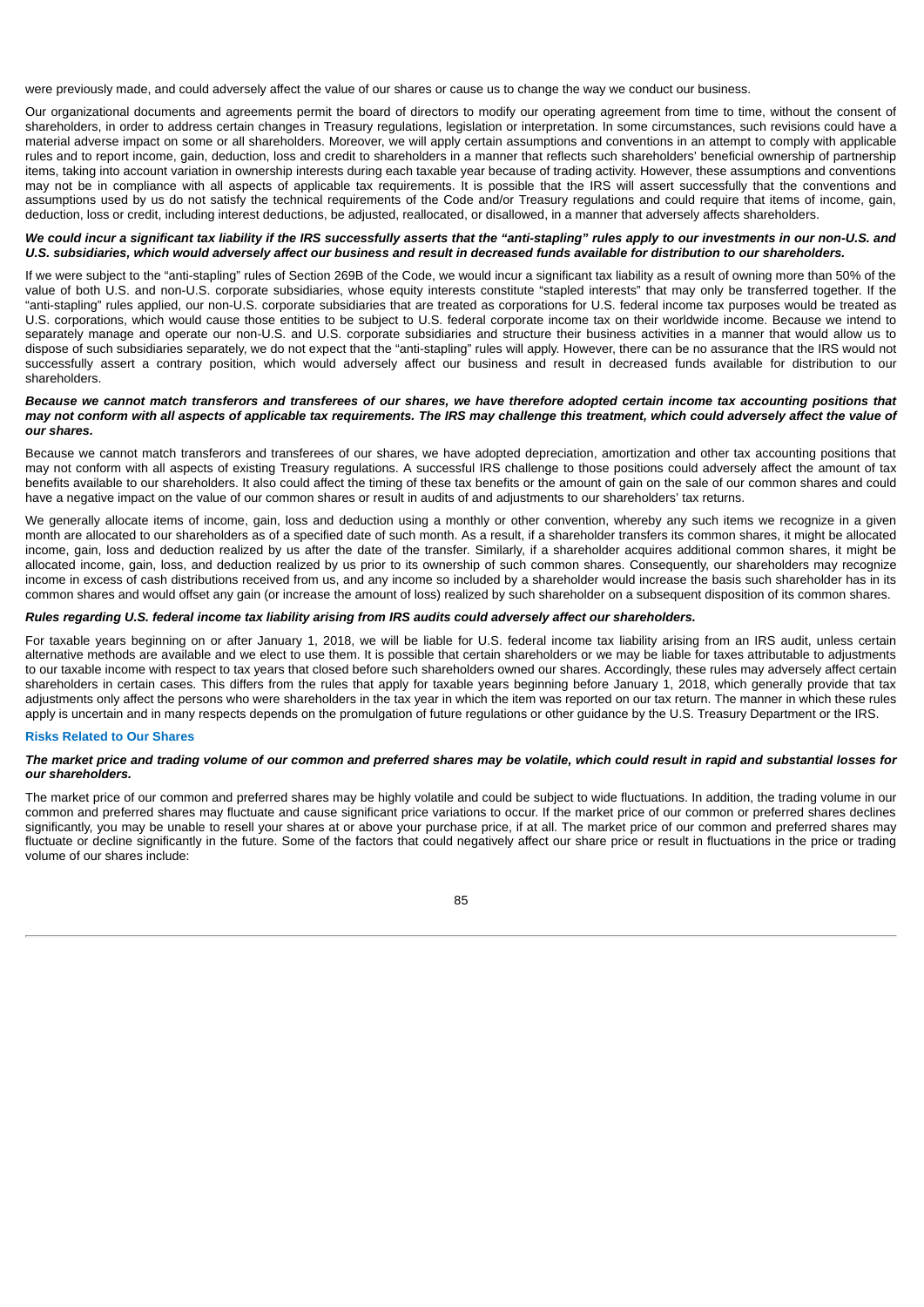- a shift in our investor base;
- our quarterly or annual earnings, or those of other comparable companies;
- actual or anticipated fluctuations in our operating results;
- changes in accounting standards, policies, guidance, interpretations or principles;
- announcements by us or our competitors of significant investments, acquisitions or dispositions;
- the failure of securities analysts to cover our common shares:
- changes in earnings estimates by securities analysts or our ability to meet those estimates;
- the operating and share price performance of other comparable companies;
- prevailing interest rates or rates of return being paid by other comparable companies and the market for securities similar to our preferred shares;
- additional issuances of preferred shares:
- whether we we declare distributions on our preferred shares;
- overall market fluctuations;
- general economic conditions; and
- developments in the markets and market sectors in which we participate.

Stock markets in the United States have experienced extreme price and volume fluctuations. Market fluctuations, as well as general political and economic conditions, such as acts of terrorism, prolonged economic uncertainty, a recession or interest rate or currency rate fluctuations, could adversely affect the market price of our common and preferred shares.

#### *We are required by Section 404 of the Sarbanes-Oxley Act to evaluate the effectiveness of our internal controls, and the outcome of that effort may adversely affect our results of operations, financial condition and liquidity. Because we are no longer an emerging growth company, we are subject to heightened disclosure obligations, which may impact our share price.*

As a public company, we are required to comply with Section 404 ("Section 404") of the Sarbanes-Oxley Act. Section 404 requires that we evaluate the effectiveness of our internal control over financial reporting at the end of each fiscal year and to include a management report assessing the effectiveness of our internal controls over financial reporting in our Annual Report on Form 10-K for that fiscal year. Section 404 also requires an independent registered public accounting firm to attest to, and report on, management's assessment of our internal controls over financial reporting. Because we ceased to be an emerging growth company at the end of 2017, we were required to have our independent registered public accounting firm attest to the effectiveness of our internal controls in our Annual Reports on Form 10-K starting with the fiscal year ended December 31, 2018, and will be required to do so going forward. The outcome of our review and the report of our independent registered public accounting firm may adversely affect our results of operations, financial condition and liquidity. During the course of our review, we may identify control deficiencies of varying degrees of severity, and we may incur significant costs to remediate those deficiencies or otherwise improve our internal controls. As a public company, we are required to report control deficiencies that constitute a "material weakness" in our internal control over financial reporting. If we discover a material weakness in our internal control over financial reporting, our share price could decline and our ability to raise capital could be impaired.

#### *Your percentage ownership in us may be diluted in the future.*

Your percentage ownership in FTAI may be diluted in the future because of equity awards granted and may be granted to our Manager pursuant to the Management Agreement and the Incentive Plan. Since 2015, we granted our Manager an option to acquire 2,218,692 common shares in connection with equity offerings. In the future, upon the successful completion of additional offerings of our common shares or other equity securities (including securities issued as consideration in an acquisition), we will grant to our Manager options to purchase common shares in an amount equal to 10% of the number of common shares being sold in such offerings (or if the issuance relates to equity securities other than our common shares, options to purchase a number of common shares equal to 10% of the gross capital raised in the equity issuance divided by the fair market value of a common share as of the date of the issuance), with an exercise price equal to the offering price per share paid by the public or other ultimate purchaser or attributed to such securities in connection with an acquisition (or the fair market value of a common share as of the date of the equity issuance if it relates to equity securities other than our common shares), and any such offering or the exercise of the option in connection with such offering would cause dilution.

Our board of directors has adopted the Incentive Plan, which provides for the grant of equity-based awards, including restricted shares, stock options, stock appreciation rights, performance awards, restricted share units, tandem awards and other equity-based and non-equity based awards, in each case to our Manager, to the directors, officers, employees, service providers, consultants and advisors of our Manager who perform services for us, and to our directors, officers, employees, service providers, consultants and advisors. We have initially reserved 30,000,000 common shares for issuance under the Incentive Plan. As of September 30, 2020, rights relating to 2,243,692 of our common shares were outstanding under the Incentive Plan. In the future on the date of any equity issuance by us during the ten-year term of the Incentive Plan (including in respect of securities issued as consideration in an acquisition), the maximum number of shares available for issuance under the Plan will be increased to include an additional number of common shares equal to ten percent (10%) of either (i) the total number of common shares newly issued by us in such equity issuance or (ii) if such equity issuance relates to equity securities other than our common shares, a number of our common shares equal to 10% of (A) the gross capital raised in an equity issuance of equity

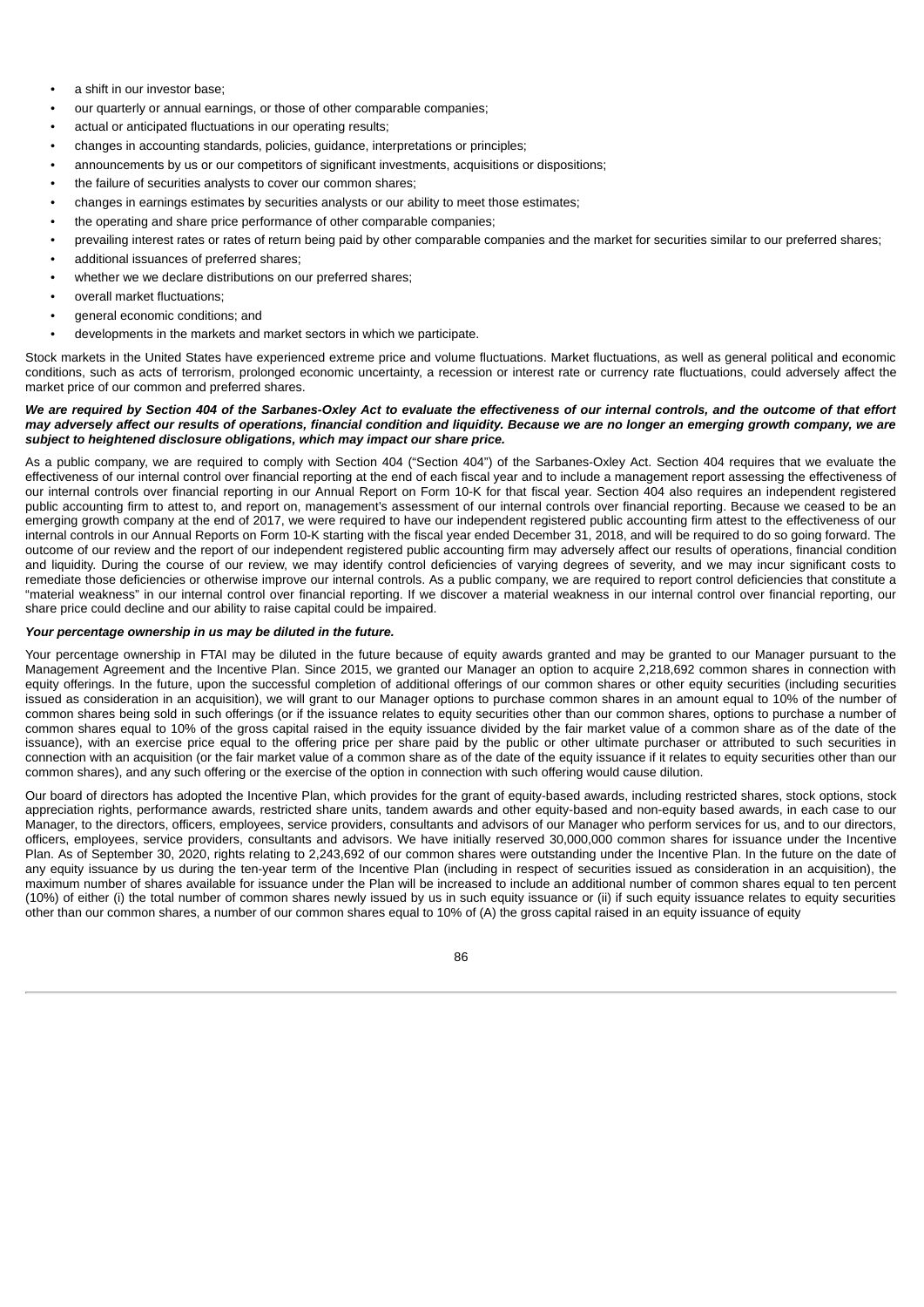securities other than common shares during the ten-year term of the Incentive Plan, divided by (B) the fair market value of a common share as of the date of such equity issuance.

### *Sales or issuances of our common shares could adversely affect the market price of our common shares.*

Sales of substantial amounts of our common shares in the public market, or the perception that such sales might occur, could adversely affect the market price of our common shares. The issuance of our common shares in connection with property, portfolio or business acquisitions or the exercise of outstanding options or otherwise could also have an adverse effect on the market price of our common shares.

#### *The incurrence or issuance of debt, which ranks senior to our common shares upon our liquidation, and future issuances of equity or equityrelated securities, which would dilute the holdings of our existing common shareholders and may be senior to our common shares for the purposes of making distributions, periodically or upon liquidation, may negatively affect the market price of our common shares.*

We have incurred and may in the future incur or issue debt or issue equity or equity-related securities to finance our operations, acquisitions or investments. Upon our liquidation, lenders and holders of our debt and holders of our preferred shares (if any) would receive a distribution of our available assets before common shareholders. Any future incurrence or issuance of debt would increase our interest cost and could adversely affect our results of operations and cash flows. We are not required to offer any additional equity securities to existing common shareholders on a preemptive basis. Therefore, additional issuances of common shares, directly or through convertible or exchangeable securities (including limited partnership interests in our operating partnership), warrants or options, will dilute the holdings of our existing common shareholders and such issuances, or the perception of such issuances, may reduce the market price of our common shares. Any preferred shares issued by us would likely have a preference on distribution payments, periodically or upon liquidation, which could eliminate or otherwise limit our ability to make distributions to common shareholders. Because our decision to incur or issue debt or issue equity or equity-related securities in the future will depend on market conditions and other factors beyond our control, we cannot predict or estimate the amount, timing, nature or success of our future capital raising efforts. Thus, common shareholders bear the risk that our future incurrence or issuance of debt or issuance of equity or equity-related securities will adversely affect the market price of our common shares.

#### *Our determination of how much leverage to use to finance our acquisitions may adversely affect our return on our assets and may reduce funds available for distribution.*

We utilize leverage to finance many of our asset acquisitions, which entitles certain lenders to cash flows prior to retaining a return on our assets. While our Manager targets using only what we believe to be reasonable leverage, our strategy does not limit the amount of leverage we may incur with respect to any specific asset. The return we are able to earn on our assets and funds available for distribution to our shareholders may be significantly reduced due to changes in market conditions, which may cause the cost of our financing to increase relative to the income that can be derived from our assets.

#### *While we currently intend to pay regular quarterly dividends to our shareholders, we may change our dividend policy at any time.*

Although we currently intend to pay regular quarterly dividends to holders of our common shares, we may change our dividend policy at any time. Our net cash provided by operating activities has been less than the amount of distributions to our shareholders. The declaration and payment of dividends to holders of our common shares will be at the discretion of our board of directors in accordance with applicable law after taking into account various factors, including actual results of operations, liquidity and financial condition, net cash provided by operating activities, restrictions imposed by applicable law, our taxable income, our operating expenses and other factors our board of directors deem relevant. Our long term goal is to maintain a payout ratio of between 50-60% of funds available for distribution, with remaining amounts used primarily to fund our future acquisitions and opportunities. There can be no assurance that we will continue to pay dividends in amounts or on a basis consistent with prior distributions to our investors, if at all. Because we are a holding company and have no direct operations, we will only be able to pay dividends from our available cash on hand and any funds we receive from our subsidiaries and our ability to receive distributions from our subsidiaries may be limited by the financing agreements to which they are subject. In addition, pursuant to the Partnership Agreement, the General Partner will be entitled to receive incentive allocations before any amounts are distributed by us based both on our consolidated net income and capital gains income in each fiscal quarter and for each fiscal year, respectively. Furthermore, the terms of our Series A preferred shares generally prevent us from declaring or paying dividends on or repurchasing our common shares or other junior capital unless all accrued distributions on such preferred shares have been paid in full.

## *Anti-takeover provisions in our operating agreement and Delaware law could delay or prevent a change in control.*

Provisions in our operating agreement may make it more difficult and expensive for a third party to acquire control of us even if a change of control would be beneficial to the interests of our shareholders. For example, our operating agreement provides for a staggered board, requires advance notice for proposals by shareholders and nominations, places limitations on convening shareholder meetings, and authorizes the issuance of preferred shares that could be issued by our board of directors to thwart a takeover attempt. In addition, certain provisions of Delaware law may delay or prevent a transaction that could cause a change in our control. The market price of our shares could be adversely affected to the extent that provisions of our operating agreement discourage potential takeover attempts that our shareholders may favor.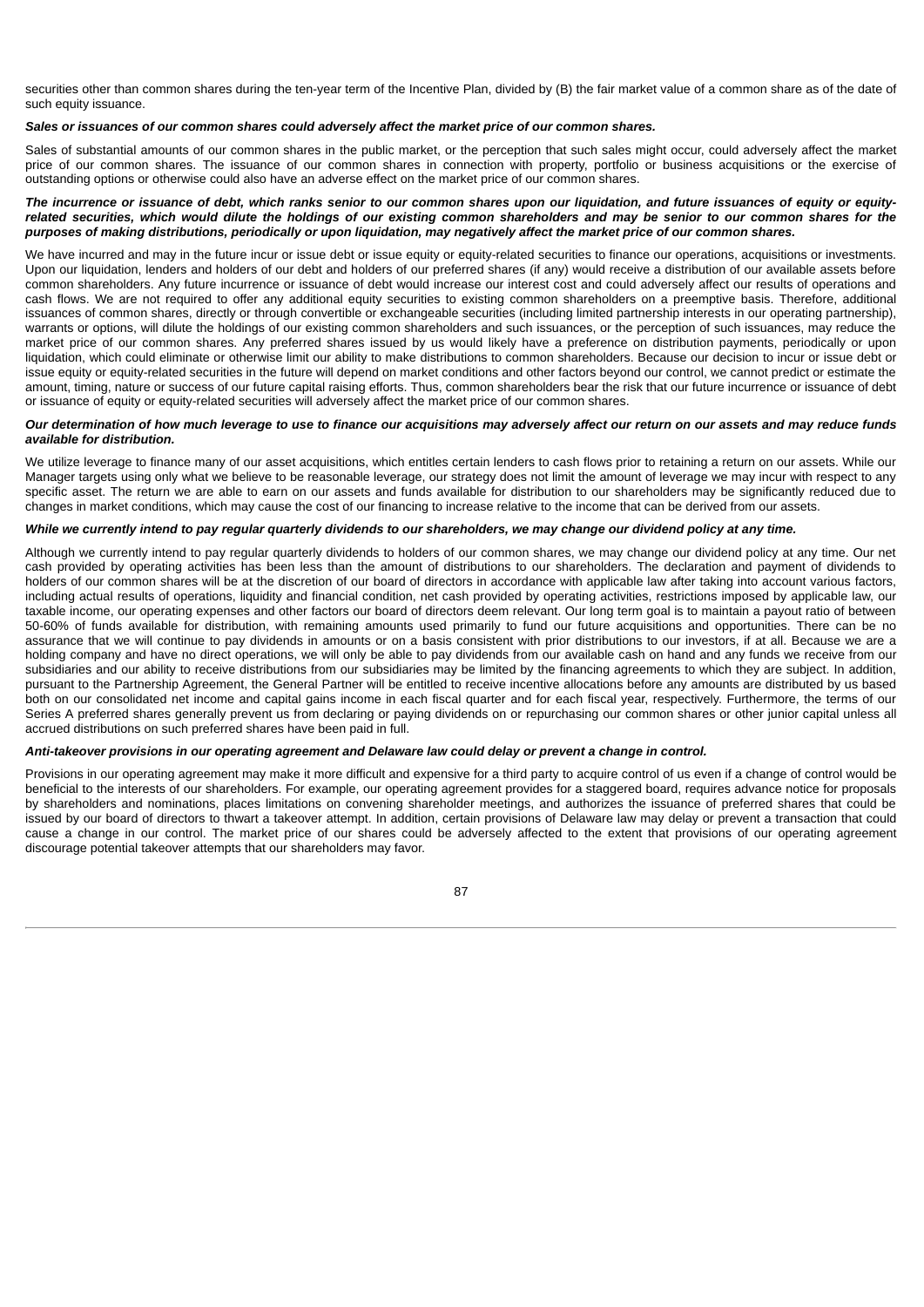## *There are certain provisions in our operating agreement regarding exculpation and indemnification of our officers and directors that differ from the Delaware General Corporation Law (the "DGCL") in a manner that may be less protective of the interests of our shareholders.*

Our operating agreement provides that to the fullest extent permitted by applicable law our directors or officers will not be liable to us. Under the DGCL, a director or officer would be liable to us for (i) breach of duty of loyalty to us or our shareholders, (ii) intentional misconduct or knowing violations of the law that are not done in good faith, (iii) improper redemption of shares or declaration of dividend, or (iv) a transaction from which the director derived an improper personal benefit. In addition, our operating agreement provides that we indemnify our directors and officers for acts or omissions to the fullest extent provided by law. Under the DGCL, a corporation can only indemnify directors and officers for acts or omissions if the director or officer acted in good faith, in a manner he reasonably believed to be in the best interests of the corporation, and, in criminal action, if the officer or director had no reasonable cause to believe his conduct was unlawful. Accordingly, our operating agreement may be less protective of the interests of our shareholders, when compared to the DGCL, insofar as it relates to the exculpation and indemnification of our officers and directors.

## *As a public company, we will incur additional costs and face increased demands on our management.*

As a relatively new public company with shares listed on the NYSE, we need to comply with an extensive body of regulations that did not apply to us previously, including certain provisions of the Sarbanes-Oxley Act, the Dodd-Frank Wall Street Reform and Consumer Protection Act, regulations of the SEC and requirements of the NYSE. These rules and regulations increase our legal and financial compliance costs and make some activities more timeconsuming and costly. For example, as a result of becoming a public company, we have independent directors and board committees. In addition, we may continue to incur additional costs associated with maintaining directors' and officers' liability insurance and with the termination of our status as an emerging growth company as of the end of 2017. Because we are no longer an emerging growth company, we are subject to the independent auditor attestation requirements of Section 404 of the Sarbanes-Oxley Act and enhanced disclosure obligations regarding executive compensation in our periodic reports and proxy statements. We are currently evaluating and monitoring developments with respect to these rules, which may impose additional costs on us and have a material adverse effect on our business, prospects, financial condition, results of operations and cash flows.

#### *If securities or industry analysts do not publish research or reports about our business, or if they downgrade their recommendations regarding our common shares, our share price and trading volume could decline.*

The trading market for our common shares are influenced by the research and reports that industry or securities analysts publish about us or our business. If any of the analysts who cover us downgrades our common units or publishes inaccurate or unfavorable research about our business, our common share price may decline. If analysts cease coverage of us or fail to regularly publish reports on us, we could lose visibility in the financial markets, which in turn could cause our common share price or trading volume to decline and our common shares to be less liquid.

#### **Item 2. Unregistered Sales of Equity Securities and Use of Proceeds**

None.

**Item 3. Defaults Upon Senior Securities**

None.

**Item 4. Mine Safety Disclosures**

Not applicable.

**Item 5. Other Information**

None.

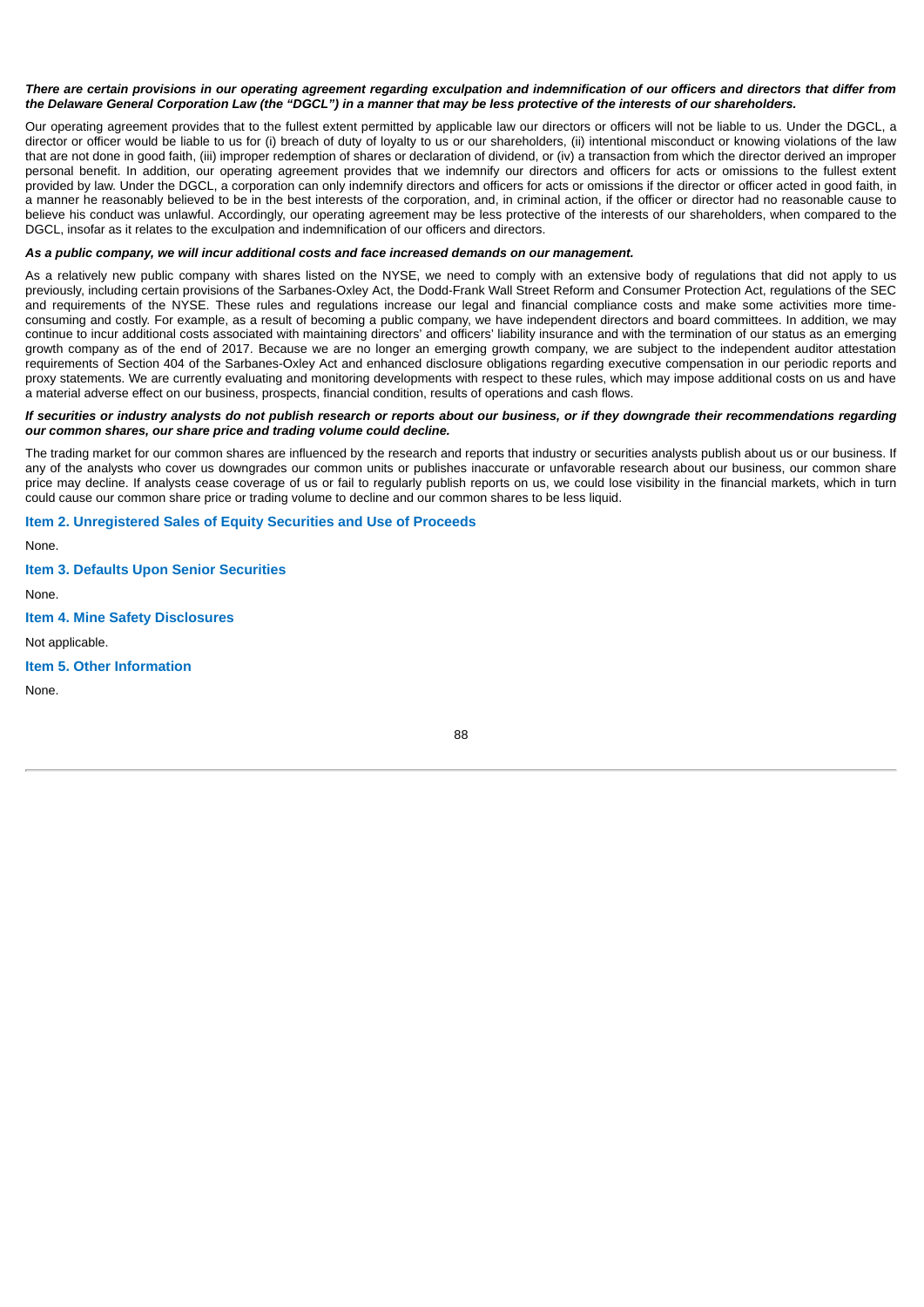# **Item 6. Exhibits**

| <b>Exhibit No.</b> | <b>Description</b>                                                                                                                                                                                                                                                                                                                                               |
|--------------------|------------------------------------------------------------------------------------------------------------------------------------------------------------------------------------------------------------------------------------------------------------------------------------------------------------------------------------------------------------------|
| $2.1^{\circ}$      | Agreement and Plan of Merger, dated as of November 19, 2019, by and among Soo Line Corporation, Black Bear Acquisition LLC, Railroad Acquisition<br>Holdings LLC and Fortress Worldwide Transportation and Infrastructure General<br>Current Report on Form 8-K, filed January 6, 2020).                                                                         |
| 3.1                | Certificate of Formation (incorporated by reference to Exhibit 3.1 of Amendment No. 4 to the Company's Registration Statement on Form S-1, filed on<br>April 30, 2015).                                                                                                                                                                                          |
|                    | 3.2 Third Amended and Restated Limited Liability Company Agreement of Fortress Transportation and Infrastructure Investors LLC, dated as of November<br>27, 2019 (incorporated by reference to Exhibit 3.2 of the Company's Form 8-A, filed November 27, 2019).                                                                                                  |
| 3.3                | Share Designation with respect to the 8.25% Fixed-to-Floating Series A Cumulative Perpetual Redeemable Preferred Shares, dated as of September<br>12, 2019 (included as part of Exhibit 3.2).                                                                                                                                                                    |
| $3.4^{\circ}$      | Share Designation with respect to the 8.00% Fixed-to-Floating Series B Cumulative Perpetual Redeemable Preferred Shares, dated as of November<br>27, 2019 (included as part of Exhibit 3.2).                                                                                                                                                                     |
| 4.1                | Indenture, dated March 15, 2017, between Fortress Transportation and Infrastructure Investors LLC and U.S. Bank National Association, as trustee,<br>relating to the Company's 6.75% senior unsecured notes due 2022 (incorporated by reference to Exhibit 4.1 of the Company's Current Report on Form<br>8-K, filed on March 15, 2017).                         |
| 4.2                | Form of global note representing the Company's 6.75% senior unsecured notes due 2022 (included in Exhibit 4.1).                                                                                                                                                                                                                                                  |
| 4.3                | First Supplemental Indenture, dated June 8, 2017, between Fortress Transportation and Infrastructure Investors LLC and U.S. Bank National<br>Association, as trustee, relating to the Company's 6.75% senior unsecured notes due 2022 (incorporated by reference to Exhibit 4.3 of the Company's<br>Annual Report on Form 10-K, filed on March 1, 2018).         |
| 4.4                | Second Supplemental Indenture, dated August 23, 2017, between Fortress Transportation and Infrastructure Investors LLC and U.S. Bank National<br>Association, as trustee, relating to the Company's 6.75% senior unsecured notes due 2022 (incorporated by reference to Exhibit 4.1 of the Company's<br>Current Report on Form 8-K, filed on August 23, 2017).   |
| 4.5                | Third Supplemental Indenture, dated December 20, 2017, between Fortress Transportation and Infrastructure LLC and U.S. Bank National Association,<br>as trustee, relating to the Company's 6.75% senior unsecured notes due 2022 (incorporated by reference to Exhibit 4.1 of the Company's Current<br>Report on Form 8-K filed on December 20, 2017).           |
| 4.6                | Fourth Supplemental Indenture, dated May 31, 2018, between Fortress Transportation and Infrastructure Investors LLC and U.S. Bank National<br>Association, as trustee, relating to the Company's 6.75% senior unsecured notes due 2022 (incorporated by reference to Exhibit 4.1 of the Company's<br>Current Report on Form 8-K, filed May 31, 2018).            |
|                    | 4.7 Fifth Supplemental Indenture, dated February 8, 2019, between Fortress Transportation and Infrastructure Investors LLC and U.S. Bank National<br>Association, as trustee, relating to the Company's 6.75% senior unsecured notes due 2022 (incorporated by reference to Exhibit 4.1 of the Company's<br>Current Report on Form 8-K, filed February 8, 2019). |
| 4.8                | Indenture, dated September 18, 2018, between Fortress Transportation and Infrastructure Investors LLC and U.S. Bank National Association, as<br>trustee, relating to the Company's 6.50% senior unsecured notes due 2025 (incorporated by reference to Exhibit 4.1 of the Company's Current Report<br>on Form 8-K, filed on September 18, 2018).                 |
| 4.9                | Form of global note representing the Company's 6.50% senior unsecured notes due 2025 (included in Exhibit 4.8).                                                                                                                                                                                                                                                  |
| 4.10               | First Supplemental Indenture, dated May 21, 2019, between Fortress Transportation and Infrastructure Investors LLC and U.S. Bank National<br>Association, as trustee, relating to the Company's 6.50% senior unsecured notes due 2025 (incorporated by reference to Exhibit 4.1 of the Company's<br>Current Report on Form 8-K, filed on May 21, 2019).          |
|                    | 4.11 Form of certificate representing the 8.25% Fixed-to-Floating Rate Series A Cumulative Perpetual Redeemable Preferred Shares of Fortress<br>Transportation and Infrastructure Investors LLC (incorporated by reference to Exhibit 4.1 of the Company's Form 8-A, filed September 12, 2019).                                                                  |
|                    | 4.12 Form of certificate representing the 8.00% Fixed-to-Floating Rate Series B Cumulative Perpetual Redeemable Preferred Shares of Fortress<br>Transportation and Infrastructure Investors LLC (incorporated by reference to Exhibit 4.1 to the Company's Form 8-A, filed November 27, 2019).                                                                   |
| 4.13               | Description of Securities Registered under Section 12 of the Exchange Act (incorporated by reference to Exhibit 4.13 to the Company's Form 10-K, filed<br>February 28, 2020).                                                                                                                                                                                    |
| 10.1               | Fourth Amended and Restated Partnership Agreement of Fortress Worldwide Transportation and Infrastructure General Partnership (incorporated by<br>reference to Exhibit 10.1 of the Company's Current Report on Form 8-K, filed on May 21, 2015).                                                                                                                 |
| 10.2               | Management and Advisory Agreement, dated as of May 20, 2015, between Fortress Transportation and Infrastructure Investors LLC and FIG LLC<br>(incorporated by reference to Exhibit 10.2 of the Company's Current Report on Form 8-K, filed on May 21, 2015).                                                                                                     |
| 10.3               | Registration Rights Agreement, dated as of May 20, 2015, among Fortress Transportation and Infrastructure Investors LLC, FIG LLC and Fortress<br>Transportation and Infrastructure Master GP LLC (incorporated by reference to Exhibit 10.3 of the Company's Current Report on Form 8-K, filed on May<br>21, 2015).                                              |
|                    | 10.4 Fortress Transportation and Infrastructure Investors LLC Nongualified Stock Option and Incentive Award Plan (incorporated by reference to Exhibit 10.4<br>of the Company's Current Report on Form 8-K, filed on May 21, 2015).                                                                                                                              |
| 10.5               | Form of director and officer indemnification agreement of Fortress Transportation and Infrastructure Investors LLC (incorporated by reference to Exhibit<br>10.5 of Amendment No. 4 to the Company's Registration Statement on Form S-1, filed April 30, 2015).                                                                                                  |
| 10.6               | Credit Agreement, dated June 16, 2017, among Fortress Transportation and Infrastructure Investors LLC, as Borrower, the lenders and issuing banks<br>from time to time party thereto and JPMorgan Chase Bank, N.A., as Administrative Agent (incorporated by reference to Exhibit 10.1 of the Company's<br>Current Report on Form 8-K, filed on June 22, 2017).  |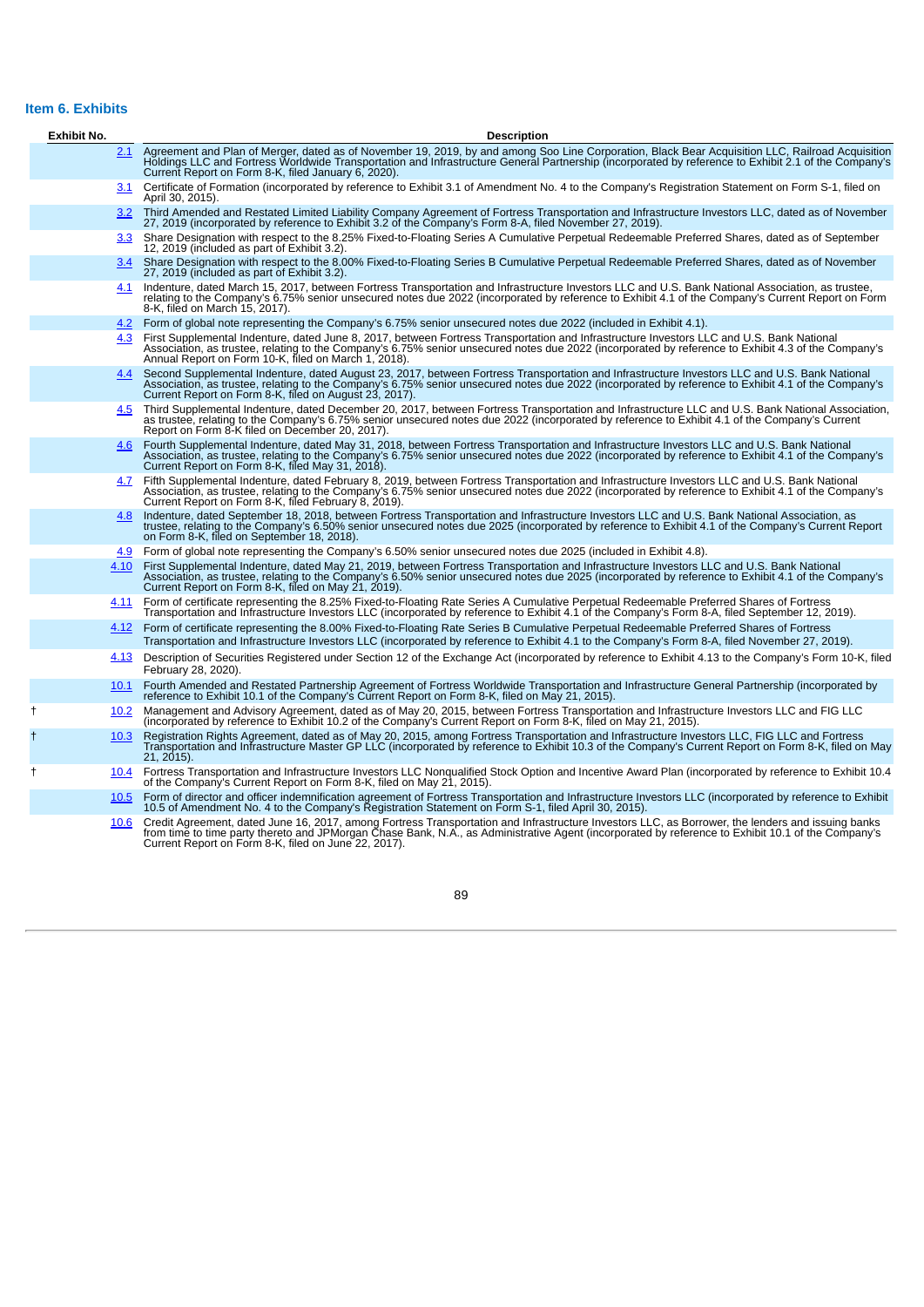| <b>Exhibit No.</b> |                                                              | <b>Description</b>                                                                                                                                                                                                                                                                                                                                                                                                                                                                                                                         |  |  |  |
|--------------------|--------------------------------------------------------------|--------------------------------------------------------------------------------------------------------------------------------------------------------------------------------------------------------------------------------------------------------------------------------------------------------------------------------------------------------------------------------------------------------------------------------------------------------------------------------------------------------------------------------------------|--|--|--|
|                    | 10.7                                                         | Credit Agreement Amendment No. 1, dated as of August 2, 2018, among Fortress Transportation and Infrastructure Investors LLC, as borrower,<br>Fortress Worldwide Transportation and Infrastructure General Partnership, the lende<br>Chase Bank, N.A., as administrative agent (incorporated by reference to Exhibit 10.15 of the Company's Quarterly Report on Form 10-Q, filed on<br>August 3, 2018).                                                                                                                                    |  |  |  |
|                    | 10.8                                                         | Credit Agreement Amendment No. 2 dated as of February 8, 2019, among Fortress Transportation and Infrastructure Investors LLC, as borrower,<br>Fortress Worldwide Transportation and Infrastructure General Partnership, as grantor, JPMorgan Chase Bank, N.A., Morgan Stanley Senior Funding,<br>Inc. and Barclays Bank PLC, as lenders and issuing banks, and JPMorgan Chase Bank, N.A., as Administrative Agent (incorporated by reference to<br>Exhibit 10.1 of the Company's Current Report on Form 8-K, filed on February 11, 2019). |  |  |  |
|                    | 10.9 <sup>°</sup>                                            | Credit Agreement Amendment No. 3 dated as of August 6, 2019, among Fortress Transportation and Infrastructure Investors LLC, as borrower,<br>Fortress Worldwide Transportation and Infrastructure General Partnership, as grantor, JPMorgan Chase Bank, N.A., Morgan Stanley Senior Funding,<br>Inc. and Barclays Bank PLC, as lenders and issuing banks, and JPMorgan Chase Bank, N.A., as administrative agent (incorporated by reference to<br>Exhibit 10.1 of the Company's Current Report on Form 8-K, filed on August 9, 2019).      |  |  |  |
|                    | 10.10                                                        | Credit Agreement Amendment No. 4 dated as of May 11, 2020, among Fortress Transportation and Infrastructure Investors LLC, as borrower, Fortress<br>Worldwide Transportation and Infrastructure General Partnership, as grantor, JPMorgan Chase Bank, N.A., Morgan Stanley Senior Funding, Inc. and<br>Barclays Bank PLC, as lenders and issuing banks, and JPMorgan Chase Bank, N.A., as administrative agent (incorporated by reference to Exhibit<br>10.10 of the Company's Ouarterly Report on Form 10-O, filed on July 31, 2020).     |  |  |  |
|                    | 10.11                                                        | Engineering, Procuring and Construction Agreement dated as of February 15, 2019, between Long Ridge Energy Generation LLC and Kiewit Power<br>Constructors Co. (incorporated by reference to Exhibit 10.17 of the Company's Quarterly Report on Form 10-Q, filed on May 3, 2019).                                                                                                                                                                                                                                                          |  |  |  |
|                    | 10.12                                                        | Purchase and Sale of Power Generation Equipment and Related Services Agreement dated as of February 15, 2019, between Long Ridge Energy<br>Generation LLC and General Electric Company (incorporated by reference to Exhibit 10.18 of the Company's Quarterly Report on Form 10-Q, filed on<br>May 3, 2019).                                                                                                                                                                                                                               |  |  |  |
|                    | 10.13                                                        | First Lien Credit Agreement dated as of February 15, 2019, among Ohio River PP Holdco LLC, Ohio Gasco LLC, Long Ridge Energy Generation LLC,<br>the lenders and issuing banks from time to time party thereto, and Cortland Capital Market Services LLC, as administrative agent (incorporated by<br>reference to Exhibit 10.19 of the Company's Quarterly Report on Form 10-Q, filed on May 3, 2019).                                                                                                                                     |  |  |  |
|                    | 10.14                                                        | Second Lien Credit Agreement dated as of February 15, 2019, among Ohio River PP Holdco LLC, Ohio Gasco LLC, Long Ridge Energy Generation<br>LLC, the lenders from time to time party thereto, and Cortland Capital Market Services LLC, as administrative agent (incorporated by reference to<br>Exhibit 10.20 of the Company's Quarterly Report on Form 10-O, filed on May 3, 2019).                                                                                                                                                      |  |  |  |
|                    | 10.15                                                        | Form of Award Agreement under the Fortress Transportation and Infrastructure Investors Nongualified Stock Option and Incentive Award Plan<br>(incorporated by reference to Exhibit 10.1 of the Company's Current Report on Form 8-K, filed on January 17, 2018).                                                                                                                                                                                                                                                                           |  |  |  |
|                    | 10.16                                                        | Credit Agreement, dated as of February 11, 2020, among Jefferson 2020 Bond Borrower LLC, as the borrower and Fortress Transportation and<br>Infrastructure Investors LLC, acting through one or more affiliates, as the lender (incorporated by reference to Exhibit 10.15 of the Company's Quarterly<br>Report on Form 10-Q, filed on May 1, 2020).                                                                                                                                                                                       |  |  |  |
|                    | 10.17                                                        | Senior Loan Agreement, dated as of February 1, 2020, between Port of Beaumont Navigation District of Jefferson County, Texas, as issuer and<br>Jefferson 2020 Bond Borrower LLC, as borrower (incorporated by reference to Exhibit 10.16 of the Company's Quarterly Report on Form 10-Q, filed on<br>May 1, 2020).                                                                                                                                                                                                                         |  |  |  |
|                    | 10.18                                                        | Deed of Trust, Security Agreement, Financing Statement and Fixture Filing, dated February 1, 2020, from Jefferson 2020 Bond Borrower LLC, as<br>grantor, and Jefferson 2020 Bond Lessee LLC, as grantor, to Ken N. Whitlow, as Deed of Trust Trustee for the benefit of Deutsche Bank National Trust<br>Company, as beneficiary (incorporated by reference to Exhibit 10.17 of the Company's Quarterly Report on Form 10-Q, filed on May 1, 2020).                                                                                         |  |  |  |
|                    | 10.19                                                        | Amended and Restated Lease and Development Agreement, effective as of January 1, 2020, by and between Port of Beaumont Navigation District of<br>Jefferson County, Texas, as lessor, and Jefferson 2020 Bond Lessee LLC, as lessee (incorporated by reference to Exhibit 10.18 of the Company's<br>Quarterly Report on Form 10-Q, filed on May 1, 2020).                                                                                                                                                                                   |  |  |  |
|                    |                                                              | 31.1 Certification of Chief Executive Officer pursuant to Rule 13a-14(a)/15d-14(a), as adopted pursuant to Section 302 of the Sarbanes-Oxley Act of 2002.                                                                                                                                                                                                                                                                                                                                                                                  |  |  |  |
|                    | 31.2                                                         | Certification of Chief Financial Officer pursuant to Rule 13a-14(a)/15d-14(a), as adopted pursuant to Section 302 of the Sarbanes-Oxley Act of 2002.                                                                                                                                                                                                                                                                                                                                                                                       |  |  |  |
|                    | 32.1                                                         | Certification of Chief Executive Officer pursuant to 18 U.S.C. Section 1350, as adopted pursuant to Section 906 of the Sarbanes-Oxley Act of 2002.                                                                                                                                                                                                                                                                                                                                                                                         |  |  |  |
|                    | 32.2                                                         | Certification of Chief Financial Officer pursuant to 18 U.S.C. Section 1350, as adopted pursuant to Section 906 of the Sarbanes-Oxley Act of 2002.                                                                                                                                                                                                                                                                                                                                                                                         |  |  |  |
|                    | 101                                                          | The following financial information from the Company's Quarterly Report on Form 10-Q for the quarter ended September 30, 2020, formatted in iXBRL<br>(Inline Extensible Business Reporting Language): (i) Consolidated Balance Sh<br>Notes to Consolidated Financial Statements.                                                                                                                                                                                                                                                           |  |  |  |
|                    | 104                                                          | Cover Page Interactive Data File (formatted as Inline XBRL and contained in Exhibit 101)                                                                                                                                                                                                                                                                                                                                                                                                                                                   |  |  |  |
|                    | Management contracts and compensatory plans or arrangements. |                                                                                                                                                                                                                                                                                                                                                                                                                                                                                                                                            |  |  |  |
|                    | Portions of this exhibit have been omitted.                  |                                                                                                                                                                                                                                                                                                                                                                                                                                                                                                                                            |  |  |  |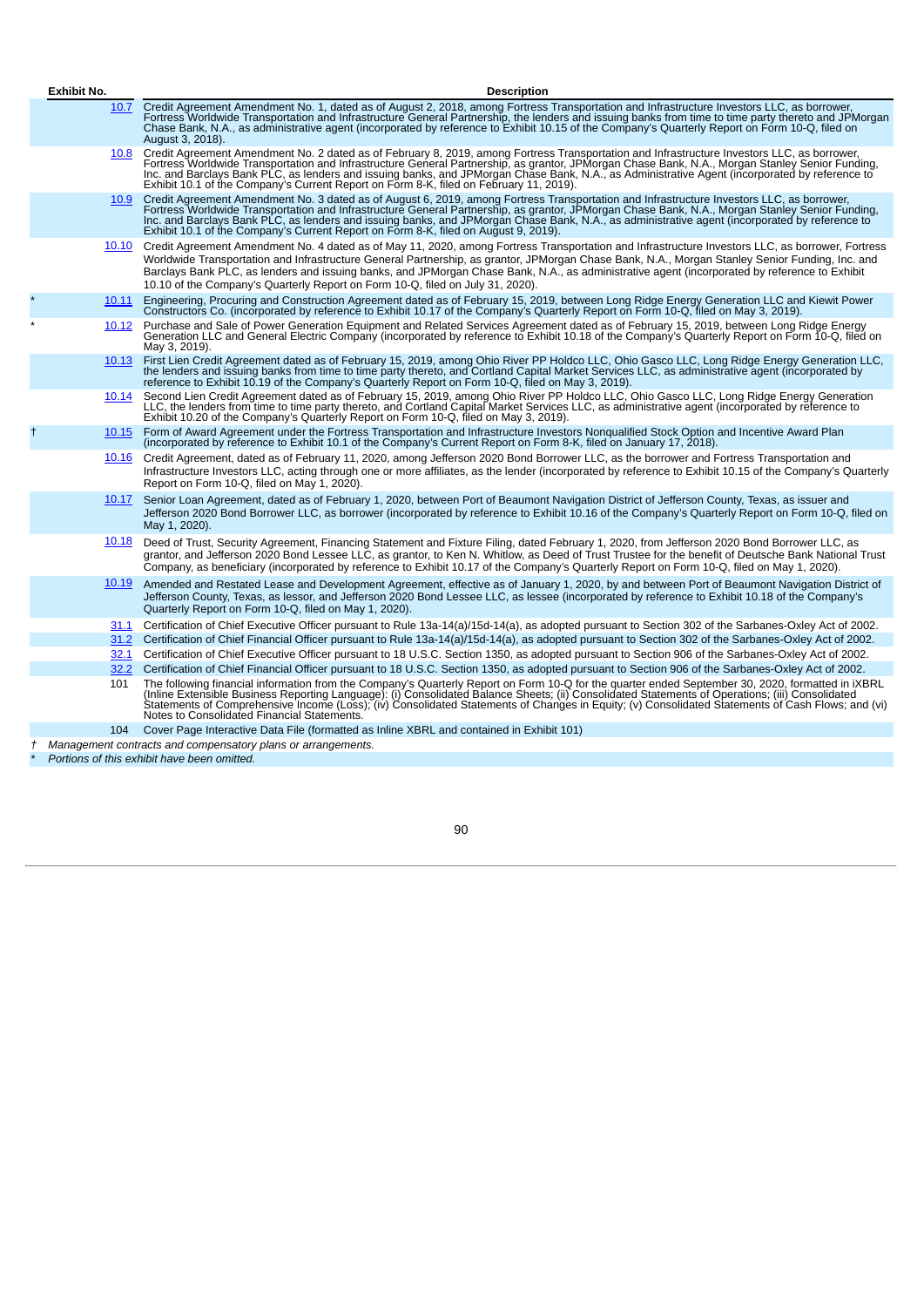# **SIGNATURES**

Pursuant to the requirements of the Securities Exchange Act of 1934, the registrant has duly caused this report to be signed on its behalf by the undersigned thereunto duly authorized:

|     | FORTRESS TRANSPORTATION AND INFRASTRUCTURE INVESTORS LLC                                 |       |                  |
|-----|------------------------------------------------------------------------------------------|-------|------------------|
| By: | /s/ Joseph P. Adams, Jr.<br>Joseph P. Adams, Jr.<br>Chairman and Chief Executive Officer | Date: | October 30, 2020 |
| By: | /s/ Scott Christopher<br>Scott Christopher<br><b>Chief Financial Officer</b>             | Date: | October 30, 2020 |
| By: | /s/ Eun Nam<br>Eun Nam<br><b>Chief Accounting Officer</b>                                | Date: | October 30, 2020 |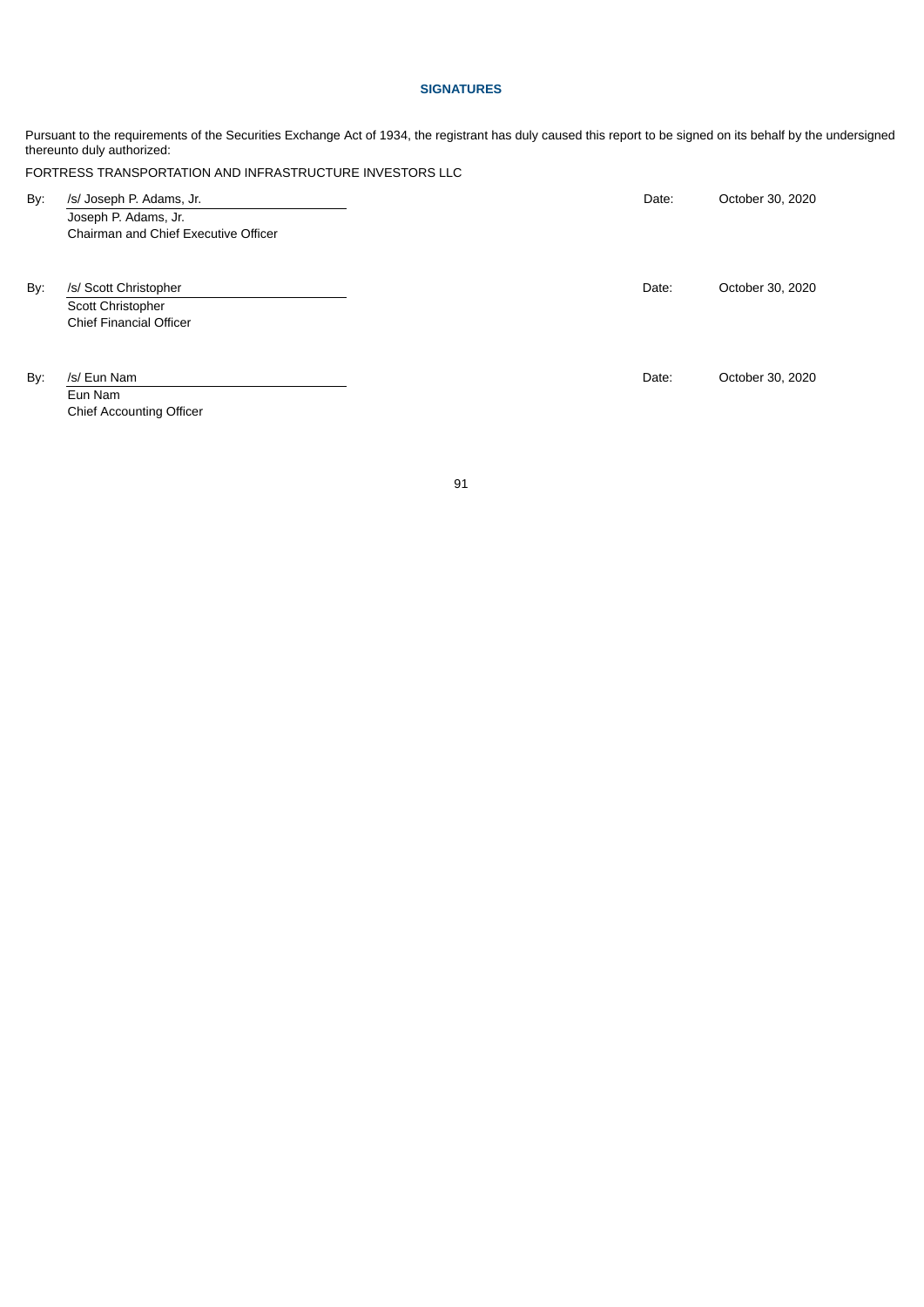#### **EXHIBIT 31.1**

# **SECTION 302 CERTIFICATION OF CHIEF EXECUTIVE OFFICER**

<span id="page-92-0"></span>I, Joseph P. Adams. Jr., certify that:

- 1. I have reviewed this quarterly report on Form 10-Q of Fortress Transportation and Infrastructure Investors LLC (the "registrant");
- 2. Based on my knowledge, this report does not contain any untrue statement of a material fact or omit to state a material fact necessary to make the statements made, in light of the circumstances under which such statements were made, not misleading with respect to the period covered by this report;
- 3. Based on my knowledge, the financial statements, and other financial information included in this report, fairly present in all material respects the financial condition, results of operations and cash flows of the registrant as of, and for, the periods presented in this report;
- 4. The registrant's other certifying officer(s) and I are responsible for establishing and maintaining disclosure controls and procedures (as defined in Exchange Act Rules 13a-15(e) and 15d-15(e)) and internal control over financial reporting (as defined in Exchange Act Rules 13a-15(f) and 15d-15(f)) for the registrant and have:
	- (a) Designed such disclosure controls and procedures, or caused such disclosure controls and procedures to be designed under our supervision, to ensure that material information relating to the registrant, including its consolidated subsidiaries, is made known to us by others within those entities, particularly during the period in which this report is being prepared;
	- (b) Designed such internal control over financial reporting, or caused such internal control over financial reporting to be designed under our supervision, to provide reasonable assurance regarding the reliability of financial reporting and the preparation of financial statements for external purposes in accordance with generally accepted accounting principles;
	- (c) Evaluated the effectiveness of the registrant's disclosure controls and procedures and presented in this report our conclusions about the effectiveness of the disclosure controls and procedures, as of the end of the period covered by this report based on such evaluation; and
	- (d) Disclosed in this report any change in the registrant's internal control over financial reporting that occurred during the registrant's most recent fiscal quarter (the registrant's fourth fiscal quarter in the case of an annual report) that has materially affected, or is reasonably likely to materially affect, the registrant's internal control over financial reporting; and
- 5. The registrant's other certifying officer(s) and I have disclosed, based on our most recent evaluation of internal control over financial reporting, to the registrant's auditors and the audit committee of the registrant's board of directors (or persons performing the equivalent functions):
	- (a) All significant deficiencies and material weaknesses in the design or operation of internal control over financial reporting which are reasonably likely to adversely affect the registrant's ability to record, process, summarize and report financial information; and
	- (b) Any fraud, whether or not material, that involves management or other employees who have a significant role in the registrant's internal control over financial reporting.

October 30, 2020 *October 30, 2020 Islams, Jr. October 30, 2020 Islams, Jr. October 30, 2020**Islams, Jr.* **<b>***October 30, 2020 Islams, Jr. October 30, 2020 Islams, Jr. <b><i>Islams, Jr. Islams, Jr. <b>* (Date) Joseph P. Adams, Jr. Chief Executive Officer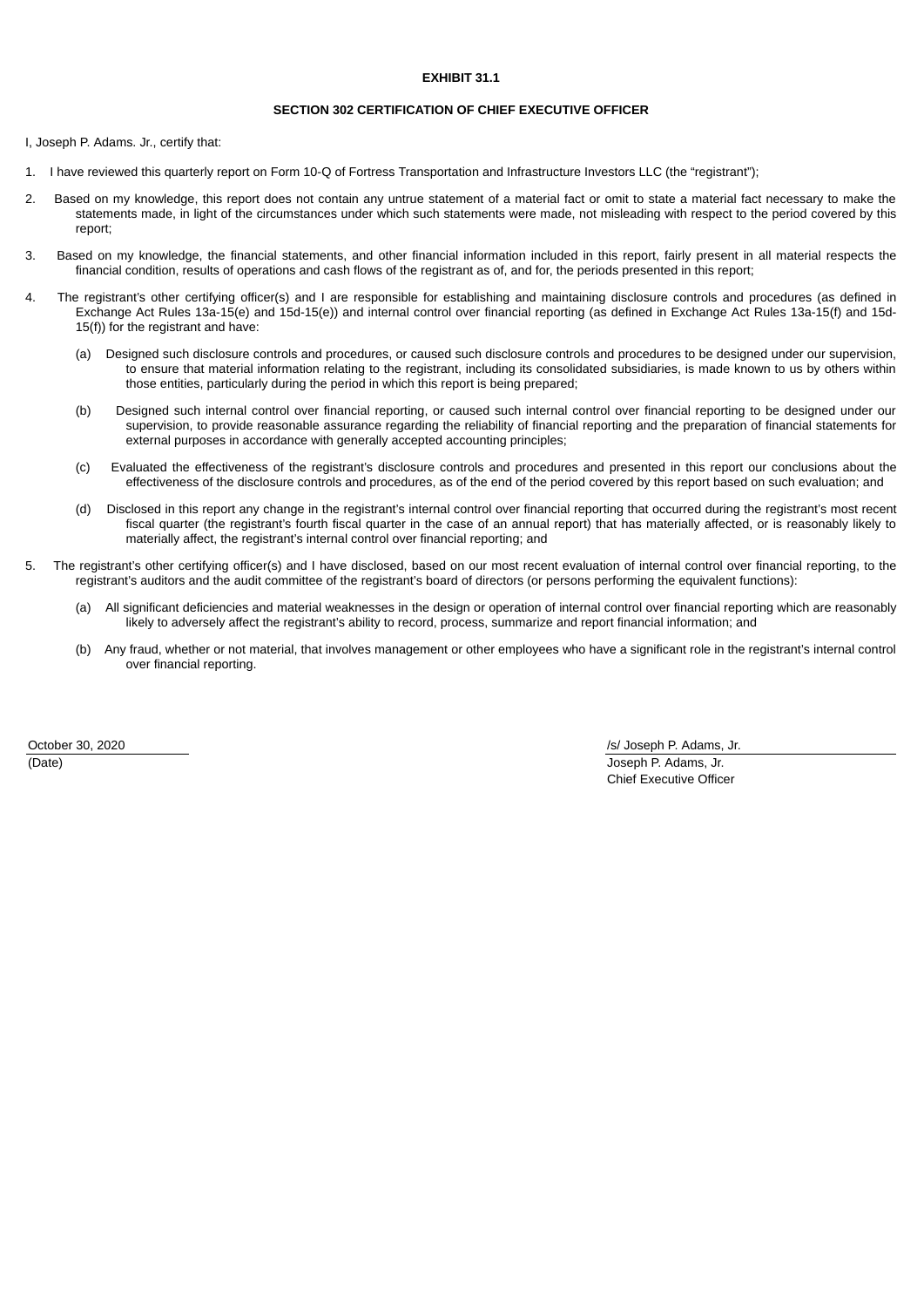### **EXHIBIT 31.2**

## **SECTION 302 CERTIFICATION OF CHIEF FINANCIAL OFFICER**

<span id="page-93-0"></span>I, Scott Christopher, certify that:

- 1. I have reviewed this quarterly report on Form 10-Q of Fortress Transportation and Infrastructure Investors LLC (the "registrant");
- 2. Based on my knowledge, this report does not contain any untrue statement of a material fact or omit to state a material fact necessary to make the statements made, in light of the circumstances under which such statements were made, not misleading with respect to the period covered by this report;
- 3. Based on my knowledge, the financial statements, and other financial information included in this report, fairly present in all material respects the financial condition, results of operations and cash flows of the registrant as of, and for, the periods presented in this report;
- 4. The registrant's other certifying officer(s) and I are responsible for establishing and maintaining disclosure controls and procedures (as defined in Exchange Act Rules 13a-15(e) and 15d-15(e)) and internal control over financial reporting (as defined in Exchange Act Rules 13a-15(f) and 15d-15(f)) for the registrant and have:
	- (a) Designed such disclosure controls and procedures, or caused such disclosure controls and procedures to be designed under our supervision, to ensure that material information relating to the registrant, including its consolidated subsidiaries, is made known to us by others within those entities, particularly during the period in which this report is being prepared;
	- (b) Designed such internal control over financial reporting, or caused such internal control over financial reporting to be designed under our supervision, to provide reasonable assurance regarding the reliability of financial reporting and the preparation of financial statements for external purposes in accordance with generally accepted accounting principles;
	- (c) Evaluated the effectiveness of the registrant's disclosure controls and procedures and presented in this report our conclusions about the effectiveness of the disclosure controls and procedures, as of the end of the period covered by this report based on such evaluation; and
	- (d) Disclosed in this report any change in the registrant's internal control over financial reporting that occurred during the registrant's most recent fiscal quarter (the registrant's fourth fiscal quarter in the case of an annual report) that has materially affected, or is reasonably likely to materially affect, the registrant's internal control over financial reporting; and
- 5. The registrant's other certifying officer(s) and I have disclosed, based on our most recent evaluation of internal control over financial reporting, to the registrant's auditors and the audit committee of the registrant's board of directors (or persons performing the equivalent functions):
	- (a) All significant deficiencies and material weaknesses in the design or operation of internal control over financial reporting which are reasonably likely to adversely affect the registrant's ability to record, process, summarize and report financial information; and
	- (b) Any fraud, whether or not material, that involves management or other employees who have a significant role in the registrant's internal control over financial reporting.

(Date) Scott Christopher

October 30, 2020 *Islamic 2020 Islamic 2020 Islamic 2020 Islamic 2020 Islamic 2020 Islamic 2020 Islamic 2020* Chief Financial Officer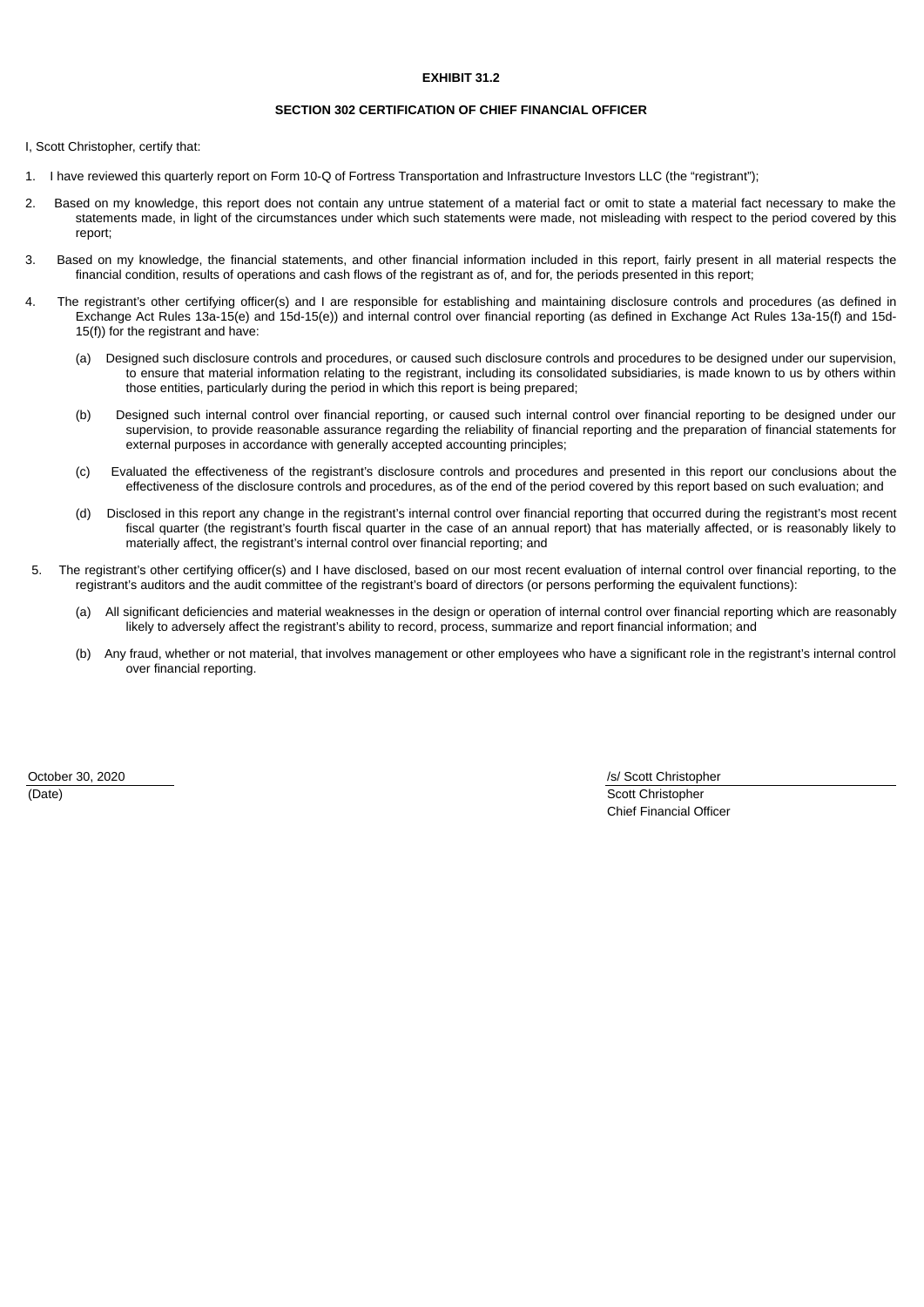## **EXHIBIT 32.2**

## **CERTIFICATION OF CHIEF FINANCIAL OFFICER PURSUANT TO 18 U.S.C. SECTION 1350, AS ADOPTED PURSUANT TO SECTION 906 OF THE SARBANES-OXLEY ACT OF 2002**

<span id="page-94-0"></span>In connection with the Quarterly Report on Form 10-Q of Fortress Transportation and Infrastructure Investors LLC (the "Company") for the quarterly period ended September 30, 2020 as filed with the Securities and Exchange Commission on the date hereof (the "Report"), Scott Christopher, as Chief Financial Officer of the Company, hereby certifies, pursuant to 18 U.S.C. Section 1350, as adopted pursuant to Section 906 of the Sarbanes-Oxley Act of 2002, that, to the best of his knowledge:

(1) The Report fully complies with the requirements of Section 13(a) or 15(d) of the Securities Exchange Act of 1934; and

(2) The information contained in the Report fairly presents, in all material respects, the financial condition and results of operations of the Company.

/s/ Scott Christopher Scott Christopher Chief Financial Officer October 30, 2020

This certification accompanies the Report pursuant to Section 906 of the Sarbanes-Oxley Act of 2002 and shall not, except to the extent required by the Sarbanes-Oxley Act of 2002, be deemed filed by the Company for purposes of Section 18 of the Securities Exchange Act of 1934, as amended.

A signed original of this written statement required by Section 906 of the Sarbanes-Oxley Act of 2002 has been provided to the Company and will be retained by the Company and furnished to the Securities and Exchange Commission or its staff upon request.